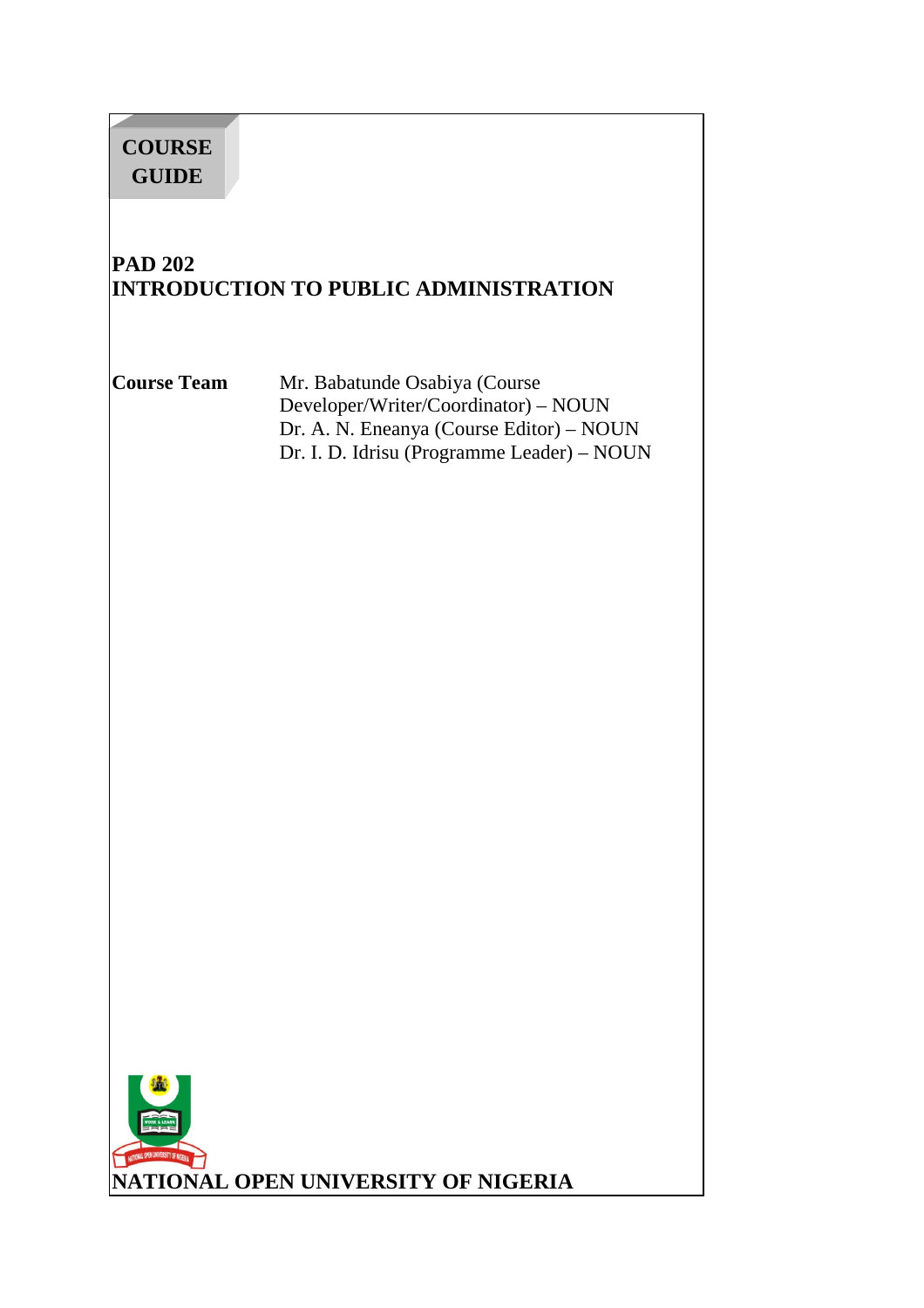National Open University of Nigeria **Headquarters**  University Village Plot 91, Cadastral Zone, Nnamdi Azikiwe Express way Jabi, Abuja

Lagos Office 14/16 Ahmadu Bello Way Victoria Island, Lagos

e-mail: centralinfo@nou.edu.ng URL: www.nou.edu.ng

Published by National Open University of Nigeria

Printed 2014

ISBN: 978-058-191-9

All Rights Reserved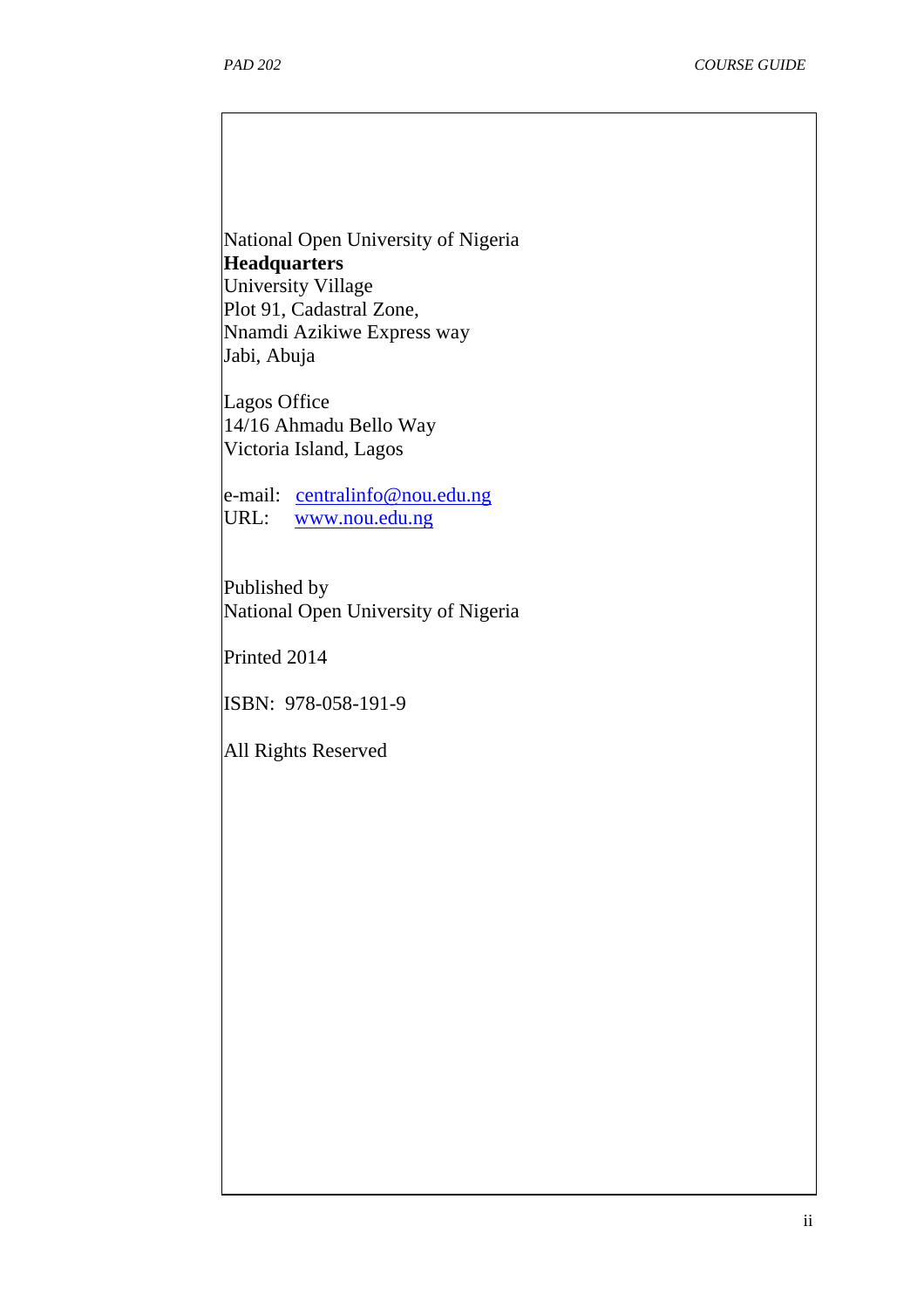# **CONTENTS PAGE**

| 1V             |
|----------------|
| 1V             |
| 1V             |
| V              |
| V              |
| V              |
| V <sub>1</sub> |
| V <sub>1</sub> |
| V <sub>1</sub> |
| V11            |
| V11            |
| vii            |
| viii           |
| viii           |
| V111           |
| <b>V111</b>    |
|                |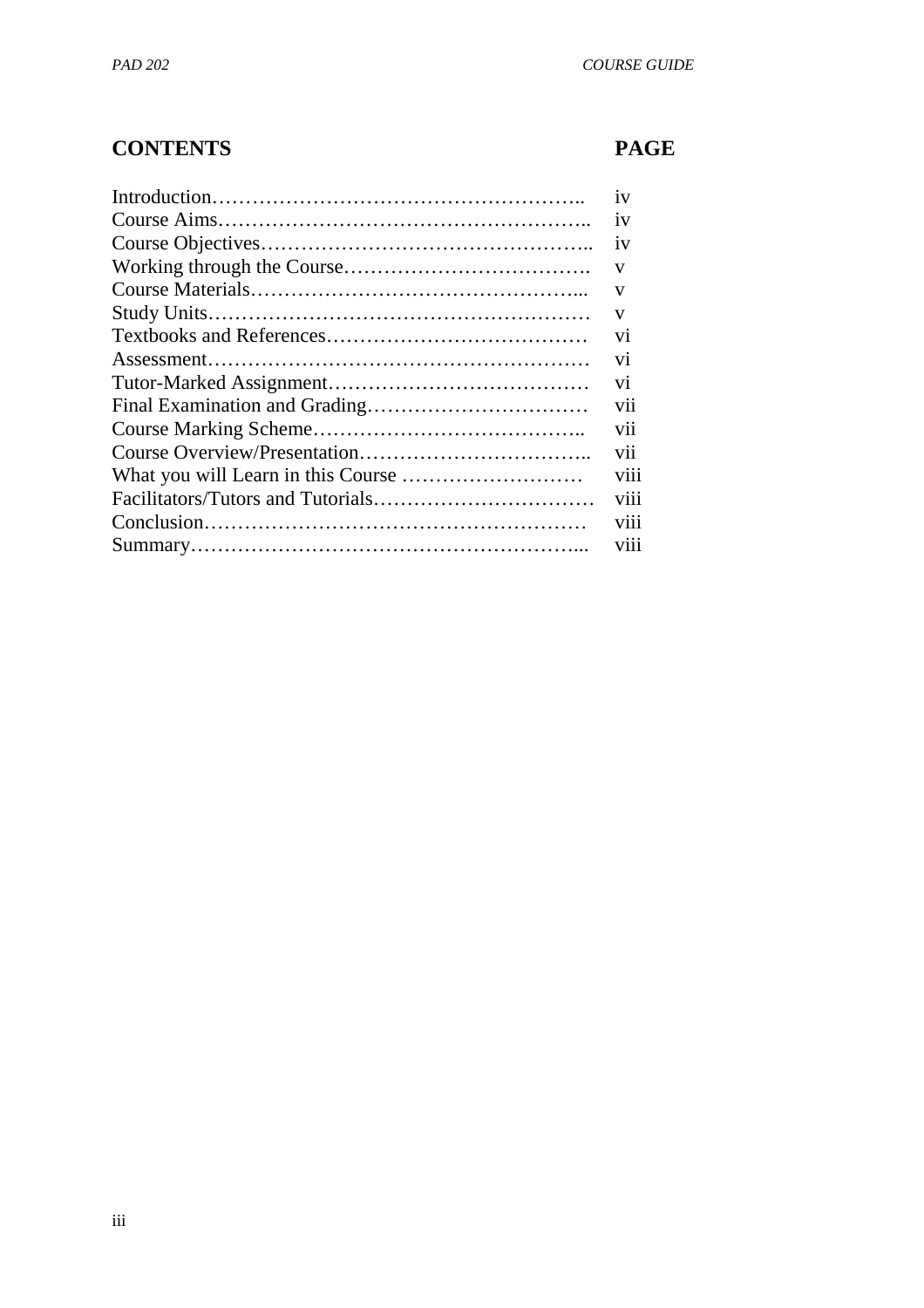*PAD 202 COURSE GUIDE* 

#### **INTRODUCTION**

PAD 202 – Introduction to Public Administration is a 3-credit unit course for students of public administration at 200 level. The course provides an opportunity for you to acquire a detailed knowledge and understanding of theory and practice of public administration.

This course would enable you to apply different approaches in public administration to the implementation of public policies. You will also be expected to know the mainstream literature in public administration and their discussion, and be able to apply approaches to case studies.

This course guide provides you with the necessary information about the contents of the course and the materials you will need to be familiar with for a proper understanding of the subject matter. It is designed to help you to get the best of the course by enabling you to think productively about the principles underlying the issues you study and the projects you execute in the course of your study and thereafter. It also provides some guidance on the way to approach your tutor-marked assignments (TMA) and your examination.

#### **COURSE AIMS**

The aims of this course are to:

- define the concept of public administration
- mention the approaches into the study of public administration
- differentiate between public and private administrations
- explain the distinction between public administration and politics
- mention the different approaches in public administration at various levels of government.

#### **COURSE OBJECTIVES**

At the end of this course, you should be able to:

- define administration in general and public administration in particular
- differentiate between classical and behavioural approaches
- describe various theories in public administration
- apply public administration approaches to real administration in public sectors
- elucidate the major distinctions in dominant approaches in public administration.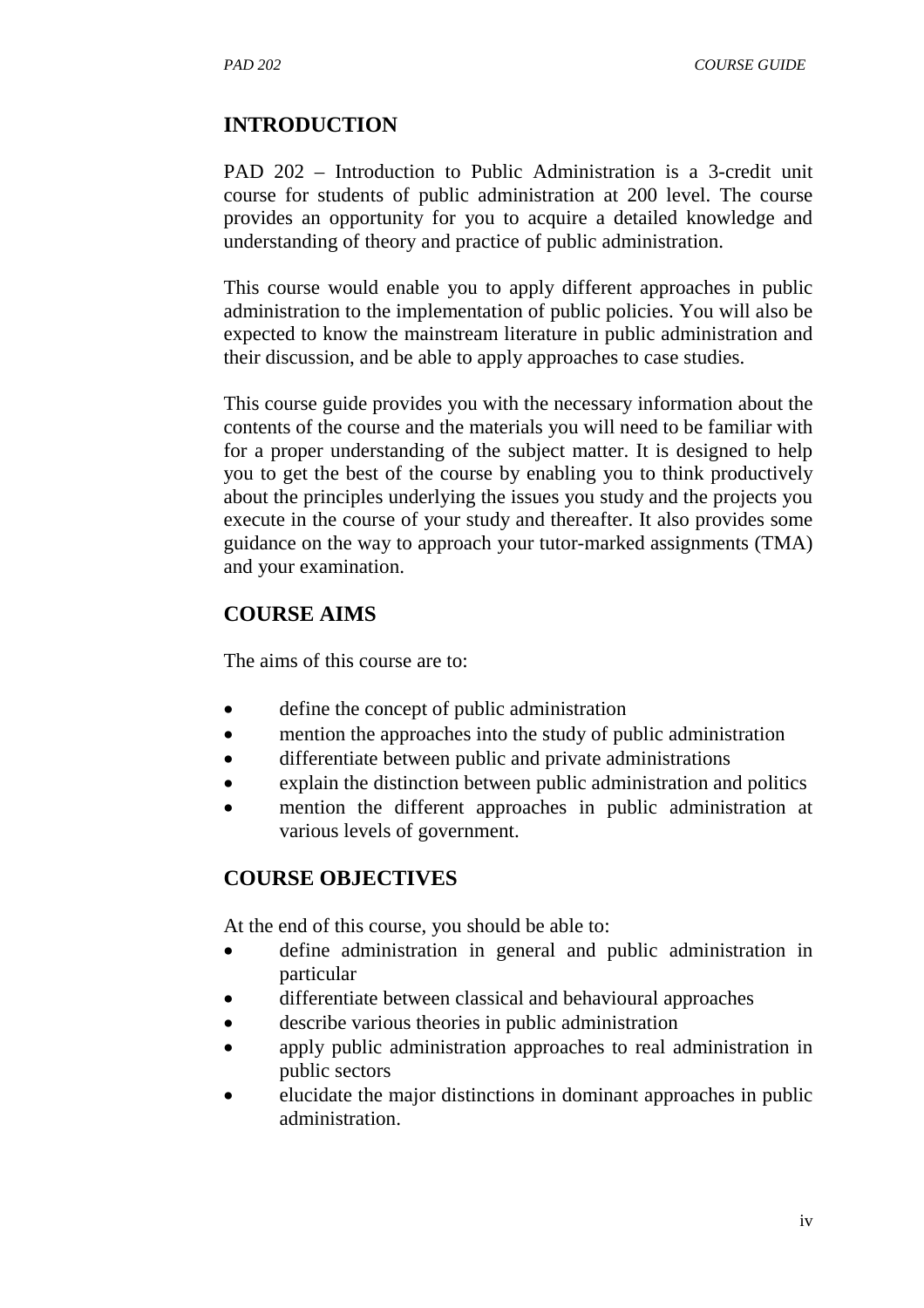# **WORKING THROUGH THIS COURSE**

To complete this course you are to carefully study each unit, beginning with this course guide, especially since the course provides an opportunity for you to understand the major approaches in public administration. Also make a habit of noting down any question you have for tutorials. In addition, please try your hand at formulating or identifying theories relevant to, and that can be applied to administrative inquiry.

# **COURSE MATERIALS**

- 1. Course Guide
- 2. Study Units
- 3. Textbooks
- 4. Assignment File
- 5. Presentation Schedule

# **STUDY UNITS**

There are four modules in this course broken into 18 units.

#### **Module 1**

- Unit 1 Evolution of Public Administration in Nigeria
- Unit 2 Growth of Public Administration
- Unit 3 Meaning/Definition of Public Administration
- Unit 4 Reasons for Studying Public Administration
- Unit 5 Ecology of Public Administration

#### **Module 2**

- Unit 1 Administration and Organisation
- Unit 2 Public Administration as an Arts or Science
- Unit 3 Importance of Public Administration
- Unit 4 Scope of Public Administration
- Unit 5 Functions of Public Administration

#### **Module 3**

- Unit 1 Private and Public Administration: Differences and Similarities
- Unit 2 Relationship between Public Administration and Politics
- Unit 3 Approaches to Public Administration
- Unit 4 Scientific Management Theory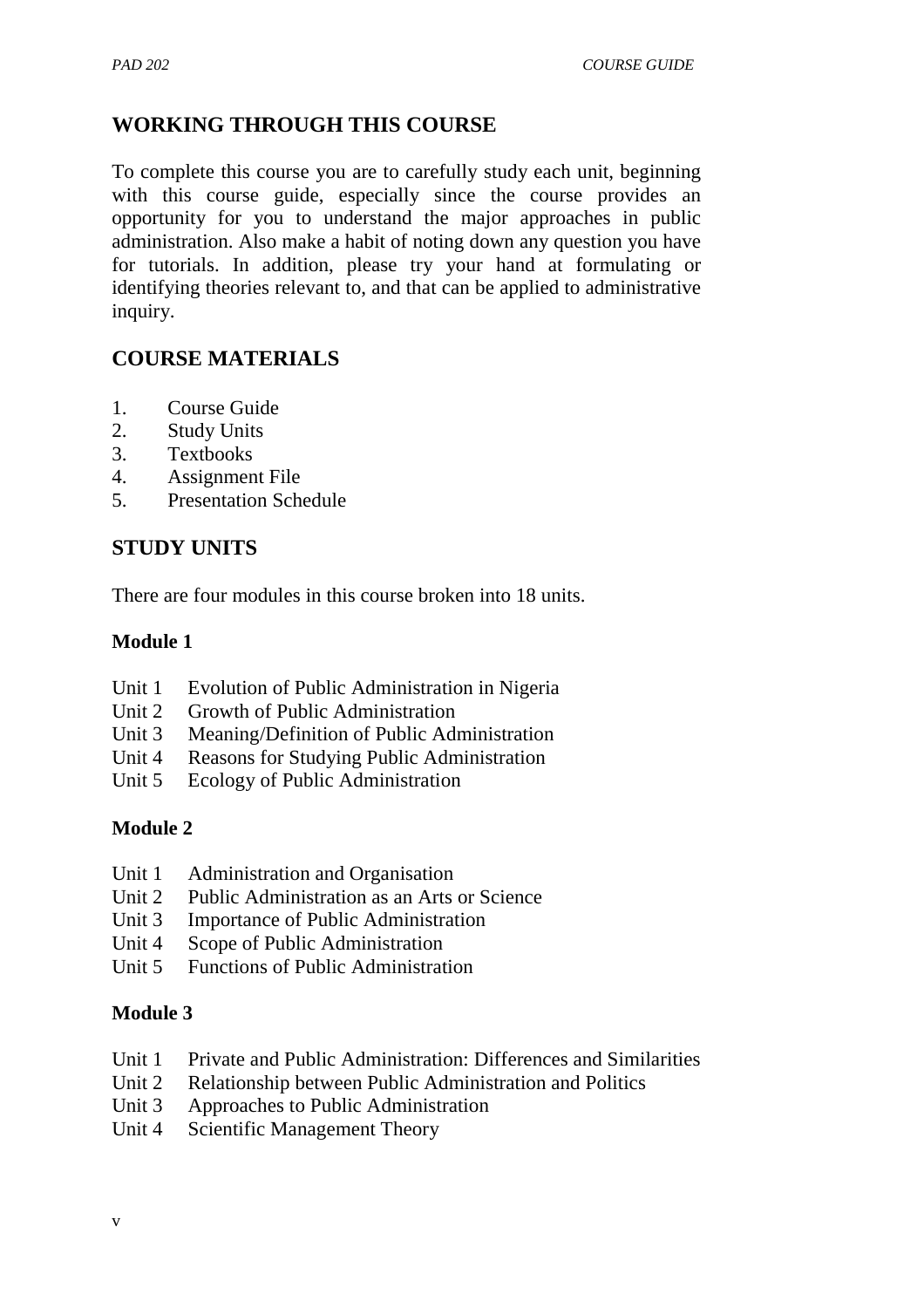#### **Module 4**

- Unit 1 Classical Theory of Organisation
- Unit 2 Human Relation Theory
- Unit 3 Methods of Inquiry in Public Administration
- Unit 4 Nigerian Civil Service

Each module is preceded with a listing of the units contained in it, and a table of contents, an introduction, a list of objectives and the main content in turn precedes each unit, including self-assessment exercises (SAEs). At the end of each unit, you will find one or more tutor-marked assignment (TMA) which you are expected to work on and submit for marking.

#### **TEXTBOOKS AND REFERENCES**

At the end of each unit, you will find a list of relevant reference materials which you may yourself wish to consult as the need arises, even though efforts have been made to provide you with the most important information you need to pass this course. However, it is advised that as a second year student, you should cultivate the habit of consulting as many relevant materials as you are able to within the time available to you. In particular, make sure you consult whatever material you are advised to consult before attempting any exercise.

#### **ASSESSMENT**

Two types of assessment are involved in the course: the self-assessment exercise (SAEs), and the tutor-marked assessment (TMA) questions. Your answers to the SAEs are not meant to be submitted, but they are also important since they give you an opportunity to assess your own understanding of course content. Tutor-marked assignments on the other hand are to be carefully answered and kept in your assignment file for submission and marking. This will count for 30% of your total score in the course.

#### **TUTOR-MARKED ASSIGNMENT**

At the end of every unit, you will find a tutor-marked assignment which you should answer as instructed and put in your assignment file for submission. However, this Course Guide does not contain any tutormarked assignment question. The tutor-marked assignment questions are provided from unit 1 of module 1 to unit 4 of module 4.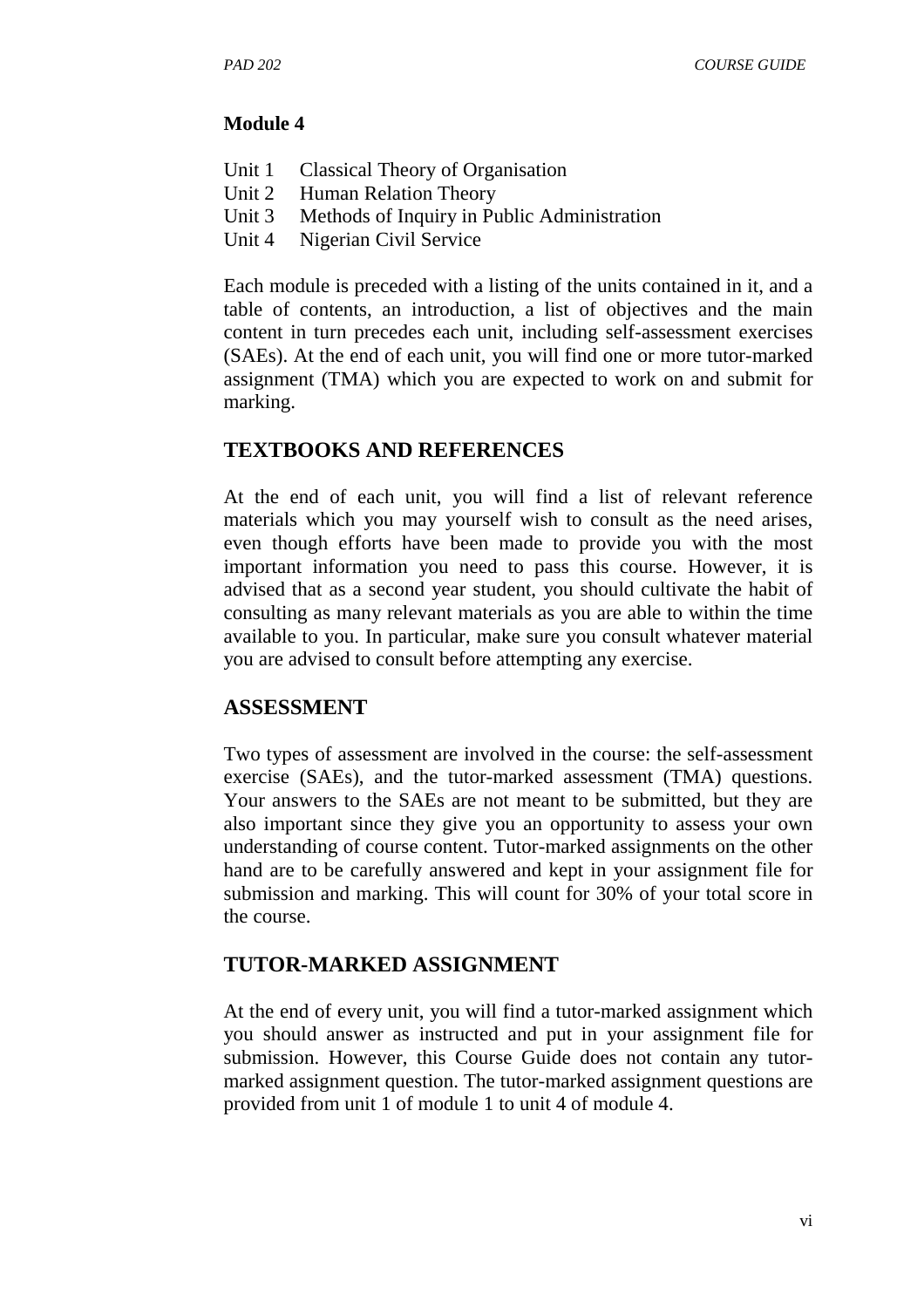# **FINAL EXAMINATION AND GRADING**

The final examination for this course will take two hours and carry 70% of the total course grade. The examination questions will reflect the SAEs and TMAs that you have already worked on. It is advised that you spend the time between completing the last unit and the examination to revise the entire course. You will certainly find it helpful to also review both your SAEs and TMAs before the examination.

## **COURSE MARKING SCHEME**

The following table sets out how the actual course marking is organised.

| <b>Assessment</b>        | <b>Marks</b>                                                                                         |
|--------------------------|------------------------------------------------------------------------------------------------------|
| Assignments 1-4          | Four assignments, the best three<br>will be selected (each count $10\%$ )<br>$=$ 30% of course marks |
| <b>Final Examination</b> | 70% of overall course marks                                                                          |
| Total                    | 100% of course marks                                                                                 |

## **WHAT YOU WILL LEARN IN THIS COURSE**

Introduction to Public Administration provides you with the opportunity to gain mastery and an in-depth understanding of approaches in public administration. The first module provides you with in-depth understanding of the concept of public administration, scope and importance of the concept. The second module will provide you with an understanding of basic practices of administration. The remaining modules introduce you to the basic contemporary issues in public administration both within Nigeria and the rest of the world.

## **FACILITATORS/TUTORS AND TUTORIALS**

There are 15 hours of tutorials provided in support of the course. You will be notified of the dates and location of these tutorials, together with the name and phone number of your tutor as soon as you are allocated a tutorial group. Your tutor will mark and comment on your assignments, and keep a close watch on your progress. Be sure to send in your tutormarked assignments promptly, and feel free to contact your tutor in case of any difficulty with your self-assessment exercise, tutor-marked assignment or the grading of an assignment. In any case, I advise you to attend the tutorials regularly and punctually. Always take a list of such prepared questions to the tutorials and participate actively in the discussions.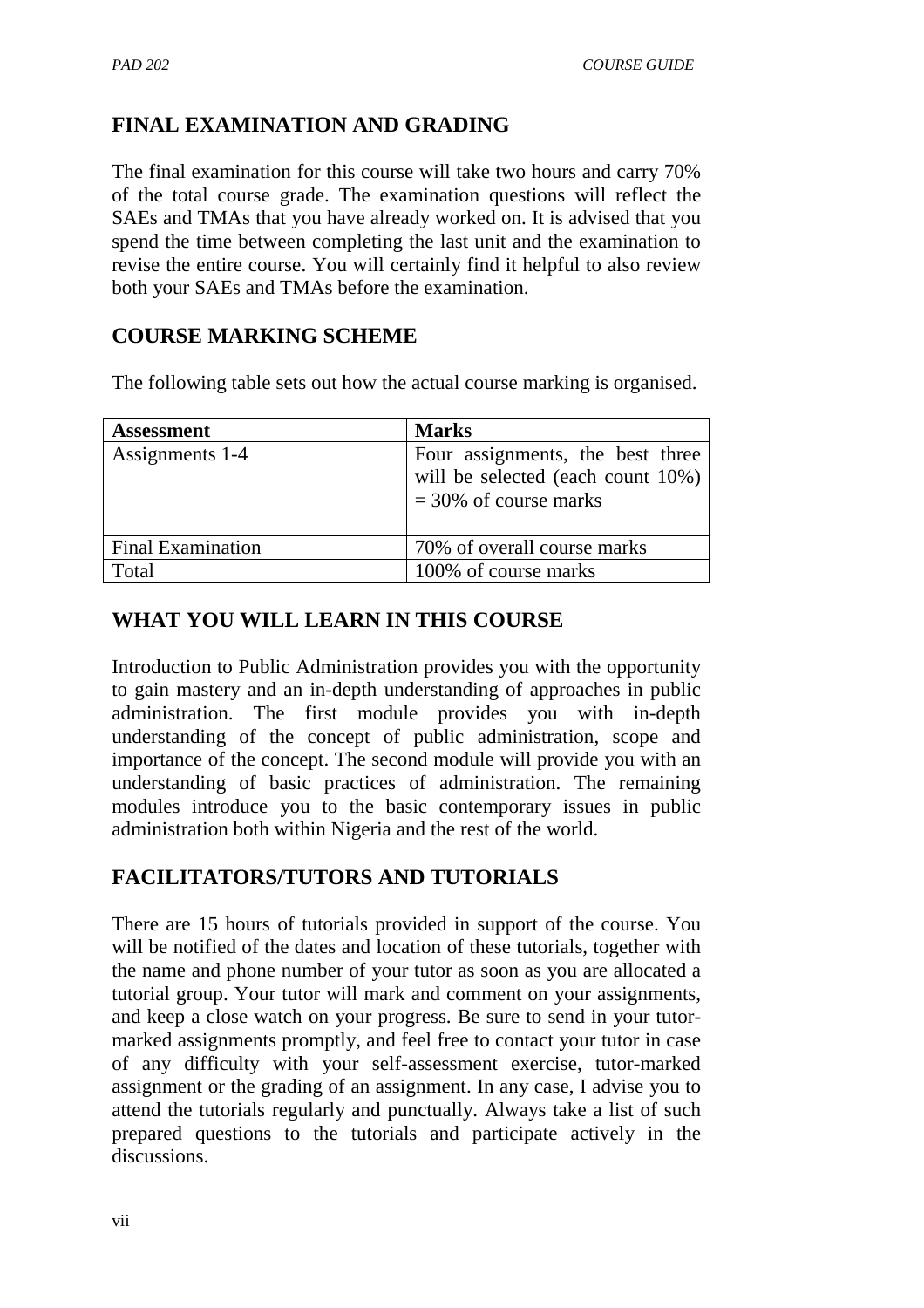#### **CONCLUSION**

In conclusion, all the features of this course guide have been designed to facilitate your learning in order that you achieve the aims and objectives of the course. They include the aims and objectives, course summary, course overview, self-assessment exercises and study questions. You should ensure that you make maximum use of them in your study to achieve maximum results.

#### **SUMMARY**

*Introduction to Public Administration* provides a theoretical foundation upon which you will develop mastery in public administration. It is aimed at equipping you with analytical skills for the understanding of theoretical approaches in public administration. Upon completing this course you should be able to explain the various approaches employed in public administration, including their weaknesses and strengths. You will also be able to apply these approaches to real life administrative phenomena. This course assumes your prior level of understanding.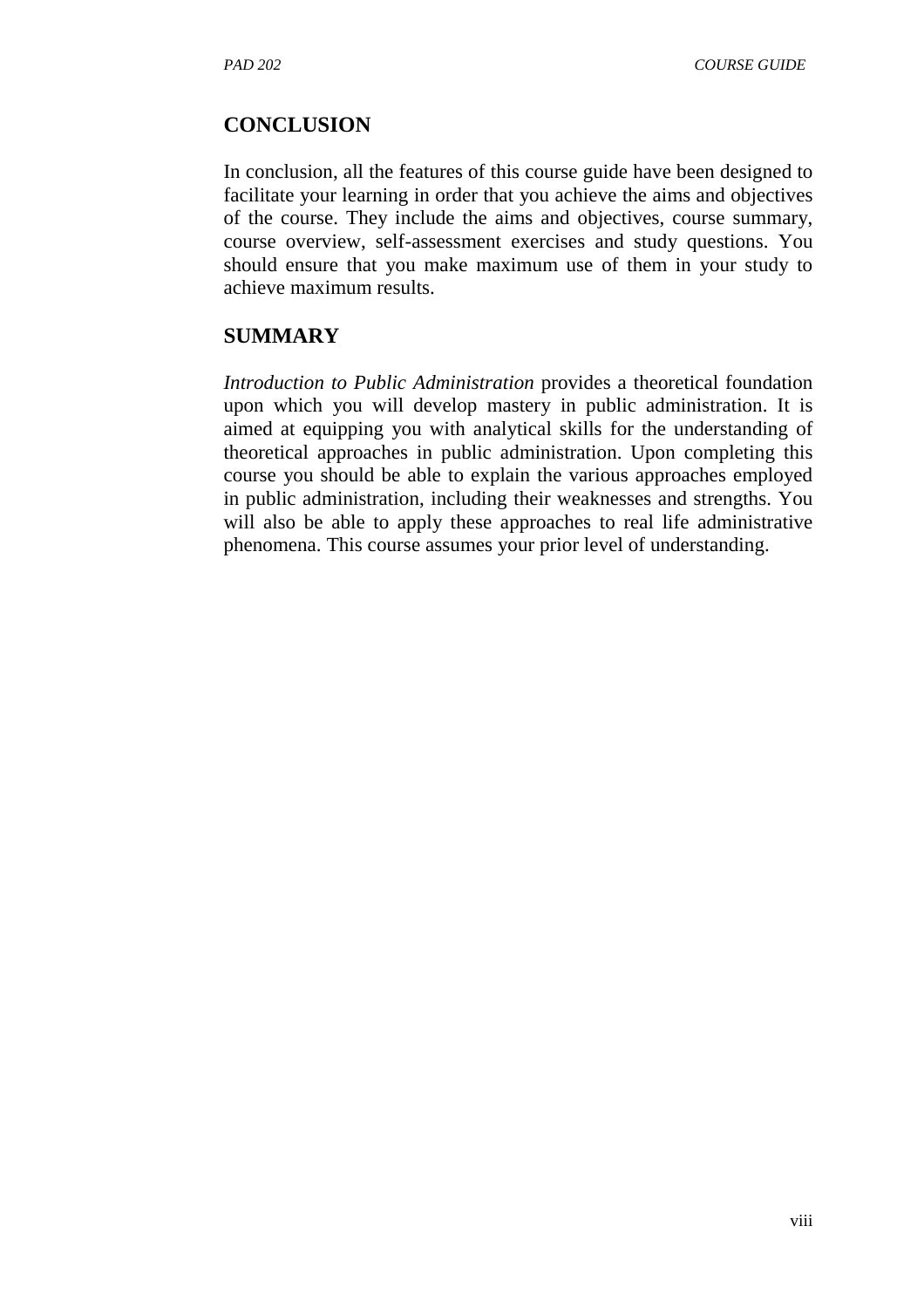# **MAIN COURSE**

# **CONTENTS PAGE**

|        |                                                | 1   |
|--------|------------------------------------------------|-----|
| Unit 1 | Evolution of Public Administration in Nigeria  | 1   |
| Unit 2 | Growth of Public Administration                | 6   |
| Unit 3 | Meaning/Definition of Public Administration    | 10  |
| Unit 4 | Reasons for Studying Public Administration     | 17  |
| Unit 5 | Ecology of Public Administration               | 21  |
|        |                                                | 30  |
| Unit 1 | Administration and Organisation                | 30  |
| Unit 2 | Public Administration as an Arts or Science    | 37  |
| Unit 3 | Importance of Public Administration            | 42  |
| Unit 4 | Scope of Public Administration                 | 48  |
| Unit 5 | Functions of Public Administration             | 53  |
|        |                                                | 58  |
| Unit 1 | Private and Public Administration: Differences | 58  |
| Unit 2 | Relationship between Public Administration and | 68  |
| Unit 3 | Approaches to Public Administration            | 75  |
| Unit 4 | Scientific Management Theory                   | 80  |
|        |                                                | 92  |
| Unit 1 | Classical Theory of Organisation               | 92  |
| Unit 2 | Human Relation Theory                          | 105 |
| Unit 3 | Methods of Inquiry in Public Administration    | 120 |
| Unit 4 |                                                | 126 |
|        |                                                |     |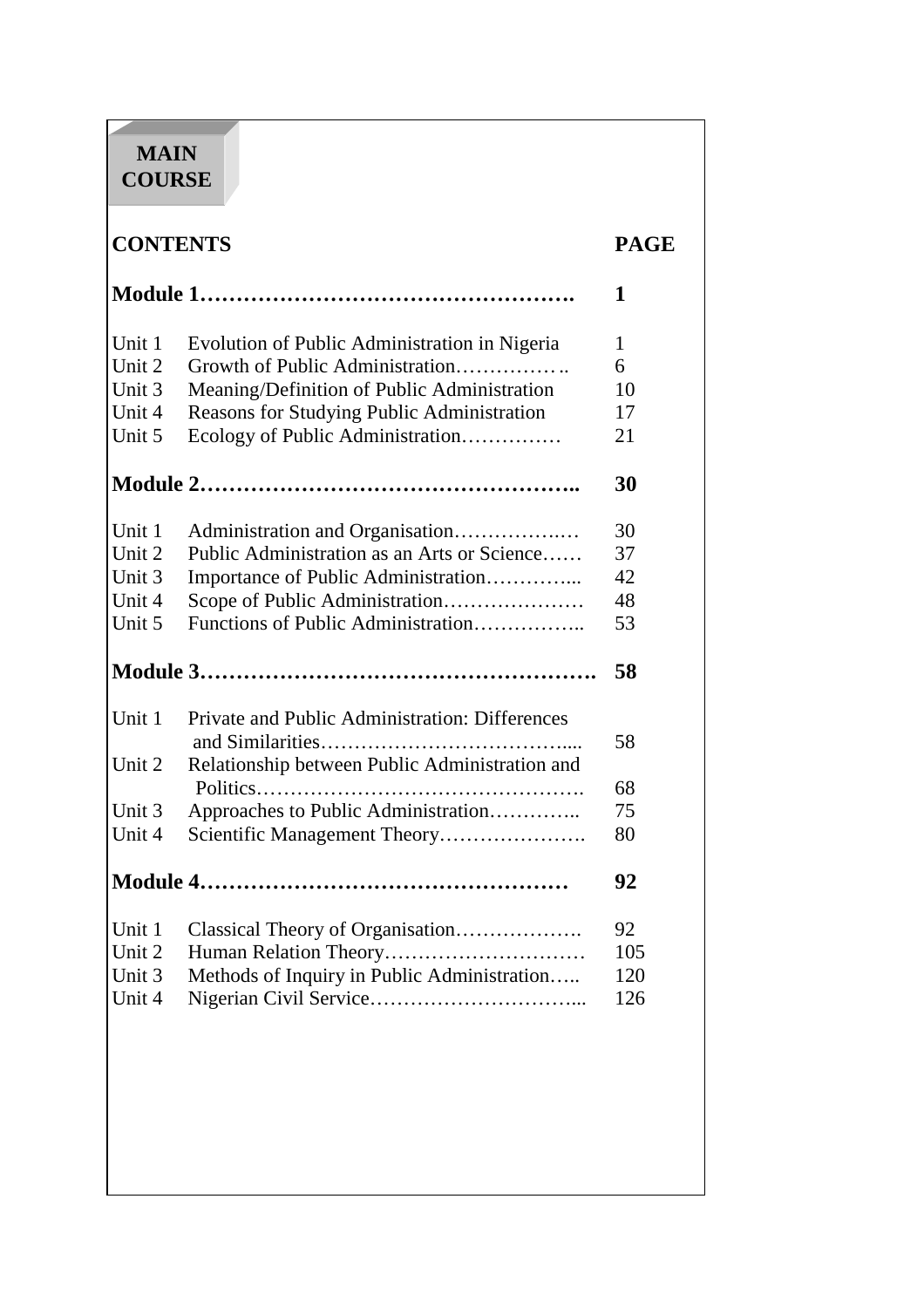# **MODULE 1**

- Unit 1 Evolution of Public Administration in Nigeria
- Unit 2 Growth of Public Administration
- Unit 3 Meaning/Definition of Public Administration
- Unit 4 Reasons for Studying Public Administration
- Unit 5 Ecology of Public Administration

# **UNIT 1 EVOLUTION OF PUBLIC ADMINISTRATION IN NIGERIA**

# **CONTENTS**

- 1.0 Introduction
- 2.0 Objectives
- 3.0 Main Content
	- 3.1 The History of Public Administration
	- 3.2 Evolution of Public Administration in Nigeria
- 4.0 Conclusion
- 5.0 Summary
- 6.0 Tutor-Marked Assignment
- 7.0 References/Further Reading

# **1.0 INTRODUCTION**

The art of administration connotes the direction, co-ordination and control of man, material and resources to achieve some purposes or objectives. An administrator is one who exercises that art. There are administrators in all human activities.

Public administration is that type of administration that is carried out in any affair that concerns the government. It has a universal application irrespective of the system of government practiced by the country. It is the type of administration that is practiced in all levels of government be it in the central, intermediate or local levels.

In this unit, we shall be looking at the evolution of public administration and the factors that influenced the growth of public administration in Nigeria.

You are expected to study this unit very well because a proper understanding of the unit will give you a proper footing and a sound foundation to grasp the rudiments of public service administration.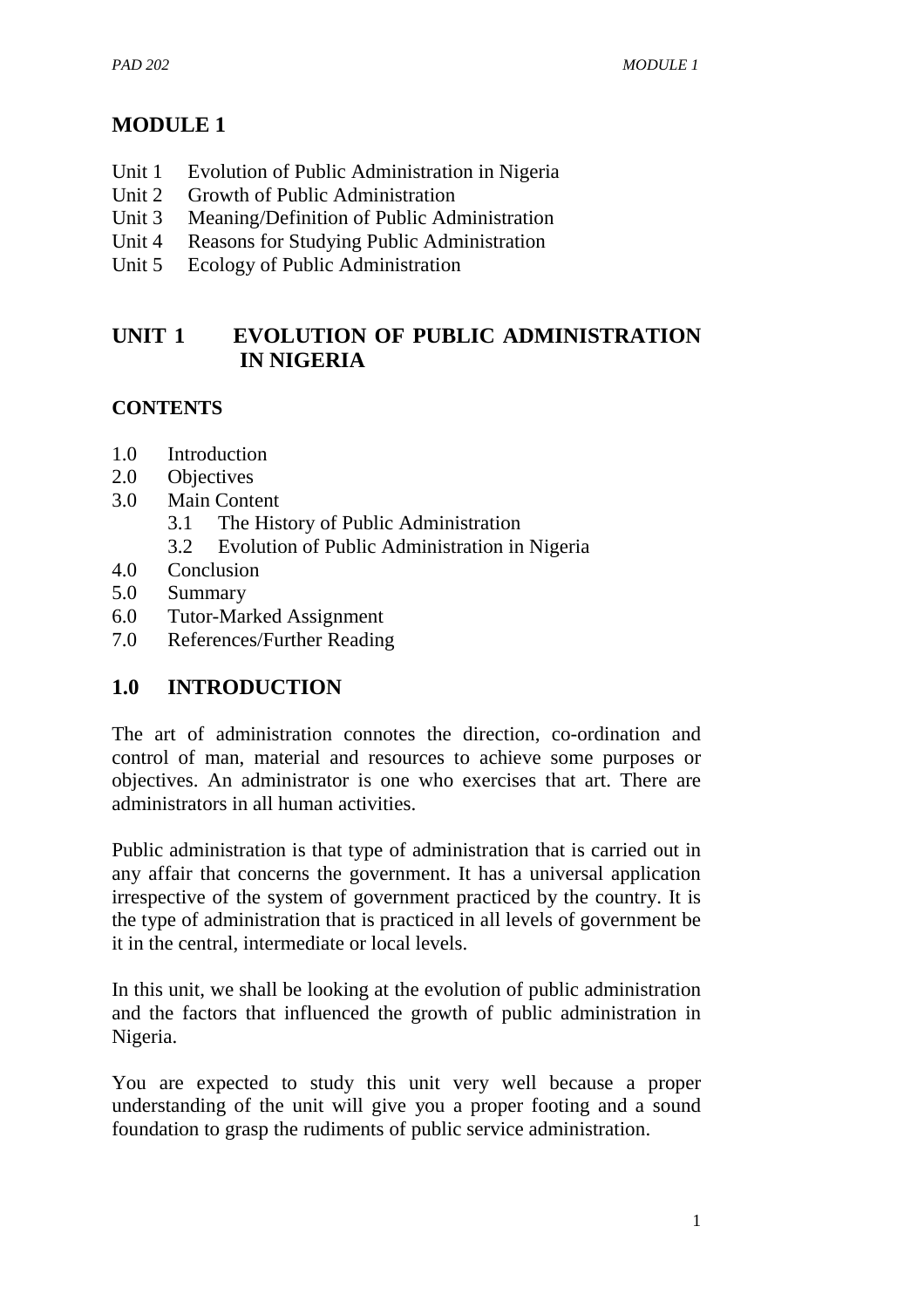# **2.0 OBJECTIVES**

**A**t the end of this unit, you should be able to:

- trace the evolution of public administration in Nigeria
- explain the influence of colonial masters as well as other influences on the practice of public administration in Nigeria
- compare the modern public administration with the colonial administration in Nigeria.

# **3.0 MAIN CONTENT**

# **3.1 The History of Public Administration**

Public administration is not a creation of modern times. It has its roots in history and dates back to the times of the ancient civilisations. It is on record that dating back to 462 B. C. Pericles, a renowned leader in ancient Greece, introduced a scheme for the compensation of officials, thus, facilitating the continued participation in public administration by citizens who had to work daily for their living (Bury, n d). The ancient Chinese Empire during the Han Dynasty, 202 BC, recognised the need to have a permanent body of officials to implement government decisions.

Again, about the year 120BC, the Chinese Prime Minister, Kung – sun Hung, in a memorandum addressed to the throne, observed that the edicts and laws which were written in elegant classical style were often not understood by the officers whose duty it was to explain and interpret them to the people.

He therefore recommended that examinations be held for the selection of men and that those who had shown the best knowledge should have the first preference in appointments to office requiring the use of the written language. His recommendation was adopted and marked the beginning of the civil service examination.

It is also of interest to note that in AD 219 the ancient Chinese had worked out a system of classifying men into nine grades according to their ability, knowledge, experience, and character. This system was called Chung Cheng, that is, Impartial Judge, a forerunner of our present day civil service commission (Shih, 1941).

# **3.2 Evolution of Public Administration in Nigeria**

It has been posited that the present day public administration has its origin in the amalgamation of the colony and protectorates of the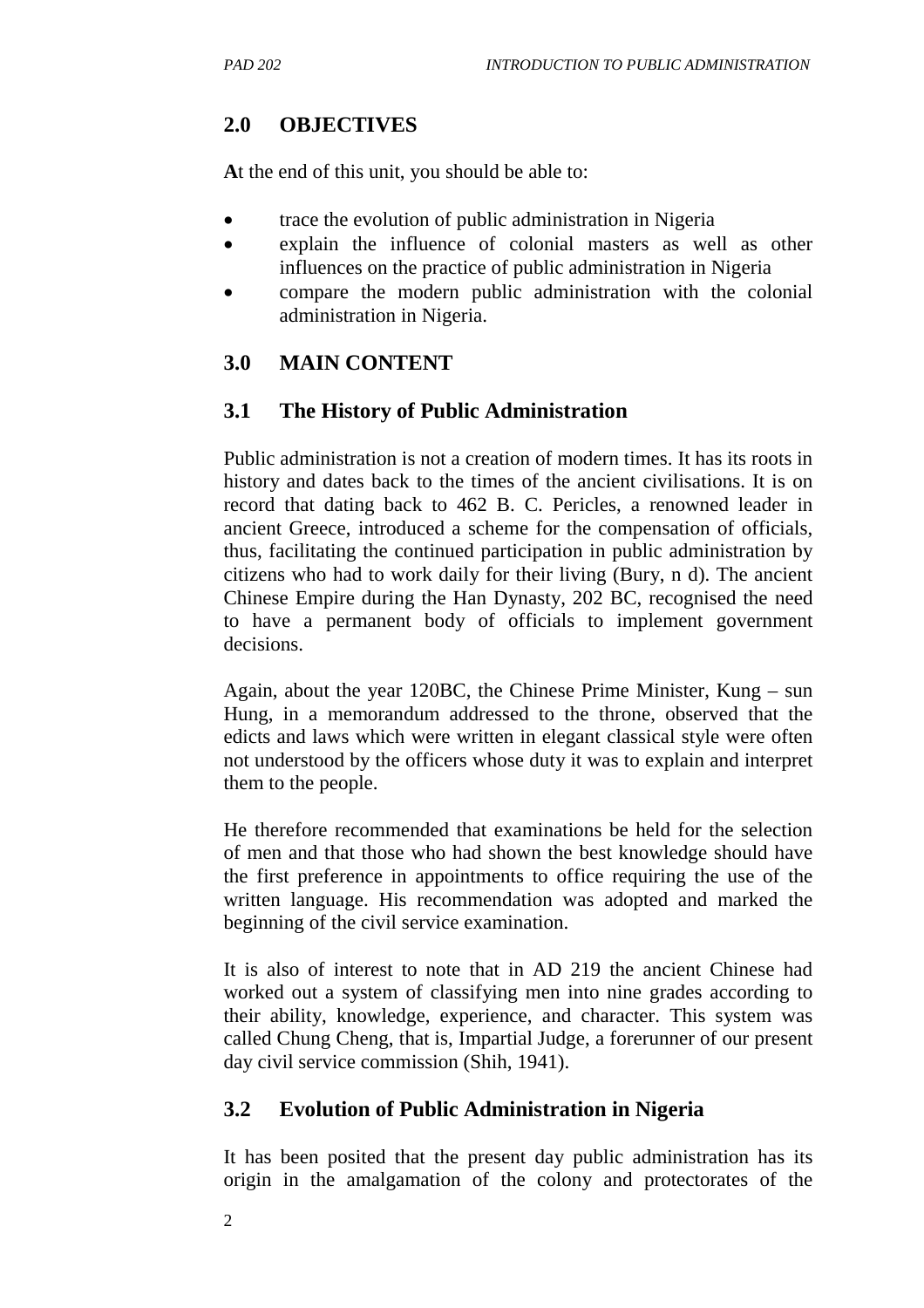northern and southern Nigeria to form the colony and protectorate of Nigeria in 1914. He equally informed that the Nigeria's colonial experience also laid the foundation for economic and political underdevelopment of the country (Maduabum, 2008).

Before then, the natives formed clusters which were administered on the basis of village or nomadic communities. Gladden (1972) wrote that some form of administration had existed ever since there had been government. In such communities, people of the same or mixed kindred found themselves living within common or defined geographical boundaries and interact as individuals or groups for their collective well being. They had rule and regulations guiding them and established control measures with the arm of authority vested on their traditional rulers. This was collaborated by Muwanga (1978) who traced the evolution of administration back to pre-government period.

According to him, 'since man began to live in groups, even as a hunter, he had to subject himself to some form of administration or another'. Such were the system of administration and social control in many parts of Nigeria until the advent of the British who colonised them.

The emergence of the colonial masters brought a different dimension to the native administration. The British rule was fashioned to suit the colonial masters at the expense of the native dwellers. Okigbo (1986) as quoted in Maduabum (ibid) rightly observed that the colonial public service was created and fashioned to suit the peculiar circumstances of ruling the people who were held in contempt by the ruling power, and considered valuable only for what they have to contribute to the metropolitan country. To ensure a smooth administration of the natives, the colonial masters created two forces: a military force to intimidate their subjects and hold them in perpetual fear; and a small cadre of dedicated loyal servants to maintain law and order and instill that fear in the people.

The whites dominated the upper and middle positions in the administration, leaving the menial jobs in the lowest reaches for the natives irrespective of their educational qualifications and skills. According to Maduabum (2006) the people were rendered completely passive and highly de-motivated. This informs the nonchalant and indifferent attitude to work by the Nigerian public servants as they regard the job as that of the 'white-man' who took all the benefits that accrued from the collective efforts of both of them.

However, the public service had undergone series of changes and reforms but it is yet to divorce itself of the class structure and the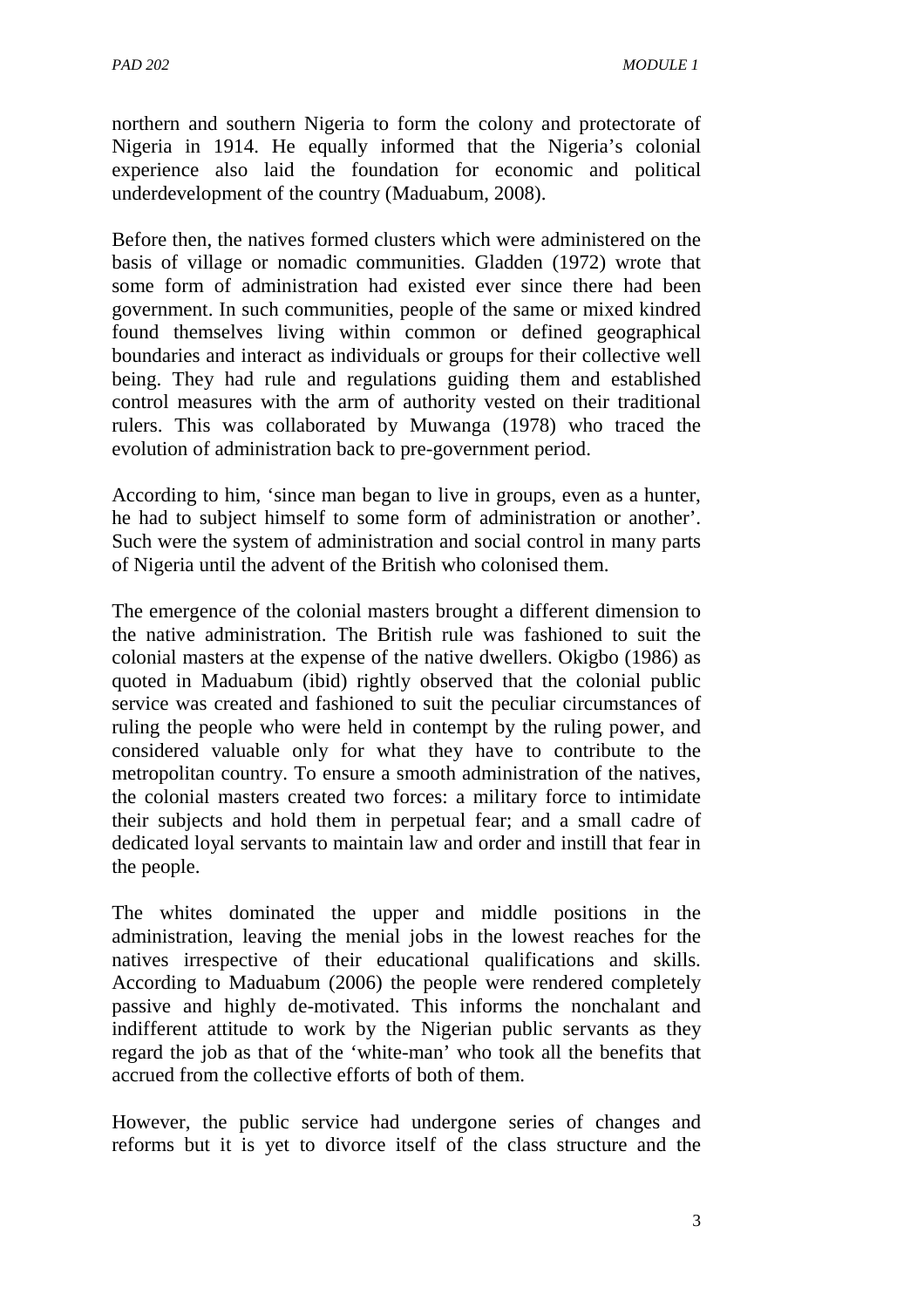colonial mentality which it inherited from the colonial masters. This mentality has continued to be the bane of the public service in Nigeria.

In the words of Maduabum (ibid), 'the structural deformities and contradictions inherited in 1960 have continued to militate directly or indirectly against possibilities for growth, stability and development. Political initiatives and regime initiatives have had to contend with structurally determined and conditioned crises and contradictions while making it possible for new problems to emerge and fetter.' In effect, the post colonial alignment and realignment of class forces in Nigeria have operated within the overall deformities and distortions introduced and nurtured by the colonial state and the colonial elite.

# **4.0 CONCLUSION**

We can authoritatively say that public administration has emerged and has come to stay as a discipline. Unlike before, the course is now being studied in several universities all over the country. The profession is practiced in all governmental institutions in the three tiers of government and their parastatals.

We noted also that the issue of separating public administration as an art or a science poses some difficulties as we have observed in our discussions above. Public administration has traces of science and art fused together. Still, it will be quite wrong to view the science element of public administration as pure science.

## **5.0 SUMMARY**

It is hoped that our discussion above has thrown more light into the debate as to whether public administration should be regarded as an art or a science or as both. These discussions have lessened the fatigue and the confusion shrouded in the search for the real identity of public administration. It has equally contributed to a better understanding of the subject matter, their roles and expectations in piloting the business of government for the overall development of the nation.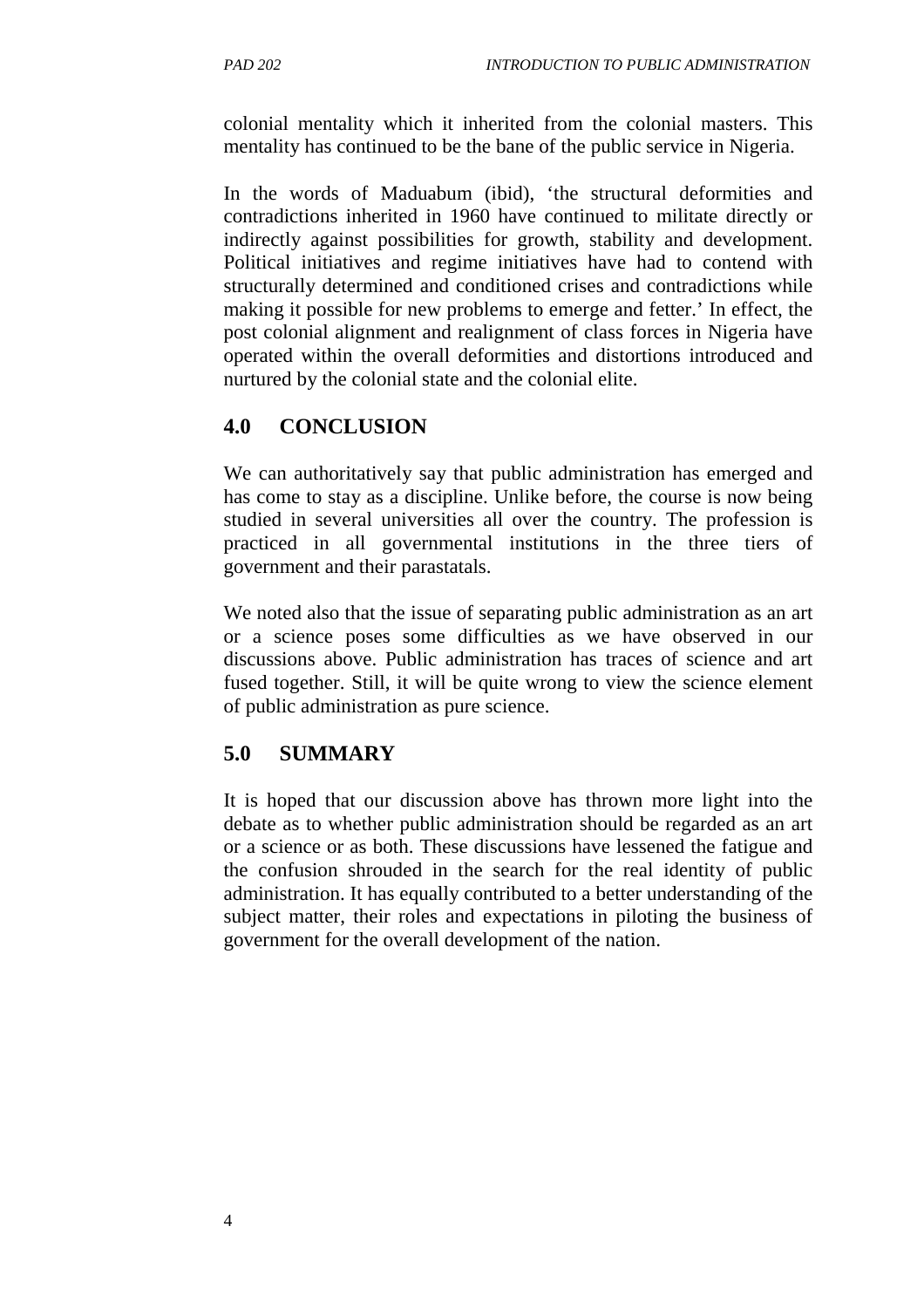#### **6.0 TUTOR-MARKED ASSIGNMENT**

Discuss the evolution of public administration in Nigeria.

#### **7.0 REFERENCES/FURTHER READING**

- Adebayo, A. (1992). *Principles and Practice of Public Administration in Nigeria*. Ibadan: Spectrum Books Ltd.
- Adamolekun, L. (1986). *Public Administration: A Nigerian and Comparative Experience*. Lagos. Longman Nigeria Limited.

Akpan, N. U. (1982). *Public Administration in Nigeria*. Ikeja: Longman.

- Eneanya, A. N. (2010). *Public Administration in Nigeria; Principles, Techniques and Application*. Lagos: Concept Publication.
- Ezeani, E. O. (2006). *Fundamentals of Public Administration*. Enugu: Snap Press.
- Maduabum, C. (2008). *The Mechanics of Public Administration in Nigeria*. Lagos. Concept Publications Ltd.
- Maduabum, C. (2006). *Reforming Government Bureaucracies in Nigeria. Lagos:* ASCON Printing Press, Topo-Badagry.
- NOUN (2012). *MPA 740 Theories and Practice of Public Administration*. NOUN, Lagos.
- NOUN (2012). *PSM 803 Ecology of Public Administration*. NOUN, Lagos.
- The *Encyclopedia Britannica*, (1977). Vol. 2, London: Encyclopedia Britannica Inc.
- Wilson, W. (1887), "The Study of Public Administration", *Political Science Quarterly* Vol. 2, June. Also vol. 56, December, 1941.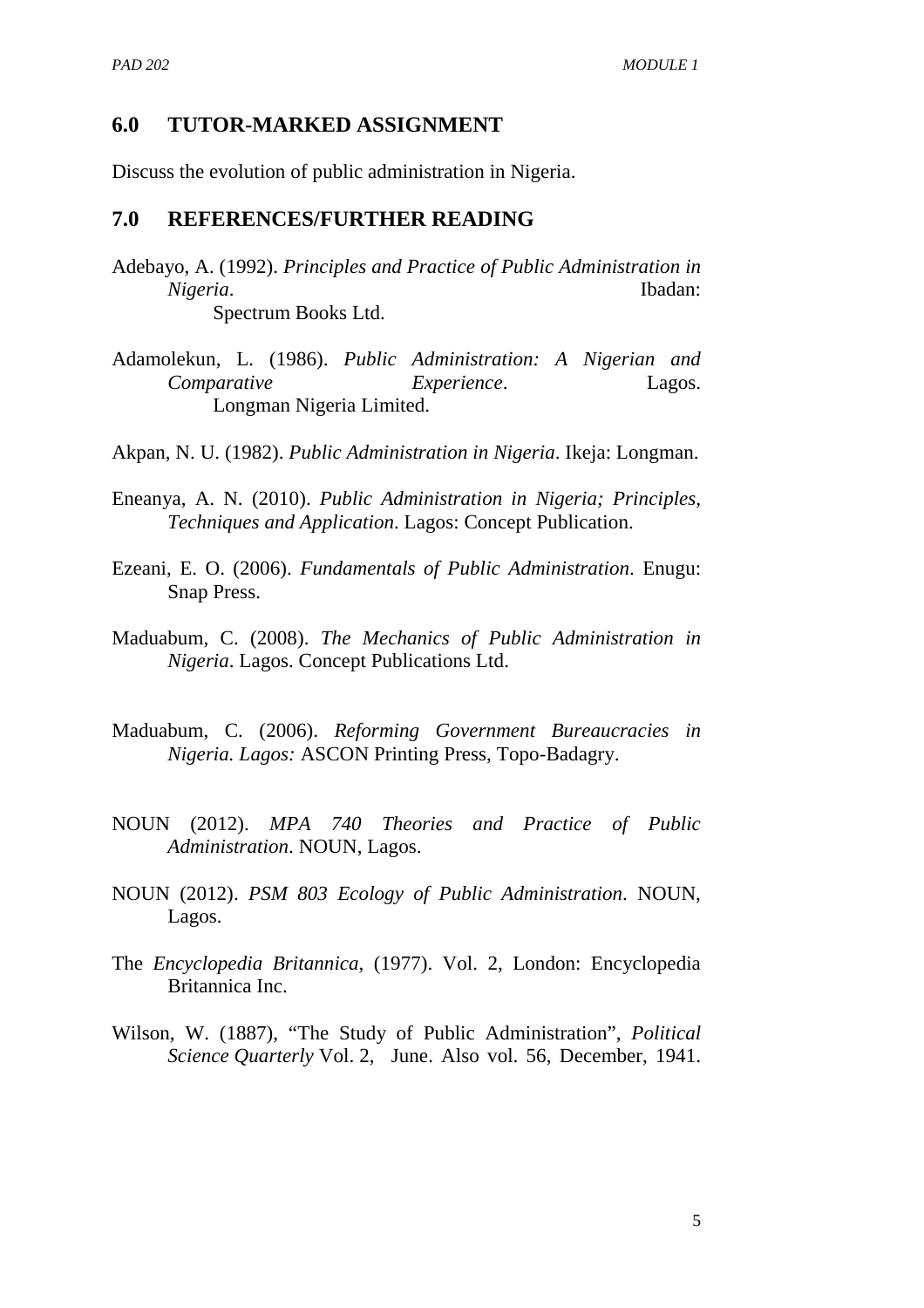# **UNIT 2 GROWTH OF PUBLIC ADMINISTRATION**

### **CONTENTS**

- 1.0 Introduction
- 2.0 Objectives
- 3.0 Main Content
	- 3.1 Growth of Public Administration
- 4.0 Conclusion
- 5.0 Summary
- 6.0 Tutor-Marked Assignment
- 7.0 References/Further Reading

## **1.0 INTRODUCTION**

Public administration has become all–encompassing and affects the lives of the people from the womb to the tomb. Since the end of the Second World War, governmental activities have increased manifold and became more complex and pervasive.

Public administration has undergone far–reaching changes both in its objectives and in functions. Consequently, public administrators have centered new functional areas. They are grappling with new problems in administering public affairs.

It is recognised that public administration plays crucial role in all societies – developed and developing. In the modern administrative state, public administration has become so significant that our development and progress depend mainly upon the efficient functioning of public administration.

## **2.0 OBJECTIVES**

At the end of this unit, you should be able to:

- explain public administration as the basis of government
- discuss public administration as an instrument for implementing laws and policies.

## **3.0 MAIN CONTENT**

## **3.1 Growth of Public Administration**

A number of factors have contributed to the growth of public administration. These include the following.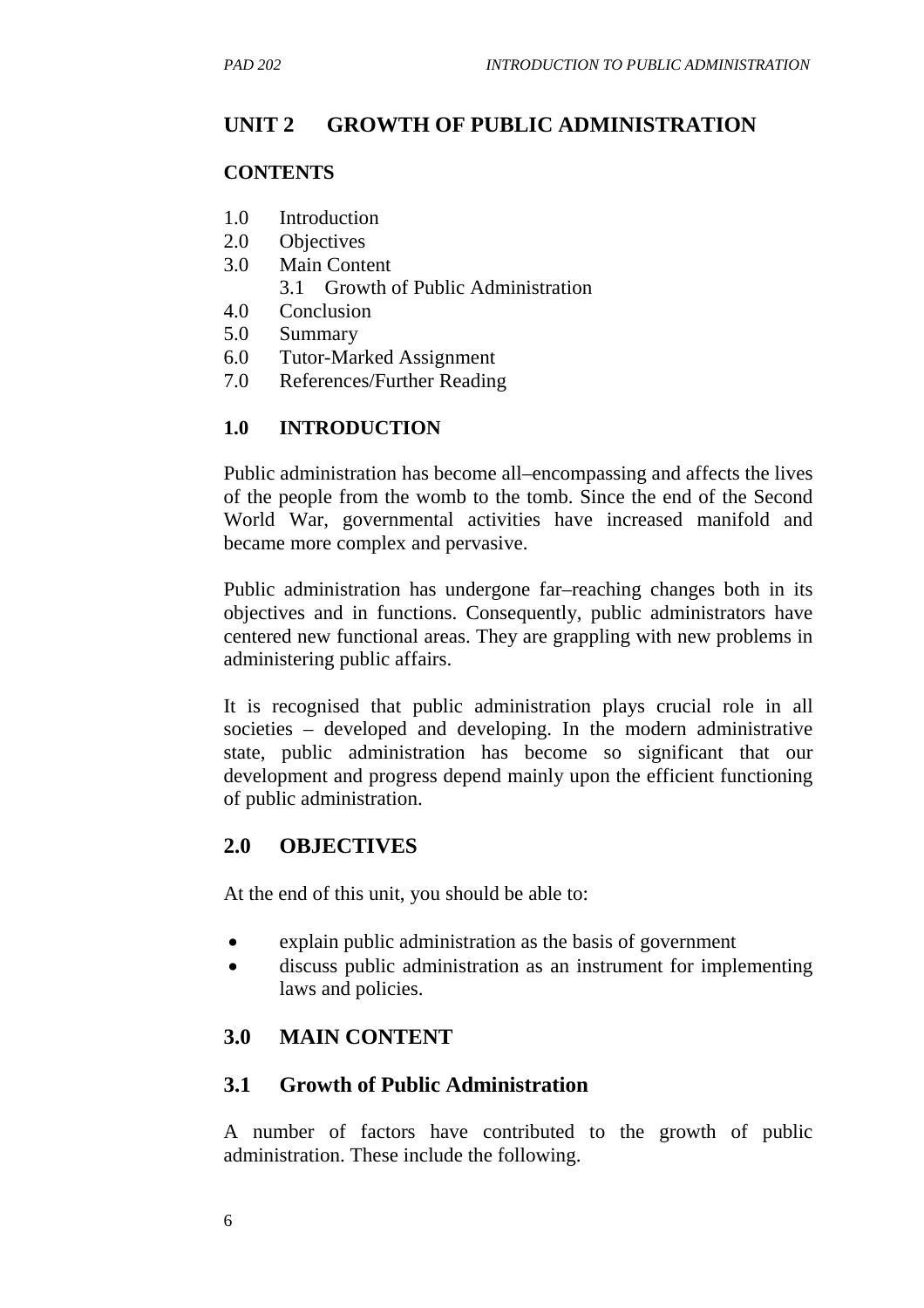## **The scientific and technological development**

The invention of telephone and telegraph has made government and large–scale administration possible. The introduction of mechanical devices in the office administration such as typewriters, teleprinter and calculators, photocopying machines, personal computers, fax and the electronic mail has brought even more changes that are revolutionary in the ways and methods of administration.

## **Industrial revolution**

It has led to the growth of a very large –scale industries and factory production, overcrowded industrial towns, and urban slums. The factory system also resulted in such evils as the growth of capitalism, large scale unemployment, exploitation of labour, longer hours of work and lower wages, employment of children in hazardous occupations, health hazards, etc.

## **Economic planning**

Modern governments have resorted to planning as a method of achieving economic development and goals of welfare state. The Afro– Asian developing nations have undertaken development planning to reshape their economies and societies and in the wake of the new liberalised economic reforms, planning, as a method of economic development and the administrative functions relating to it, are gradually being diminished.

#### **War**

In times of both first and second world war, public administration through public administrators are entrusted with the responsibility of mobilising necessary manpower and resources for the purpose of war and other activities acquired by public administration during wartime continue and even after the termination of both wars. Based on this, we can conclude that wars have their impact on the sphere of activities of public administration.

#### **Calamities and crises**

In the event or occurrence of such natural calamities, the public administrators have to act quickly and undertake rescue operations to prevent loss of life and property of the affected people. In the developing countries, very often the public authorities have to manage the recurring crises resulting from social upheavals such as class and caste conflicts, communal riots, tribal and ethnic violence.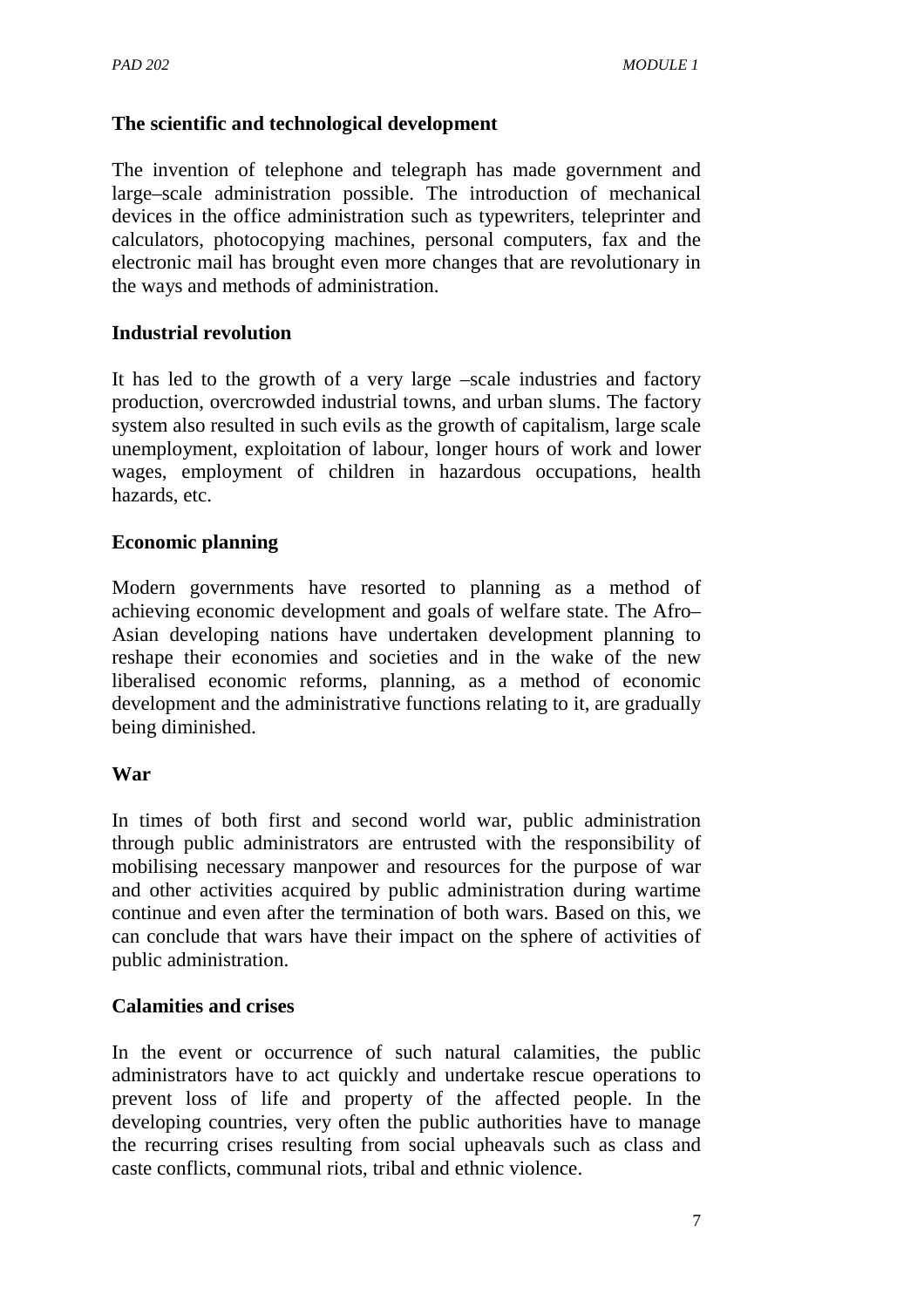### **Rapid growth of population and problems of metropolitan cities**

Proffering solutions to these problems has placed additional responsibilities upon public bureaucracy and the responsibility for tackling these social and economic problems has become the responsibility of public bureaucracy and increased its sphere of activity.

#### **Emergence of welfare state**

In the interest of socio-economic, the positive welfare state acts as a protector, a dispenser of social services, a provider of essential commodities, a manager of key industries and banking services, and a controller and regulator of private economic enterprises and activities.

## **4.0 CONCLUSION**

Public administrators participate in policy formulation because the administrative task of public bureaucracy includes formulation of policies and plans, executing and monitoring programmes, laying down laws, rules and regulations, which affect human actions in almost all walks of life.

## **5.0 SUMMARY**

The unit has thrown light on the factors responsible for the growth of public administration, which has been identified as the basis of government. Public administration is also an instrument for implementing laws and policies and participation in policy formulation. It also provides continuity when there is change in governments and provides a wide variety of services. Public administration is an instrument of social change and economic development. The reasons for the growth of public administration are highlighted and discussed.

## **6.0 TUTOR-MARKED ASSIGNMENT**

State and explain the reasons for the growth of public administration.

#### **7.0 REFERENCES/FURTHER READING**

Eneanya, A. N. (2010). *Public Administration in Nigeria: Principle, Techniques and Application.* Lagos: Concept Publication.

Ezeani, E. O. (2006). *Fundamentals of Public Administration*. Enugu: Snap Press.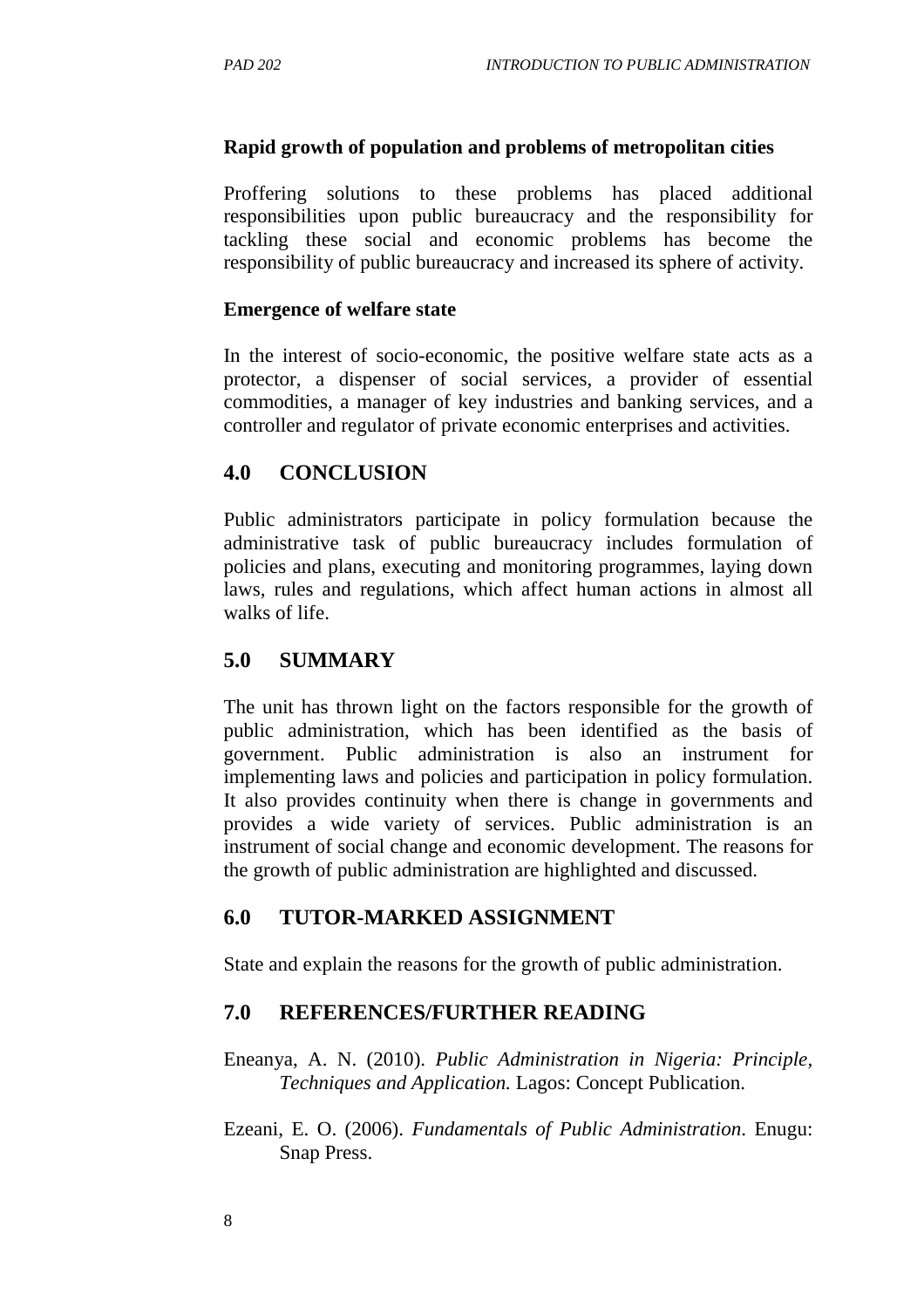- Maduabum, C. (2008). *The Mechanics of Public Administration in Nigeria.* Lagos. Concept Publications Ltd.
- Maduabum, C. (2006). *Reforming Government Bureaucracies in Nigeria.* Lagos. ASCON Printing Press, Topo-Badagry.
- NOUN (2012). *MPA 740 Theories and Practice of Public Administration.* NOUN, Lagos.
- NOUN (2012). *PSM 803 Ecology of Public Administration*. NOUN, Lagos.
- Polinaidu, S. (2004). *Public Administration*. New Delhi: Galgotia Publications PVT.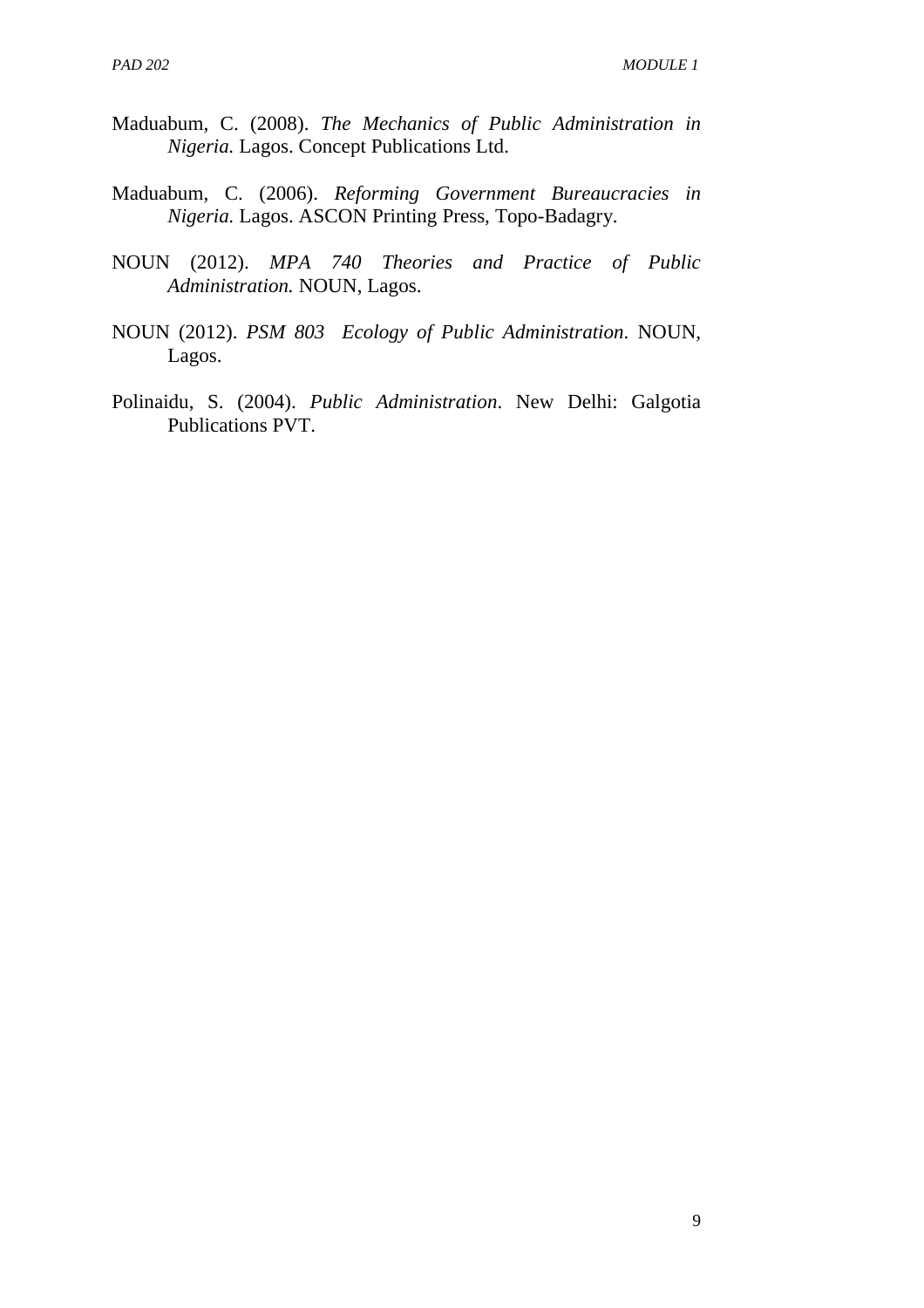# **UNIT 3 MEANING/DEFINITIONS OF PUBLIC ADMINISTRATION**

### **CONTENTS**

- 1.0 Introduction
- 2.0 Objectives
- 3.0 Main Content
	- 3.1 Meaning/Definition of Public Administration
	- 3.2 Characteristics of Public Administration
	- 3.3 Qualities of a Public Administrator
- 4.0 Conclusion
- 5.0 Summary
- 6.0 Tutor-Marked Assignment
- 7.0 References/Further Reading

# **1.0 INTRODUCTION**

Public administration has come to occupy a central place in the complex and fast changing modern society. Its actual role consists in the provision of services and regulation of inter-group relations in society.

Maintenance of law and order, defense, welfare of society, application of science and technology, and eradication of poverty in the developing countries engage the attention of public administration in the modern administrative state.

In a word, the security and independence of the state, social and economic welfare of the people depend upon the effective and efficient functioning of public administration. Public administration is important in our daily life, it is an important aspect of a more generic concept; thus, its study is worth undertaking.

In this unit, therefore, the meaning of public administration will be examined.

# **2.0 OBJECTIVES**

At the end of this unit, you should be able to:

- define public administration in details
- state the characteristics of public administration in details.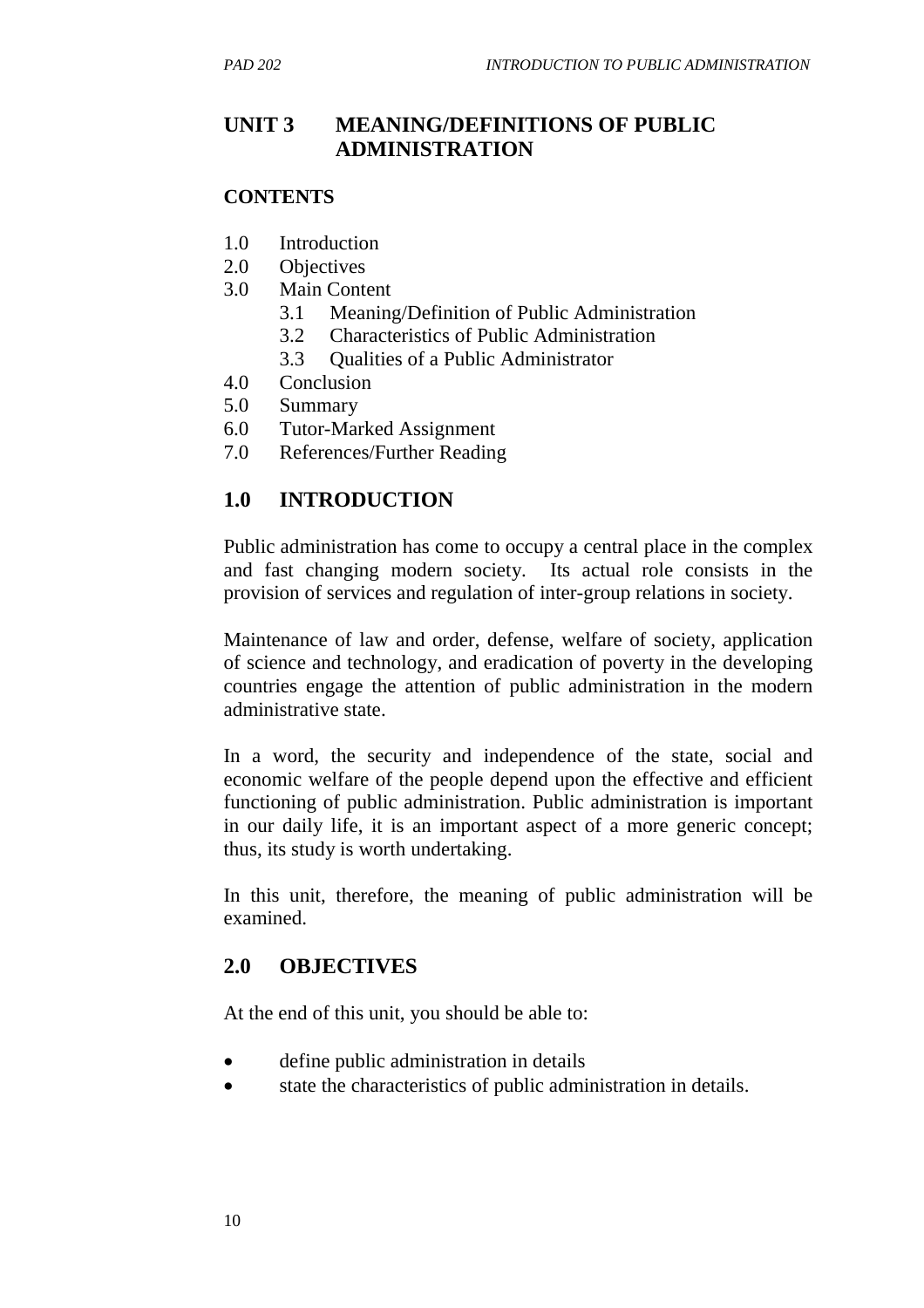# **3.0 MAIN CONTENT**

## **3.1 Conceptual Clarification**

According to Simon (1970), administration refers to the activities of groups cooperating to accomplish goals. MacRae and Pitt (1980), sees it as the co-ordination of men and materials within organisation for the accomplishment of identified purposes. Administration also connotes such activities as implementation of organisational decisions and goals as well as the systematic study of these activities.

It is generally observed that administration is present in all human organisation irrespective of its nature. It therefore becomes imperative to attempt a definition of the term 'administration' before delving into public administration. Many authorities have tried to define the term 'administration' but there is no generally accepted definition of the term.

We can now conclude that public administration is that administration which is practiced in the public sector. It is the means, arrangements, actions and processes by which the policies, programmes, purposes and goals of government are realised, Maduabum (2008).

Woodrow Wilson (1887) perceived public administration as the most visible side of government.

While Ezeani (2006) posits that public administration is the management of government activities. According to him it refers both to the activities of bureaucrats concerned with the management or administration of government organisations and the study of these activities. It is the machinery for implementing government policies to ensure stability and continuity at all times irrespective of any government in power even during period of crises.

Adebayo (1992) sees public administration as a governmental administration that operates in the particular sphere of government as its machinery for implementing governmental policies. He believes that its study must therefore lead to the most efficient way of organising the executive branch of the government, its functions and its procedures. From his assertion, we can deduce that public administration is basically concerned with the study of how a country's administration is organised as well as how it functions.

Akpan (1982) contends that public administration is the organ that carries out the programmes and manifestos of politicians in power. He sees public administration as the servant of politics.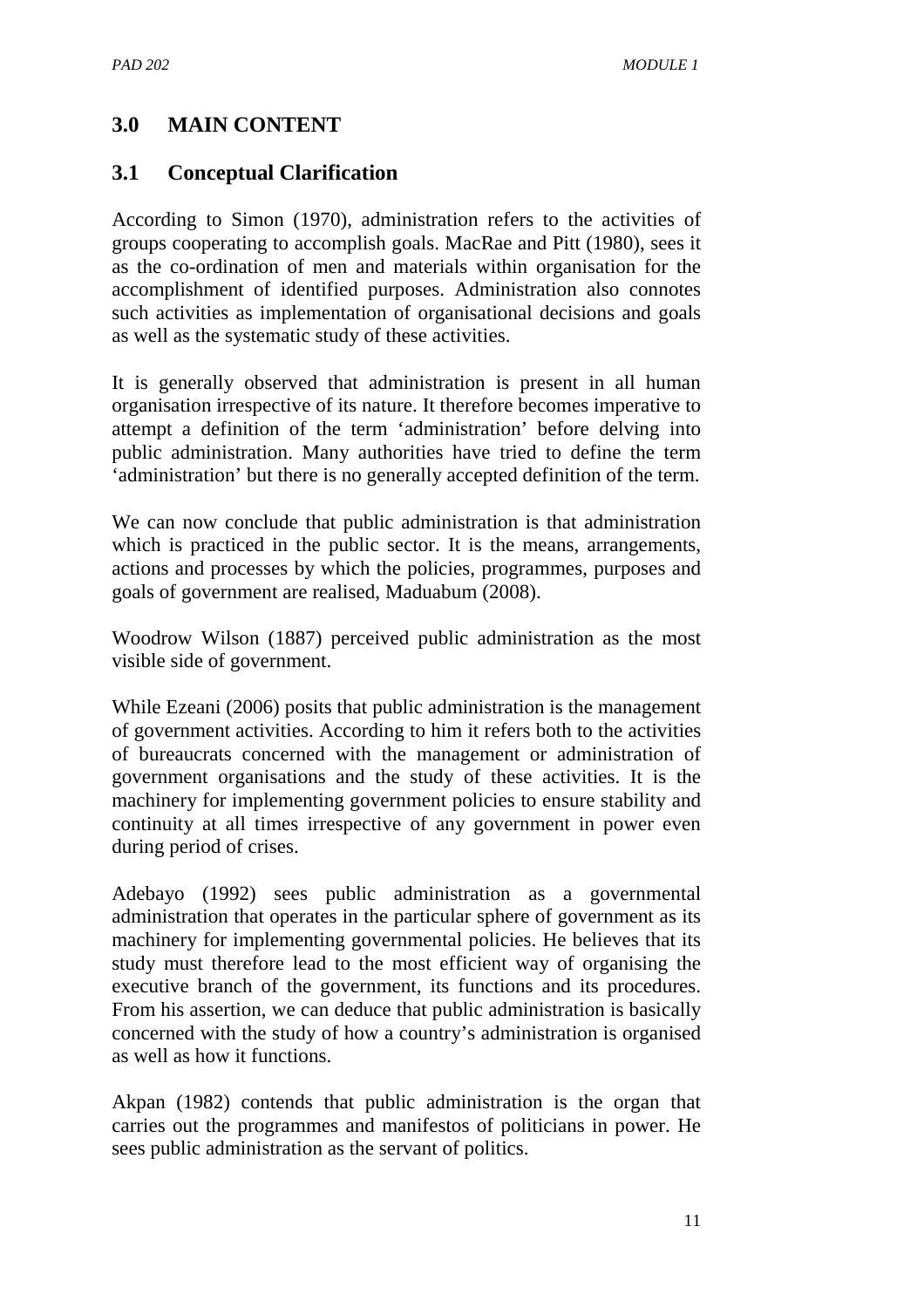He went further to say that public administration covers every area and activity related to public policy. Accordingly, it includes the formal processes and operations through which the legislature exercises its power. The functions of the courts in the administration of justice and the work of the military agencies all form part of the public administration.

According to Balogun (1987), public administration is the fusion of human and material resources in order to achieve the objectives of public policy. One cardinal issue here which attention must be paid is the issue of policy implementation. This is a very focal point in the study of public administration.

Public administration can also be viewed as a body of knowledge which is directed towards the understanding of administration of the government business. Olojede *et al.* (2007) opines that public administration is the study of the development and maintenance of policy by members of governments, public agencies and public sector employees and the practice of implementing the authoritative decisions they have made.

Public administration concerns itself more with how politicians in government and non-elected public sector employees devise policy, sustain the machinery of government and ensure policies are put into practice.

Nnoli (2000), describes public administration as follows: "public administration is the machinery as well as the integral process through which the government performs its functions. It is a network of human relationships and associated activities extending from the government to the lowest paid and powerless individual charged with keeping in daily touch with all resources, natural and human, and all the aspects of life of the society with which government is concerned.

It is a system of roles and role relationships which defines in a clear and practicable terms as possible and in as much detail as possible the intentions and programmes of government; the means available internally and externally to accomplish them; where, when and how they are to be accomplished; who is to benefit from them, and, finally, it is a system that causes these intentions and programmes to be realised in real life. It is a pattern of routinised activities, involving decision making, planning, advising, co-ordination, negotiation, conciliation, arbitration, command and data gathering, through which the government carries out its responsibilities."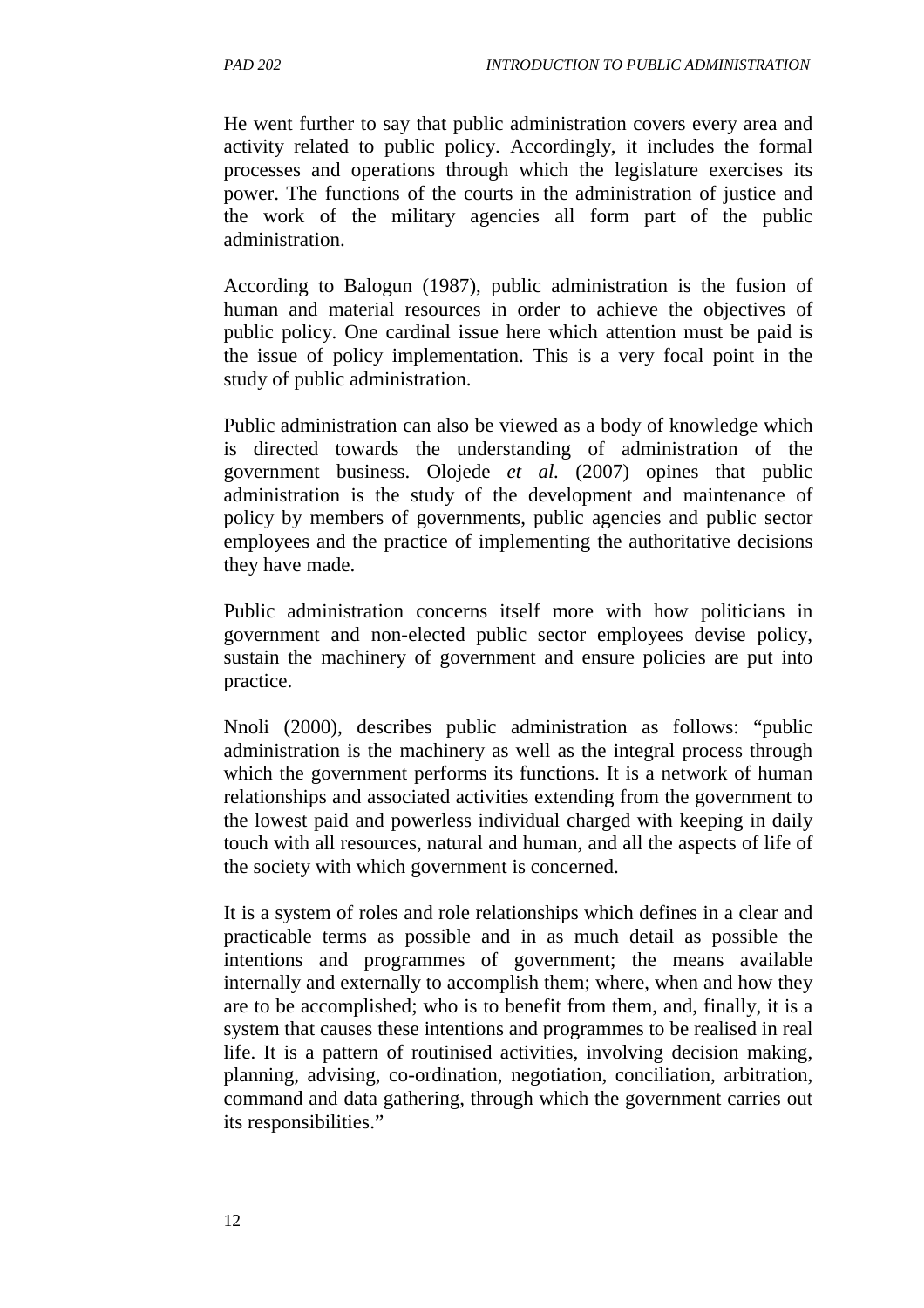Public administration is, generally believed to be, a study that deals with the science of getting things done in the most efficient way in the political system.

# **3.1 Meaning of Public Administration**

The word 'public' is used in a variety of ways. In this course however, it means "governmental." Public administration simply means governmental administration that operates in a political setting. Its focus is specifically on public bureaucracy. The study and practice of public bureaucracy is called public administration. It encompasses the management of public agencies that carry out public policies in order to fulfill state purposes in the public interest. Since government provides services for the people in the public interest, the administration of governmental affairs is known as public administration.

Public administration can also be seen as the activities of groups cooperating to accomplish the common goals of government. Such common goals include defense, safeguarding the frontiers, maintenance of law and order, fire protection, communications, public health, education, etc. In managing public affairs, public administration focuses principally on the planning, organising, directing, coordinating and controlling of governmental operations.

Public administration is the machinery, as well as the integral processes through which the government performs its functions. It is a network of human relationships and associated activities extending from the government to the lowest paid and powerless individual charged with keeping in daily touch with all resources, natural and human, and all other aspects of the life of the society with which the government is concerned. It is a system of roles and role relationships that defines in as clear and practicable terms as possible and in as much details as possible the intentions and programmes of government; the means available internally and externally to accomplish them; and finally, it is a system that causes these intentions and programs to be realised in real life. It is a pattern of routinised activities, involving decision–making, planning, advising, coordination, negotiation, conciliation, arbitration, command and data gathering, through which the government carries out its responsibilities (Nnoli, 2003).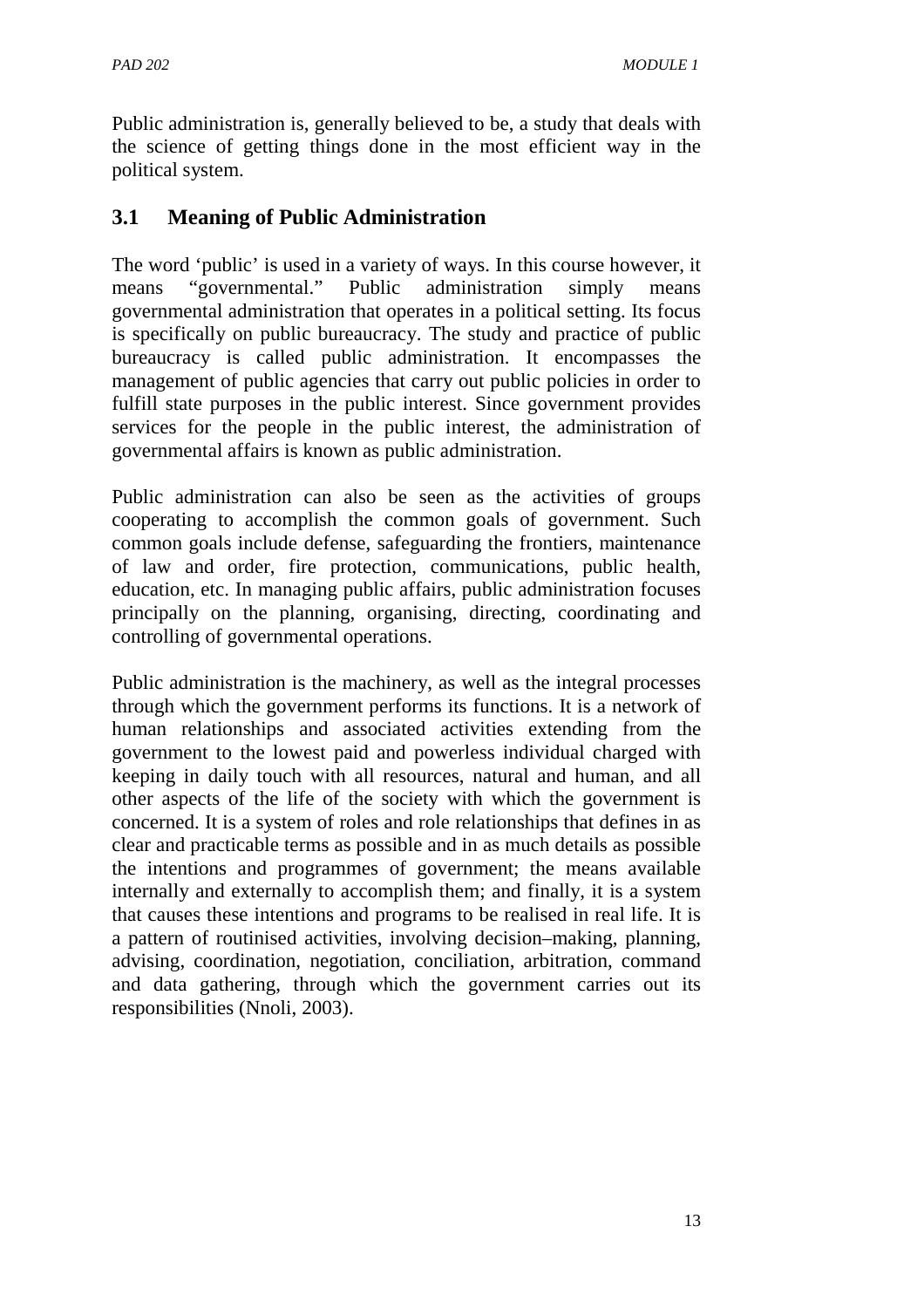## **3.2 Characteristics of Public Administration**

The characteristics of public administration include the following in nature:

- a. Public administration is a means to an end and not an end in itself. It is merely a tool of government to implement its policies and provide various services for the people at the minimum cost in order to attain good life. In a sense, it is service for the people rendered by government.
- b. Public administration differs significantly from private administration, especially in its emphasis on public good, but it finds partial analogies in private administration.
- c. Public administration is interdisciplinary in history; it embraces in its fold several social sciences such as political science, sociology, psychology, economics and management science.
- d. Public administration is a practical discipline, be it an art or a science. It has nexus with political and state activity, which has become all pervasive. It has an applied nature focusing mainly on the problems of society and polity.
- e. Public administration is an ongoing process. There is no end to it. If one activity is completed, a new one will crop up.
- f. Public administration is a non-political public bureaucracy operating in a political system under the direction of public leadership.
- g. Public administration is the monopoly of the state. As such, it deals with the ends of the state, the sovereign will, the public interests and laws, the coercive element in society.
- h. Although public administration tends to concentrate on the executive branch of government alone, it is the whole government in action. Since government is a "big affair," public administration is also naturally a big and complex matter.

# **3.3 Qualities of a Public Administrator**

An administrator must possess the following qualities:

**a. Sense of judgment**: Another quality most essential in an administrator is a fine sense of judgment. Every moment of the day an administrator is engaged on assignments which require evaluation, weighing of evidence, assessing degrees of urgency on various public issues, and assessing the mood and temper of those sections of the public which are clients of the department, and which the department has to consult or take into consideration before arriving at decisions and formulating policies.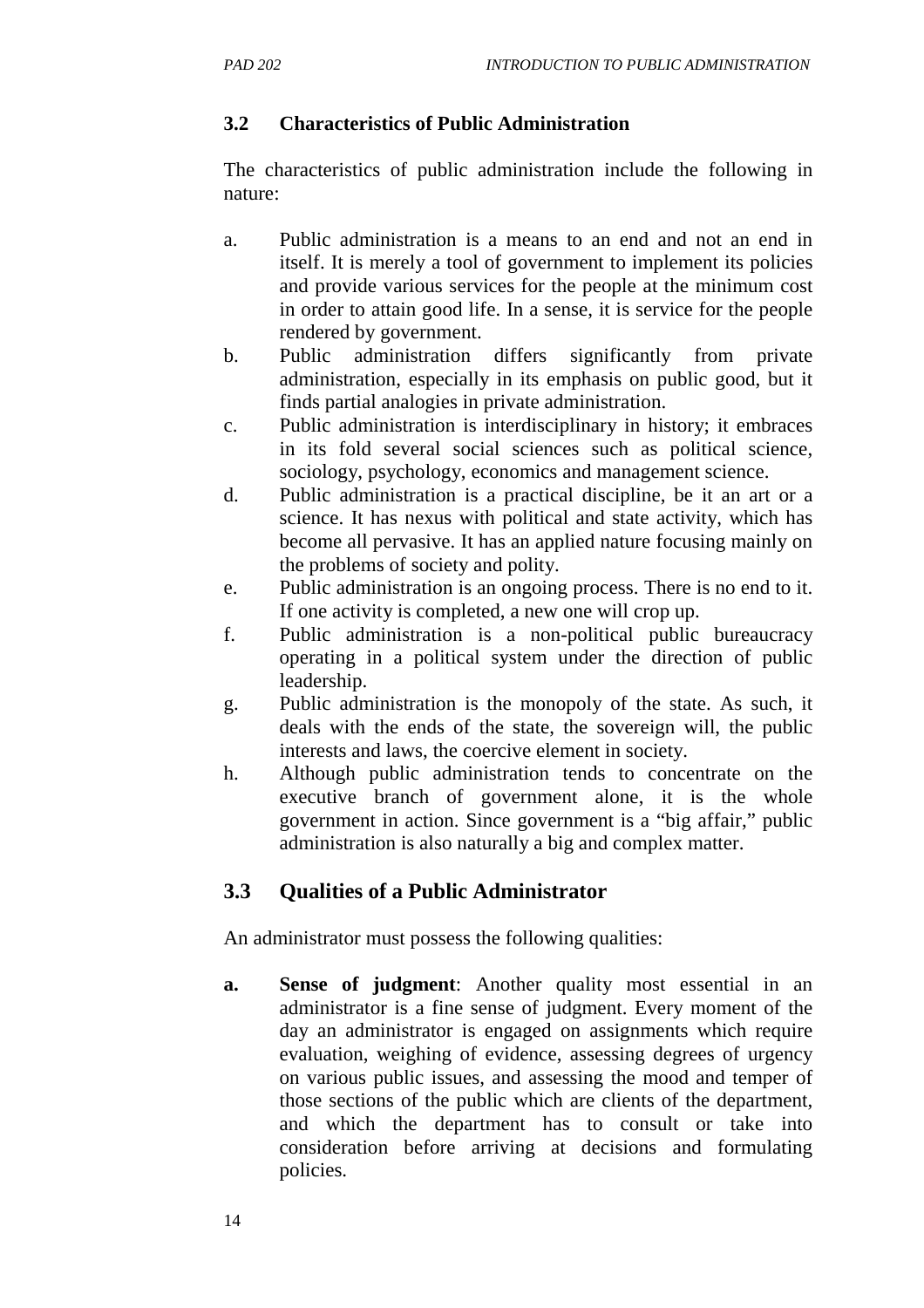- **b. Foresight**: The administrator should be able to forecast based on his knowledge and experience, the probable consequences of measures proposed for policy. He should, in addition, be able to think of likely developments that may arise over the next year or two. From his knowledge and accumulated experience, he should have the skill to deduce likely developments, given a set of factors and circumstances.
- **c. Ability to delegate**: Another essential quality necessary in an administrator is the ability to delegate work to his subordinates. It is a mark of poor administration for a top administrator to seek to handle by himself all the essential assignments in the department. In the process, he will create a bottleneck which will cause endless delays, and he will ruin his own health.
- **d. Tact**: He must be tactful in dealing with his political bosses. The president or governor, minister or commissioner, as the case may be. An administrator must be efficient and brilliant and yet there may be clamor for him to be moved somewhere else on the grounds that he usually puts up the backs of those working with him. When dealing with political bosses and members of the public, a top administrator should avoid being arrogant, pompous, or pedantic. This is equally important in correspondence, and in discussion.
- **e. Modesty**: Administrators have a duty to brief their bosses, both when they are alone together and when they are in the public at some meeting or conference. Such briefing, especially the ones carried out in public, should be done as unobtrusively as possible.

## **4.0 CONCLUSION**

The original purpose of the study of public administration was not to cultivate knowledge for its own sake; rather its purpose was explicitly utilitarian. The study of public administration was directed at the twin pursuits of reforming governmental institution and training civil servants. Thus, administrative theory grew in the late 19th century and the early 20th century with the primary objective of making government more effective and economical in its working.

## **5.0 SUMMARY**

The unit has thrown light on the meaning of public administration, definition of public administration, the modern definition of public administration, characteristics of public administration, qualities of a public administrator.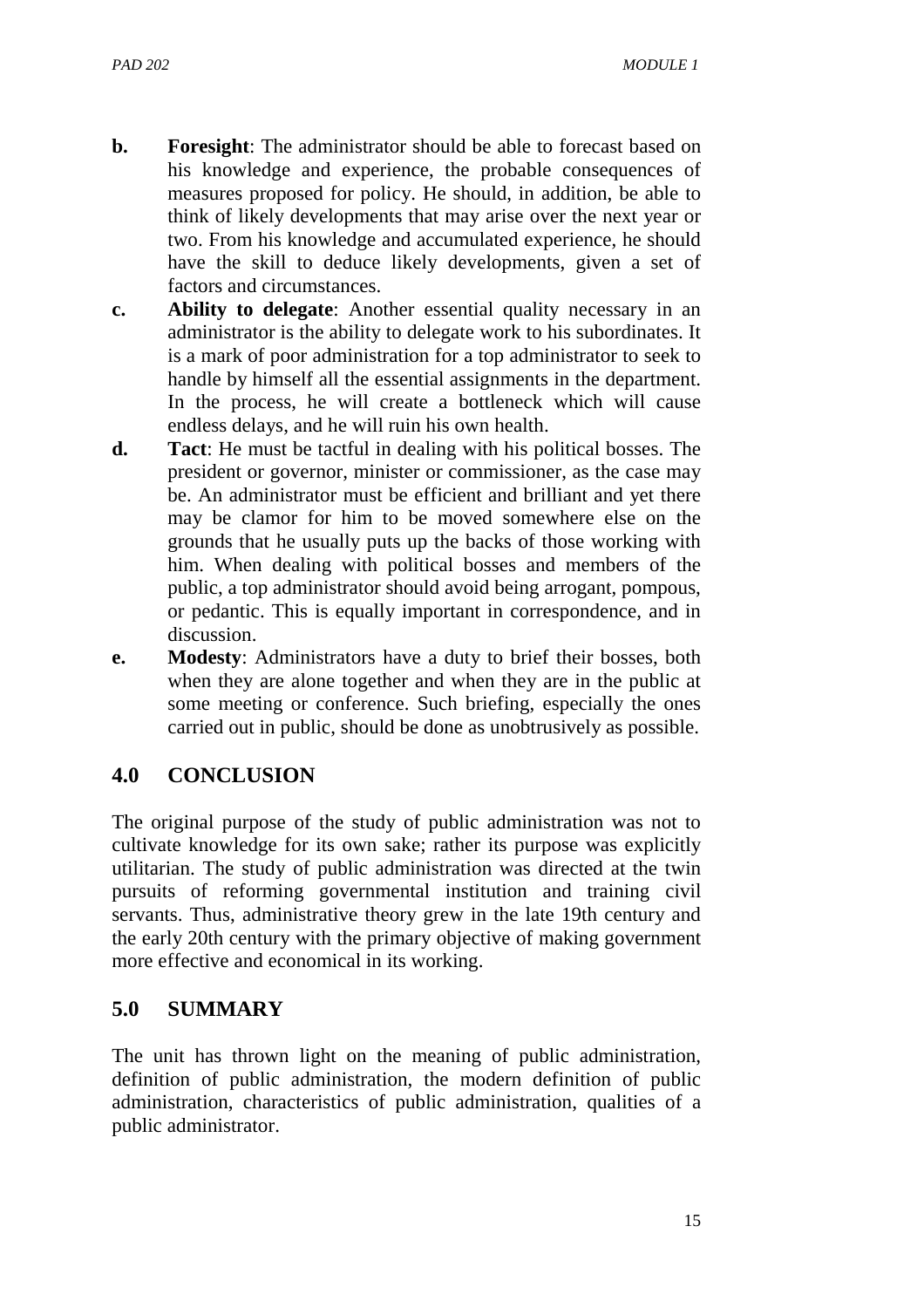#### **6.0 TUTOR-MARKED ASSIGNMENT**

- 1. What are the qualities of a public administrator?
- 2. What are the characteristics of public administration?

#### **7.0 REFERENCES/FURTHER READING**

- Adebayo, A. (2000). *Principles and Practice of Public Administration in Nigeria* (2nd ed.). Ibadan: Spectrum Books Limited.
- Eneanya, A. N. (2010). *Public Administration in Nigeria: Principle, Techniques Applications.* Lagos: Concept Publications.*and*
- Maduabum, C. P. (2006). *Reforming Government Bureaucracies in Nigeria: The Journey So Far*. Badagry: ASCON Press.
- Maduabum, C. P. (2008). *The Mechanics of Public Administration in Nigeria.* Lagos: Concept Publications Limited.
- NOUN (2012). *MPA 740 Theories and Practice of Public Administration*. NOUN, Lagos.
- NOUN (2012). *PSM 803 Ecology of Public Administration*. NOUN, Lagos.
- Polinaidu, S. (2004). *Public Administration*. New Delhi: Galgotia Publications PVT.
- Ujo, A. A. (2004). *Understanding Public Administration*. Kaduna: Joyce Graphic Printer & Publishers Company.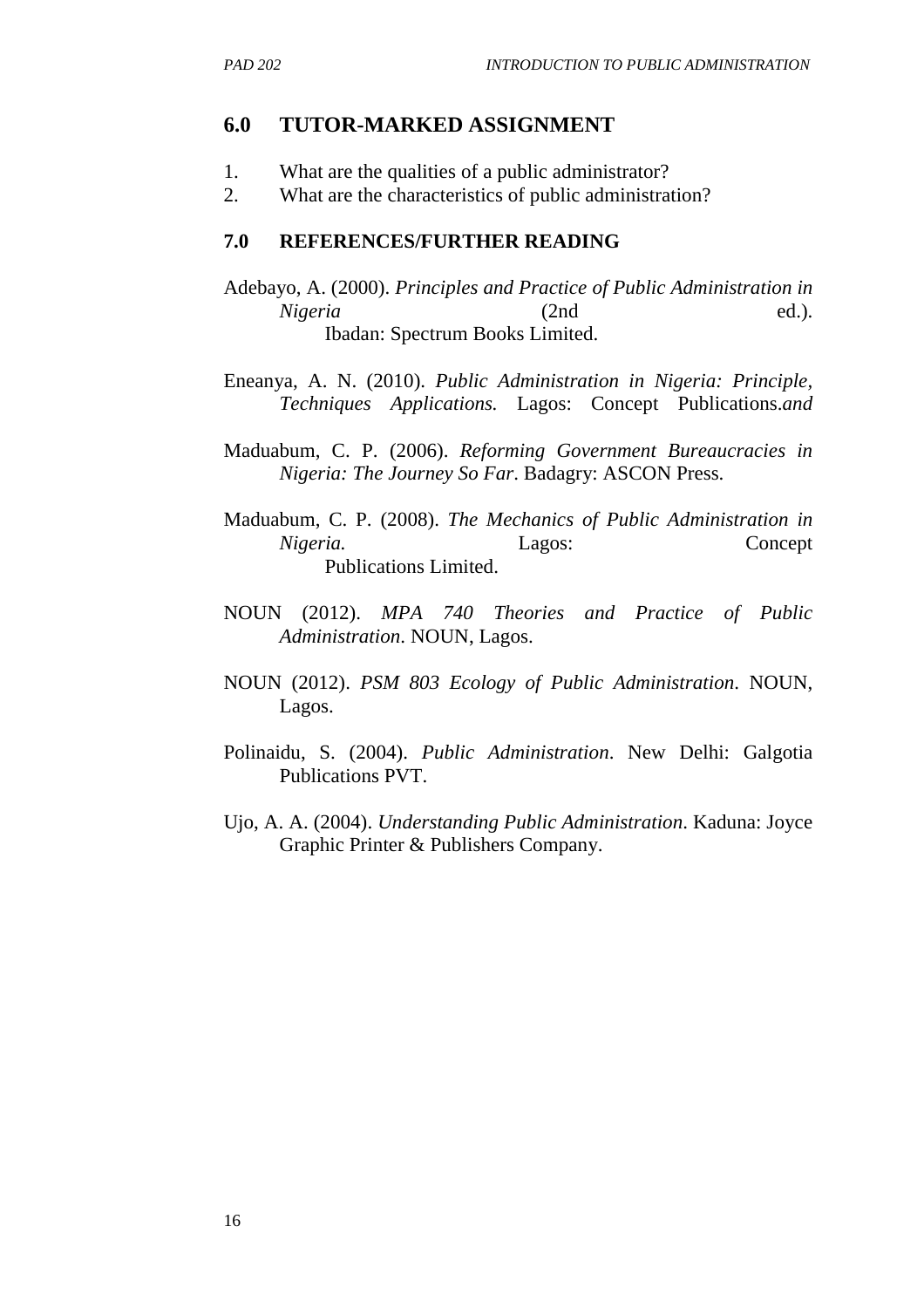# **UNIT 4 REASONS FOR STUDYING PUBLIC ADMINISTRATION**

### **CONTENTS**

- 1.0 Introduction
- 2.0 Objectives
- 3.0 Main Content
	- 3.1 Reasons for Studying Public Administration
	- 3.2 Challenges to the Study of Public Administration
- 4.0 Conclusion
- 5.0 Summary
- 6.0 Tutor-Marked Assignment
- 7.0 References/Further Reading

## **1.0 INTRODUCTION**

In this unit, we shall be looking at the evolution of public administration and the factors that influenced the growth of public administration in Nigeria. We will also discuss public administration as a discipline. You are expected to study this unit very well because a proper understanding of the unit will give you a proper footing and a sound foundation to grasp the rudiments of public administration.

## **2.0 OBJECTIVES**

**A**t the end of this unit, you should be able to:

- trace the evolution of public administration in Nigeria
- explain the influence of colonial masters as well as other influences on the practice of public administration in Nigeria
- compare the modern public administration with the colonial administration in Nigeria.

#### **3.0 MAIN CONTENT**

#### **3.1 Reasons for Studying Public Administration**

- a. Public administration helps student learn the basic concepts, principles and theories of public administration.
- b. It helps explain the purposes, functions, and continuation of government bureaucracy.
- c. It provides knowledge of public organisations and the context in which and the methods by which they operate.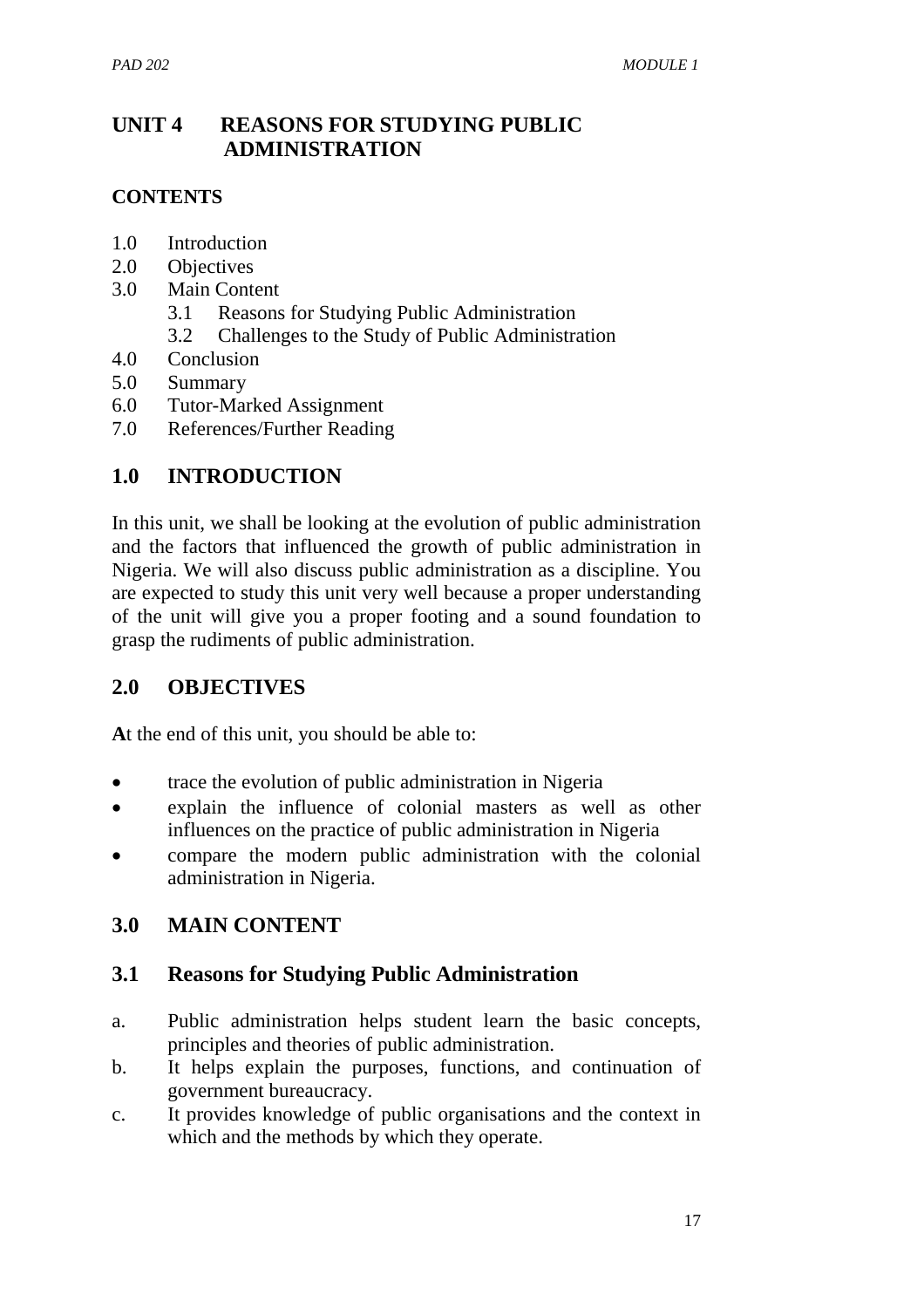- c. It promotes a superior understanding of government and its relationship with the society it governs and thus enables us learn more about how our country is governed.
- d. It is useful as training for citizenship and for preparing citizens for an active participation in the process of democratic governance.
- e. It makes us learn how to promote the public interest more effectively.
- f. It promotes among the people an awareness of the importance of the administrative activities in their lives.
- g. It is useful to make public policies, which are more responsive to public needs.
- h. It is an applied discipline, provides knowledge which is helpful to the policy makers and to those who implement policies.
- i. It prepares student for employment in the government services and make them aware of the opportunities and challenges of the public service and thus, it is useful as a self serving investment.
- j. It will enlighten you on what the government does, or expected to do thereby arming you with a parameter to assess the performing government and the non performers.
- k. You will understand the policy needs, its analysis, formulation, implementation and evaluation.
- l. It will help you understand the constraint of government in executing certain policies and why some policies succeed and why other policies fail.
- m. You will understand who the public administrator is and the role they play in the society.
- n. You will understand the minds and doings of government as to budgetary allocations; "who gets what and why".
- o. You will understand clearly how and why you as a public administrator should be more proactive, effective and efficient.
- p. You will get to know the relevance of public administration in the society in general.
- q. You will get to know the government parastatals, ministries, departments, their functions, their characteristics.

# **3.2 Challenges to the Study of Public Administration**

There are some challenges and constraints confronting public administration in Nigeria and some other developing countries. These challenges may not be present in the developed countries as they might have outgrown them in terms of development and advanced technology. Some of these constraints are discussed below:

- 1. Lack of knowledge as to the real status of public administration.
- 2. The scope of public administration is wide.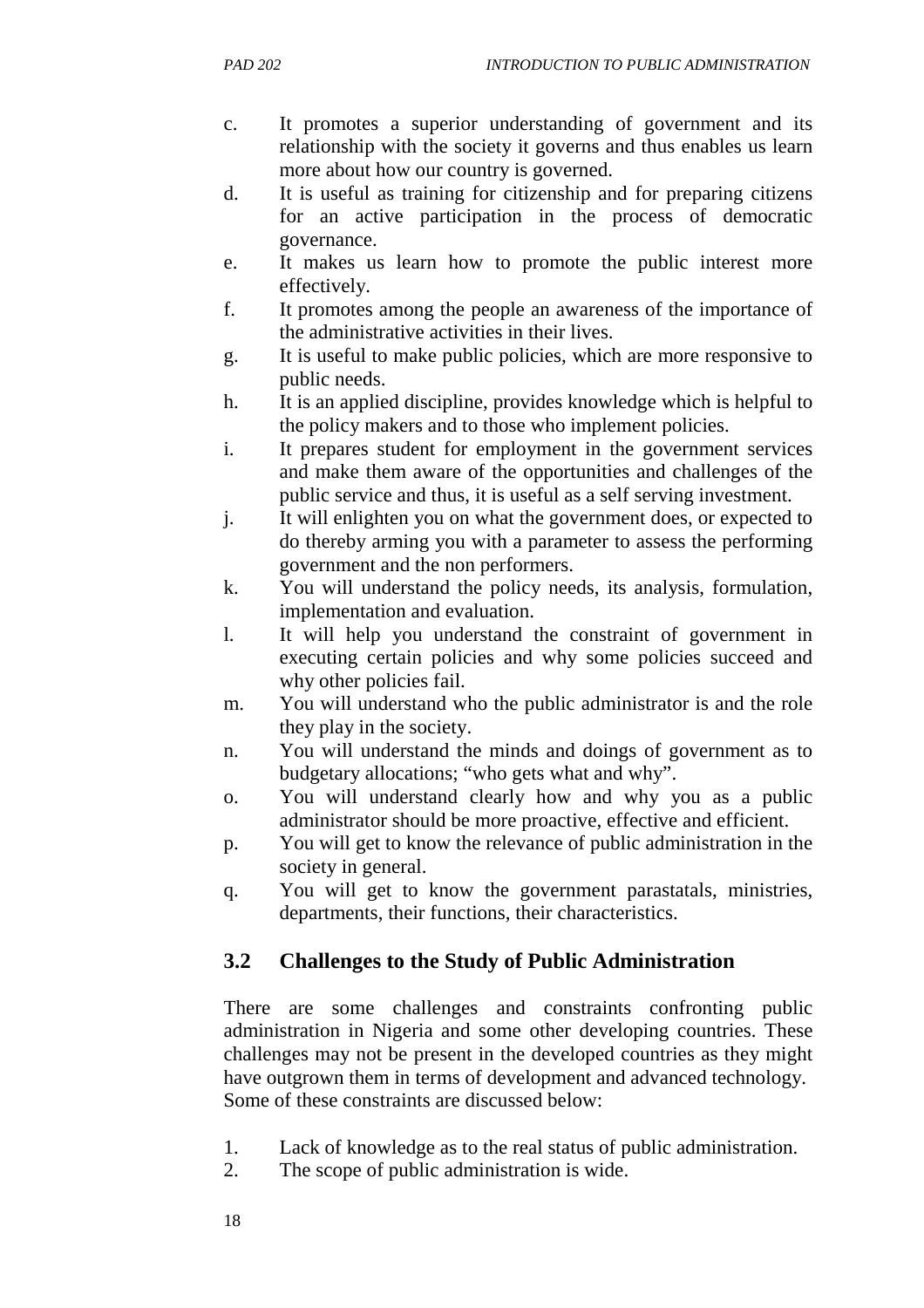- 3. Inaccessibility of the practicing public administrators by the public administration students.
- 4. Poor funding for research on the subject.
- 5. Few universities offering the course.

# **4.0 CONCLUSION**

We can authoritatively say that public administration has emerged and has come to stay as a discipline. Unlike before, the course is now being studied in several universities all over the country. The profession is practiced in all governmental institutions in the three tiers of government and their parastatals.

We noted also that the issue of separating public administration as an art or a science poses some difficulties as we have observed in our discussions above. Public administration has traces of science and art fused together. Still it will be quite wrong to view the science element of public administration as pure science.

# **5.0 SUMMARY**

It is hoped that our discussion above has thrown more light into the debate as to whether public administration should be regarded as an art or a science or as both. These discussions have lessened the fatigue and the confusion shrouded in the search for the real identity of public administration. It has equally contributed to a better understanding of the subject matter, their roles and expectations in piloting the business of government for the overall development of the nation.

## **6.0 TUTOR-MARKED ASSIGNMENT**

What are the challenges to the study of public administration?

# **7.0 REFERENCES/FURTHER READING**

- Adebayo, A. (1992). *Principles and Practice of Public Administration in Nigeria*. Ibadan: Spectrum Books Ltd.
- Ademolekun, L. (1986). *Public Administration: A Nigerian and Comparative Experience*. Lagos: Longman Nigeria Limited.
- Akpan, N. U. (1982). *Public Administration in Nigeria*. Ikeja: Longman.
- Eneanya, A. N. (2010). *Public Administration in Nigeria: Principles, Techniques and Applications.* Lagos: Concept Publications.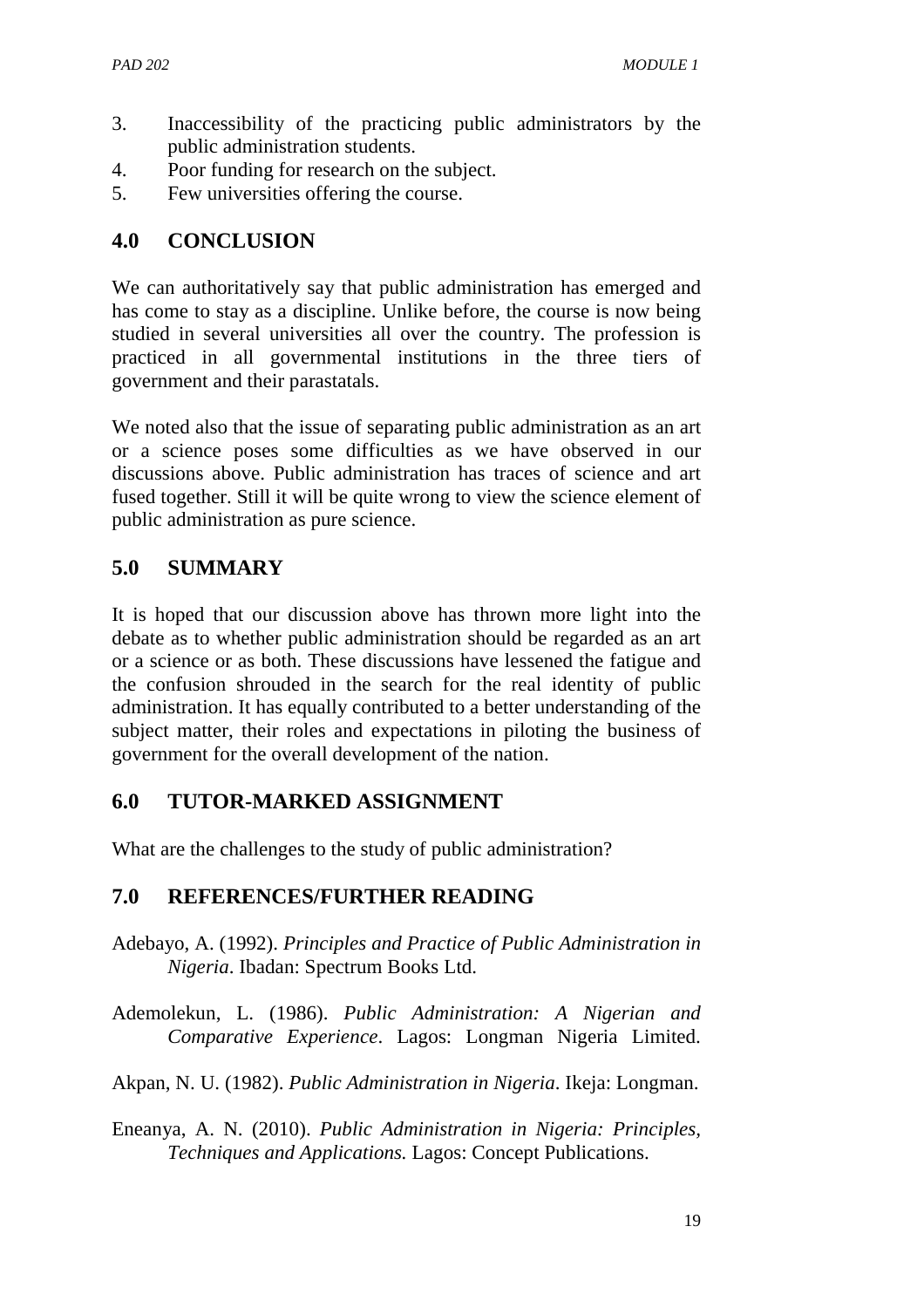Maduabum, C. P. (2006). *Reforming Government Bureaucracies in Nigeria: The Journey So Far.* Badagry: ASCON Press.

Maduabum, C. P. (2008). *The Mechanics of Public Administration in Nigeria*. Lagos: Concept Publications Limited.

- NOUN (2012). *MPA 740 Theories and Practice of Public Administration*. NOUN, Lagos.
- NOUN (2012). *PSM 803 Ecology of Public Administration*. NOUN, Lagos.
- *The Encyclopedia Britannica*, (1977). Vol. 2, London: Encyclopedia Britannica Inc.
- Wilson, W. (1887). "The Study of Public Administration", *Political Science Quarterly* Vol. 2, June. Also vol. 56, December, 1941.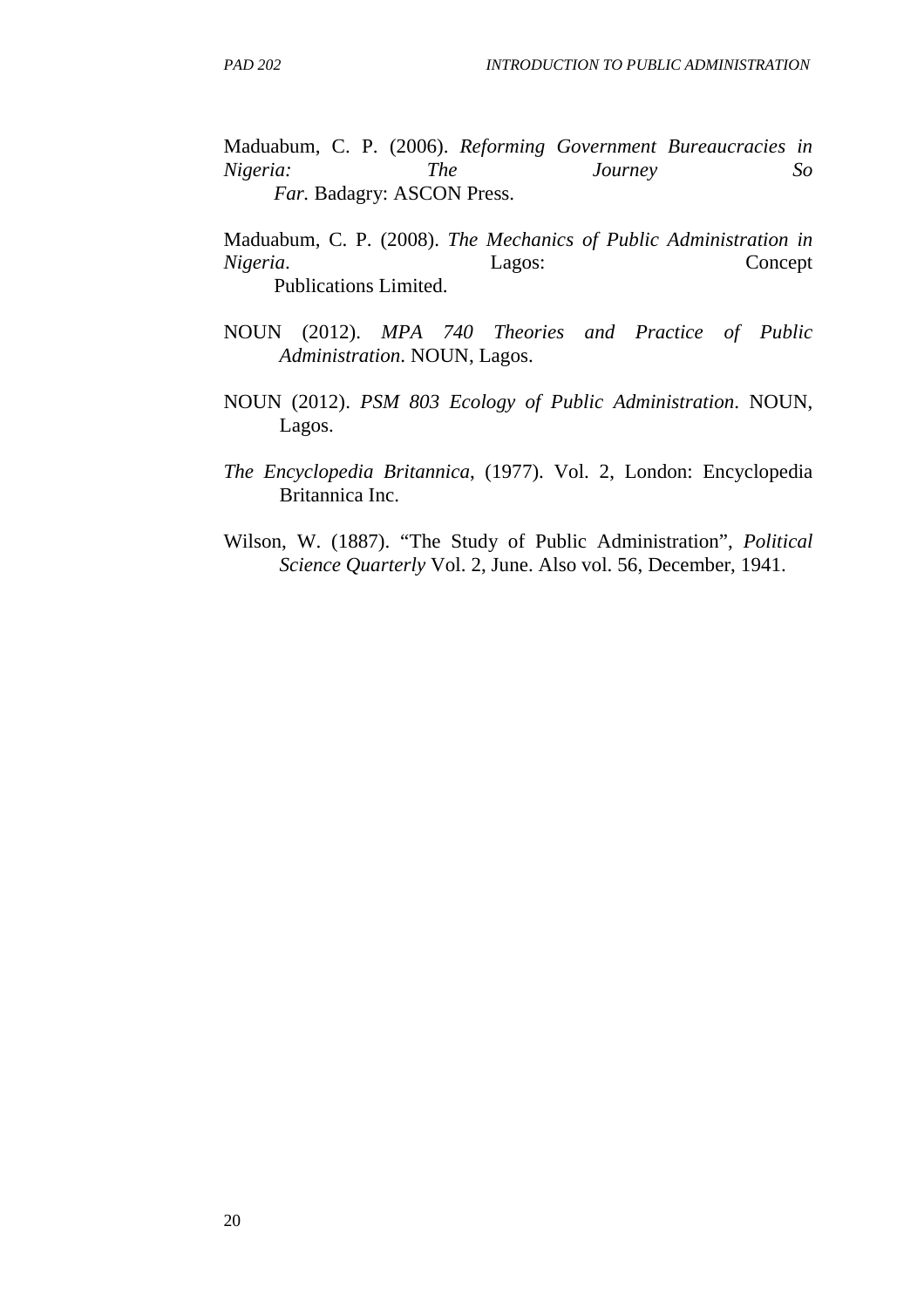# **UNIT 5 ECOLOGY OF PUBLIC ADMINISTRATION**

## **CONTENTS**

- 1.0 Introduction
- 2.0 Objectives
- 3.0 Main Content
	- 3.1 Ecology of Public Administration
	- 3.2 The Environment of Public Administration
	- 3.3 The Environmental Factors that have Influence on Public Administration in Nigeria
	- 3.4 Factors that Influence Public Administration in Nigeria
- 4.0 Conclusion
- 5.0 Summary
- 6.0 Tutor-Marked Assignment
- 7.0 References/Further Reading

# **1.0 INTRODUCTION**

In this unit which is basically ecology and its influence in public administration, we shall make concerted effort to explain in details the relevance of ecology to the study of public administration. Though it can be argued that ecology will fit in better in science fields but the study will throw more light and bring to the fore how ecology is just not an interaction between individuals and their environment, but also as interactions between entire populations and the universe. It means the influences of all natural, historical, political, economic, socio cultural, religious factors and other significant national experiences that in one way or the other influenced the growth and development of public administration in Nigeria.

## **2.0 OBJECTIVES**

At the end of this unit, you should be able to:

- explain the meaning of ecology as it relates to public administration
- describe ecology in relation to the basic types of interactions found between individuals in ecological communities and how these interactions may influence a community over time.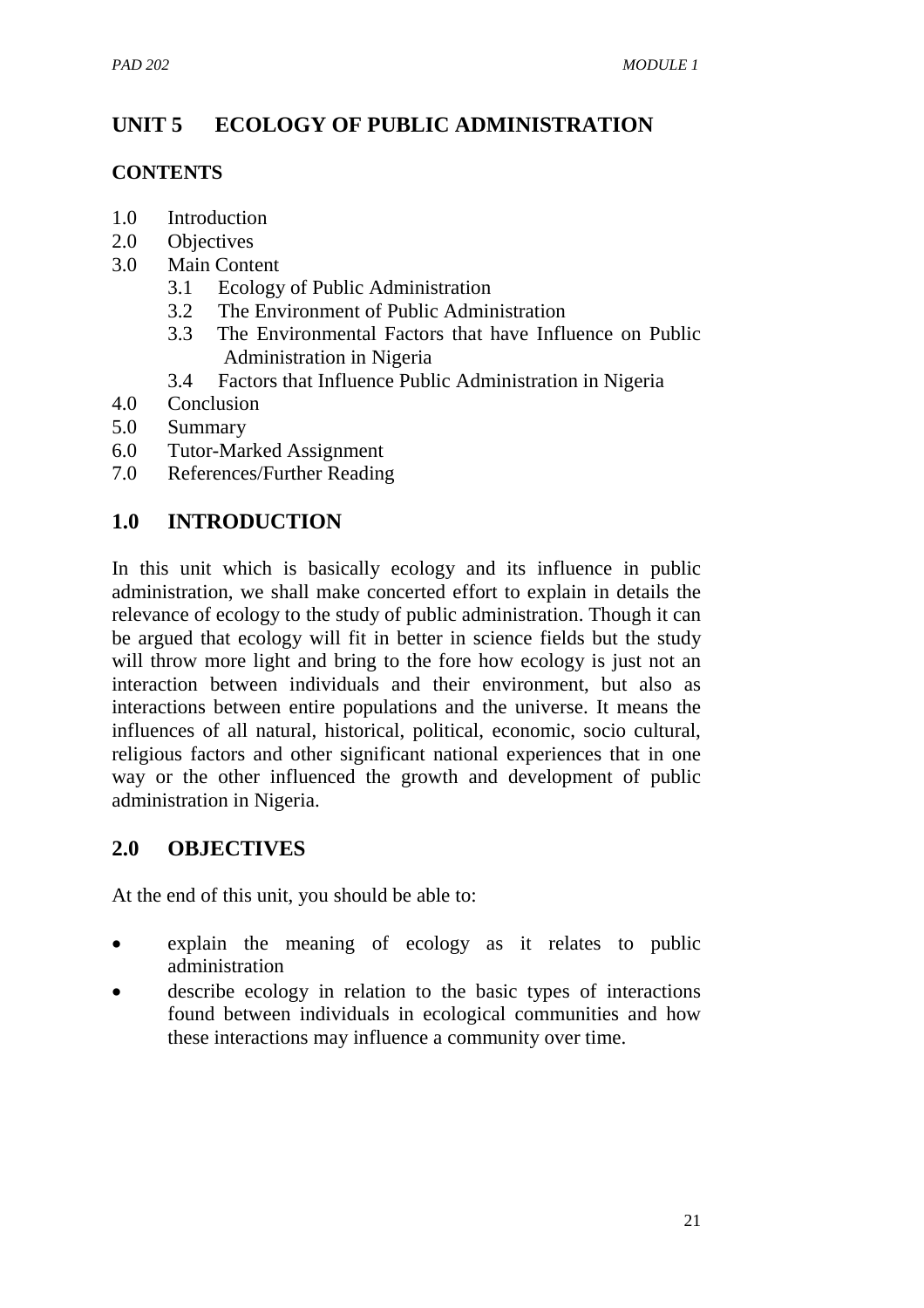# **3.0 MAIN CONTENT**

#### **3.1 Ecology of Public Administration**

 The Oxford dictionary defines ecology as that branch of science that studies the distribution and abundance of living organisms, and the interactions between organisms and their environment. The general definition of ecology is the relationship that exists between plant and living organisms to each other and to their environment. Human ecology examines humans and their interactions with their natural environments.

To public administration, it means an umbrella term for a variety of projects that involve the origin, importance and impact of public administration to the environment in which it operates. In effect, it means the influence of all natural, historical, political, economic, sociocultural, religious factors and other major national experiences that influenced the growth and development of public administration of any nation.

Ecology of public administration is concerned with how the differences in social, cultural and environmental factor coupled with historical experiences affect the way in which public administration is conducted and also how administrative actions affect the society in which it plays a part. There is a general consensus that the very nature, purpose, activities, structure and behaviour of public administration is determined or modified by the social, cultural, economic, political, legal, historical and technological factors in the environment.

Ecology of public administration further means how public administration relates with itself internally as well as how it relates with its external environment in terms of politics, social, culture, economy, and technology, legal and so on. In order words, public administration does not exist in vacuum but rather exists within a socio-cultural and political environment.

Consequently, Richardson and Baldwin (1976) collaborates that public administrator perceives the problems to be resolved, the alternative possibilities within which choices can be made, the resources to be employed, the support and oppositions to policies and programmes, the client to be served or regulated, the market forces which establishes the cost of goods and services, interest groups that are concerned about what the public administrator does, the private and public institutions all form the environment of public administration. It is within this environment that the consequences of public administration are to be judged 'right' or 'wrong' … (Ezeani, 2006:52).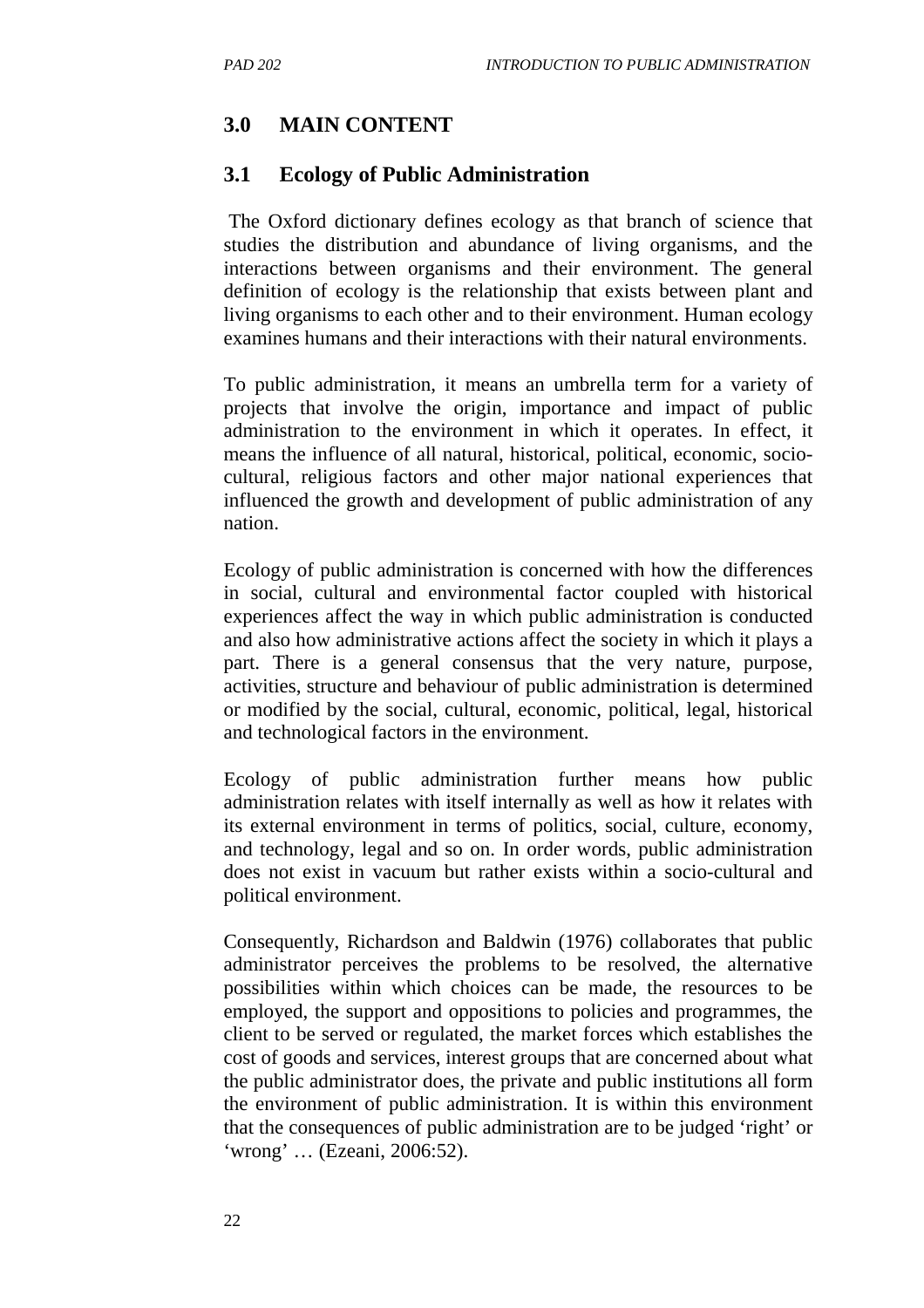Furthermore, MacRae and Pitt (1980) state that 'the cultural norms and values of society limit the activities of public officials, and the methods which they can adopt to pursue their goals'. In effect, though the formal structure of public administration of different countries may be the same but their informal and behavioural patterns possess considerable diversities that are conditioned by its environment.

Finally and so therefore, public administrators should ensure that environmental factors are taken into account when making decisions and 'that environmental transformations which are occurring by themselves may be modified' (Riggs, 1980). The environment is constantly changing and exerting influences of various types on the organisation. Some of these influences are beneficial while some are detrimental. It is the duty of the senior administrators to take advantage of the beneficial factors while counteracting the harmful ones, all aimed for the good of the society.

# **3.2 The Environment of Public Administration**

a. The resources needed by public administration are so diffuse and dispersed that there is a serious problem of coordination. The spatial division of labour in the system is designed to help out but it creates its own problems of coordination.

b. Associated with this diffuseness of resources is the diffuseness of roles necessary for public administration. Unlike a private economic enterprise where there is a single minded focus on one project, the objectives of even the ministries cannot be precisely defined and, therefore, neither can the roles necessary to accomplish them be precisely defined.

c. Public administration takes place in the full glare of the public eye. It is in a sense everyone's business, and what is more, some people outside the civil service take this business seriously. They are ever ready to proffer suggestions on how to perform better, to call for more action, to criticise and identify weaknesses and failures, and to make political capital out of such failures. Thus, public administrators are under constant public pressure; their attention is divided; and they are distracted. Under such conditions efficiency suffers. But this is a necessary sacrifice for the values of freedom and democracy. It is unthinkable that public administration should be a secret affair of the civil servants (Nnoli, 2003).

d. It operates in an intense and pervasive political atmosphere. This is natural since public administration is part and parcel of the political process. Although politicians in government tend to absorb much of the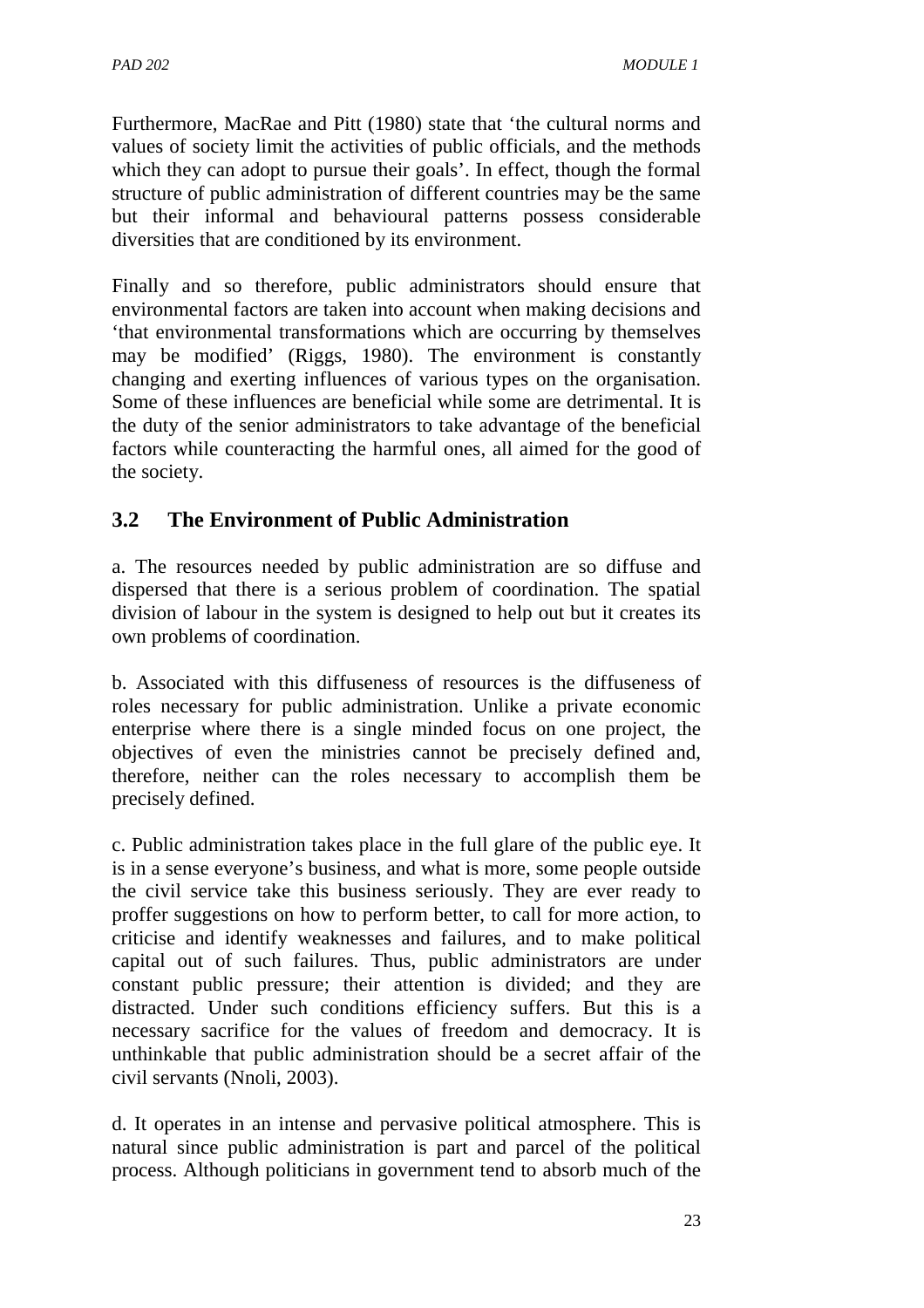political pressures on government, enough still filters through to the public administration to significantly affect its work. For example, public administrators cannot take account of only the technical and professional factors in their work. They must integrate them with political considerations that are often unpredictable on a day–to–day basis. Political considerations may cause an industrial project to be embarked upon against all technical and professional wisdom. Yet, at the same time the government expects the administrator to use resources judiciously and to apply professional expertise in the solution of national problems.

e. There is a widespread expectation of benefits from public administration at little or no cost to the citizen. This is particularly the case in the ex–colonial countries of Africa and Asia where there is a strong heritage of government involvement in many welfare functions. A consequence of this great expectation is that the populace is not eager to calculate or make allowances for the cost of providing these amenities. Thus, public administrators must walk the tight rope of satisfying these popular demands with little or no resources at their disposal.

## **3.3 The Environmental Factors that have Influence on Public Administration in Nigeria**

These factors are not peculiar to the third world states which include Nigeria environment alone as there are also found in other developing countries. Some of these are discussed below:

#### **Social factor**

In this situation, the loyalty to family, friends, local, state, and ethnic groups take precedence over loyalty to the nation. This makes supervision and control difficult to implement. It breeds corruption and mediocrity as merit is not the yardstick for appointment to public office or the award of contracts.

The public service is also viewed as a faceless entity or as 'national cake' which should be sliced and eaten by those who are fortunate to get close to it. The bigger your slice, the smarter you are viewed by the society. The same society regards those who have been to the corridors of power but have nothing to show for it as very foolish. They are scorned and despised even by their own families. The result is looting of the public treasury by public officers, politicians, the military, et cetera. This has impoverished the country and made the Transparency International to rate Nigeria as one of the most corrupt nations in the world despite the acclaimed fight against corruption in Nigeria.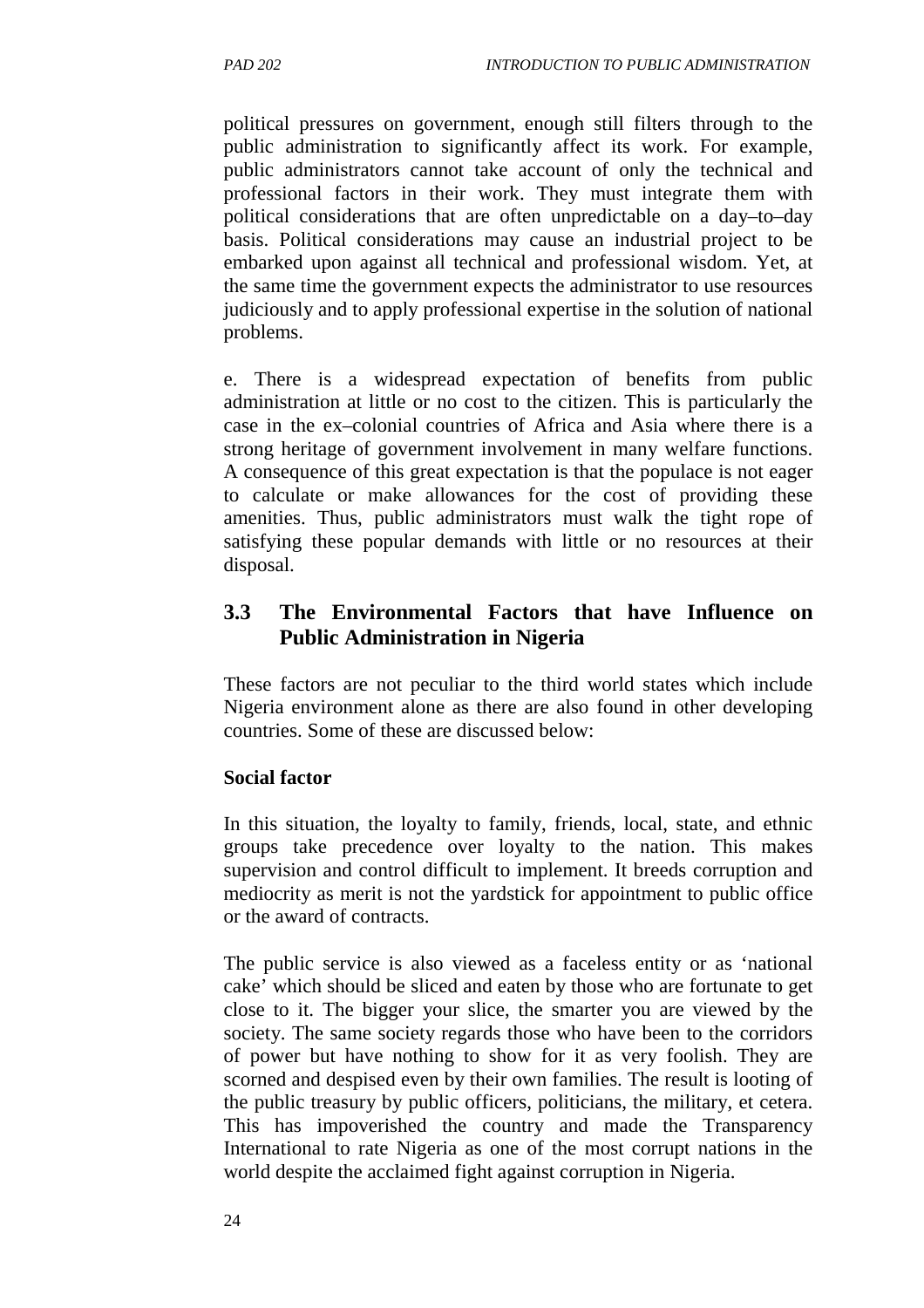# **3.4 Factors that Influence Public Administration in Nigeria**

As we mentioned earlier, public administration is influenced by the factors that operate within the environment. Some of the factors that affect public administration in Nigeria include; colonialism, political, socio-cultural, economic, legal, etc.

### **1. Influence of colonialism**

Prior to the advent of the British rule, there was in existence some form of fragmented administration in the colonies before the amalgamation of the Northern and Southern Protectorates of the country in 1914. The salient features of the evolution of the Nigeria public administration as listed by Maduabum (2006:14) are enumerated below:

- a. From 1866 to 1874 the central administration for Lagos, Gold Coast, Gambia and Sierra Leone was transferred to Freetown, Sierra Leone.
- b. From 1874 to 1886, Lagos and Colony was administered from Gold Coast.
- c. In 1886 Moloney was appointed Governor of Lagos.
- d. In 1889, the Niger Coast Protectorate was merged with the territories of the Royal Niger Company.
- e. On 1st January, 1900, the protectorate of Southern Nigeria was created along with that of Northern Nigeria.
- f. In 1906, Lagos Colony was merged with Southern Nigeria.
- g. In 1914, Lagos Colony plus Southern Protectorate were merged with Northern Protectorate to form an amalgamated territory called Nigeria. Thereafter, a Governor General named Sir Fredrick Lugard was appointed for the amalgamated colony. He was assisted by exclusively appointed all European Executive Council members.

Nigeria inherited a rigid centralised administrative structure that was designed to serve the interest of the colonial masters. It was tailored to guarantee law and order, and to collect taxes and fines. Theirs was mainly materialistic acquisition and not development administration or assimilation as was done by their francophone counterparts. Adamolekun (2000:33) rightly puts it thus, 'British colonial rule was an administocracy, a dictatorship, and an authoritarian system of government'.

In the area of personnel, the upper and middle levels were predominantly occupied by the 'whites' while the natives were confines to the menial jobs irrespective of their educational background or skills. The people were highly demoralised and this made many of them to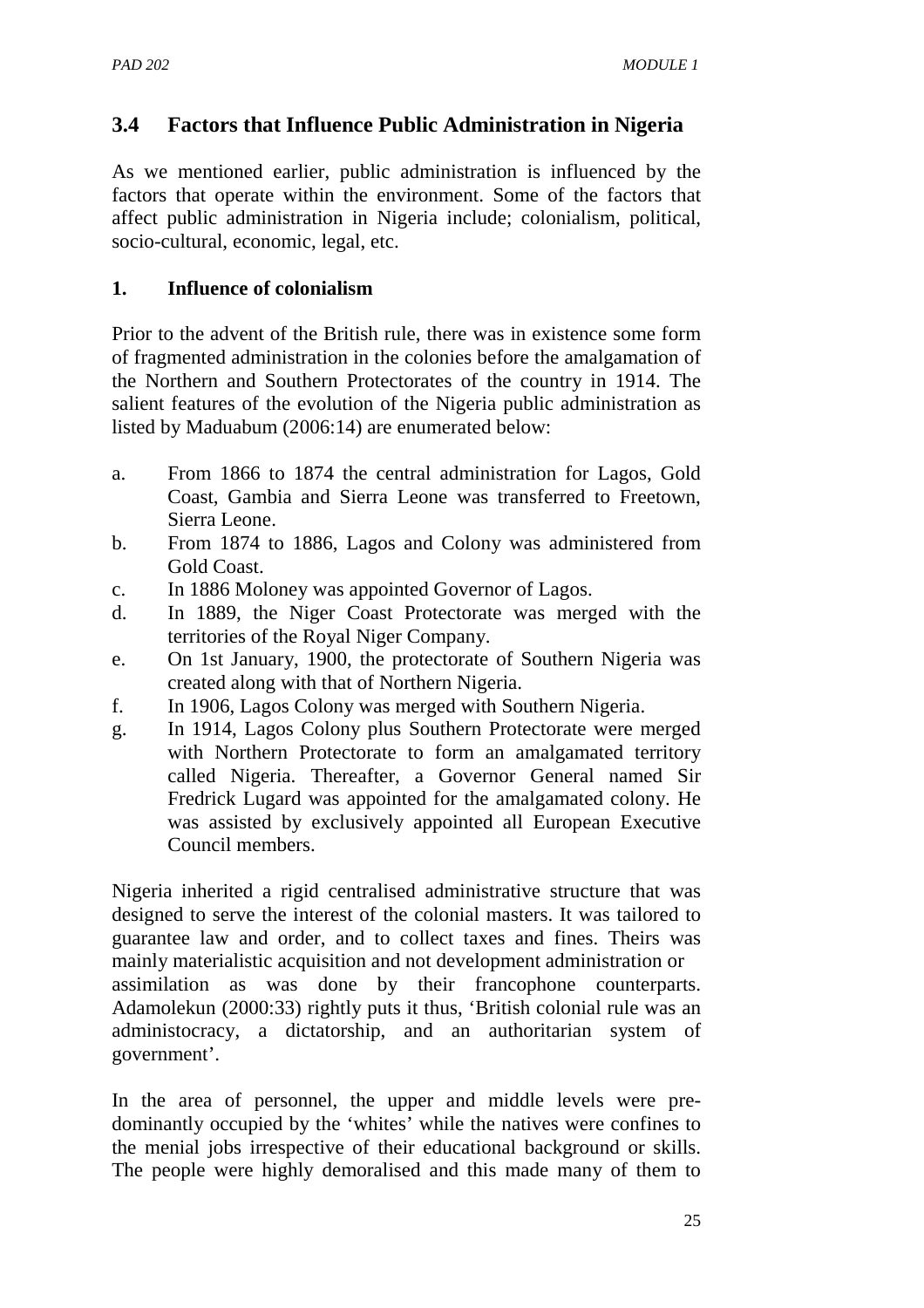leave the public service. Those that remained were very passive and alienated with their jobs which they see as 'the white man's job'. This is partly attributed to the fact that the whites took all the benefits that accrued from the job even when they did not work for it, leaving the natives who are the rightful owners as servants and onlookers. This trend continued even after independence.

More so, that even today, many Nigerians still regard the public service as 'white man's job'.

This is a significant legacy left for Nigerians by their colonial masters. The foregoing has a lot of implications on the development of public administration in Nigeria, some of which are as follows:

- a. Native administration system contrasted sharply with the imposed indirect rule system and complex structure of governance.
- b. The creation of a weak, repressive, and non-hegemonic state were strategy by the colonial rulers to further defraud the natives.
- c. The public sector was imposed on the people for the maintenance of law and order. Rules and regulations were to be observed. This was quite novel to the people who were used to their local ways and cultural values. The public administration in Nigeria became obsessed with these rules and ensured its compliance but failed to take into consideration the fact that the rules were only to be used as guide to an end.
- d. The development of indigenous elites and their marginalisation in the internal production and exchange system had a negative impact on the psyche of the indigenous elites and the society in general.
- e. The hierarchical organisation of offices in terms of control and supervision contrasts with the predominantly form of traditional authority and its power structure.
- f. The looting of the resources of Nigeria, discouragement of relevant and comprehensive education, the failure to create useful and democratic institutions, and the failure to build infrastructure that would facilitate mobility and contract amongst people were a huge set back to the development of Nigeria.
- g. In area of personnel, the 'whites' were the sole occupants of the upper and the middle echelon of the public administration, leaving the menial and lower cadre for the natives irrespective of their academic qualifications and skills. This had a negative influence on the psyche of the natives who felt marginalised and highly demotivated. As a result, majority of the people regard the public service as a 'white man's job'.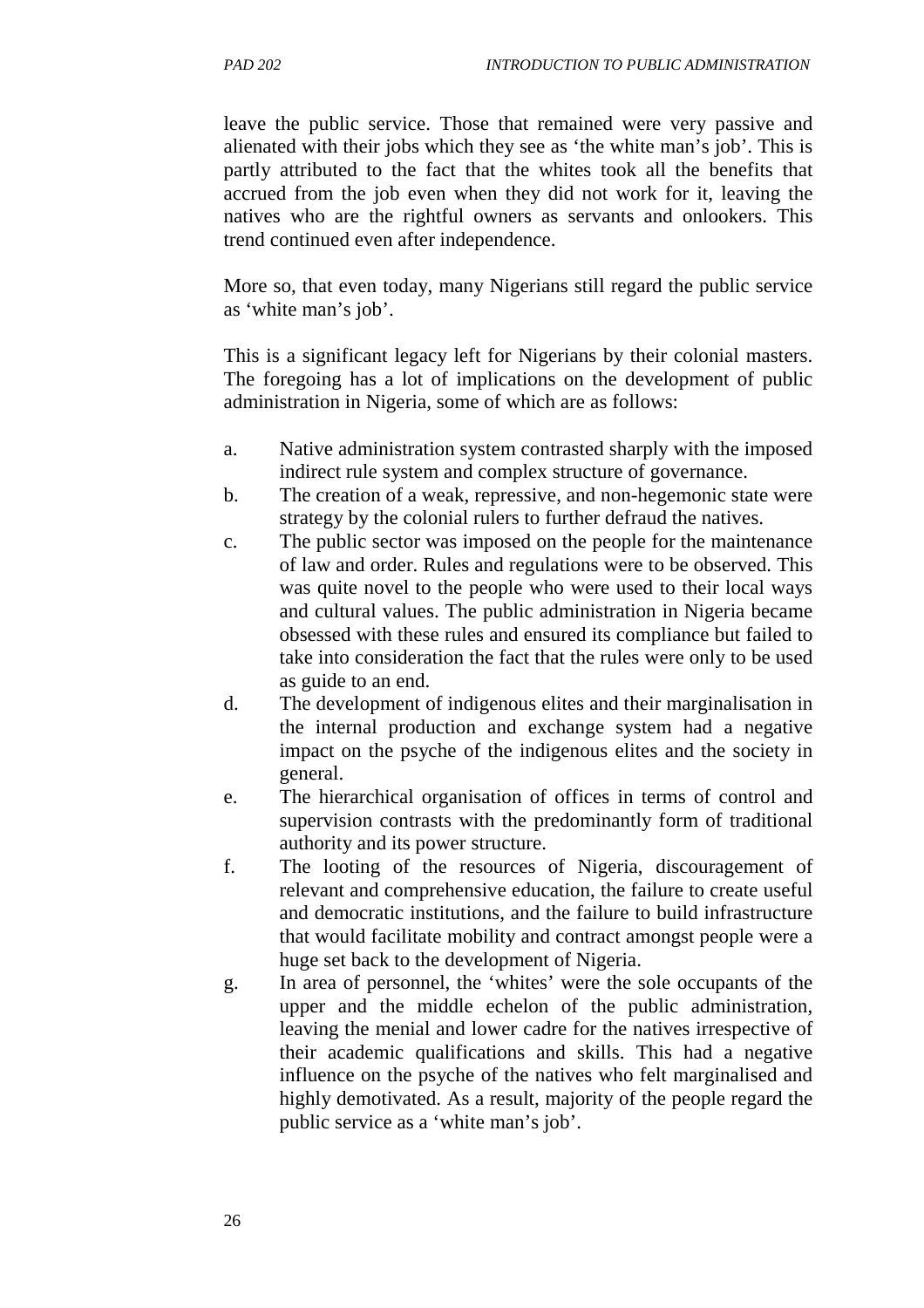## **2. Influence of the 'Nigerianisation' policy**

Before the First World War, the colonialists avoided appointing Nigerians to positions of authority based on racial discrimination but by the end of the First World War, the structure of administration had been sufficiently established.

The Second World War gave a great boost to the 'Nigerianisation' of the public service. During this period, Nigerians agitated for more appointments in the senior cadres which were hitherto denied them. As a way of compensating Nigerians for supporting Britain in their war campaign, the Foot Commission of Inquiry was established in 1948, to ascertain the possibility of indigenising or 'Nigerianising' the civil service. The report of this commission paved way for the 'indigenisation' or rather 'Nigerianisation' of the public service. This policy later spread to the Eastern and Western regions of the country. The Northern regions were later to tow the same part. The later introduced nepotism and ethnicity into their administrative system.

## **3. The political influence**

The political environment consists of the attitudes and actions of political and government leaders and legislators, which affect all kinds of organisations and individuals. The policies the political class made affect virtually every aspect of life so do the implementation of such policies by the public administrators. Nigeria gained independence from British colonial rule on 1st October, 1960 and since then she had experienced both democratic and military administrations. Twenty two years out of the fifty three years of independence have been under democratic government, while the rest had been under the military administration.

Nigeria operates a federal system of government with three tiers system of governance; Federal government, the state and the local governments. The act of governance is as stipulated in the Constitution of the Federal Republic of Nigeria.

#### **4. Economic influence**

Public administration of a country is influenced by the economic policies of the government in power for instance the privatisation and commercialisation policy of the Federal government which has influenced the prices of goods and weakened the purchasing power of the currency.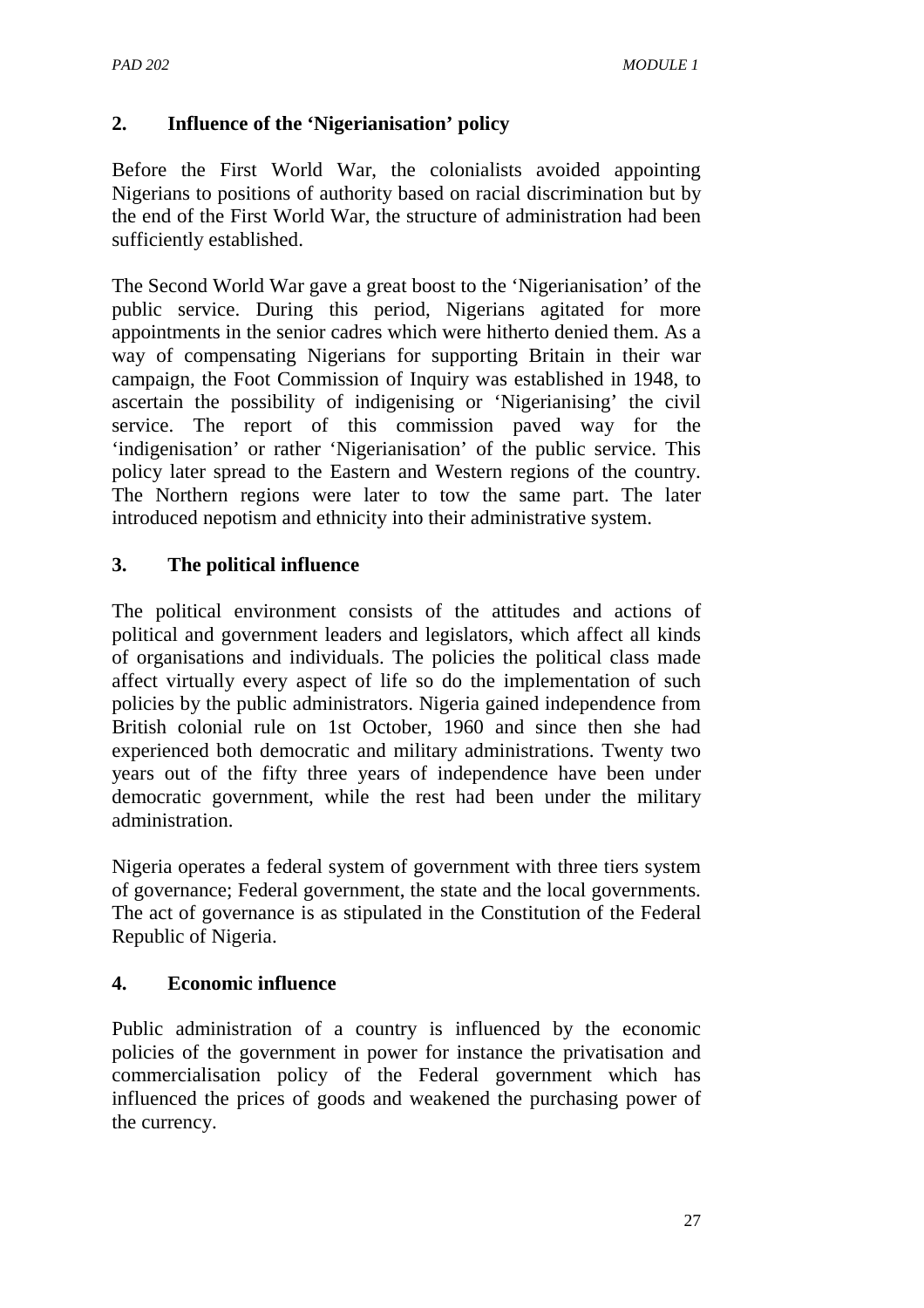Nigeria operates a mixed economy whereby government invests in certain enterprises owned by the state such as PHCN, Nigerian Ports Authority (NPA), etc. These are known as statutory corporations or parastatals. The workers who work in these corporations are known as public servants. The corporations are managed like private organisations except that the management and board members are appointed by the government.

### **5. Socio-Cultural Influence**

The socio-cultural environment also influences the practice of public administration in Nigeria.

By socio-cultural environment we mean the desires, expectations, attitudes, degrees of intelligence and education, beliefs and customs of the people in a given group or society.

# **4.0 CONCLUSION**

Public administrators operate in a complex environment. They affect, and to some extent, influence the environment in which they operate. In playing advisory roles to the political class and also in policy implementation they must consider the internal and external environment. Many governments are making serious efforts to establish an environment that is beneficial to the society. Nigerian government is towing similar line.

# **5.0 SUMMARY**

From the discussion on the ecology of public administration we have seen the influence of environmental factors as it impacts on the practice of public administration in Nigeria. Ecology in public administration context is concerned with the differences in social, cultural and environmental factors and how environmental factors and historical experiences affect the way in which administration is conducted. It also deals with how administrative actions affect the society in which it plays a part. We also observed that development strategies and approaches must take into cognisance the very nature of the society involved, drawing at the same time from its human and material resources to achieve social change in the society.

# **6.0 TUTOR-MARKED ASSIGNMENT**

- 1. What is ecology of public administration?
- 2. What are the environmental factors that have influence on public administration in Nigeria?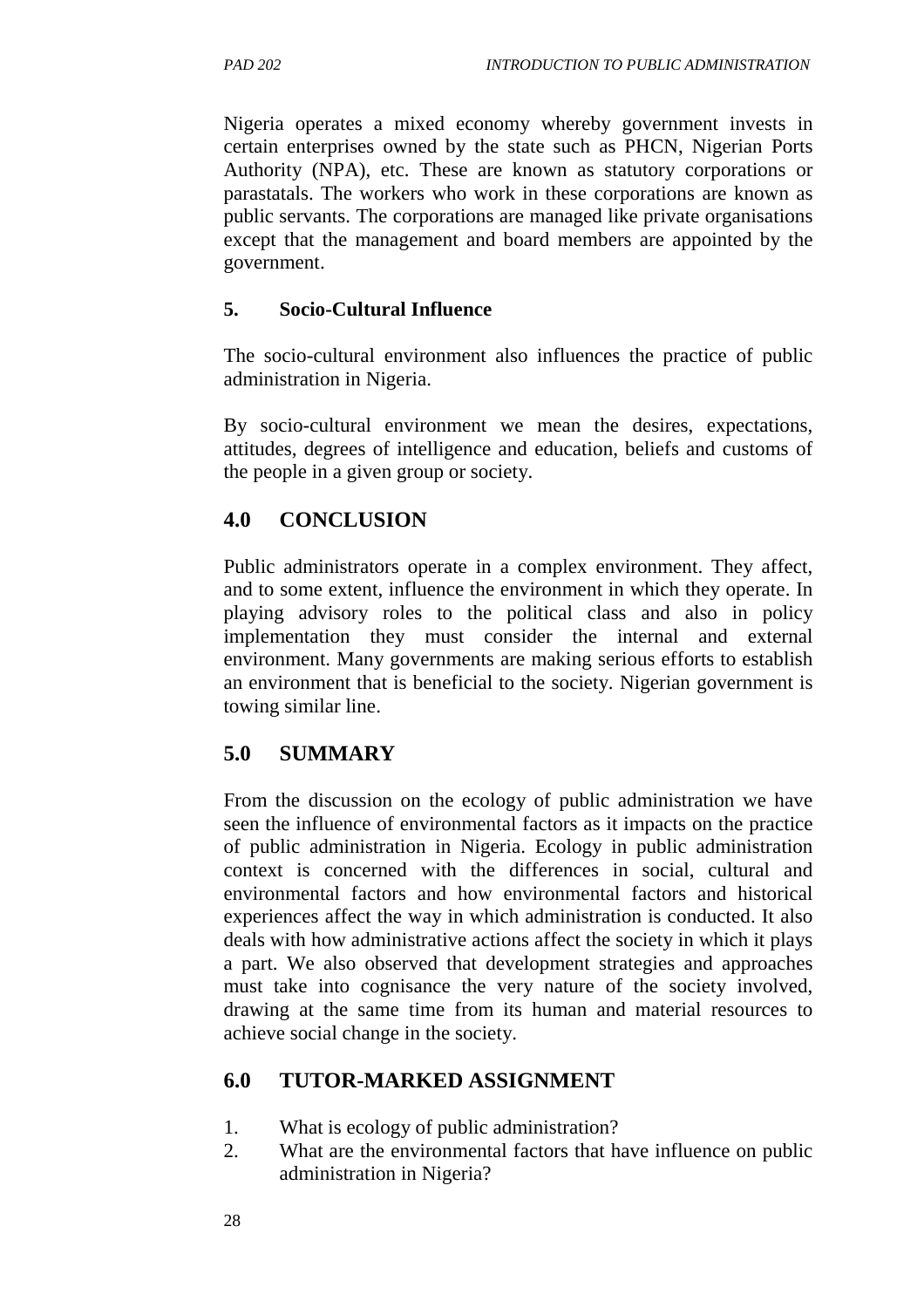#### **7.0 REFERENCES/FURTHER READING**

- Eneanya, A. N. (2010). *Public Administration in Nigeria: Principle, Techniques and Application.* Lagos: Concept Publication.
- Ezeani, E. O. (2006). *Fundamentals of Public Administration*. Enugu: Snaap Press Ltd.
- Maduabum, C. (2008). *The Mechanics of Public Administration in Nigeria.* Lagos: Concept Publications Ltd.
- Maduabum, C. (2006). *Reforming Government Bureaucracies in Nigeria*. Lagos: ASCON Printing Press, Topo-Badagry.
- NOUN (2012). *MPA 740 Theories and Practice of Public Administration*. NOUN, Lagos.
- NOUN (2012). *PSM 803 Ecology of Public Administration*. NOUN, Lagos.
- Okoye, J. C. (1997). *Modern Management Techniques and Development Administration* Onitsha: Abbot Communication and Prints Ltd.
- Okoye, O. M. (2002). *Development Administration: Theories and Applications in Nigeria.* Onitsha: Abbot Books Ltd.
- Olojede I. & Fajonyomi, B. (2007). *Essentials of Public Administration*.
- Riggs, F.W. (1964). *Administration in Developing Countries*. Boston: Houghton Muffin.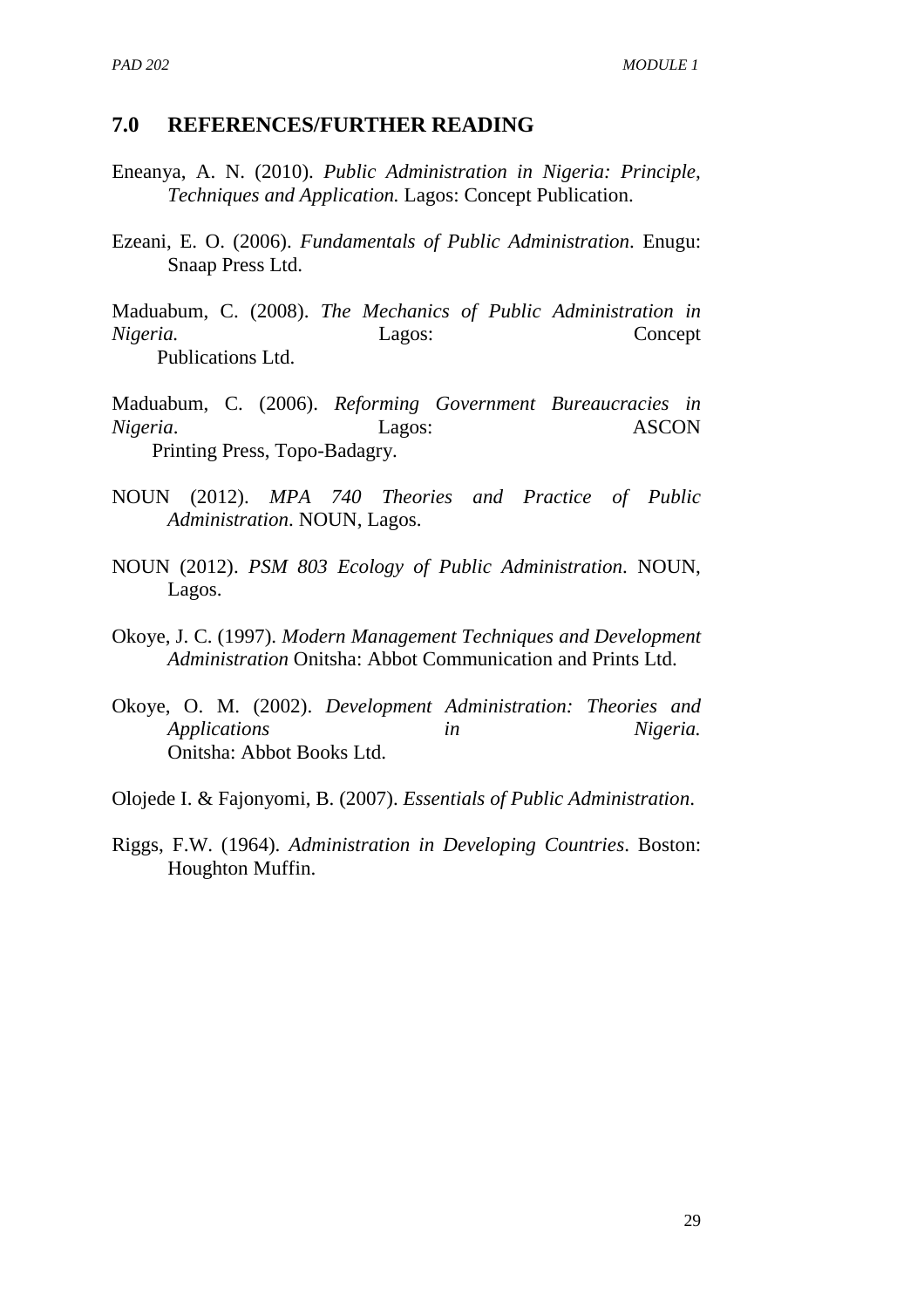### **MODULE 2**

- Unit 1 Administration and Organisation
- Unit 2 Public Administration as an Arts or Science
- Unit 3 Importance of Public Administration
- Unit 4 Scope of Public Administration
- Unit 5 Functions of Public Administration

### **UNIT 1 ADMINISTRATION AND ORGANISATION**

#### **CONTENTS**

- 1.0 Introduction
- 2.0 Objectives
- 3.0 Main Content
	- 3.1 Meaning of Organisation
	- 3.2 Meaning of Administration
	- 3.3 Basic Characteristics of Administration
	- 3.4 How Organisation Function
	- 3.5 Administrative Theories
- 4.0 Conclusion
- 5.0 Summary
- 6.0 Tutor-Marked Assignment
- 7.0 References/Further Reading

## **1.0 INTRODUCTION**

The specific issues that will be examined in this unit include the definition of administration, administrative principles, administrative theories, and how organisation functions. In this unit, therefore, the meaning of administration and organisation will be examined in details.

### **2.0 OBJECTIVES**

At the end of this unit, you should be able to:

- explain administration in details
- explain organisation in details
- discuss the history of administration
- discuss administrative theories.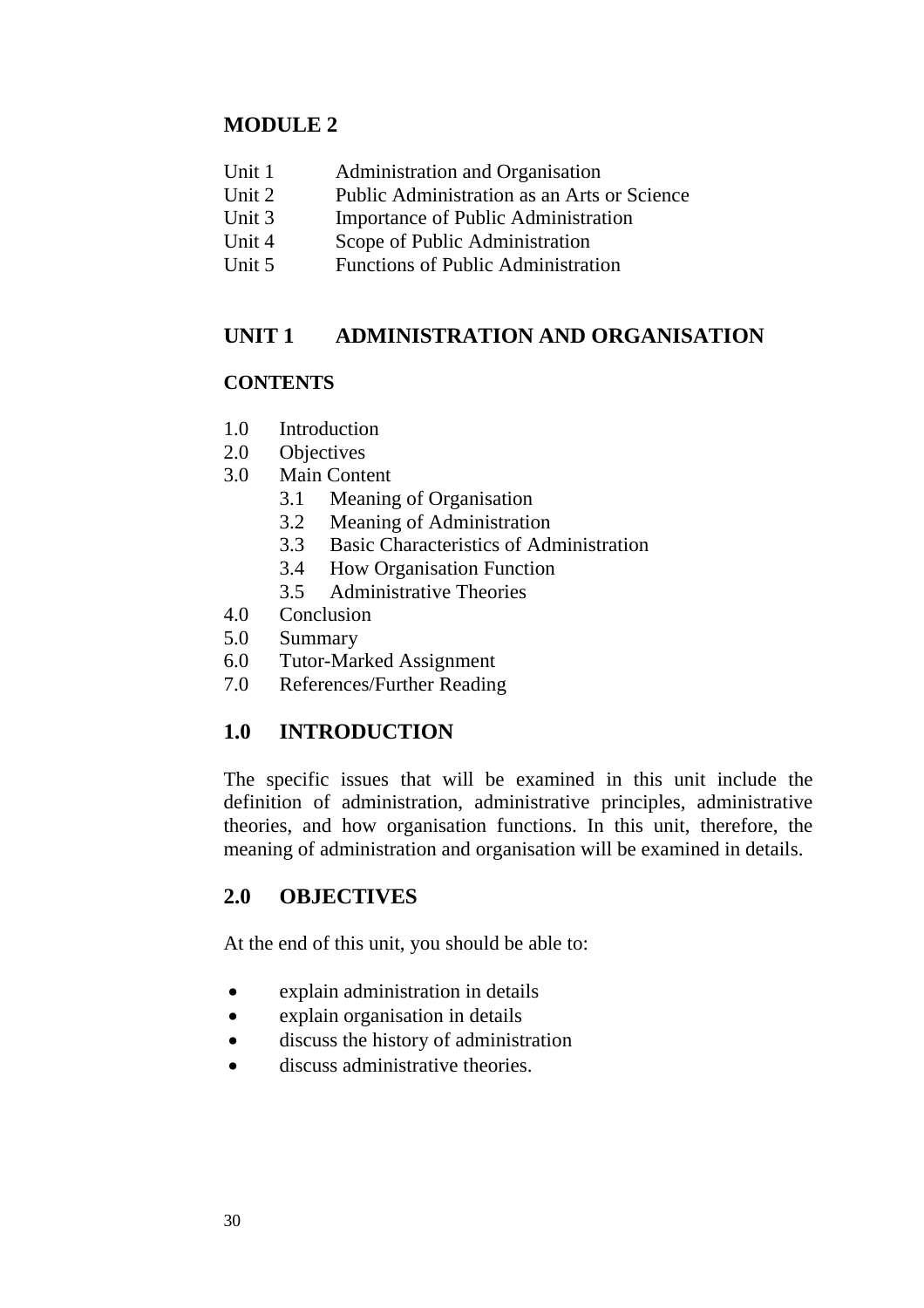### **3.0 MAIN CONTENT**

### **3.1 Meaning of Organisation**

Organisation is a social unit or human grouping deliberately constructed to pursue specific goals. It has three goals which may be either intermeshed or independent ends in themselves, namely; growth, stability and interaction. To achieve integration and organisational goals, the organisation designs a formal structure that sets for the desired job relationship between people, who provide for the overall coordination of efforts. Examples of organisation are corporations, armies, schools, mosques, hospitals, churches, prisons and so on.

### **3.2 Definition of Administration**

Administration is a universal concept and is also of universal importance. According to Simon (1950), it is said to commence immediately two people agree to co-operate to undertake a task, for instance, to move a stone which none of them can move alone. Also Nwosu (1985:3), noted that administration is inevitable in any given situation where a piece of work has to be done, and this piece of work requires the effort of more than one person to accomplish it. We are involved in administrative behaviour when we co-operate with other people to accomplish such objectives as erecting a community town hall, constructing and managing schools, churches, hospitals, vehicles, assembly plants.

Thus, Onuoha (1999) explains further that administration exists whenever people cooperate to achieve the goals of their groups, and such achievements require planning, organisation, command, cooperation and control. It involves the mobilisation, deployment and direction of human and material resources to attain the specified objectives. When viewed from this perspective, certainly administration is rightly considered a very old and global phenomenon, which exists, even in the most basic human group.

We may therefore define administration as a capacity to coordinate and execute many and often conflicting social demands in a single organism so perfectly that they should all operate as a unit (Fayol, 1949). Increasingly, those definitions and explanations, among others, point to the fact that administration is both public and private.

Administration has a long history which dates back to the beginning of the history of mankind, with research revealing administrative tasks and practices since recorded history. Researches carried out by archaeologists and translators have revealed that going back to the time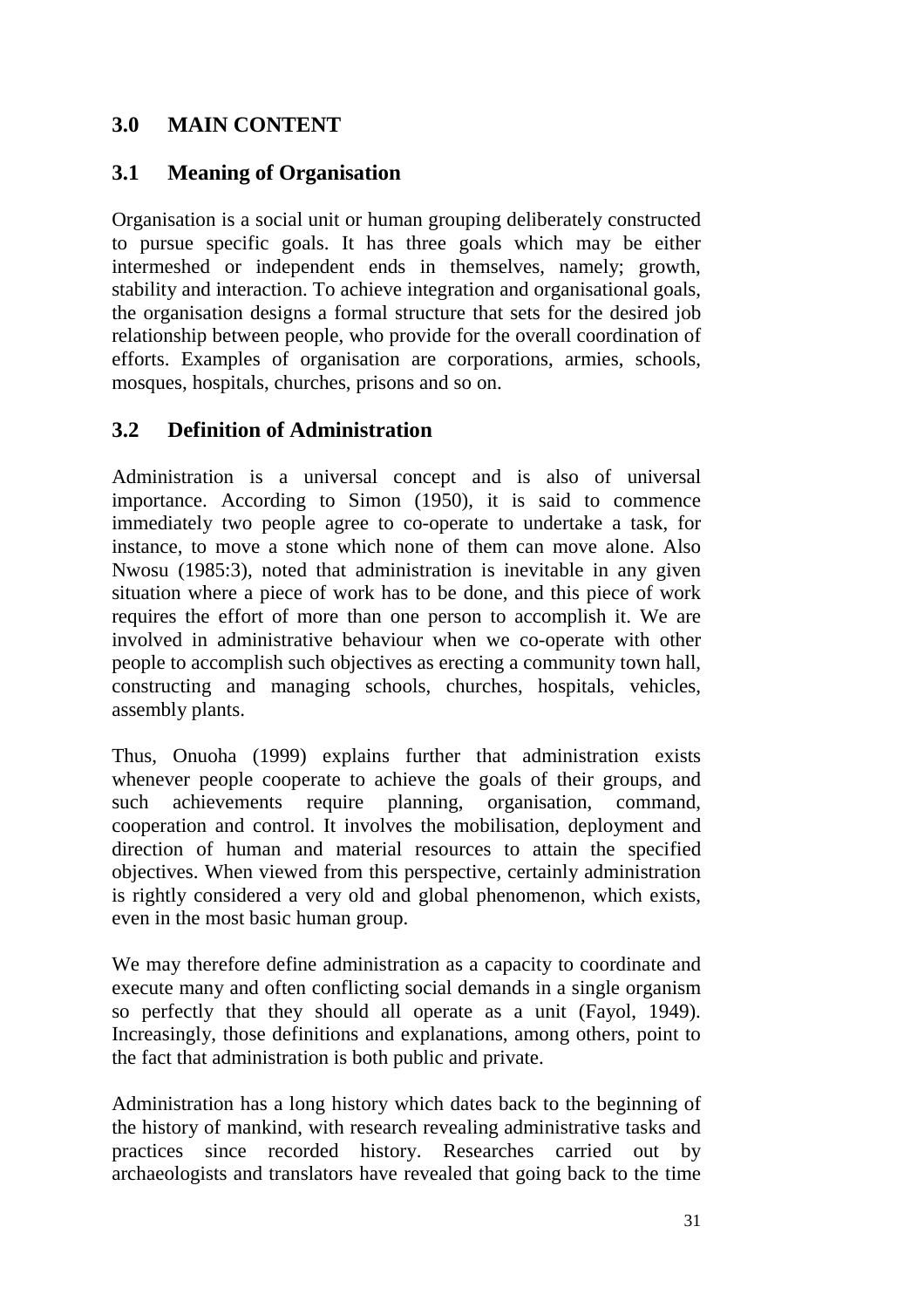of ancient Egyptian dynasties, the ancient Chinese Empire, the ancient Greek city – states and Roman Empire, there is abundant evidence of impressive analysis with contemporary administrative tasks, merely by way of illustration, also the early Christian Church also played a remarkable role in the emergence of administrative practices. A Chinese administrative expert writing in 500 BC remarked that:

Whoever pursues a business in this world must have a system. A business which has attained success without a system does not exist. From ministers and generals down to the hundreds of craftsmen, every one of them has a system. Now, if we govern the empire or a large state without a system, we are not even less intelligent than a common craft man (Adebayo, 2004).

In our modern societies, various groups of people from all walks of life are woven together in a complicated process to achieve the objectives of the organisation. In both public and private establishments, large numbers of employees have to be supervised, coordinated and controlled. Thousands of workers have to be brought together and distributed for work among the various departments of which the various organisations are composed.

Workers are graded in different levels of authority, from directors and managers at the top to messengers and laborers at the bottom. Everyone has to be assigned his specific function and the contribution of each must be towards the objectives of the whole.

### **3.3 Basic Characteristics of Administration**

Administrative practice is based on some known characteristics namely:

**Hierarchy**: Organisation forms a chain of superiors ranging from the highest ranking to the lowest–ranking manager.

**Unity of command**: Employees receive orders from one superior.

**Chain of command:** Organisations are divided into various but functional sections, units, departments, etc.

**Span of Control**: Employees are given authority and responsibility that commensurate with their offices, which should not be more or less.

### **3.4 How Organisations Function**

- (a) Goals: Organisations are social units which pursue specific goals and this goals provide orientation by depicting a future state of affairs which the organisation strive to achieve
- (b) Human activity: Organisational behaviour results from the interplay of human elements in a group relate to each other in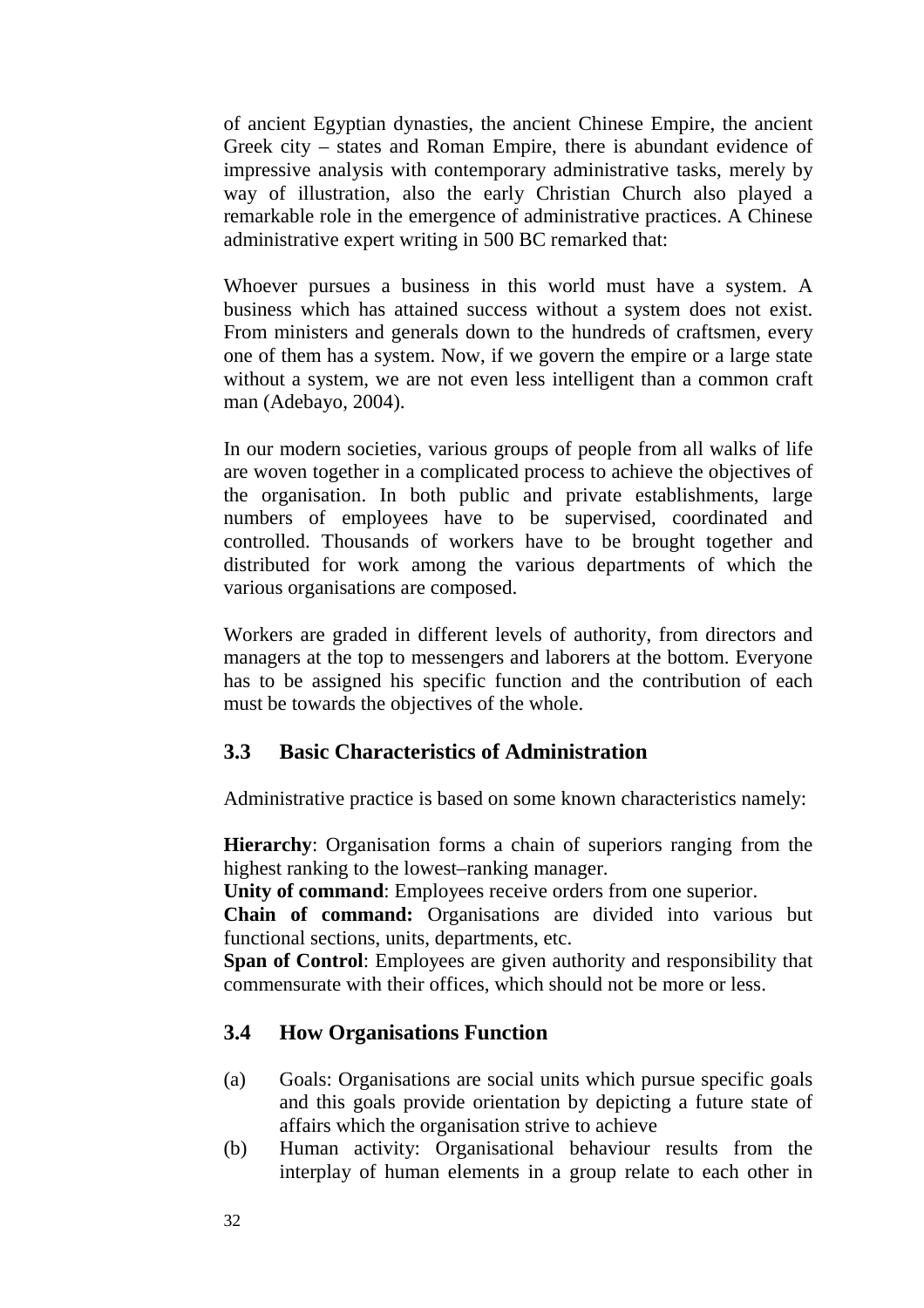pursuit of the reason for coming together and the climate or environment created in the process.

- (c) Interest group pressure: Organisations are instrumentals created to serve one or more specific goals.
- (d) Environmental influence: Systems theories have contended that organisations are constructed by their environments.

#### **3.5 Administrative Theories**

Administrative theories are postulated to establish how resources of organisations can best be managed. Administrative approaches are broadly divided into administrative management, bureaucratic management and human relations.

This theory was first formulated by Henry Fayol, and later Luther Gulick and Lyndall Urwick. The theory concentrates on attempts to develop principles of administration which can be applied everywhere. According to them, any administrative principle once developed, should logically work in any kind of administrative institution. Gulick and Urwick gave the discipline of public administration, the acronym POSDCORD which means - planning, organising, staffing, directing, coordinating, reporting, and budgeting. According to Gulick and Urwick, POSDCORD constitutes the key duties and functions of any administrator in an organisation. The acronym is criticised of having over–simplified the work of an administrator. On their own part, still under administrative management theory, James D. Mooney and Allan C. Reilay formulated the four principles of organisation which are: the coordinative principle; the scalar principle (hierarchical structure); functional principle (division of labour); and the staff/line principle (Onuaha, 1999).

#### **Bureaucratic theory**

Bureaucratic theory was one of the earliest theories of organisation. It was formulated by Max Weber, who is fondly referred to as the father of bureaucracy and bureaucratic theory. According to Weber, bureaucracy is hierarchical, and promotion based on professional, merit and skill. Bureaucracy is characterised by career service, which relies on and adopts rules and regulations for its operations.

The career professionals are guided by impersonal relationship among them, and between them and their clientele. Weber is interested in learning how bureaucracy functions, why it functions the way it does, and its possible effect on the whole society. Max Weber's thesis is that to understand organisation one needs to understand the procedures and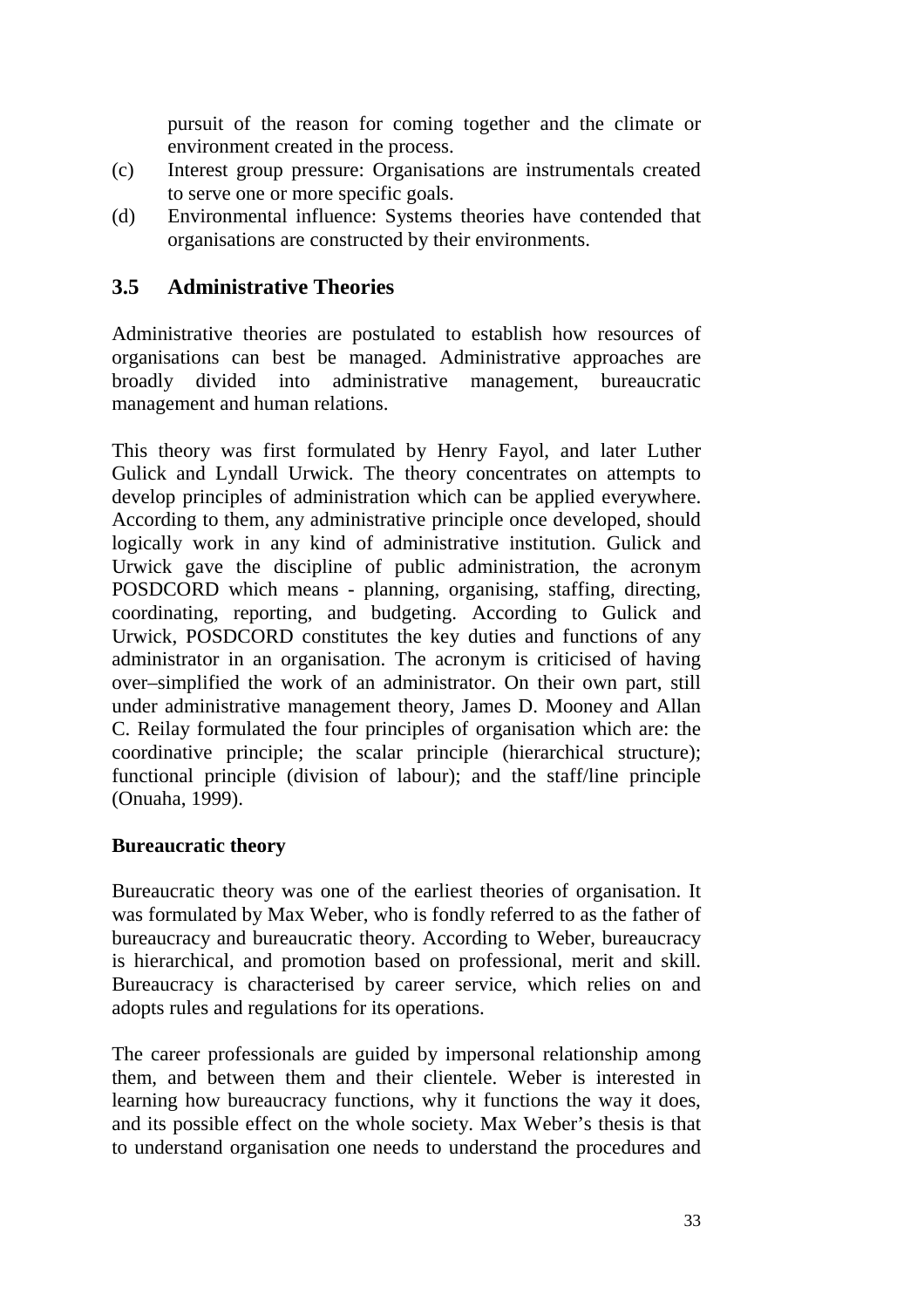activities of the bureaucracy, since bureaucracy gives meaning to organisation.

#### **Human relations theory**

Human relations theory is another method of studying organisations. The theory is reputed as being a reaction against person as machine concept of the scientific management school. The human relations theory of organisation examines the informal work group at the assembly, that is, the line level. It tries to find out what makes these groups of workers work or refuse to work. The theory tries to establish what relationship exists between motivation and job satisfaction, and how these affect efficiency and productivity in the organisation.

The formulation of the theory began with the efforts of Elton Mayo in 1927. The study focused on relationship between workers and managers, and among workers themselves. The development of the theory continued with the efforts of Abraham H. Maslow, in what is today known as Maslow's hierarchy of human needs. Maslow perceived human desire to be based first on psychological needs which provide the foundation for the next greatest need, which is security. These are followed by love or belongings, self esteem, and finally self actualisation. According to him, all these human needs collectively determine productivity in any organisation.

## **4.0 CONCLUSION**

We have explained that public administration is a governmental administration or machinery for implementing public policy. Some basic texts of renowned authorities are used as sources for the exercise. These sources coupled with ideas of celebrated administrative theorists have made our discussions much clearer.

## **5.0 SUMMARY**

In this unit, we have examined the meaning of administration, meaning of organisation, definition of administration, and basic characteristic of administration, how organisation function, administrative theories. We learnt that public administration is the machinery as well as the internal process through which the government performs its functions.

## **6.0 TUTOR–MARKED ASSIGNMENT**

- 1. What is Administration? Discuss the history of administration.
- 2. Discuss three different approaches to the study of Administration.
- 3. Explain four basic principles of administration.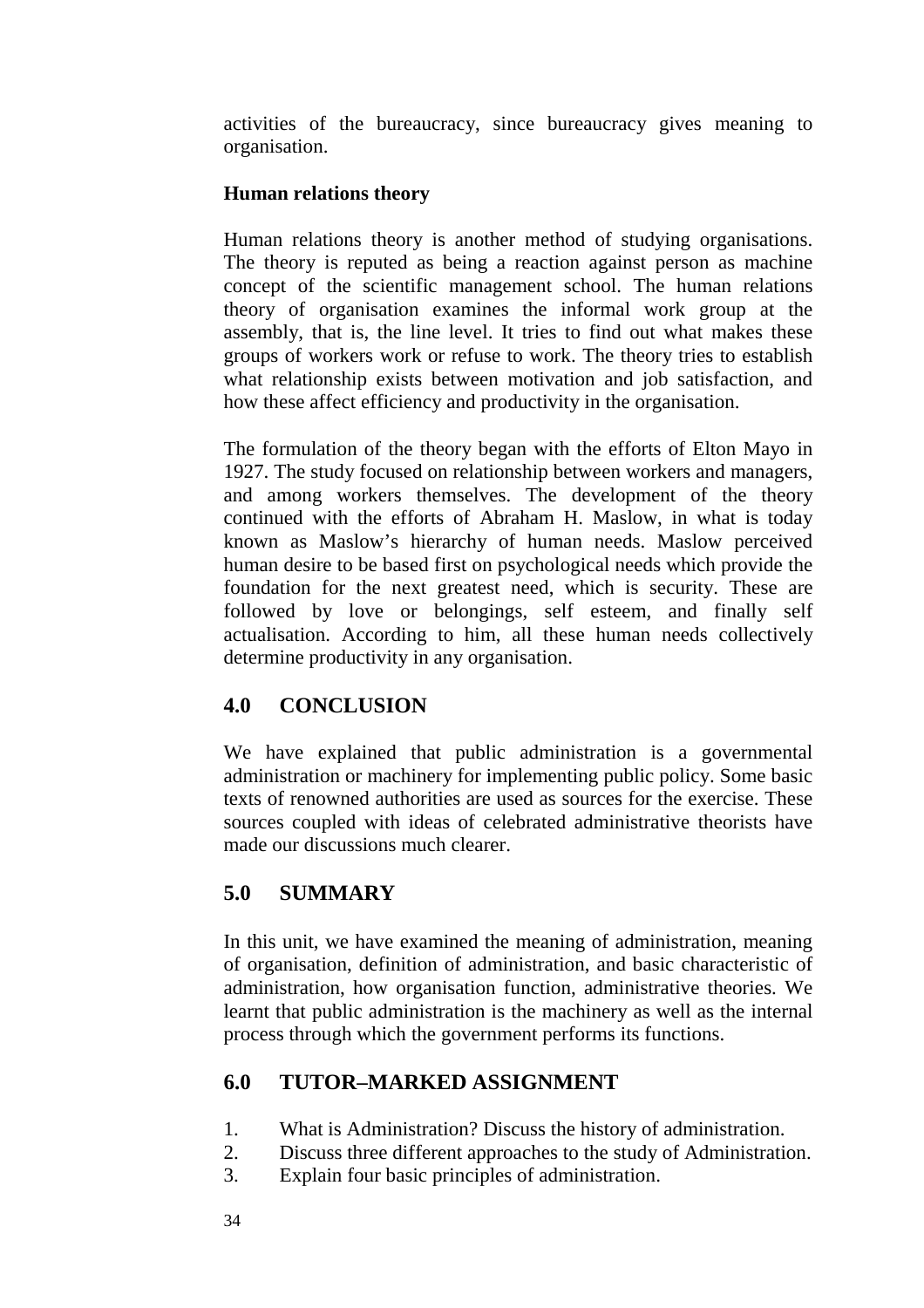#### **7.0 REFERENCES/FURTHER READING**

- Adebayo, A. (2000). *Principles and Practice of Public Administration in Nigeria* (2nd ed.). Ibadan: Spectrum Books Limited.
- Adebayo, (2004). *Principles and Practice of Public Administration in Nigeria.* Ibadan: Spectrum Books and John Wiley.
- Eneanya, A. N. (2010). *Public Administration in Nigeria: Principle, Techniques and Application.* Lagos: Concept Publications.
- Fayol, H. (1984). "Industrial and General Administration". In: Adebayo A. (Ed.). *Principles and Practice of Public Administration in Nigeria* Ibadan: Spectrum Books and John Wiley.
- Maduabum, C. P. (2006). *Reforming Government Bureaucracies in Nigeria: The Journey So Far.* Badagry: ASCON Press.
- Maduabum, C. P. (2008). *The Mechanics of Public Administration in Nigeria*. Lagos: Concept Publications Limited.
- NOUN (2012). *MPA 740* Theories and Practice of Public Administration. NOUN, Lagos.
- NOUN (2012). *PSM 803* Ecology of Public Administration. NOUN, Lagos.
- Nnoli, O. (2003). *Introduction to Politics Revised Second Edition*, Enugu: Pan African Center for Research on Peace and Conflict Resolution (PACREP).
- Nwosu, H. N. (1983). "The Universality of Administration" In, Nwosu, H. N. (Ed.) *Problems of Nigerian Government.* Enugu: Fourth Dimension.
- Onuaha, B. (1999). "Public Administration: Basic Principles, Techniques and Process. In: Adebayo, Augustus (Ed.). *Elements of Politics.* Lagos: Malthouse Press Limited.
- Polinaidu, S. (2004). *Public Administration*. New Delhi: Galgotia Publications PVT.
- Simon, H. Smithburg, D. & Thompson, V. (1950). "Public Administration". In: Adebayo, A. (Ed.). *Principles and Practice*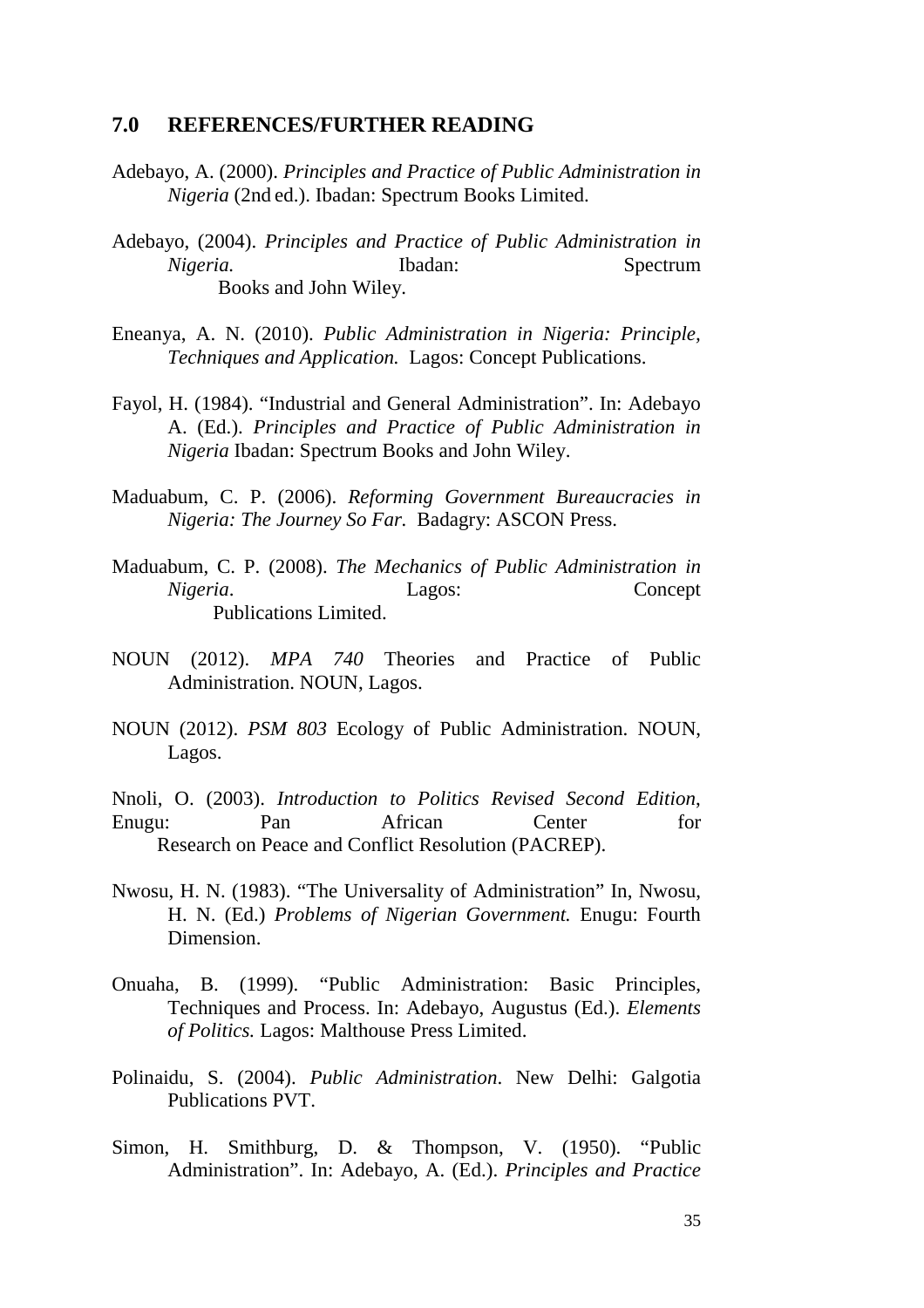- *of Public Administration in Nigeria.* Ibadan: Spectrum Books and John Wiley.
- Ujo, A. A. (2004). *Understanding Public Administration*. Kaduna: Joyce Graphic Printer & Publishers Company.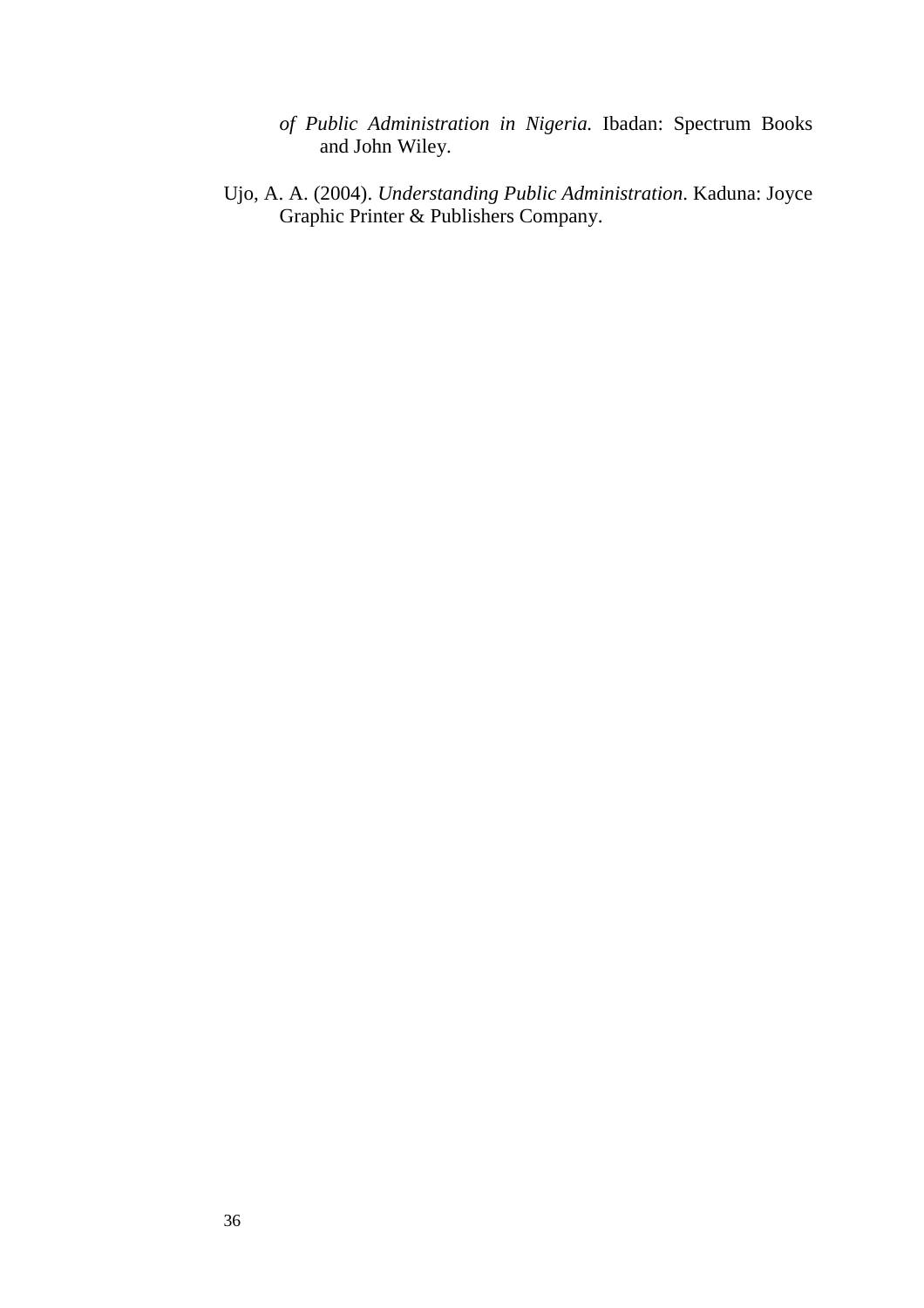## **UNIT 2 PUBLIC ADMINISTRATION AS AN ARTS OR SCIENCE**

#### **CONTENTS**

- 1.0 Introduction
- 2.0 Objectives
- 3.0 Main Content
	- 3.1 Public Administration as an Academic Discipline
	- 3.2 Public Administration as a Science
	- 3.3 Public Administration as an Art
- 4.0 Conclusion
- 5.0 Summary
- 6.0 Tutor-Marked Assignment
- 7.0 References/Further Reading

## **1.0 INTRODUCTION**

In this unit, we shall be looking at the evolution of public administration and the factors that influenced the growth of public administration in Nigeria. We will also discuss public administration as a discipline. You are expected to study this unit very well because a proper understanding of the unit will give you a proper footing and a sound foundation to grasp the rudiments of public administration.

### **2.0 OBJECTIVES**

**A**t the end of this unit, you should be able to:

- discuss public administration as an academic discipline
- compare public administration as a science or as an Art.

## **3.0 MAIN CONTENT**

### **3.1 Public Administration as an Academic Discipline**

Public administration as a course of study emerged as a result of the deficiencies observed by Woodrow Wilson (1887) in the apparatus for performing the numerous tasks of government.

Woodrow highlighted the importance of studying the administrative institution of government.

He opined that the task of public administration was 'to straighten the paths of government, to make its business less un-business like, to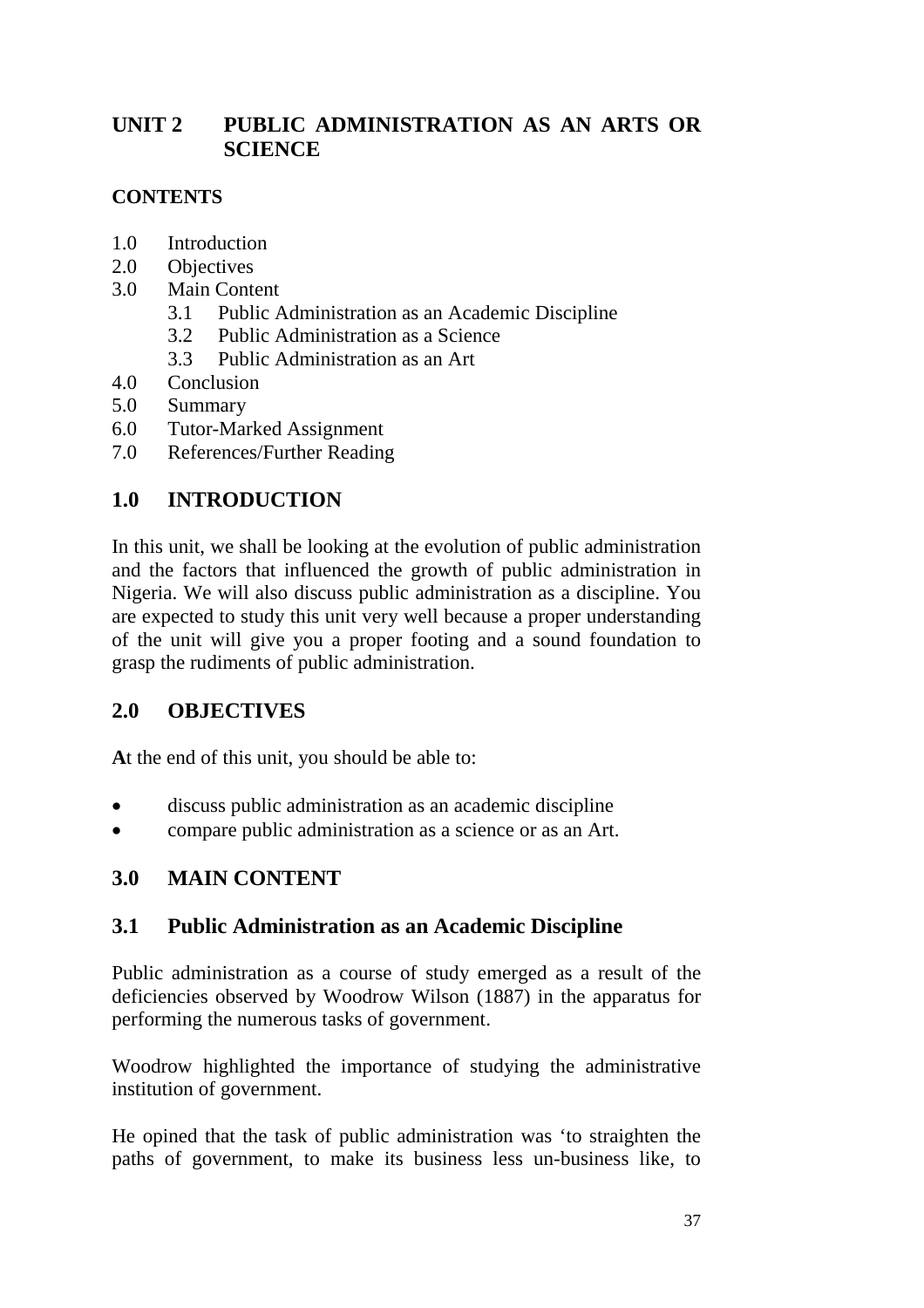strengthen and purify its organisations, and to crown its duties with dutifulness'.

Other scholars developed interest in the study of public administration and their writings further awakened general interest in the subject. However, despite the huge awareness generated by these scholars, the subject lacks a universally accepted definition. While some argue that it should be treated as a separate subject that should stand on its own, other insist that it should be treated as a branch of political science.

Public administration can be viewed as those activities involved in carrying out the programmes and policies of government irrespective of the system of the government in power. Whether monarchical, totalitarian, socialist, parliamentary or congressional, presidential, all countries of the world require a machinery to put into effect the policies of the government at all levels, that machinery is public administration.

As a discipline or body of knowledge, public administration is geared towards the understanding of governmental administration. It is concerned towards the accomplishment of government businesses.

As an academic discipline, it is mostly interested in the structures, finances, materials and personnel and how it can be more proactive.

However, there have been confusions and debates as to the real status of public administration.

While some state that it should be regarded as part of political science, some say should stand alone. There are some that say it is a science; some opined that it is an art. Yet some classify it as both a science and an art. Let us examine the subject under these three perspectives.

#### **3.2 Public Administration as a Science**

Some scholars and practitioners of public administration are of the opinion that public administration should be regarded as a science. This group contends along with Dahl (1978) that public administration has a universal validity independent not only of moral and political ends, but of the frequently nonconformist personality of the individual and the social and cultural setting too.

Other supporters of public administration as a science argue that public administration is a body of knowledge, which involves systematic thinking and research. The human activities in organisations are guarded by principles and theories for the purpose of teaching and impacting sound knowledge to the practitioners. This group attributes public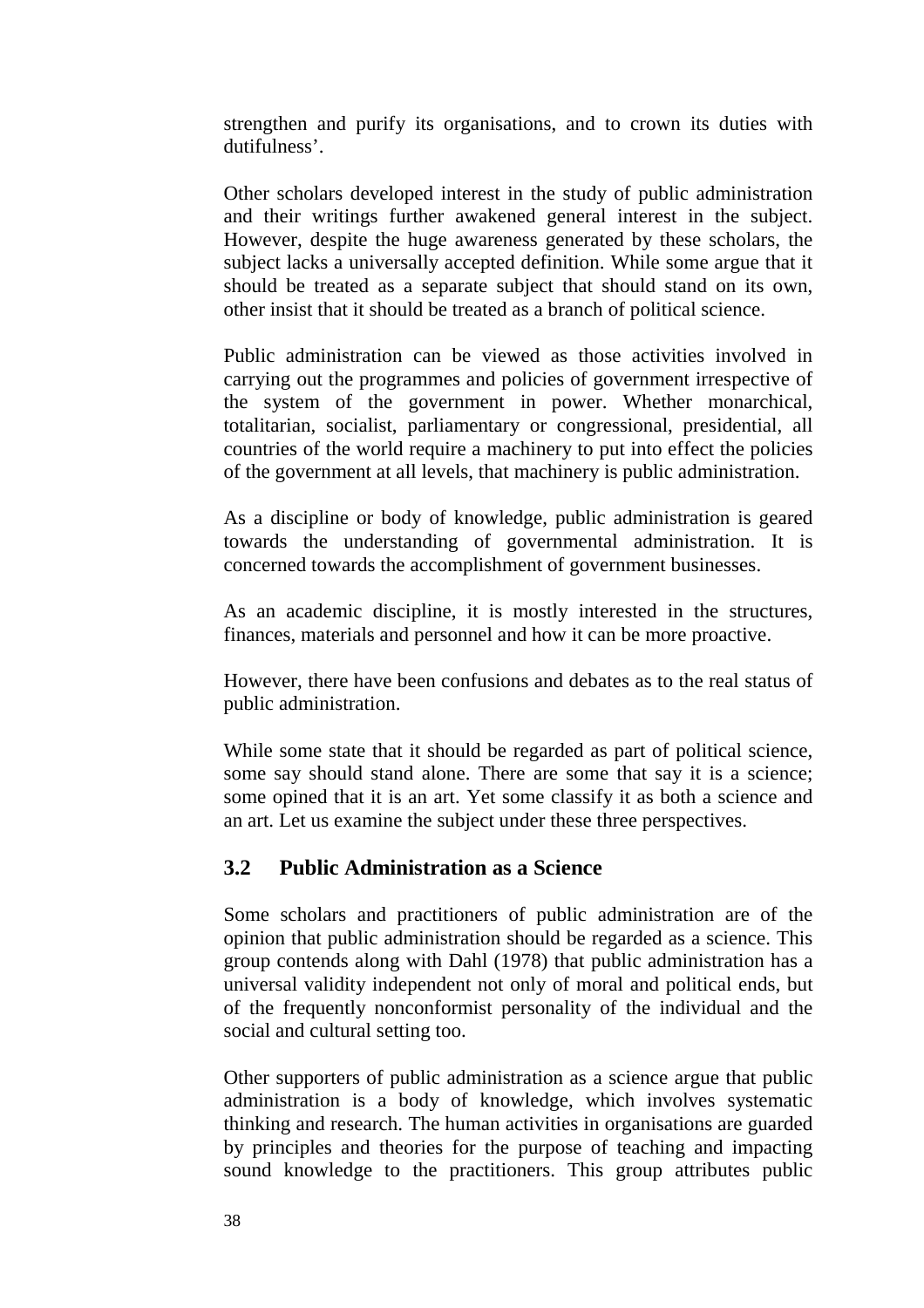administration as a body of knowledge, whose main concern is to study and learn the purposes of government for the purpose of teaching and assisting practitioners through scientific enquiry on solution to challenges encountered by public administrators.

Other notable scholars like Willoughby, Taylor, Fayol, Gullick and Urwik, etc. also defended the scientific side of public administration by their principles of administration. Pfiffner agrees that specialists in public administration have achieved a considerable degree of uniformity in the manner of approach to the solution of problems which is characteristics of science.

From the foregoing, public administration is a science since it has a well systematised body of knowledge. It is an applied science because it utilises the basic principles of sciences. It is equally a social science since it deals with human beings. However, we have to note that public administration is not a pure science like physics, chemistry and biology which is subjected to a laboratory scientific experiment.

### **3.3 Public Administration as an Art**

Many schools of thought who see the action part of the administration recognises public administration as an art. Webster Dictionary defines art as 'skill acquired by experience, study or observation, the conscious use of such skill'. Art is an acquired skill used in doing things.

According to Okigbo et al (2000) those who posit that public administration is an art has the following arguments to buttress their assertion:

- a. That public administration deals with human behaviour which can not lend itself to the uniformity of nature, nor can it be easily analysed in the way that physical objects can.
- b. The administrative behaviour is not always completely rational.
- c. That no concept of public administration can be studied as an absolute constant, that is, something not affected by circumstances of time place and environmental factors
- d. That since the various factors that influence the application of the policy cannot be measured, public administration as a subject becomes flexible.
- e. That laws also lack universality e.g. administration policy changes from country to country due to differences in political system in various countries.
- f. That most principles of public administration enunciated by eminent scholars like Willoughby has received serious challenges by public administrators who criticised the principles as being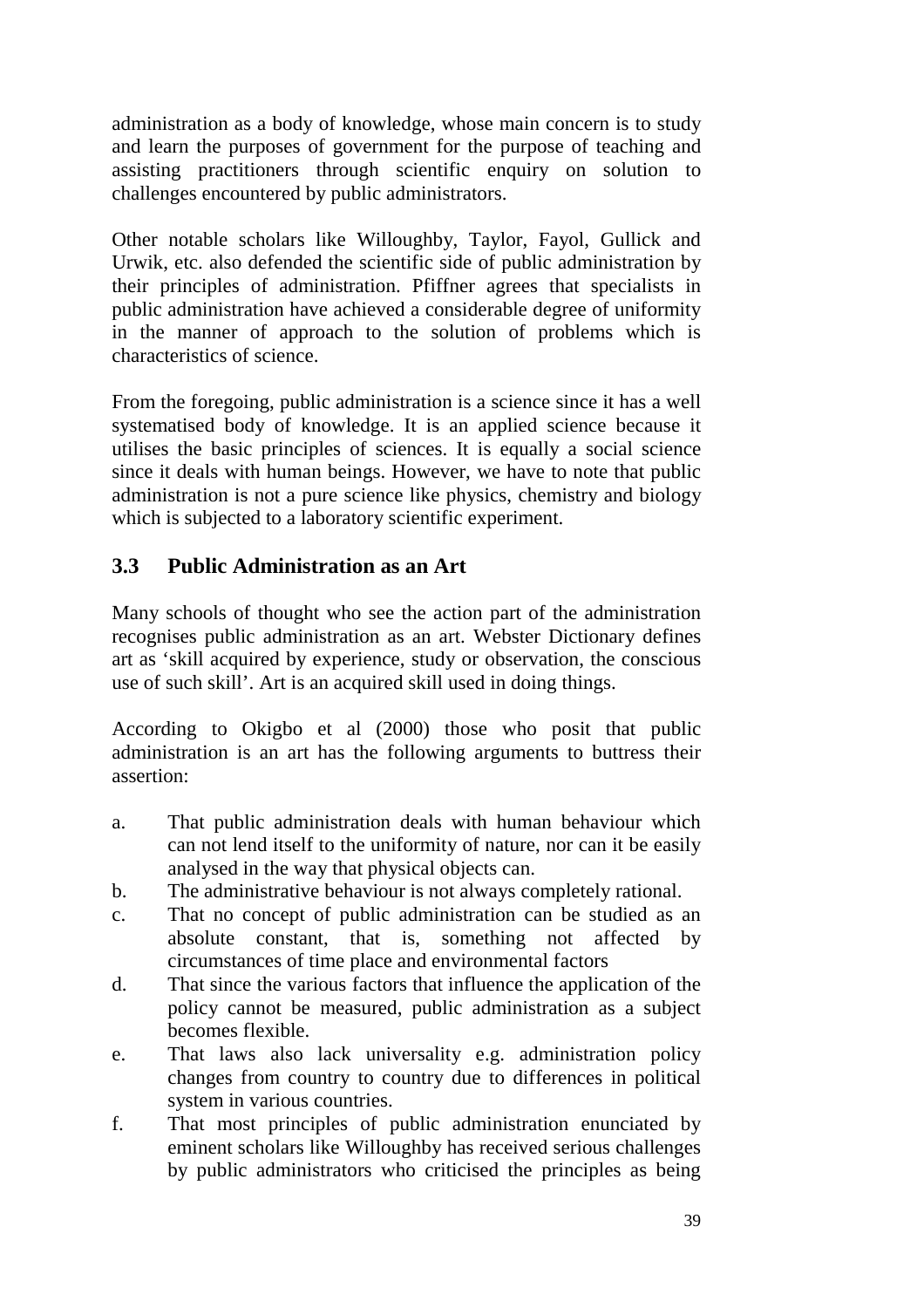logically inconsistent (for instance, principles of centralisation and decentralisation).

## **4.0 CONCLUSION**

We can authoritatively say that public administration has emerged and has come to stay as a discipline. Unlike before, the course is now being studied in several universities all over the country. The profession is practiced in all governmental institutions in the three tiers of government and their parastatals.

We noted also that the issue of separating public administration as an art or a science poses some difficulties as we have observed in our discussions above. Public administration has traces of science and art fused together. Still it will be quite wrong to view the science element of public administration as pure science.

### **5.0 SUMMARY**

It is hoped that our discussion above has thrown more light into the debate as to whether public administration should be regarded as an art or a science or as both. These discussions have lessened the fatigue and the confusion shrouded in the search for the real identity of public administration. It has equally contributed to a better understanding of the subject matter, their roles and expectations in piloting the business of government for the overall development of the nation.

### **6.0 TUTOR-MARKED ASSIGNMENT**

- 1. Why do we perceive public administration as a science?
- 2. Why do we also perceive public administration as an art?
- 3. What are the challenges to the study of public administration?

#### **7.0 REFERENCES/FURTHER READING**

- Adebayo, A. (1992). *Principles and Practice of Public Administration in Nigeria*. Ibadan: Spectrum Books Ltd.
- Ademolekun, L. (1986). *Public Administration: A Nigerian and Comparative Experience*. Lagos.: Longman Nigeria Limited.

Akpan, N. U. (1982). *Public Administration in Nigeria*. Ikeja: Longman.

Eneanya, A. N. (2010). *Public Administration in Nigeria: Principles, Techniques and Application.,* Lagos: Concept Publications.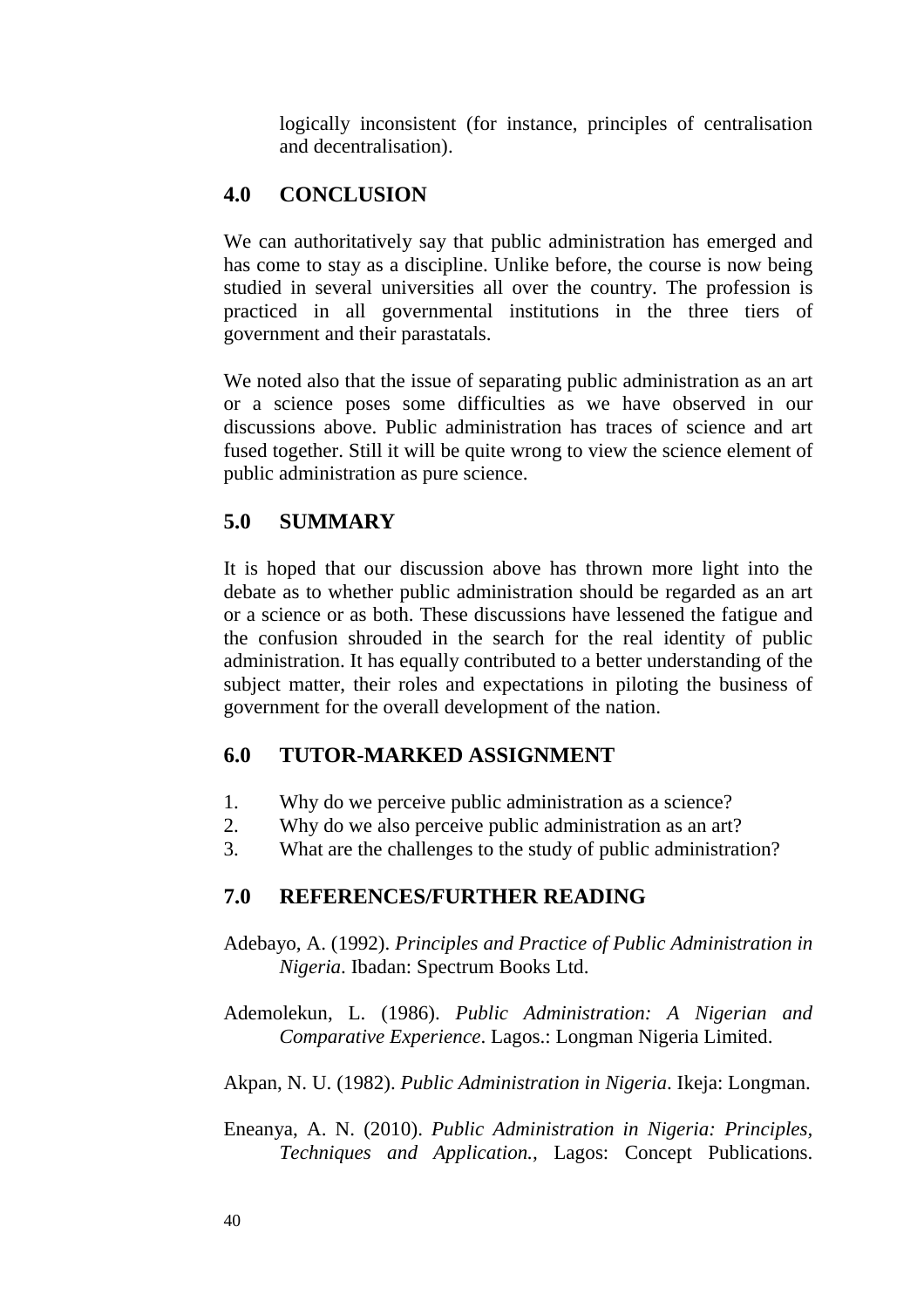Maduabum, C. P. (2006). *Reforming Government Bureaucracies in Nigeria: The Journey So Far*. Badagry: ASCON Press.

- Maduabum, C. P. (2008). *The Mechanics of Public Administration in Nigeria*. Lagos: Concept Publications Limited.
- NOUN (2012). *MPA 740 Theories and Practice of Public Administration*. NOUN, Lagos.
- NOUN (2012). *PSM 803 Ecology of Public Administration*. NOUN, Lagos.
- *The Encyclopedia Britannica*, (1977). Vol. 2, London: Encyclopedia Britannica Inc.
- Wilson, W. (1887), "The Study of Public Administration", *Political Science Quarterly.* Vol. 2, June. Also vol. 56, December, 1941.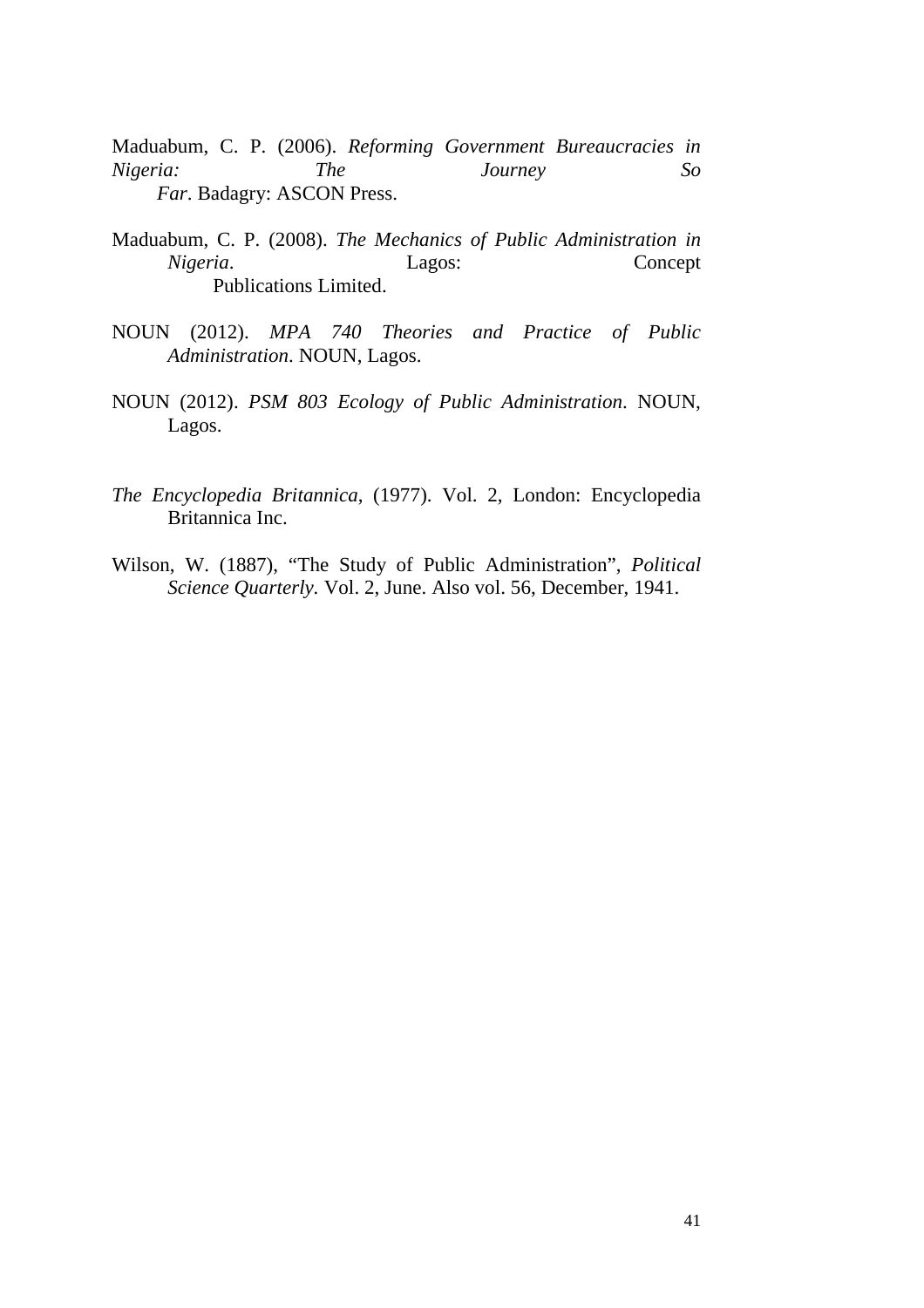### **CONTENTS**

- 1.0 Introduction
- 2.0 Objectives
- 3.0 Main Content
	- 3.1 Importance of Public Administration
- 4.0 Conclusion
- 5.0 Summary
- 6.0 Tutor–Marked Assignment
- 7.0 References/Further Reading

# **1.0 INTRODUCTION**

Public administration is a distinct field of administration, which is very important for the success of any government. This peculiarity arises out of the fact that public administration is an action part of government, the means by which the purposes and goals of government are realised. Specific issues to be covered here are: absorption of the work of government, meeting the challenges of government activities, implementation of government decisions, detaching of political activities from administrative work, negotiation, conciliation and arbitration and communication.

## **2.0 OBJECTIVES**

At the end of this unit, you should be able to:

- explain how public administration absorbs the bulk of work of government that covers various aspects of the society' life
- discuss the importance of public administration in meeting the challenges of continuous growth in size and complexity of government activities.

## **3.0 MAIN CONTENT**

## **3.1 Importance of Public Administration**

### **a. Implementation of governmental policies**

So many processes are involved in the making and implementation of government policies that apart from the problem of high level expertise there is the problem of an intricate division of labour that must be solved.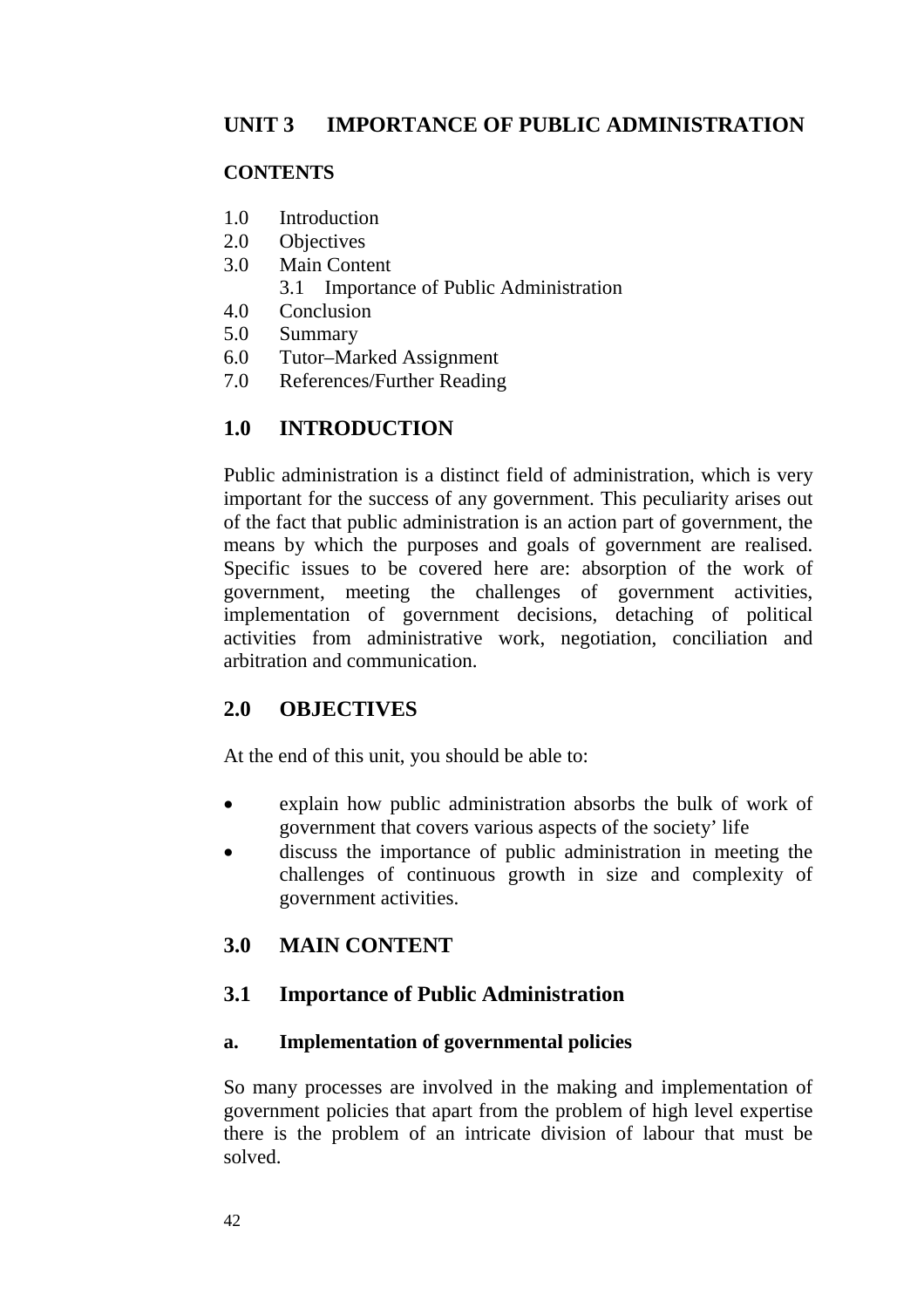- 1. There is the need for a clerk to file the letters.
- 2. Others to gather information.
- 3. Still others to ensure that the conditions of work are agreeable to the civil servants.
- 4. Some to post letters, keep documents, write memoranda, gather statistics, negotiate with individuals and groups, and so on and so forth.

It is not efficient for one individual to perform many of these functions at the same time. Experience has shown that more is produced or achieved under conditions of a division of labour than under conditions where no such division of labour exists. Therefore, the demands of increased productivity, performance or achievement require a complex division of labour in which many more people are involved than those in government.

### **b. Welfare services to the people**

Government activities have not only grown in size, they have also grown in complexity. And such a complexity demands different kinds of expertise for various activities. Therefore, even if individuals in government have the time and energy to carry out all their functions they will not have among themselves alone the necessary expertise to go round their specialised activities. Thus, they need the variety of experts found in the public administration such as:

- Teachers for managing educational institutions and impacting knowledge into students and pupil in such institutions.
- Doctors whose responsibilities are to save lives through preventive and curative measures using the equipments in the hospitals and clinics established by the government.
- Industrialists for sustaining the industries established.
- Accountants, whose task is to keep proper records of financial dealings of governments in addition to working out strategies of generating revenue for financing the activities of government.
- Engineers that invent, operate and maintain equipments and machines procured to serve various purposes in all departments of government.
- Soldiers whose responsibility is to maintain both internal and external security, etc.

Members of government do not know everything; and they do not necessarily know more than everybody in their own area of expertise. They need the help of experts and better minds.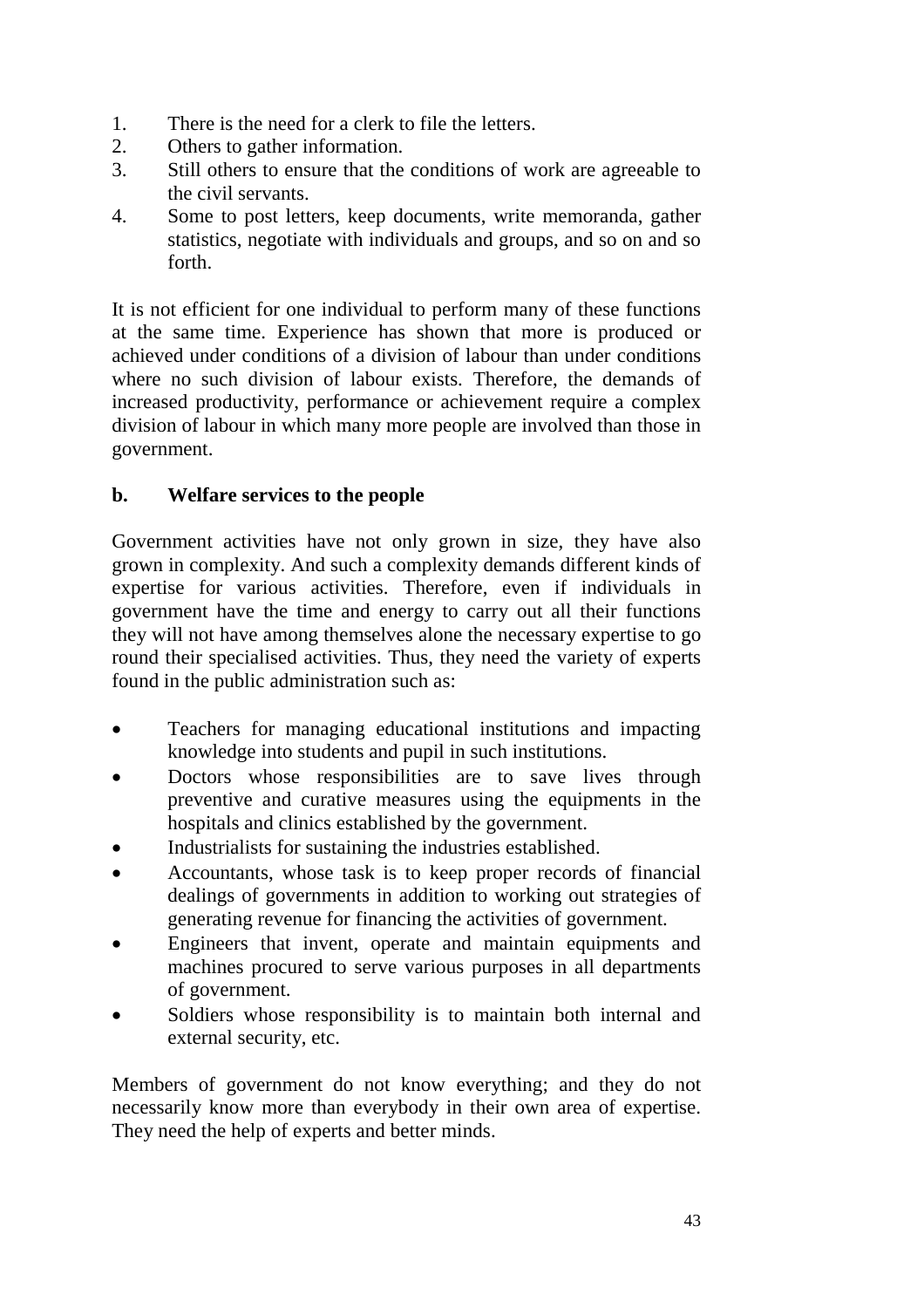#### **c. Management of the economy**

One of the identified importance of public administration is its ability to absorb the work of governments. There is noticeable increase in the activities of government all over the world. They deal with:

- 1. Foreign governments at the same time as they must oversee internal and external trade.
- 2. The industrial and agricultural growth of the country; this involves embarking on measures that will create a conducive environment for both foreign and local investors.
- 3. The health of the population by establishing specialists and general hospitals as well as clinics for tertiary, secondary and primary health care delivery and maintenance of facilities therein.
- 4. Educational development through setting up of primary, secondary, and tertiary as well as Universities across the nation, most significant is also the servicing of these institutions.
- 5. Provision of power: governments across the world have a demanding task of power generation which is the life wire of all the economic and social activities.
- 6. Defense: the task of ensuring both internal and external security remains one of the topmost activities of government, security challenges have increased over the years.
- 7. Management of finance: aware of the vast needs of the public and the lean resources always at the disposal of governments, governments have the responsibilities of employing effective measures for management of state resources.
- 8. Encouragement of development in science and technology: governments embark on measures aimed at encouraging scientific and technological innovations.
- 9. Promotion of sporting activities: Various sporting activities are encouraged by the government to keep her citizens healthy and entertain the populace (Nnoli, 2003).

### **d. Serving public interests**

For a government to protect persons and property against violence, to collect taxes, and control traffic and health hazards, it must make regulations. In order to settle disputes between parties, it must conciliate and negotiate. In order to arrive at a just decision when faced with conflicting demands from opposing interests and functions in the community, a government must be continually engaged in balancing. This balancing involves consultations, negotiation, and compromise. Then, of course, there is the equally important obligation on the part of a government to provide services.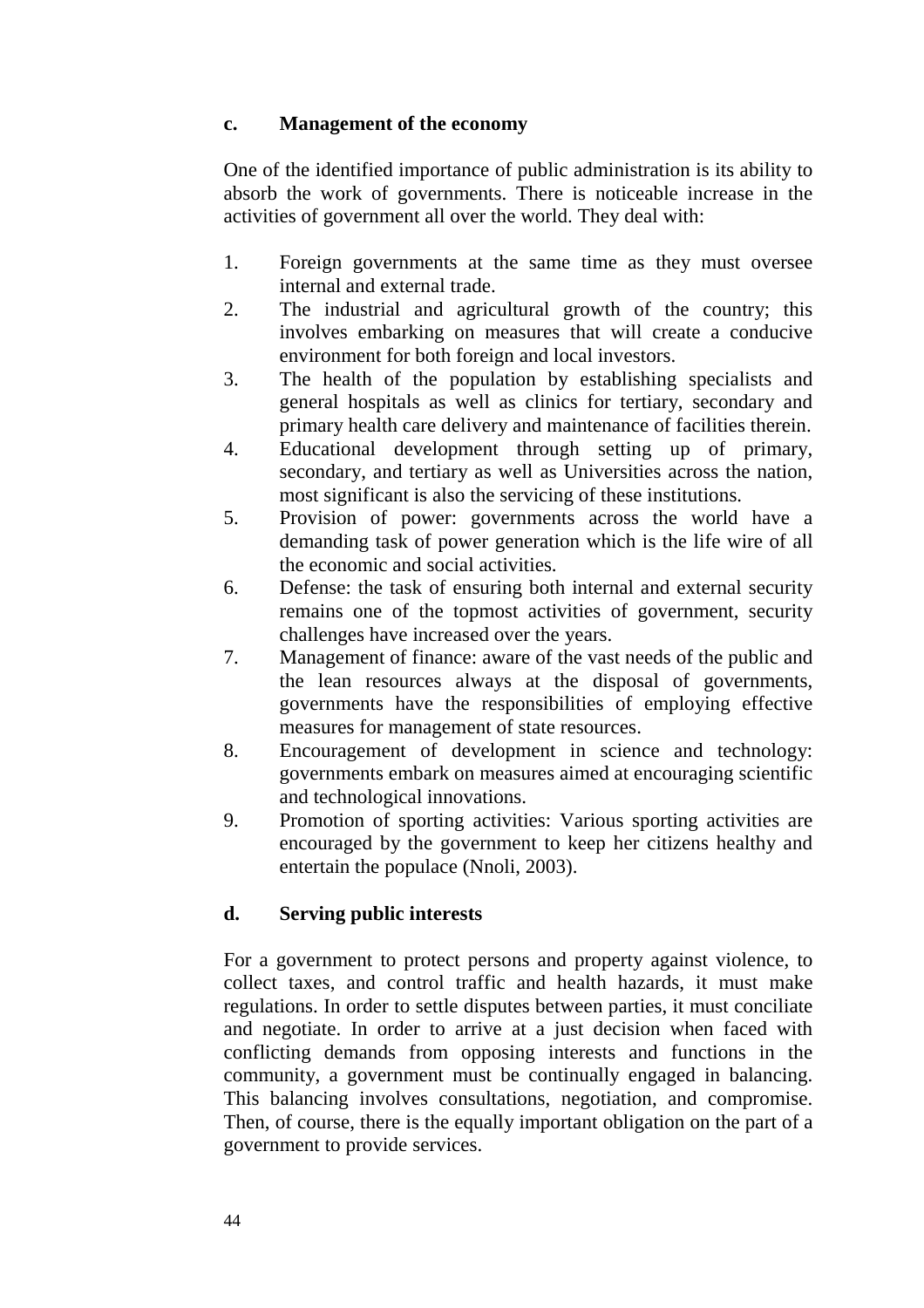From the foregoing, one can see certain uses and process from the bedrock of the responsibilities of a government. These include regulating, conciliating, balancing, compromise, and service–providing.

Regulatory functions involve the making of rules and regulations and the issuing of policy directives. For the rational and effective performance of these roles there must be prior planning, and gathering of information and data. It will also be necessary to hold consultations with representatives of sectional groups and to reconcile conflicting interests and points of view. All these tasks rest on public administration. It is after these essential preliminaries have been carried out that rules and regulations, and directives are issued by government.

#### **e. Role as a change agent (technological change and communication)**

In public service, administrative officials perform a considerable portion of their task through communication which could either be in oral or in written forms. One of the hallmarks of an administrator is to develop the habit of communication by discussion – telephone discussion, meetings and conferences, interviews with members of the public and clients of the department. A good deal is achieved through face–to–face discussion.

In spite of the obvious advantages of oral communication and personal contact, it is inevitable that senior officials have to communicate frequently through the written word. They have to write minutes in files, prepare memoranda and draft speeches for their chief executives – the president, governor, ministers, state commissioners, and chairmen of statutory bodies and agencies.

Minutes are views, opinions, advice, information, or directives expressed in writing during the course of day–to–day work in the office. They are usually enclosed in paper jackets known as files. Each file bears a reference number by which it is easily identified. For the purpose of tidy arrangement and easy reference, each file is devoted to a single specific subject.

The decision to prepare the memorandum in a department may originate directly from the minister/commissioners who are the political heads of departments or the permanent secretary. A matter may have been subject of consideration in the department and on which the minister and his officials have exchanged minutes in the file, each one expressing his own views as a result of the data and information assembled on the issue. Matters may reach a stage at which the minister is convinced that it is necessary to consult, inform or seek approval of the executive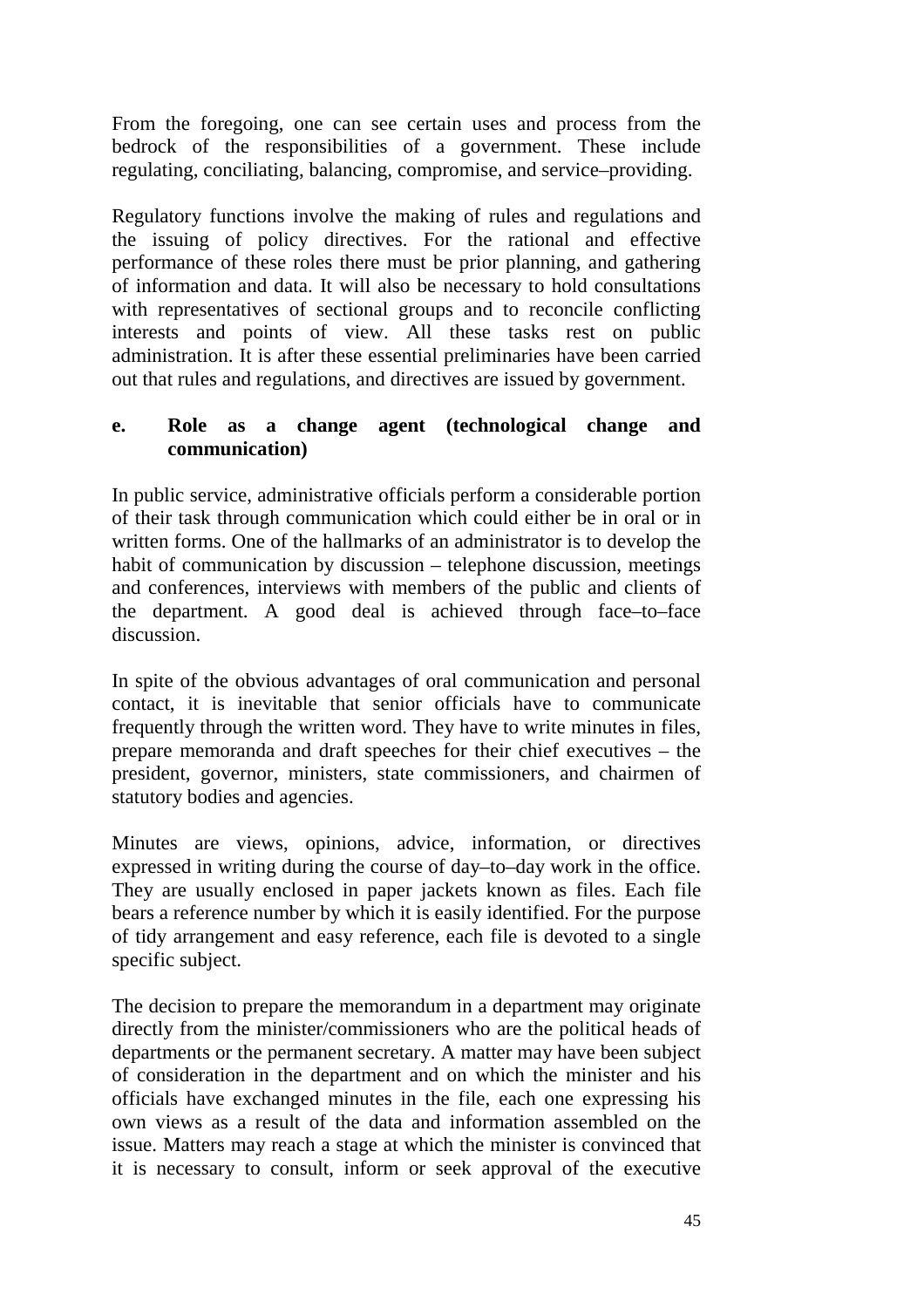council. At this stage, the minister will direct his permanent secretary to prepare a memo.

Alternatively, the process may be the reverse. The permanent secretary and his subordinates may have been examining a particular issue through the exchange of minutes in the file. A point may be reached at which an important issue of policy calls for determination and as he may prepare a memo.

Public officials in the civil service, in the universities, local government service, statutory corporations, etc. very often have to write speeches for their chief executives. The chief executive may be the president of the nation, the governor of a state, the vice chancellor of a university, a minister of state, a state commissioner or the chairman of a statutory corporation or any governmental agency.

#### **4.0 CONCLUSION**

It has been ascertained that public administration is the hub through which social, political and economic development takes place within a state. Indications are apt that through professionalism, administrative duties lean more towards national interest than individual interest. Textbooks are the main source for the exercise; ideas from various scholars have been employed.

### **5.0 SUMMARY**

This unit dealt with the importance of public administration in details. An important role of public administration is sustaining government's work that is by implementing government policies. Some of the areas highlighted in this unit include; implementation of governmental policies, role as a change agent, serving public interests, welfare services to the people and management of the economy.

### **6.0 TUTOR–MARKED ASSIGNMENT**

State and explain the importance of public administration.

### **7.0 REFERENCES/FURTHER READING**

Eneanya, A. N. (2010). *Public Administration in Nigeria: Principle, Techniques and Application*. Lagos: Concept Publication.

Ezeani, E. O. (2006). *Fundamentals of Public Administration*. Enugu: Snap Press.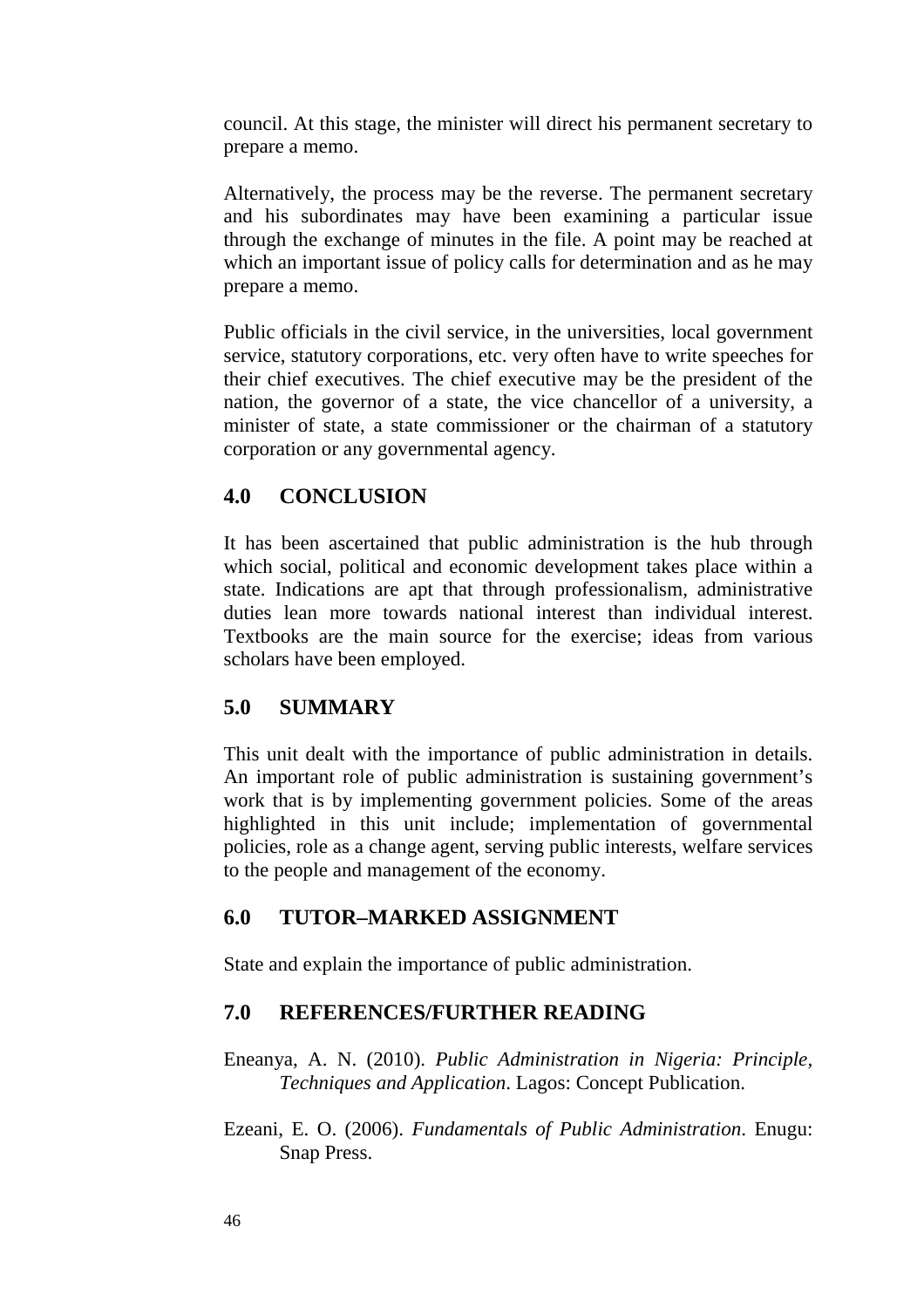- Maduabum, C. (2008). *The Mechanics of Public Administration in Nigeria.* Lagos: Concept Publications Ltd.
- Maduabum, C. (2006). *Reforming Government Bureaucracies in Nigeira.* Lagos: ASCON Printing Press, Topo-Badagry.
- NOUN (2012). *MPA 740 Theories and Practice of Public Administration*. NOUN, Lagos.
- NOUN (2012). *PSM 803 Ecology of Public Administration*. NOUN, Lagos.
- Nnoli, O. (2003). *Introduction to Politics.* (2nd ed.). Enugu: Pan African Center for Research and Conflict Resolution (PACREP).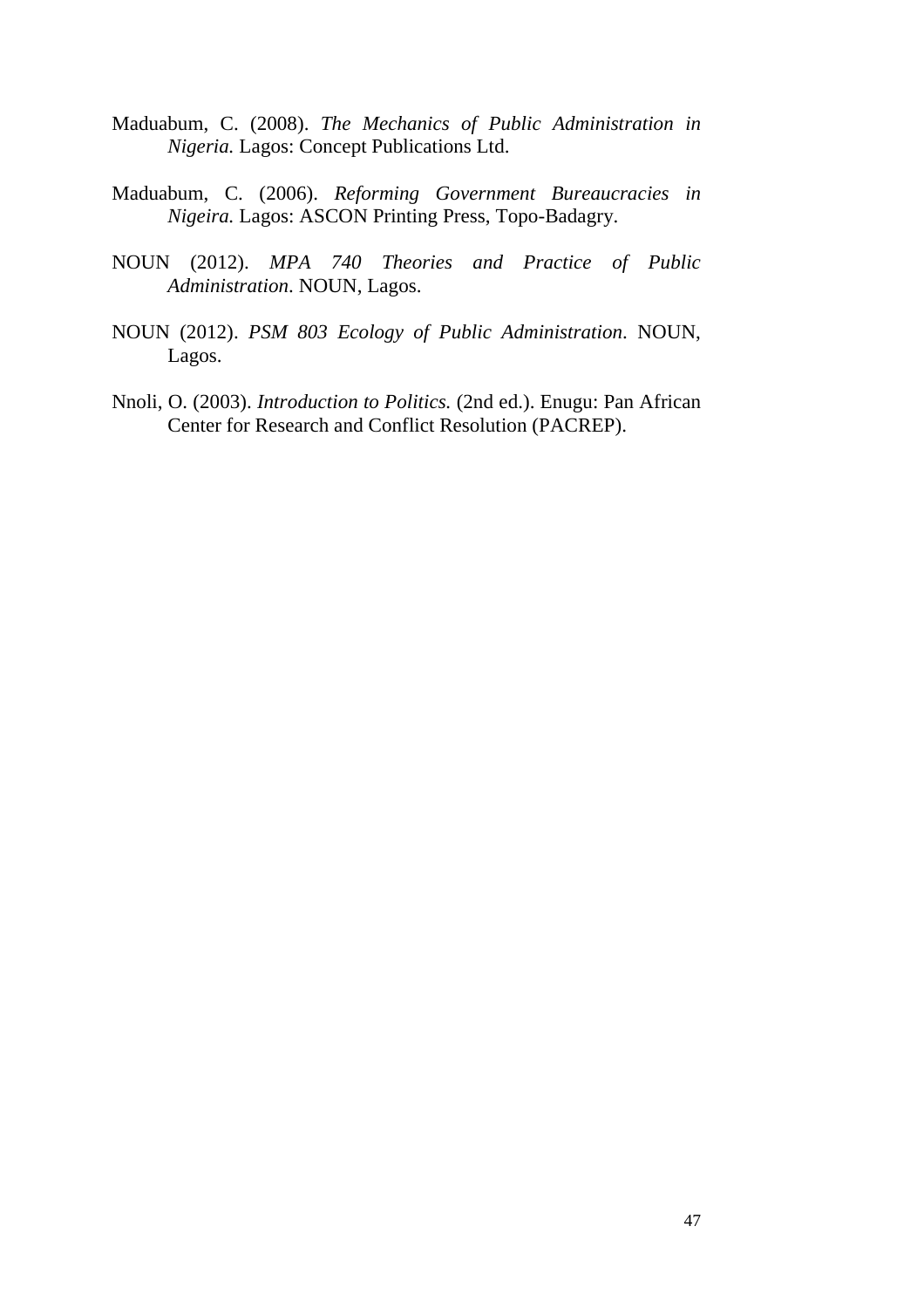#### **CONTENTS**

- 1.0 Introduction
- 2.0 Objectives
- 3.0 Main Content
	- 3.1 Scope of Public Administration
- 4.0 Conclusion
- 5.0 Summary
- 6.0 Tutor–Marked Assignment
- 7.0 References/Further Reading

# **1.0 INTRODUCTION**

Public administration has evolved over time, it has played a key role in the organisation of the structures of government and its usefulness to other disciplines cannot be overemphasised. This unit attempts to identify the critical areas that are the concern of public administration. These include; organisation of countries' structure of government, promotion of efficiency in the running of the various structures of government, public administration and politics, the interdisciplinary nature, and its environment.

## **2.0 OBJECTIVES**

At the end of this unit, you should be able to:

- describe the organisation of public administrative systems
- discuss the concept of efficiency with respect to public administration
- examine public administration as an interdisciplinary field of study.

## **3.0 MAIN CONTENT**

### **3.1 Scope of Public Administration**

#### **a. Interdisciplinary**

From public administration as management, the discipline moved to what may be considered the present state of the discipline – the new public administration  $-1970$  to the present which emphasised that public administration should be studied along with science and society. The new public administration reflects the new interest in the relationship between knowledge and power, bureaucracy and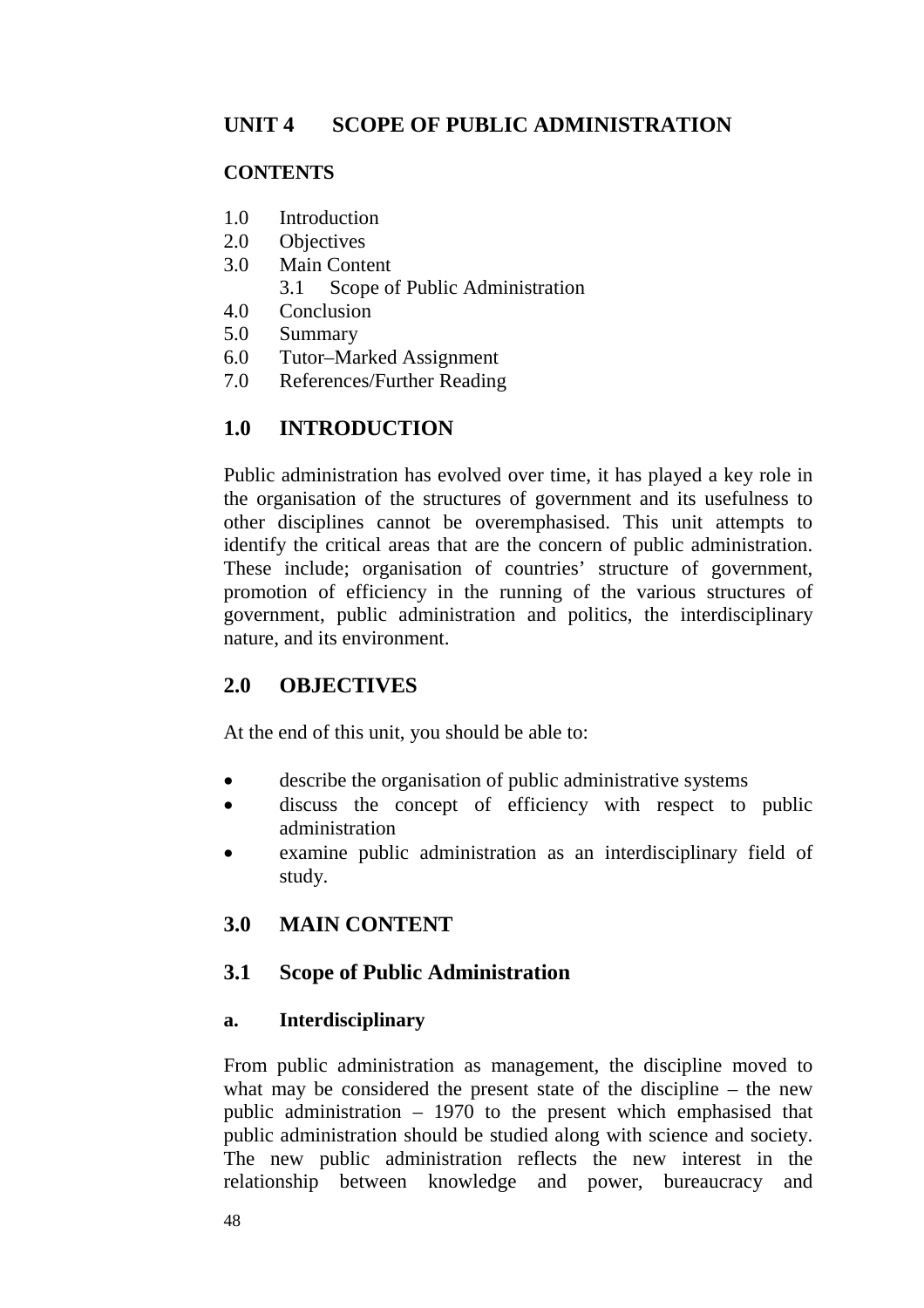democracy, technology and management and technology and bureaucracy. Also the period is witnessing interdisciplinary programmes in science, technology and public policy. Emphasis has shifted away from the traditional concern for efficiency, effectiveness, budgeting and administrative techniques to a new public administration much aware of normative theory, philosophy and activism; thus the new questions it raises are on ethics, the development of the individual members in the organisation, the relation of the client with the bureaucracy, and the broad problem of urban growth, technology and violence (Nicholas, 1986)

In sum therefore, political science and management are the major influences on the present stage of development of public administration. The present stage pays extra attention to areas of organisation theory and information science, emphasising areas like the state, local government, executive management, administrative law, and all those questions which seek to explain what the public interest is in democracy and under a highly bureaucratic set up that is confronted by high technology. Accordingly, core areas of the present state of the study are:

- environment of public administration (ecology)
- quantitative methods, public budgeting and financial management
- personnel administration
- public policy environment.

#### **b. Organisation**

The study of public administration grew out of awareness that the machinery of government especially the executive branch, its institutions and its procedures has to be organised in the most efficient way. Thus, in the study of public administration, policy and administration go hand in hand.

Policy is concerned with decisions as to what to do; it lays down the broad objectives of what is to be done. It is concerned with the most efficient way of implementing policy decided by the policy makers. At the same time administration is also concerned with serving and assisting the policy–making process.

Policy is concerned with ends while administration is concerned with means. But very often means do influence ends.

#### **c. Efficiency**

It is sometimes assumed that public administration is mere conveyor belt which mechanically executes the instructions passed to it by the policy–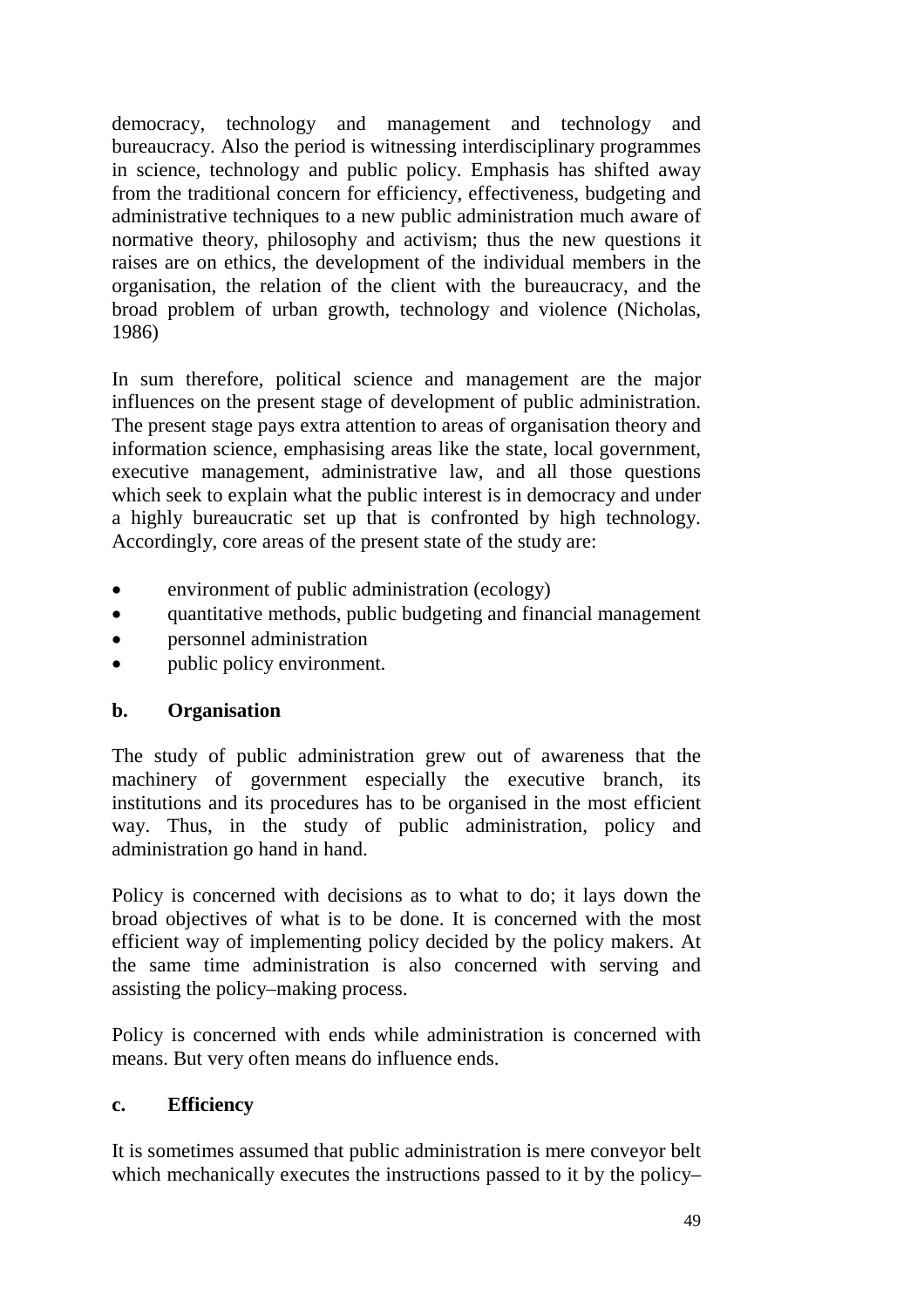makers. This view may have been likely more especially in the early days when the tasks of government were few and the machinery required was simple.

As late as the mid–nineteenth century, Andrew Jackson, President of the United States, asserted that the tasks of government were sufficiently simple that any person of intelligence could perform them without preparation or training. Even in modern times when the responsibility of government for social and economic development has assumed great magnitude and demands exacting standards of efficiency, the impression still persists that the functions of public administration are not to be taken too seriously.

This erroneous impression is particularly true of countries like Nigeria which, for the most part of their political existence, had been under foreign guidance, the generality of the public regarded work in the public service as hard work in the service of foreign overlords.

Public administration therefore grew out of awareness that the machinery of government was inadequate and sometimes totally unsuitable to perform the functions of modernising government.

Notable among the policy makers who were quick to notice the deficiencies in the government administration of their day and to urge the need to improve the system was Woodrow Wilson. In 1887, when he was the Professor of Political Science at Yale in the USA, he stressed the importance of studying the administrative institutions of government. Woodrow Wilson stressed that the task of public administration was to:

- strengthen the paths of government
- make its business less un–business–like
- strengthen and purify its organisation
- to crown its duties with dutifulness.

Since Wilson's time, many writers on public administration, first in the USA and in recent times in Britain and Europe, have sought to emphasise the importance of the concept of efficiency in the functions and processes of governmental administration (Adebayo, 2004).

#### **4.0 CONCLUSION**

Attention has been drawn on the scope of public administration where diverse areas have been identified with the concept. Different views of seasoned administrators and academics in the area have been explored;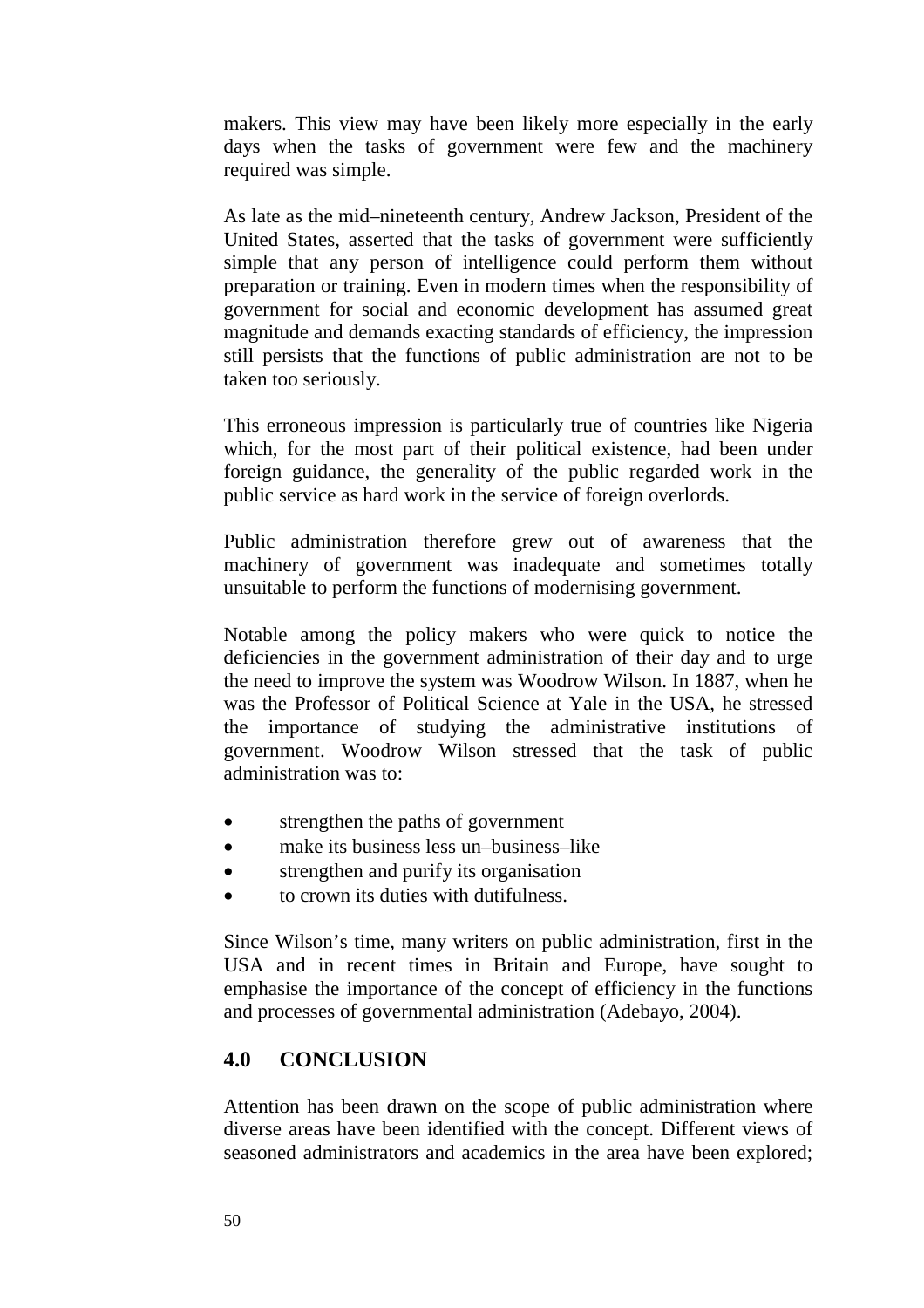this provides the major source of information for our discussion on the subject matter.

### **5.0 SUMMARY**

We have discussed in this unit, the organisation of public administration, efficiency, the interdisciplinary of public administration so that the students would understand what we mean by the scope of public administration in details.

### **6.0 TUTOR–MARKED ASSIGNMENT**

Explain what you understand by the scope of public administration in details.

### **7.0 REFERENCES/FURTHER READING**

Adebayo, A. (1984). *Principles and Practice of Public Administration in Nigeria.* Ibadan:

Spectrum Books and John Wiley.

Appleby, P. (1949). *Policy and Administration.* Alabama: University of Alabama Press.

Eneanya, A. N. (2010). *Public Administration in Nigeria: Principle, Techniques and* 

 *Application*. Lagos: Concept Publication.

Ezeani, E. O. (2006). *Fundamentals of Public Administration*. Enugu: Snap Press.

Maduabum, C. (2008). *The Mechanics of Public Administration in Nigeria.* Lagos: Concept Publications Ltd.

Maduabum, C. (2006). *Reforming Government Bureaucracies in Nigeria*. Lagos. ASCON Printing Press, Topo-Badagry.

Nicholas, H. L. (1986). *Public Administration and Public Affairs.* (3rd ed.). New Jersey: Prentice –Hall.

NOUN (2012). *MPA 740 Theories and Practice of Public Administration*. NOUN, Lagos.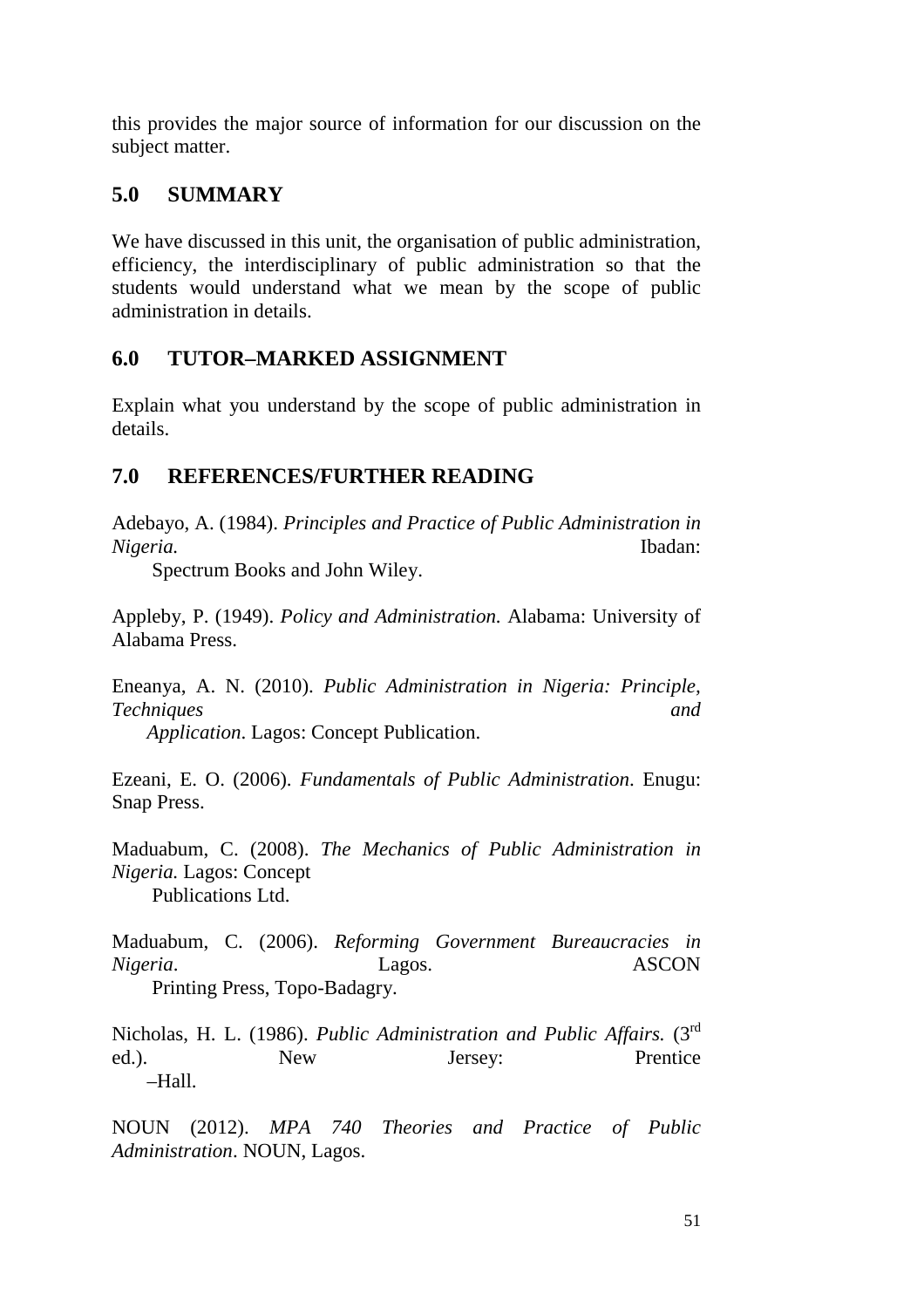NOUN (2012). *PSM 803 Ecology of Public Administration*. NOUN, Lagos.

Nnoli, O. (2003). *Introduction to Politics*. (2nd ed.). Enugu: Pan African Center for Research and Center for Research and Conflict Resolution (PACREP).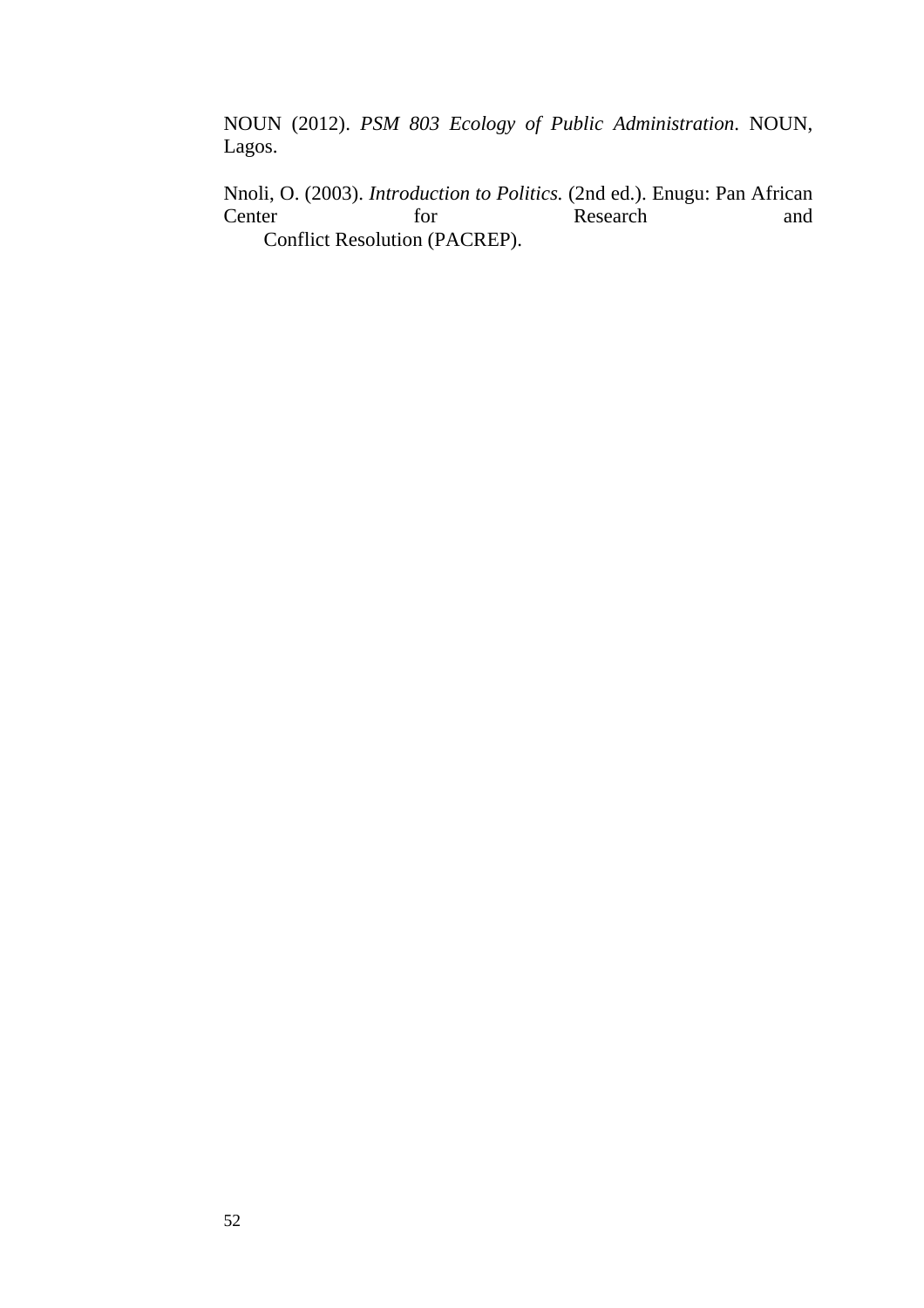## **UNIT 5 FUNCTIONS OF PUBLIC ADMINISTRATION**

### **CONTENTS**

- 1.0 Introduction
- 2.0 Objectives
- 3.0 Main Content
	- 3.1 Functions Performed by Public Administration in any Political System
	- 3.2 Provision of Employment for the Citizens
	- 3.3 Identification and Management of Available Resources
	- 3.4 Provision of Social Amenities to the Masses
- 4.0 Conclusion
- 5.0 Summary
- 6.0 Tutor–Marked Assignment
- 7.0 References/Further Reading

## **1.0 INTRODUCTION**

Public administration performs a variety of functions which complement the activities of the various branches of government. This unit therefore will discuss the various functions performed by public administration. Among the roles highlighted in the unit are:

- ensure continuity of government activities
- provision of employment opportunities for the citizens
- identification and management of available resources
- provision of social welfare services to the masses.

### **2.0 OBJECTIVES**

At the end of this unit, you should be able to:

- describe how public administration sustains the incumbent government in power
- explain how public administration provides employment opportunities
- state the position of public administration in the identification and management of state resources
- list the responsibilities of public administration in the provision of social welfare services to the populace.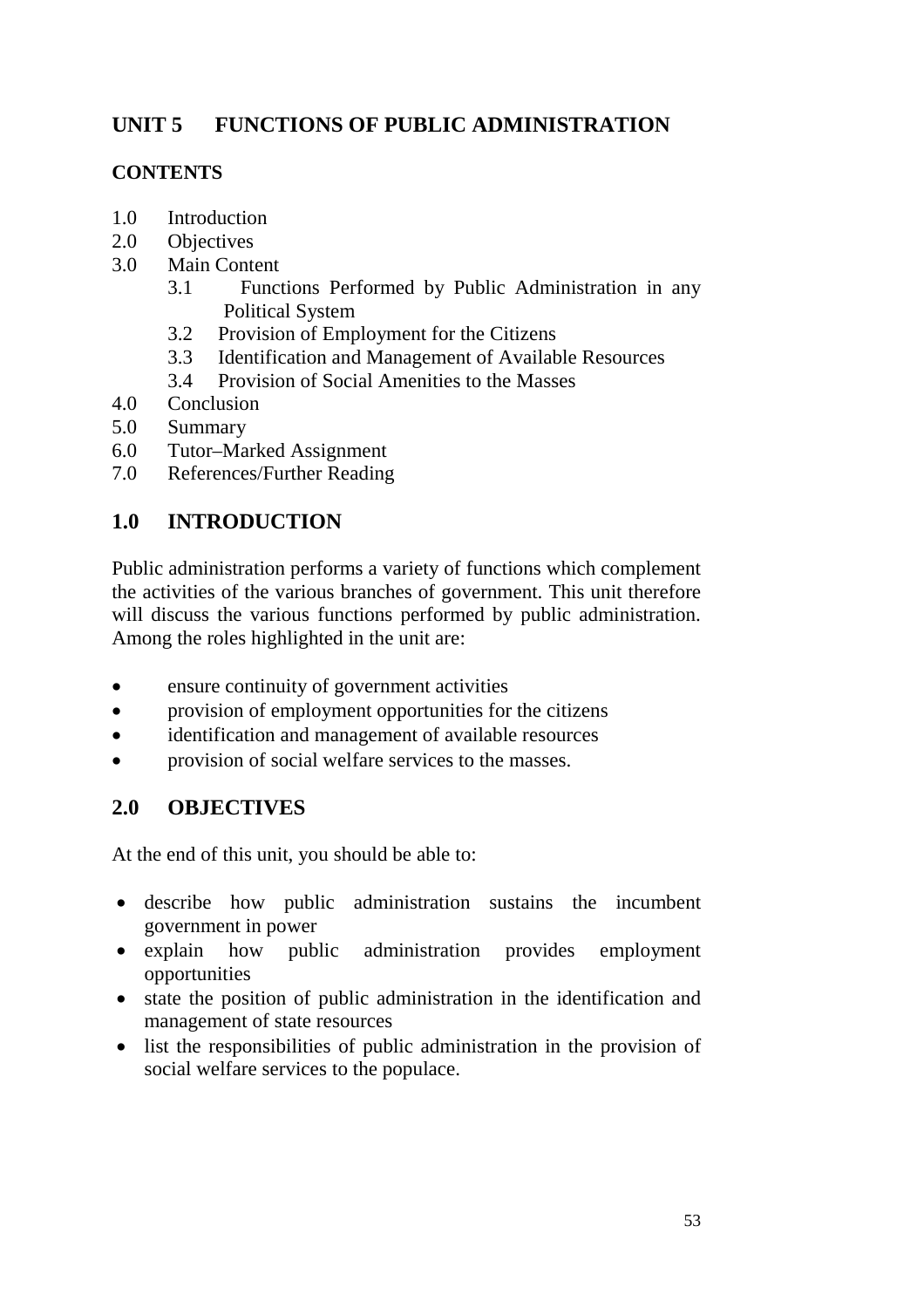## **3.0 MAIN CONTENT**

### **3.1 Functions Performed by Public Administration in any Political System**

#### **Ensure continuity of government activities**

The most fundamental and important function of public administration is to ensure the continuity of government activities. This involves certain measures:

Generating goodwill for the government from the majority of the population.

Maintaining the ruling class in control of state power.

These primary and fundamental functions guide all other functions.

They include:

Advising the government on how best to implement programmes: On the basis of its long tradition and experiences in handling resources and its store of data on every aspect of life of a society, public administration is in a very good position to advise the government on possible alternative courses of actions and their implications for the government and society.

Public administration also performs the function of informing the public at large about government programs and what progress is being made to realise them. The goal here is to avoid any conflict between the people and the government arising from the people's ignorance of what the government is doing, as well as to help generate support and goodwill for the government. The ministry of information usually performs this function.

A complementary function of public administration is that of informing the government about the attitudes of the people, including various groups in the society, towards government policies and programs. Such information is often necessary to enable the government to order or reorder its priorities. The various field agencies of government ministries and departments often provide it.

### **3.2 Provision of Employment Opportunities for the Citizens**

An important function of public administration is the provision of employment for the population. This function can be quite crucial in the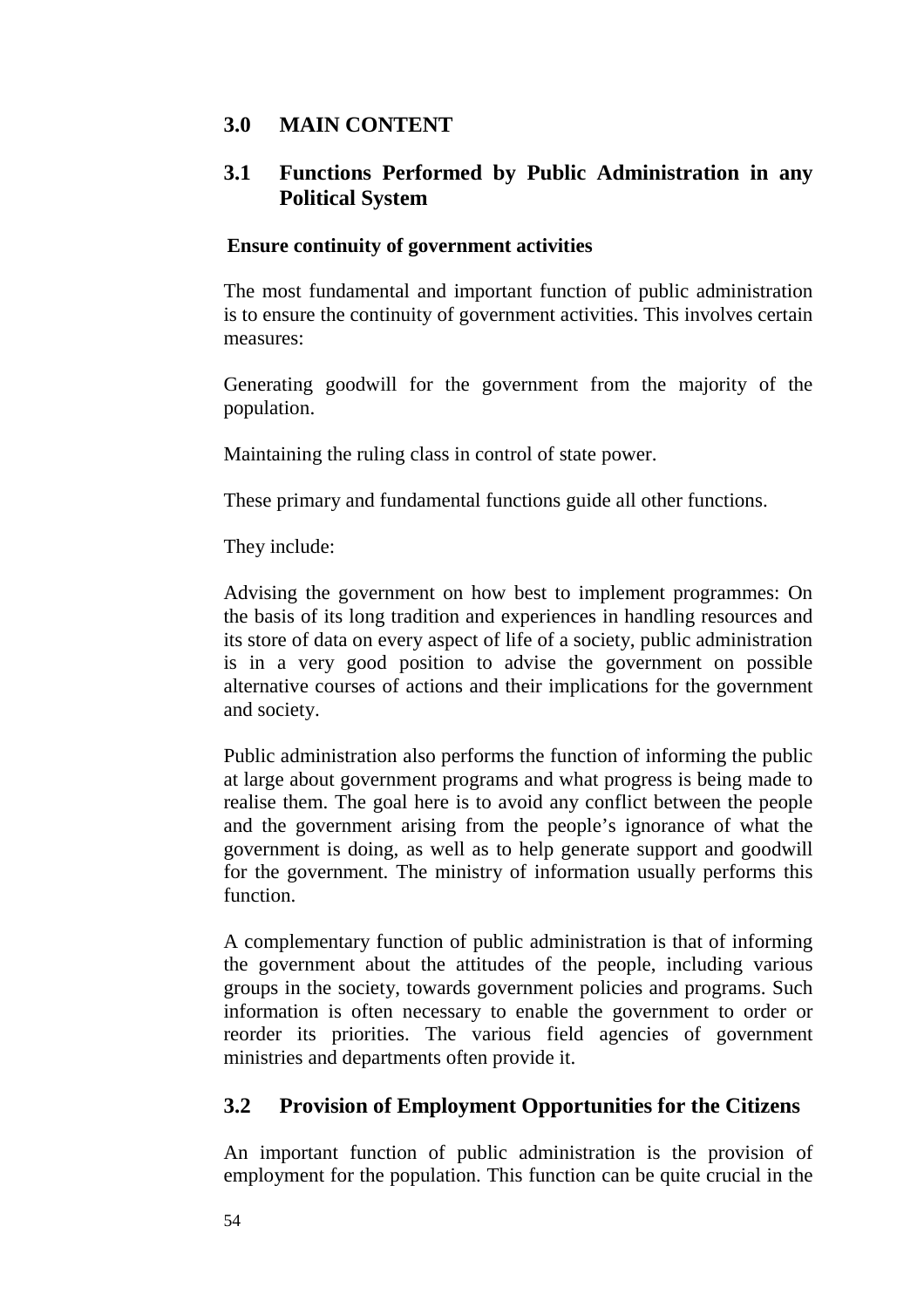ex–colonial societies of Asia and Africa where the government is often the largest employer of labor. Most, if not all, of those thus employed work within the public administration. Such employment opportunities include:

national and regional ministries like education, health, science and technology, finance, information, sports, defense, external affairs, interior, agriculture, industry, etc.

Public enterprises, such as agro–allied industries, petrochemical companies, power generating companies, transport companies, mining industries, communication companies, etc. Government agencies which include financial regulatory agencies, import and export promotion bodies, anti graft, agencies, human rights bodies, etc. Educational and health institutions at the primary, secondary and tertiary levels, Local government departments, etc. In this way the civil service is a source of the means of livelihood, in the form of wages and salaries, for thousands, if not millions, of the population.

## **3.3 Identification and Management of Available Resources**

Another function of public administration is that of identifying all the resources available to the government from within its territory, and managing these resources adequately. It is the government's bureaucracy that is responsible for conducting or supervising surveys to assess the existence of:

- various minerals within the country
- the unused agricultural potential of the nation
- resource endowment with respect to the organisation of industrial enterprises
- the availability of the various categories of labour force
- the various resources that can be procured from external sources, as well as the prices for their procurement.

The government bureaucracy not only identifies all these resources, it also organises the most profitable and useful way of bringing them into productive activity to the benefit of the ruling class in particular and the population in general.

Such resource management has as its goal the task of ensuring that government programs are tailored to the resources available to the government, and to eliminate all waste in harnessing these resources to the relevant government programmes.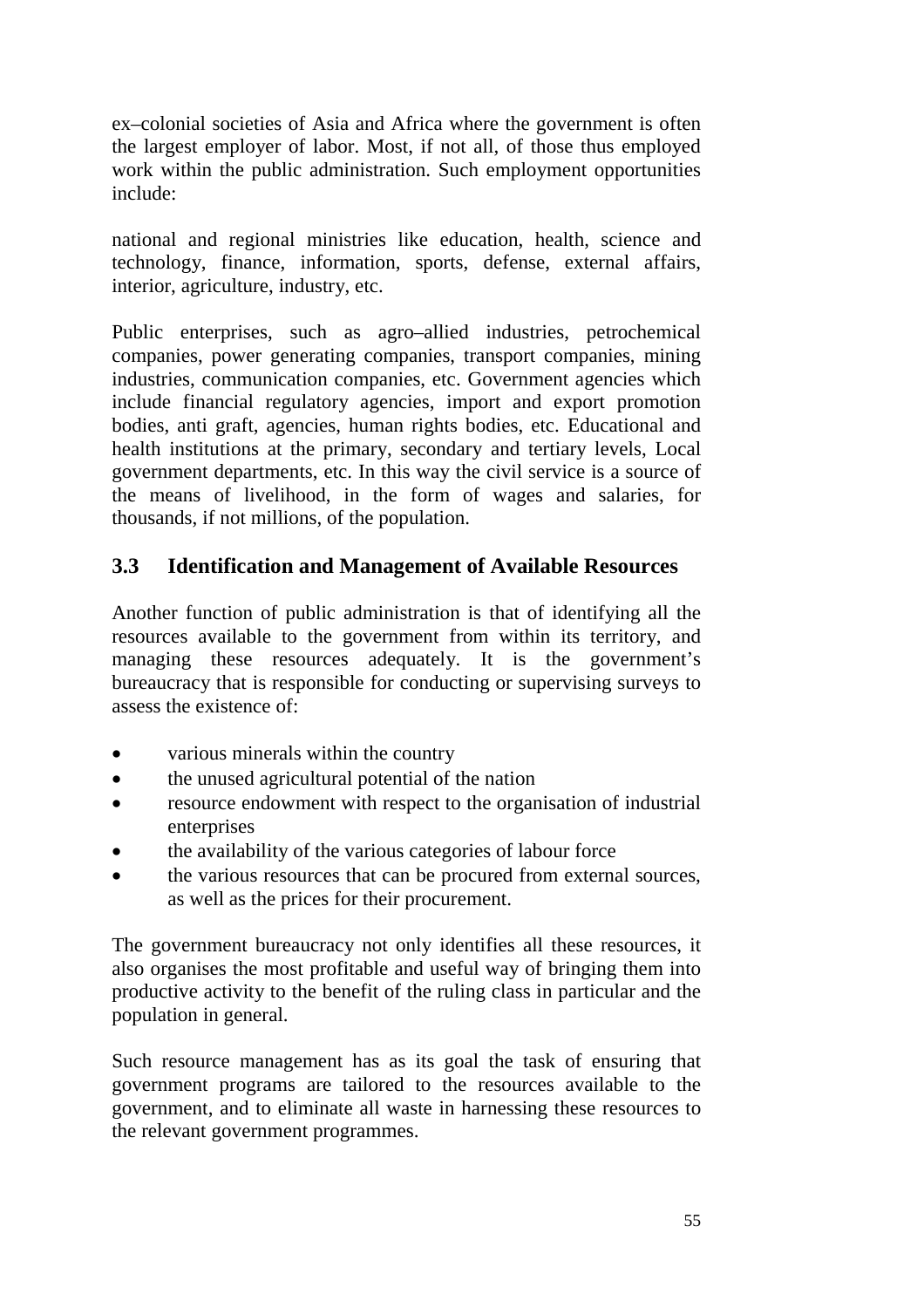## **3.4 Provision of Social Amenities to the Masses**

Public administration is also very crucial in the organisation and provision of social welfare services to the population.

- It is responsible in many countries for ensuring constant and adequate supply of water, electricity, health care and educational facilities.
- It is responsible for public works such as urban and other road constructions.
- The dredging of rivers, the building of port facilities, irrigation facilities, the organisation of famine relief when necessary.
- Sanitation, drainage facilities, the control of erosion and other natural disasters.
- The payment of pension and other labour benefits.

In some countries it organises the provision of housing, day care facilities for pre–school children and public transportation.

In this way public administration influences directly the standard of living and the life style of the people.

Other functions include:

- The planning of the nation's economic life in both the short term and the long term.
- Taking care of the finances of the society, especially the balance– of–payment function or the foreign exchange task.
- It must gather and store all possible information on every aspect of national life and preserve important documents for future use and scrutiny.
- The practical details and the equitable and fair use of the instrument of justice, as well as law and order, are also the responsibility of public administration. Public administration must ensure that the courts function smoothly and are not overloaded, that the prisons are not congested or run inhumanly, and that the law enforcement agencies do not act arbitrarily.
- In addition, the civil service must co ordinate all the multifarious activities of its various departments and agencies to ensure that they are not working at cross–purposes.

## **4.0 CONCLUSION**

Public administration is seen here as a veritable tool for social, political and economic development of a state. Some important areas are then put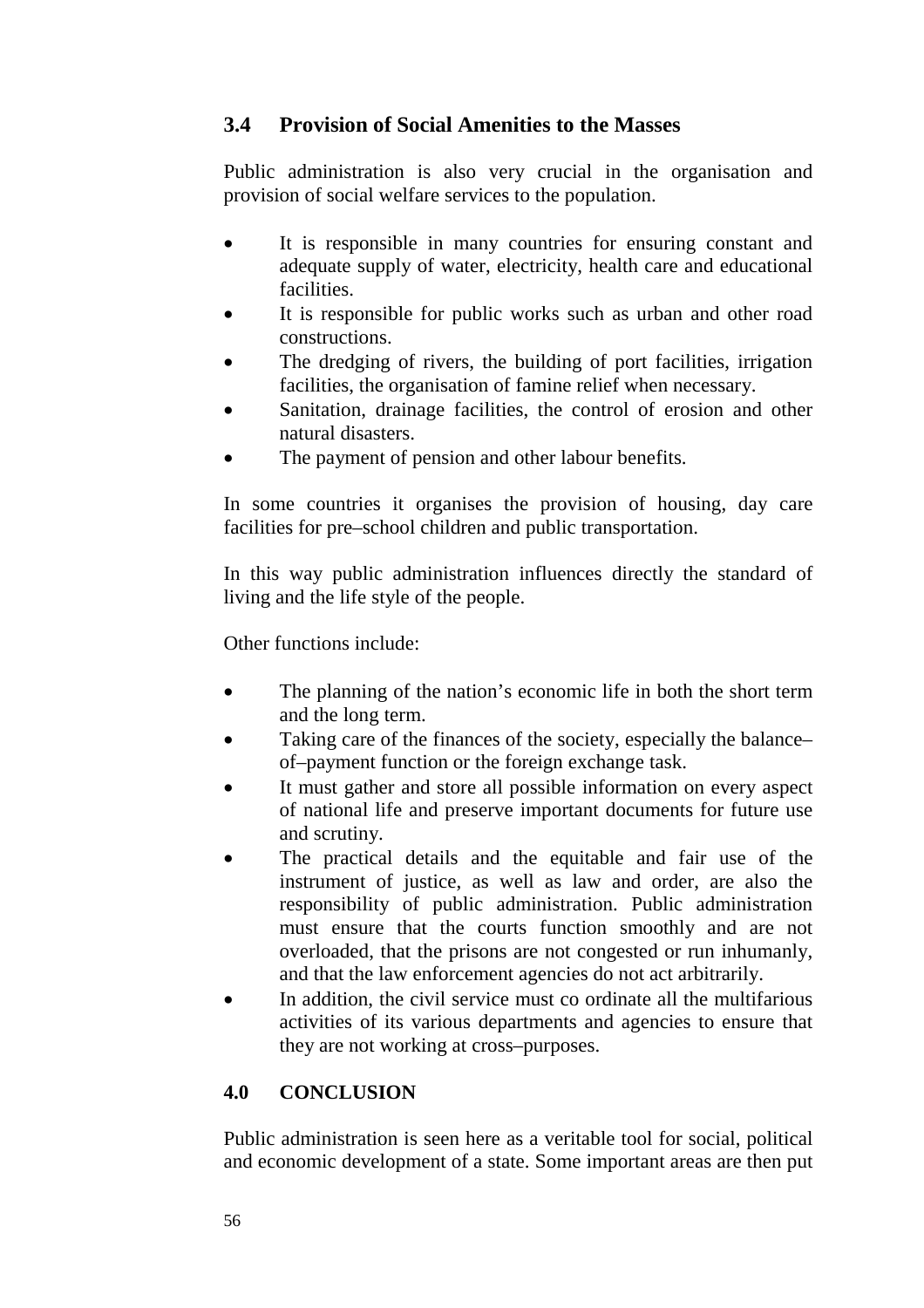in perspective for discussion so as to ascertain the level to which public administration functions. Public administration has continued to play a critical role in sustaining the government in power and providing essential public goods to the citizenry. While different countries have different public administration, the basic functions of public administration are performed by all states.

#### **5.0 SUMMARY**

In summary, this unit has highlighted the various functions performed by public administration in any given society. Although not exhausted, we have looked at the following functions: ensure continuity of government activities; provision of social amenities to the masses, identification and management of available resources, provision of employment opportunities for the citizens

#### **6.0 TUTOR–MARKED ASSIGNMENT**

State and explain the functions of public administration in details.

#### **7.0 REFERENCES/FURTHER READING**

Eneanya, A. N. (2010). *Public Administration in Nigeria: Principles, Techniques and Application.* Lagos: Concept Publication.

Ezeani, E. O. (2006). *Fundamentals of Public Administration*. Enugu: Snap Press.

Maduabum, C. (2008). *The Mechanics of Public Administration in Nigeria*. Lagos: Concept Publications Ltd.

Maduabum, C. (2006). Reforming Government Bureaucracies in Nigeria. Lagos: Lagos: ASCON Printing Press, Topo-Badagry.

NOUN (2012). *MPA 740 Theories and Practice of Public Administration*, NOUN, Lagos.

NOUN (2012). *PSM 803 Ecology of Public Administration*. NOUN, Lagos.

Nnoli, O. (2003), *Introduction to Politics.* (2nd ed.). Enugu: Pan African Center for Research and Conflict Resolution (PACREP).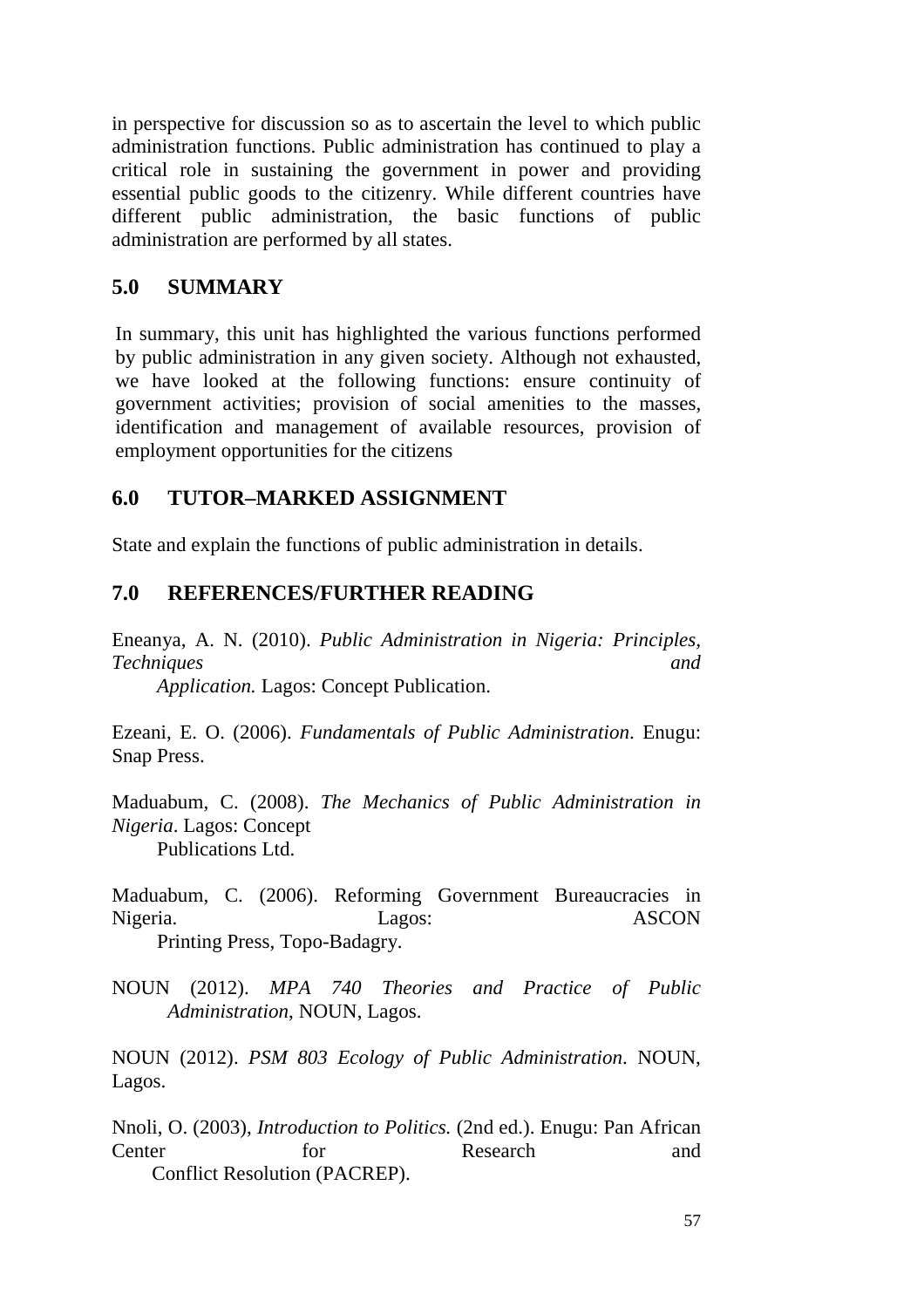## **MODULE 3**

- Unit 1 Private and Public Administration: Differences and Similarities
- Unit 2 Relationship between Public Administration and Politics
- Unit 3 Approaches to Public Administration
- Unit 4 Scientific Management Theory

#### **UNIT 1 PRIVATE AND PUBLIC ADMINISTRATION: DIFFERENCES AND SIMILARITIES**

### **CONTENTS**

- 1.0 Introduction
- 2.0 Objectives
- 3.0 Main Content
	- 3.1 Meaning of Private Administration
	- 3.2 Meaning of Public Administration
	- 3.3 Comparison of Public and Private Organisation
	- 3.4 Features of Public Organisation
	- 3.5 Differences between Public and Private Administration
	- 3.6 Similarities between Public and Private Organisations or Administration
- 4.0 Conclusion
- 5.0 Summary
- 6.0 Tutor-Marked/Assignment
- 7.0 References/Further Reading

## **1.0 INTRODUCTION**

Public administration is a broad discipline that covers a variety of issues which touches on maximising the use of scarce resources to satisfy human needs. The various issues that will be examined in this unit include; the distinction between public administration and private administration, similarities between public and private administrations.

This unit treats Public and Private Administration with emphasis on their differences and similarities. To help us understand this unit better we will examine public and private organisations, their settings, features, goals, etc. It is when we have understood this background information about these organisations that we will be in a better position to appreciate their administration and performance.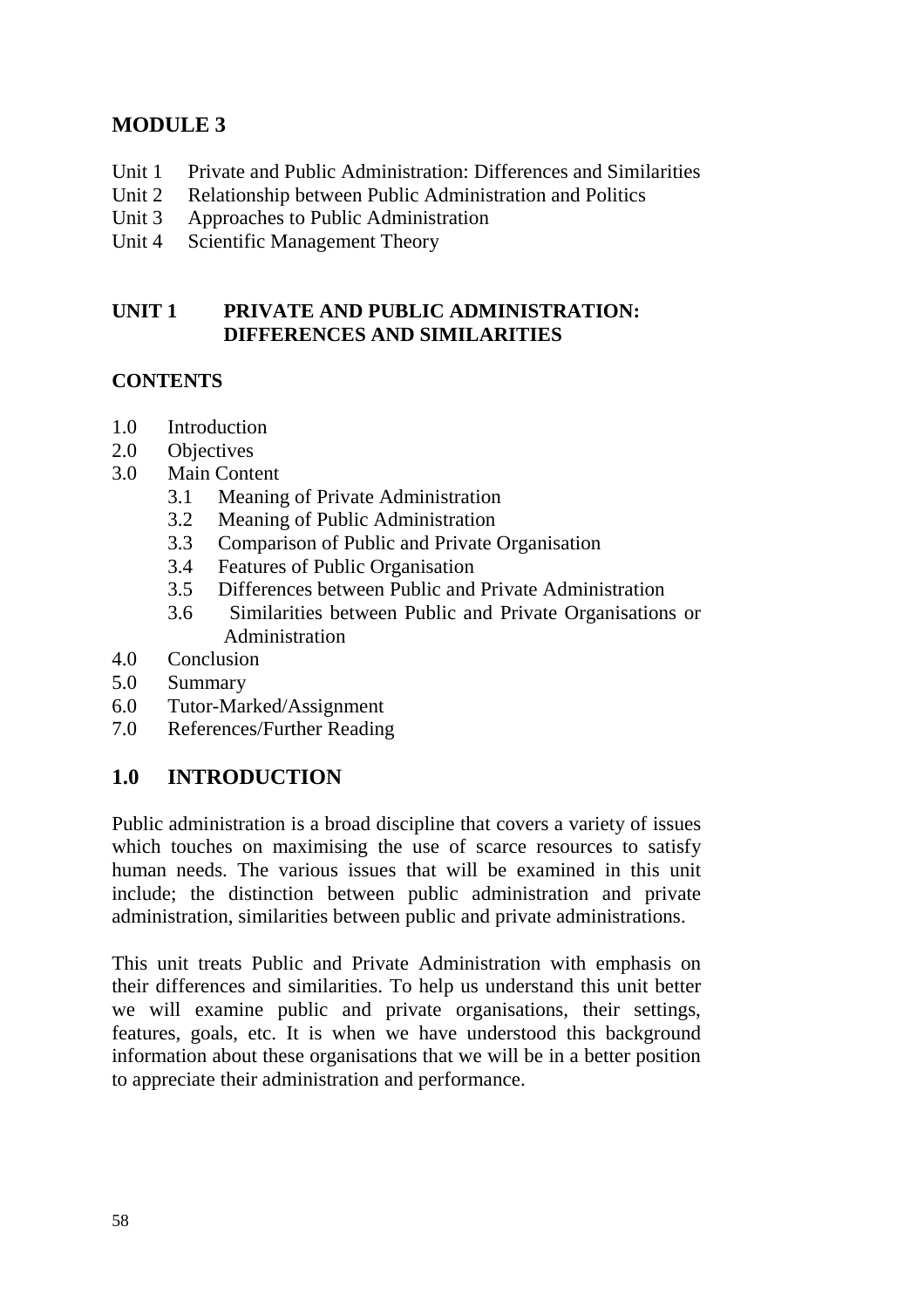### **2.0 OBJECTIVES**

At the end of this unit, you should be able to:

- state the differences between private and public administration
- identify the similarities between private and public administration.

### **3.0 MAIN CONTENT**

### **3.1 Meaning of Private Administration**

Private administration or organisation can be defined as all activities that are concerned with profit making by minimising cost of productions and maximising profit. Sometimes, it may perform dual roles, that is, profit orientation and services rendering e.g communication industries.

Private administration is concerned with the activities of private organisations and institutions that are not owned jointly or principally by the government. Whatever management decision or policy implemented in private organisations, belong in the realm of private organisation or administration. Private administration recruits their personnel in a private manner. Their training and development can be internal or external depending on the organisations and the nature of services rendered.

### **3.2 Meaning of Public Administration**

Public administration has no generally accepted definition. The scope of the subject is so great and so debatable that it is easier to explain than define. But for the purpose of this study we posit that public administration is a field of study (a discipline) and an occupation.

From the academic perspective, public administration can be viewed as "A programme that prepares individuals to serve as managers in the executive arm of local, state, and federal government and that focuses on the systematic study of executive organisation and management." This includes instruction in the roles, development, and principles of public administration. Public administration studies the implementation of government policies and prepares civil servants for this work. As a "field of inquiry with a diverse scope" its fundamental goal is to advance management and policies so that government can function effectively and efficiently.

Public administration is concerned with the organisation of government policies and programmes as well as the behaviour of government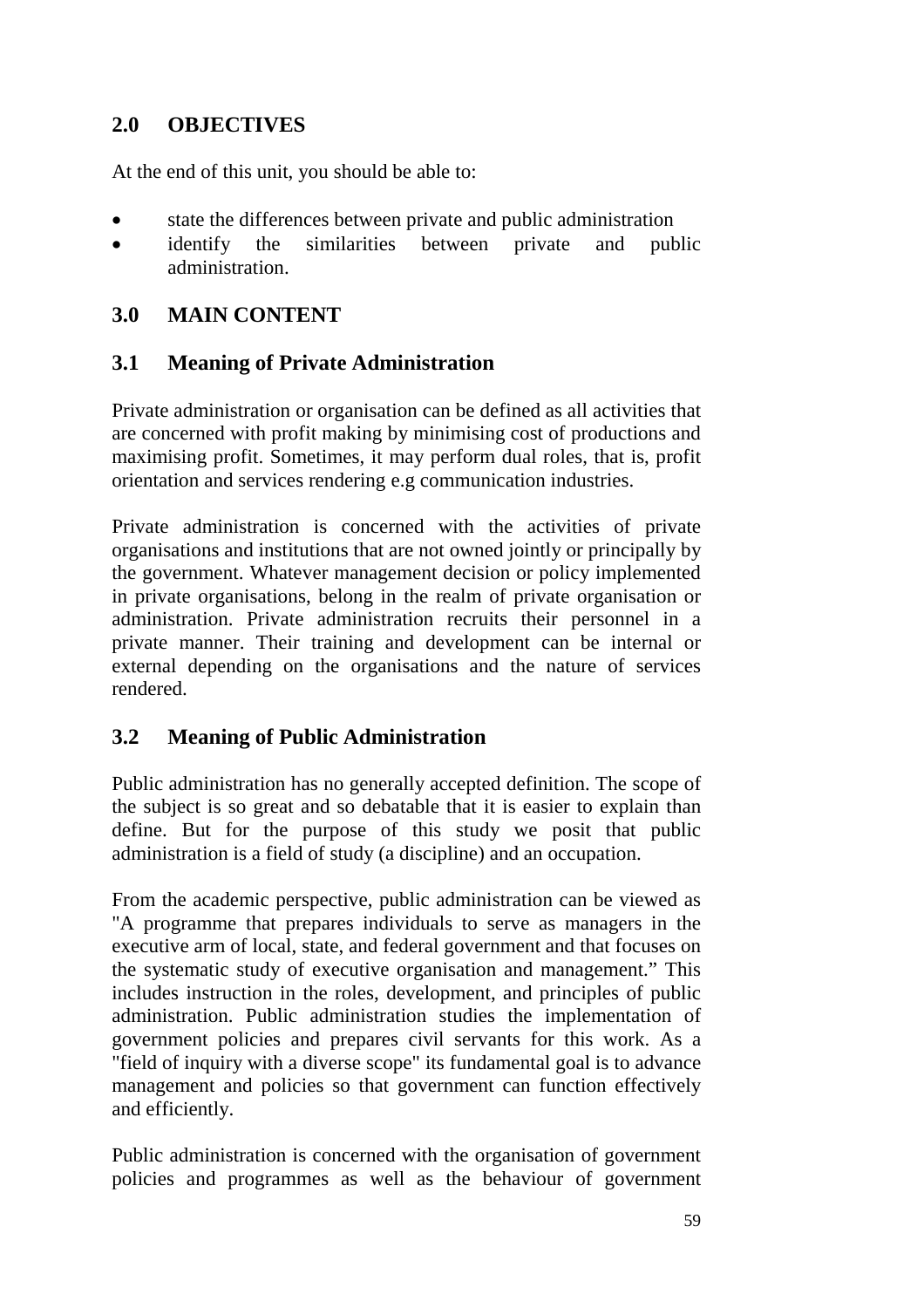officials in the execution of these policies. Public administrators are regarded as public servants working in public organisations and parastatals at all levels of government.

Public administration could be regarded as both an art and science of managing government affairs, enforcing laws and fulfilling public policies. It is an art because it concerns the practical management of men and materials for public interest. It is a science in so far as it concerns the knowledge of the ways and methods for efficient fulfillment of public policy. It could however not be regarded as pure science as its activities could not be subjected to practical laboratory tests as in physics, chemistry and biology.

## **3.3 Comparison of Public and Private Organisation**

Public administration could be seen as a decision making venture. It's the formulation and implementation of the governmental goals, objectives, aims, targets and aspiration. Public administration is also, the planning, assessment, appraising performance by government executive and supervisors. It is therefore action part of the government. Public administration can at times be referred to as public management or the two worlds used interchangeably with other concepts like government administration and public sector administration. It is concerned with how a country's administration is organised and how it functions. In Nigeria, there are three levels of public administration, which are:

- i. federal government administration
- ii. state government administration
- iii. local government administration.

### **3.4 Features of Public Organisation**

The features and processes of administration are much the same for every organisation. The features of public organisation assist the organisation effectiveness towards the realisation of its goals and objectives so do that of the private organisation.

These features are as follows:

- 1. It acts as a vital link between the government and the people. Information is passed from the government to the government. In this way, public administration helps in linking the two segments.
- 2. Public administration allows public servants for continuity, in the policies of successive governments despite political instability that has characterised the governments of African states.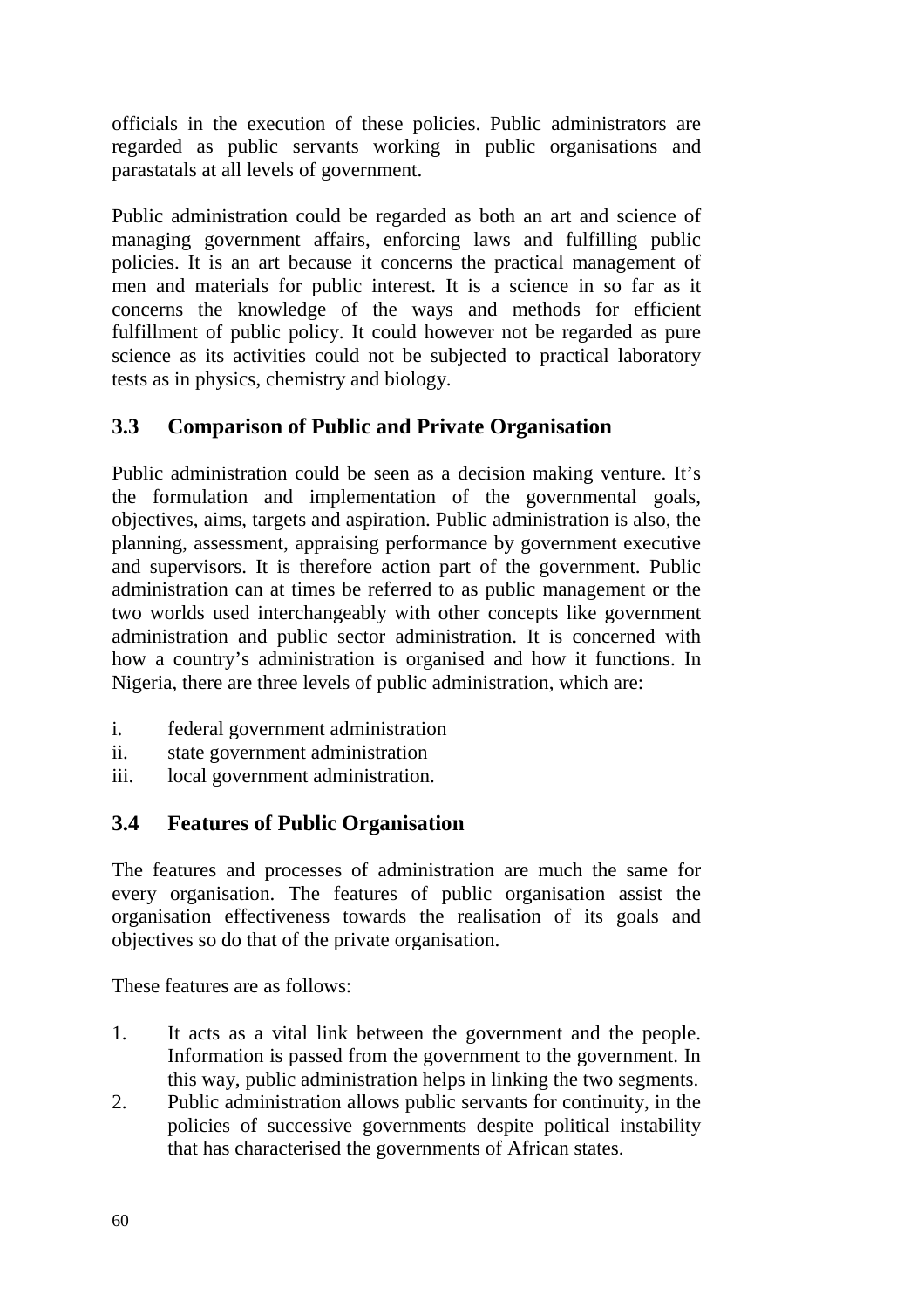- 3. Public servants/administrators should not take part in partisan politics, so as not to endanger the party in government that comes to power. On the other hand, the political party that comes to power could victimise the public servants, if only they are involved in politics.
- 4. The appointment, discipline, dismissal and promotion of civil/public servants rest with a separate body called the public service commission.
- 5. Public/civil servants must be impartial. This means that public administrators must not be influenced by party feelings, thus, and to ensure t his, they have been tarred from participating in politics. This does not mean however that, they cannot vote in elections. For instance, if a public/civil servant intends to take part in politics by standing for election, he has to resign from service before contesting for any political post.
- 6. The principle of anonymity. The detailed work of the administration is done by the public/civil servants. They do not receive any blame or credit while discharging their duties. It is however, the ministers of various ministries that do receive the credit or blame. Thus, while the minster defends him against any mistake, he does not mention the name of any public/civil servant.
- 7. Neutrality of public administration. In all the policies of government, they must be seen protecting the image of the governments, without antagonising the activities of the governments and their organs.
- 8. Organisational structure. All public organisations or administration must possess internal structure that may be hierarchical structure also contains chain of command, unity of control, etc. for the smooth running of the organisation.
- 9. Public organisation provides essentially services to the people although; it may be engaged in profit orientation, as established in the government public corporations and parastatals.
- 10. Public organisation or administration is established through the Act of Parliament, with constitutional provision of their services to the three tiers of government.

It should be noted that all these features and characteristics of public administration can be applied to private administration. But the principal aim and objective of establishing private organisations is profit maximisation also there are no central bodies for recruitment of their staff.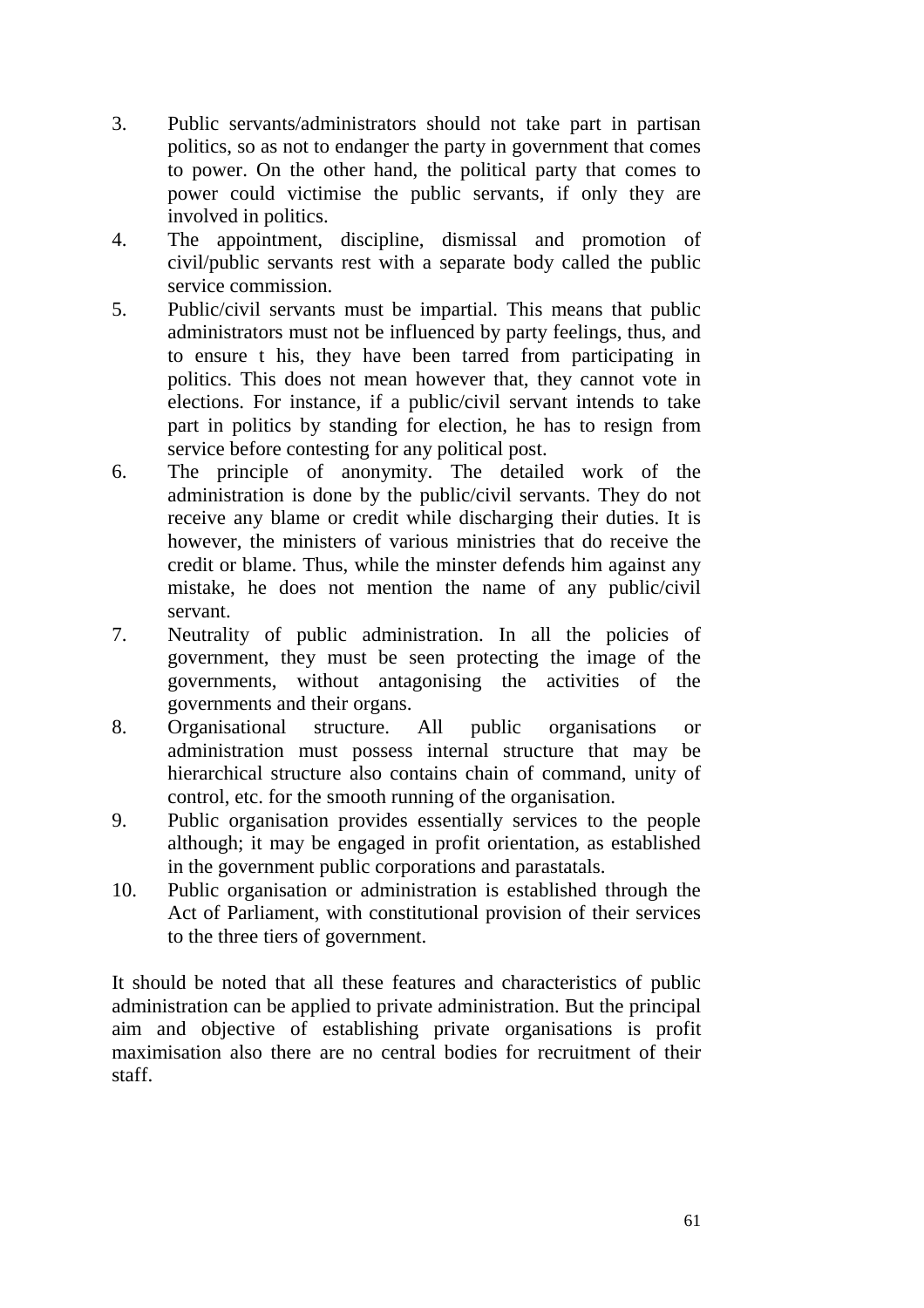#### **3.5 Differences between Public and Private Administrations**

In order to clearly discuss and understand the subject matter of public administration and the basic issues involved in it, it is important to identify the differences between public administration and business or private administration. Thus, public and private administrations differ concretely in a number of respects.

- 1. The goals that both are expected to serve are different. Since their activities are guided by the nature of these goals the nature and organisational framework of these activities are bound to differ. Clearly the maximisation of profit is the overriding goals of private administration. All efforts must be channeled in this direction, and all obstacles to its accomplishment must be removed. The situation is quite different with public administration in which the goal, in concrete terms, is not as clear–cut and single minded. Profit, social welfare, national prestige and political advantage are all to be accomplished simultaneously. The public administrator must integrate them with a lot less emphasis going to the profit motive than in private administration. As a result of this mixing of goals the public administrator must be more cautious and take less risk than his private counterpart. He must be more diplomatic and less single– minded than the private administrator. He must conciliate more, negotiate more and consult more than in private administration before arriving at a decision.
- 2. Related to this difference in goals is the difference in the assessment of the performance of these two administrations. In much of the work of public administration, it is difficult, if not impossible, to quantify the output or evaluate precisely the activities of the administrators. For example, it is difficult to quantify the performance of those engaged in diplomatic activities, and the implementation of educational and health service programs. The situation is quite different with private administration. Here, all inputs and outputs are evaluated in monetary terms, particularly their relationship to the profit or loss of the enterprise. This inability to compare performance lies at the heart of the incomparability of public and private administrations.
- 3. There is also a difference between the two types of administrations with respect to the span of activities with which they deal. The activity of the private enterprise is one of a narrow focus, of the concentration of attention and resources on one line of activity. Such activities are usually economic in character, and concern only one specialised or specific aspect of economic life.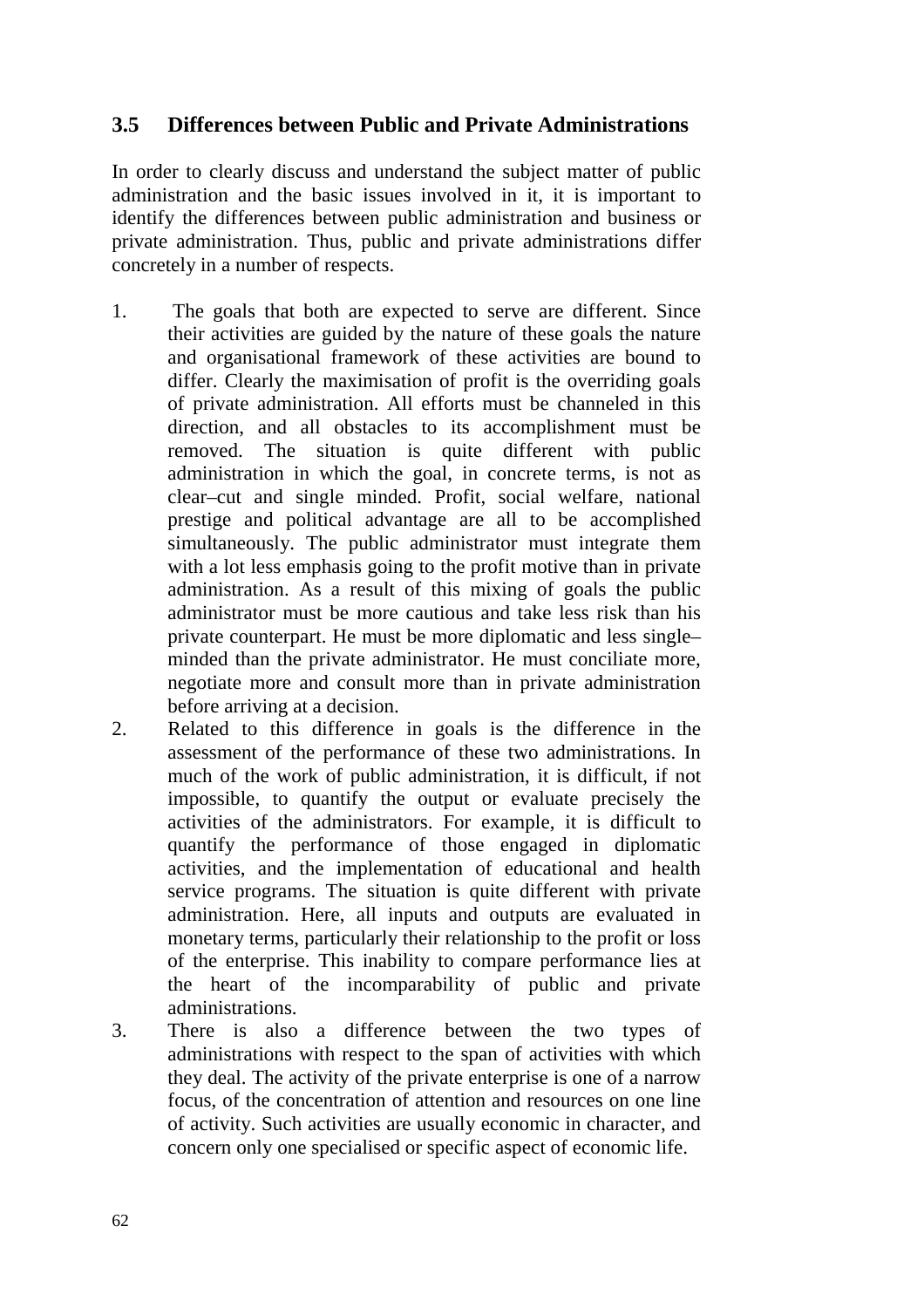Public administration concerns itself with at once social, economic, cultural and political activities. The resultant diffuseness of attention adversely affects not only the time that can be devoted to an in–depth examination of the various aspects of the implementation of public programs, it also hampers a clear definition of the programs themselves.

4. Unlike administrators in private administration, civil servants are accountable to the public for every aspect of their official activities. They are subjected by the public to a detailed scrutiny of their use of resources and the nature of performance of their jobs. They face scrutiny by the press, legislature, taxpayers, the traditional surveillance of the courts, and by interest groups and political parties. Although private administrators are influenced by their public contacts, are subject to government regulations and maintain a vast public relations activity, their activities are still in general private in character. Their internal operations are to a large extent their own business, closed to the public gaze.

The demands for public consultation and participation in the activities of public administration are growing all the time due to the increase in the number of pressure groups and agencies that demand attention and the right to be consulted. All these demands impose constraints on the public administrator in terms of his/her originality, initiative and use of discretion in the exercise of his/her judgment. They also slow down the process of public administration because of the time involved in these consultations. Caution becomes an important value. Risk taking is banished. And flexibility or adaptability is difficult to attain.

5. Both administrations differ in their structure of decision–making. In private administration the ultimate decision–making group is very small, limited to the board of directors of the enterprise. In addition, members of this group have a direct personal and concrete stake in the output of the business. Thus, the smallness of size enables decisions to be directed strictly to the output, and for a result–oriented decision to be emphasised.

The ultimate decision–making group in the public administration, the cabinet, is much larger than in the private sector. It is, therefore, more unwieldy as a machinery for quick action. Furthermore, its members are not personal owners of the public enterprise and, therefore, can be more easily distracted from the objectives of their decision–process.

6. The structure for the implementation of decisions in public administration is much more decentralised than in private administration. It consists of the various ministries of the civil service. Therefore, much more than in private administration efficiency and effectiveness of the civil service depends to a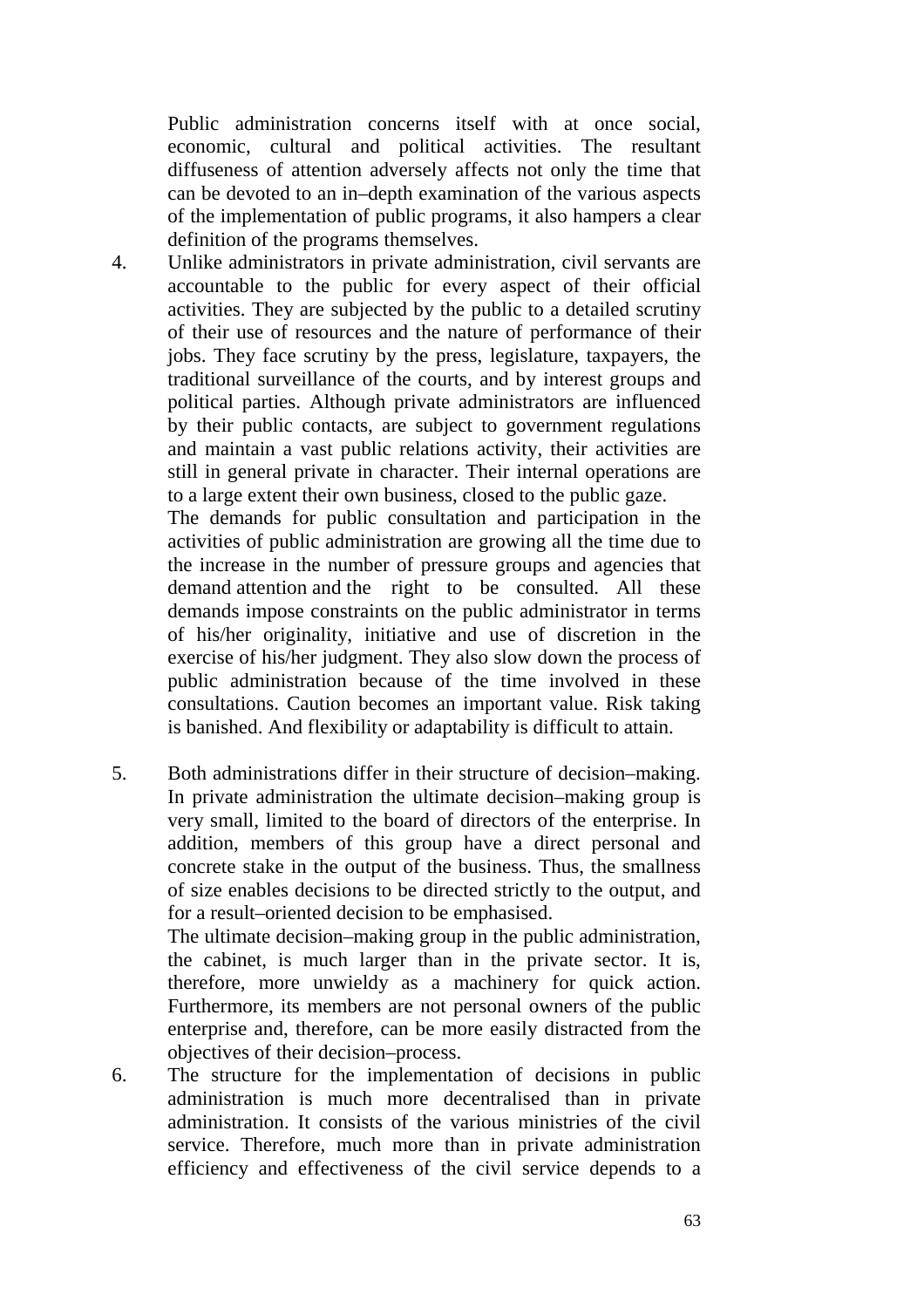greater extent on the effectiveness of the mechanism for coordinating the activities of these decentralised units. This need for coordination is much less compelling in private administration where centralisation prevails. Thus, in public administration, the lateral organisation of activities around functions is an important aspect of the overall structure of the system. In private administration this lateral organisation is absent. All these functions are performed within one and the same structure. This centralised arrangement encourages unity of command, greater flexibility in the allocation of resources and faster adaptation to changing conditions.

- 7. In public administration, officials are employed until retirement, are promoted largely by seniority, and remunerated at standards rates within fixed pay scales and promotion grades. Such conditions of service sometimes do not bear much relationship to performance since no matter how inefficient the official turns out to be he is already in a particular grade and can hang on until retirement. In other words, he enjoys job security. By contrast, in private administration an official can be relieved of his job anytime his performance is deemed inadequate. The salary and fringe benefits are usually high but job security is absent. The consequence of this difference is that the private administrator is under greater pressure to keep his job than the civil servant. He is, therefore, likely to be more highly motivated than the latter. Thus, public administration is much slower and more inefficient than private administration because of its poor work habits and ethics.
- 8. The hiring and firing of workers in private administration is swift and merciless. In public administration, it is slow and humane. Consequently, private administration can move faster in the organisation of its activities than public administration. It can quickly add or drop staff, as it deems necessary to achieve its objectives. Public administration does not enjoy this kind of flexibility.
- 9. Discipline is much harsher in private than in public administration. This is essentially because the private sector thrives on the exploitation of man by man. Profit takes precedence over human values. Although the conditions of work are usually better than in the public they are much more exploitative, considering what the worker produces in relation to what he gets as wages and social security. Thus, the public administrator is under much less pressure from the enterprise than his private counterpart. He/she is, therefore, more relaxed with his/her work, and more likely to develop a positive non– mercenary attitude to his/her work. Public service cultivates feelings of patriotism that are vital for the overall success of the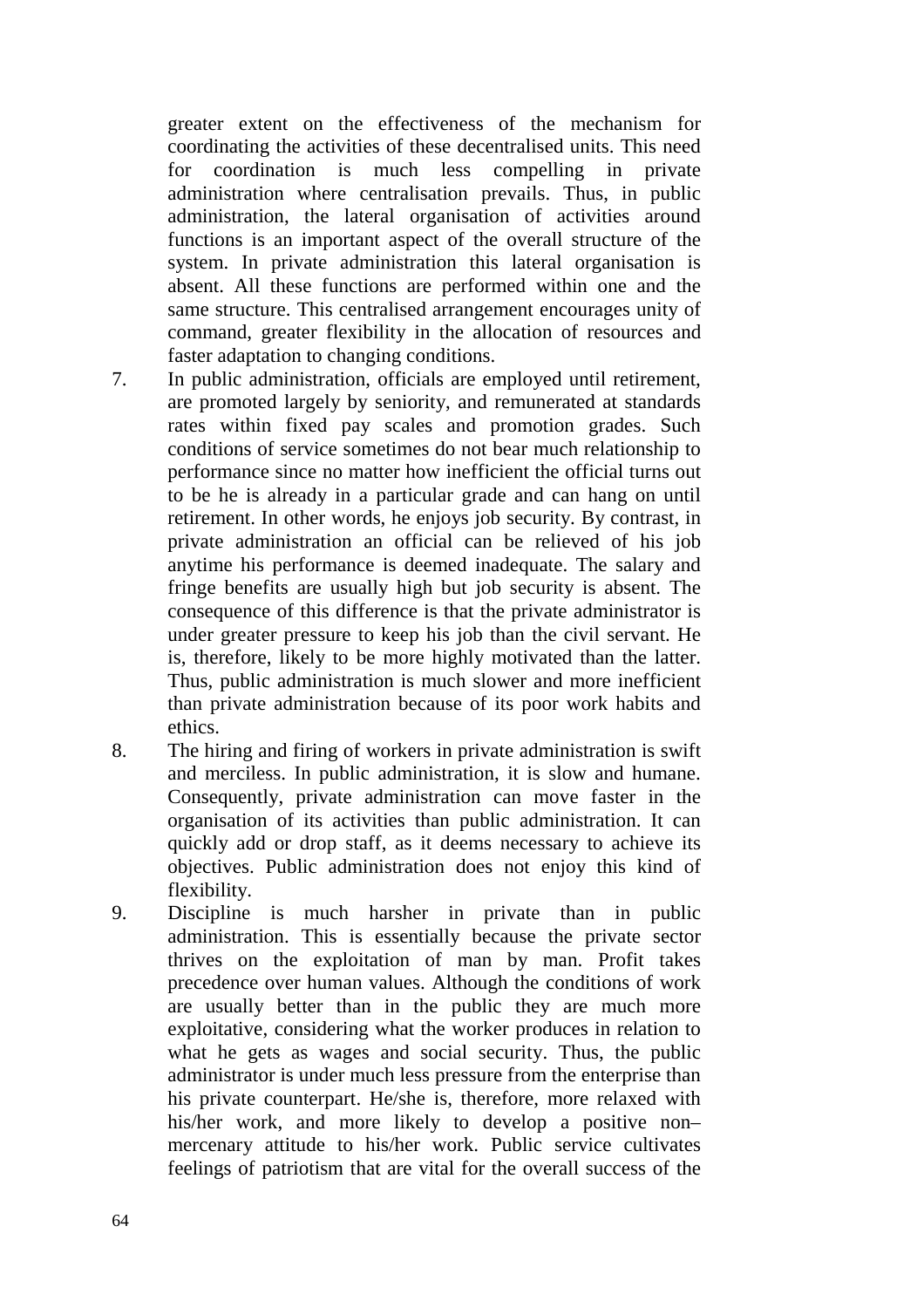society. The public servant develops a sense of participation in the history of his people in a very direct way. This positive attitude is an asset to public administration that is denied to private administration (Nnoli, 2003).

### **3.6 Similarities between Public and Private Organisations or Administration**

There exist some similarities or comparisons between public and private organisations or administration in term of conditions of service and other operations of these organisations.

- 1. Both organisations are guided by government's circular, gazette, bulletins, constitution, etc. and not necessary control. But the government regulations enable both organisations to have a healthy environment.
- 2. Both organisations have conditions of service in terms of employment, recruitment, promotion, salary, discipline, pension and other welfare incentives offered by these organisations to their employees, individual and collectively.
- 3. Both organisations or establishments provides some essentials services like banking services, petroleum and oil supplies, telephone services and educational services.
- 4. Both organisations provide satisfaction to the public in respect to their various activities; programmes and products.
- 5. Both organisations source for personnel in the labour market, that is, there is always qualification before recruitment into these organisations.
- 6. Both organisations are always established based on certain goals, aspirations, objectives and aims. That is, no organisation can be established without solid reasons and things to achieve, either for profit, services, or both.
- 7. Both organisation, have the ability to establish managementlabour relations and settlement of conflict that may arise in the course of such relationship.
- 8. Both organisations source their capital, money or fund used in establishing these organisations from the people or public (either Internally or externally).
- 9. Both organisations have internal structure of organisation, that is, there is always hierarchical mode of operation, chain of command, division of labour, professionalism, etc. These are so because different people perform different works.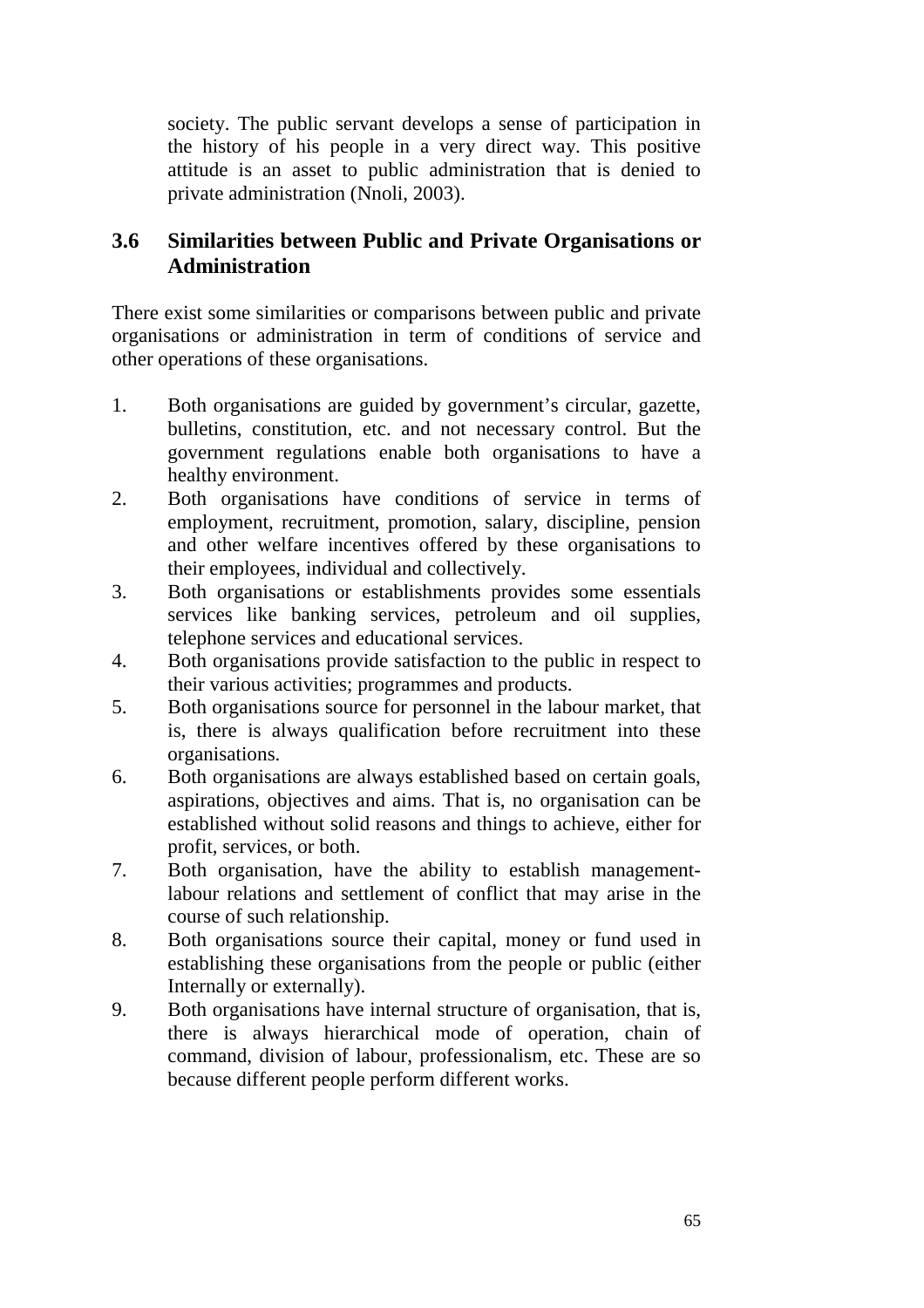### **4.0 CONCLUSION**

From the discussion above, on the comparison of public and private organisation, we can say that administration which is the organisation and direction of human and material resources exist in both public and private organisations. Public administration as carried out in government owned organisations within the three levels of government (federal, state and local) and with the intension to provide efficient services and not for profit making, that private administration is carried out in private or jointly owned organisations with the intentions to provide essential services and are profit-oriented. However, both organisations have conditions of services for their personnel in common market. They both have similar internal structure of organisation; satisfy the public with various services, activities, programmes and products, guided by government circular, constitutions, source for capital or fund from the people, etc.

### **5.0 SUMMARY**

**W**e have learnt in this unit that Public administration is administration as it is practiced in the three tiers of government and its agencies while private administration is that which is practiced in the private sector either by an individual or jointly owned businesses ventures. We also examined their distinguishing factors as well as those factors they had in common. Their formation, objectives, goals and settings are features that should be borne in mind. Also it should be borne in mind that where one is service oriented the other is profit oriented and both of them are guided by these goals.

### **6.0 TUTOR-MARKED ASSIGNMENT**

- 1. Distinguish between public and private administration.
- 2. Mention the similarities between public and private administrations.

### **7.0 REFERENCES/FURTHER READING**

Adamolekun, L. (1983). *Public Administration: A Nigerian and Comparative Perspective.* New

York: Longman Inc.

Adamolekun, L. (1985). *Nigerian Public Administration 1960–1980: Perspectives and* 

 *Prospects.* Ibadan: Heinemann.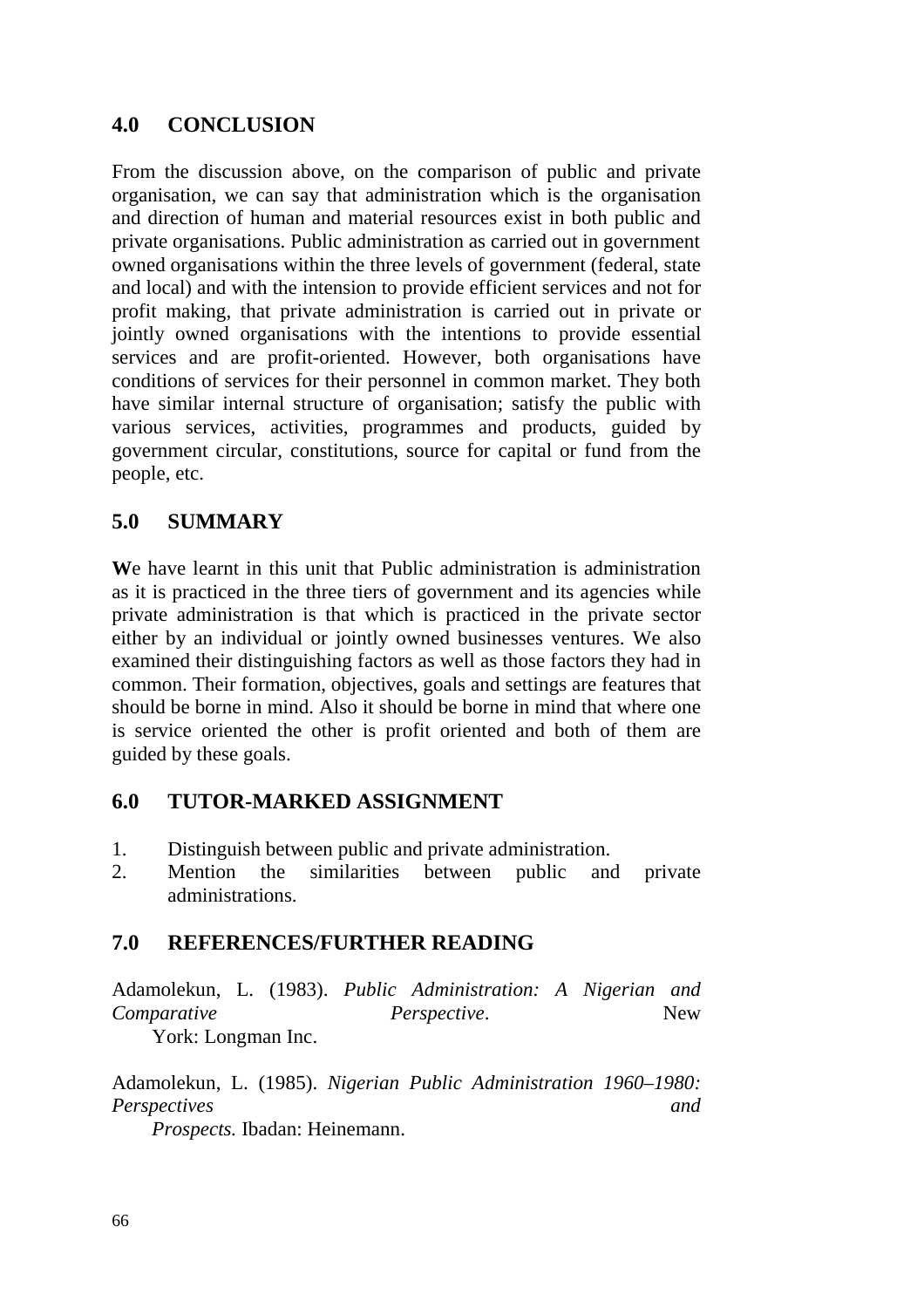- Adebayo, A. (1992). *Principles and Practice of Public Administration in Nigeria*. Ibadan: Spectrum Books Ltd.
- Adebayo, (2004). *Principles and Practice of Public Administration in Nigeria.* Ibadan: Spectrum Books and John Wiley.
- Eneanya, A. N. (2010). *Public Administration in Nigeria: Principle, Techniques and Application.* Lagos: Concept Publication.
- Ezeani, E. O. (2006). *Fundamental of Public Administration*. Enugu: Ziks-Chuks Publishers.

Hughes, O. E. (1998). *Public Administration and Administration: An Introduction.* London: Macmillan Press Ltd.

- Maduabum, C. (2008). *The Mechanics of Public Administration in Nigeria.* Lagos: Concept Publications Ltd.
- Maduabum, C. (2006). *Reforming Government Bureaucracies in Nigeria*. Lagos: ASCON Printing Press, Topo-Badagry.
- NOUN (2012). *MPA 740 Theories and Practice of Public Administration*. NOUN, Lagos.
- NOUN (2012). *PSM 803 Ecology of Public Administration.* NOUN, Lagos.
- Nnoli, O. (2003). *Introduction to Politics.* (2nd ed.). Enugu: Pan African Center for Research and Conflict Resolution (PACREP).

Weber, M. (1946). *Essays in Sociology.* H. H. Gerth & C. W. Mills (Eds*.*)*.* New York: Oxford University Press.

Weber, M. (1947). *The Theory of Social and Economic Organisation.* A. M. Henderson & T. Parsons (Eds.). New York: Oxford University Press.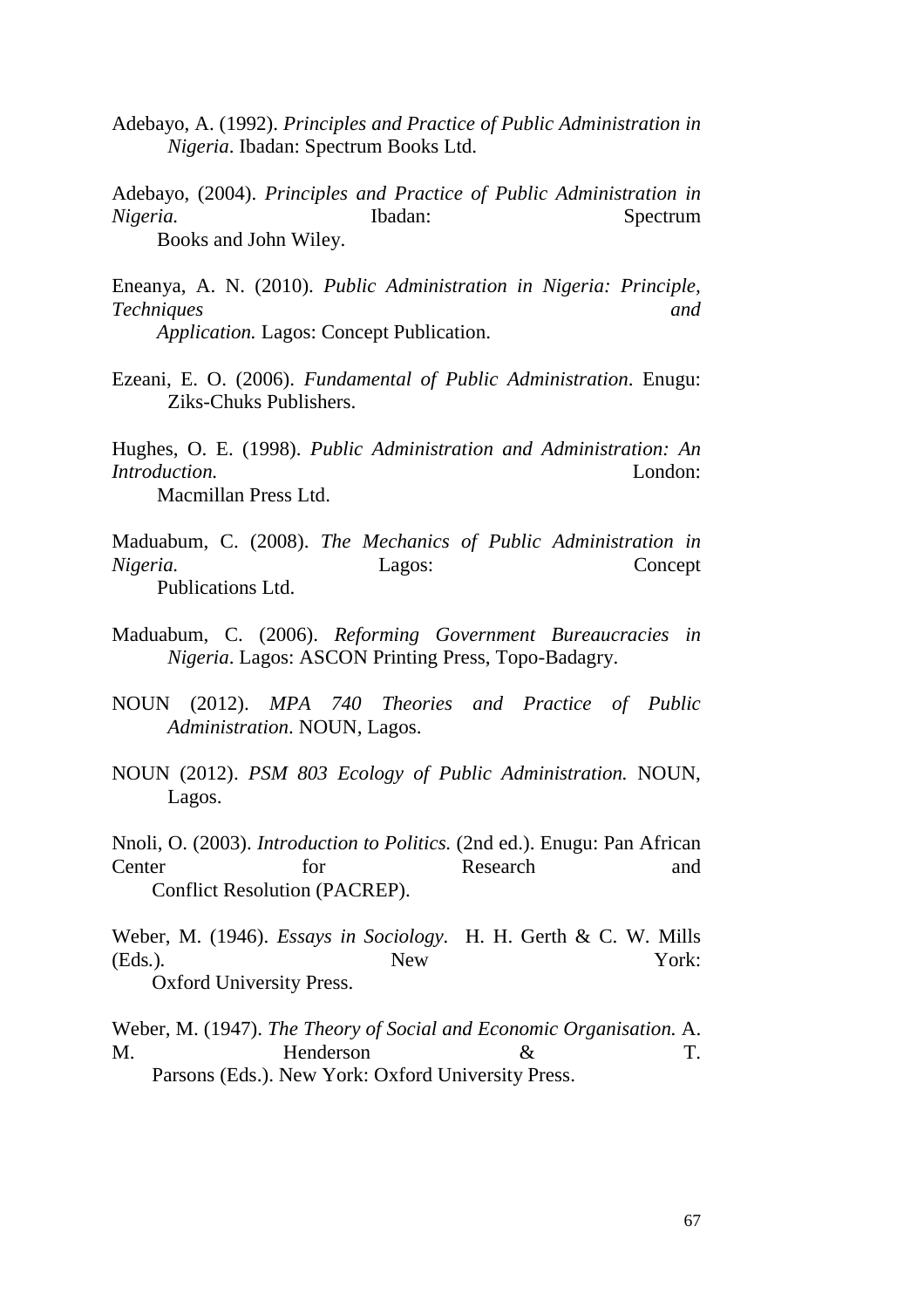# **UNIT 2 RELATIONSHIP BETWEEN PUBLIC ADMINISTRATION AND POLITICS**

### **CONTENTS**

- 1.0 Introduction
- 2.0 Objectives
- 3.0 Main Content
	- 3.1 Relationship between Public Administration and Politics
	- 3.2 Dichotomy between Public Administration and Politics
	- 3.3 Challenges of Politics and Administration Dichotomy
- 4.0 Conclusion
- 5.0 Summary
- 6.0 Tutor-Marked Assignment
- 7.0 References/Further Reading

# **1.0 INTRODUCTION**

This unit will highlight the symbiotic relationship between public administration and politics and the importance of their working harmoniously for the common good. This unit is very interesting and you will benefit very well if you will pay close attention to all the issues discussed therein.

# **2.0 OBJECTIVES**

At the end of this unit, you should be able to:

- discuss in detail the relationship between politics and public administration
- differentiate between administrators and politicians
- discuss in detailed the functions of the two to the society
- outline importance of a harmonious relationship between administration and politics.

# **3.0 MAIN CONTENT**

### **3.1 Relationship between Public Administration and Politics**

The relationship between politics and public administration has always been a case for debate especially at the formative years of public administration. In those days, public administration had a confused status. Some argued that it should not stand alone but should be lumped together with political science.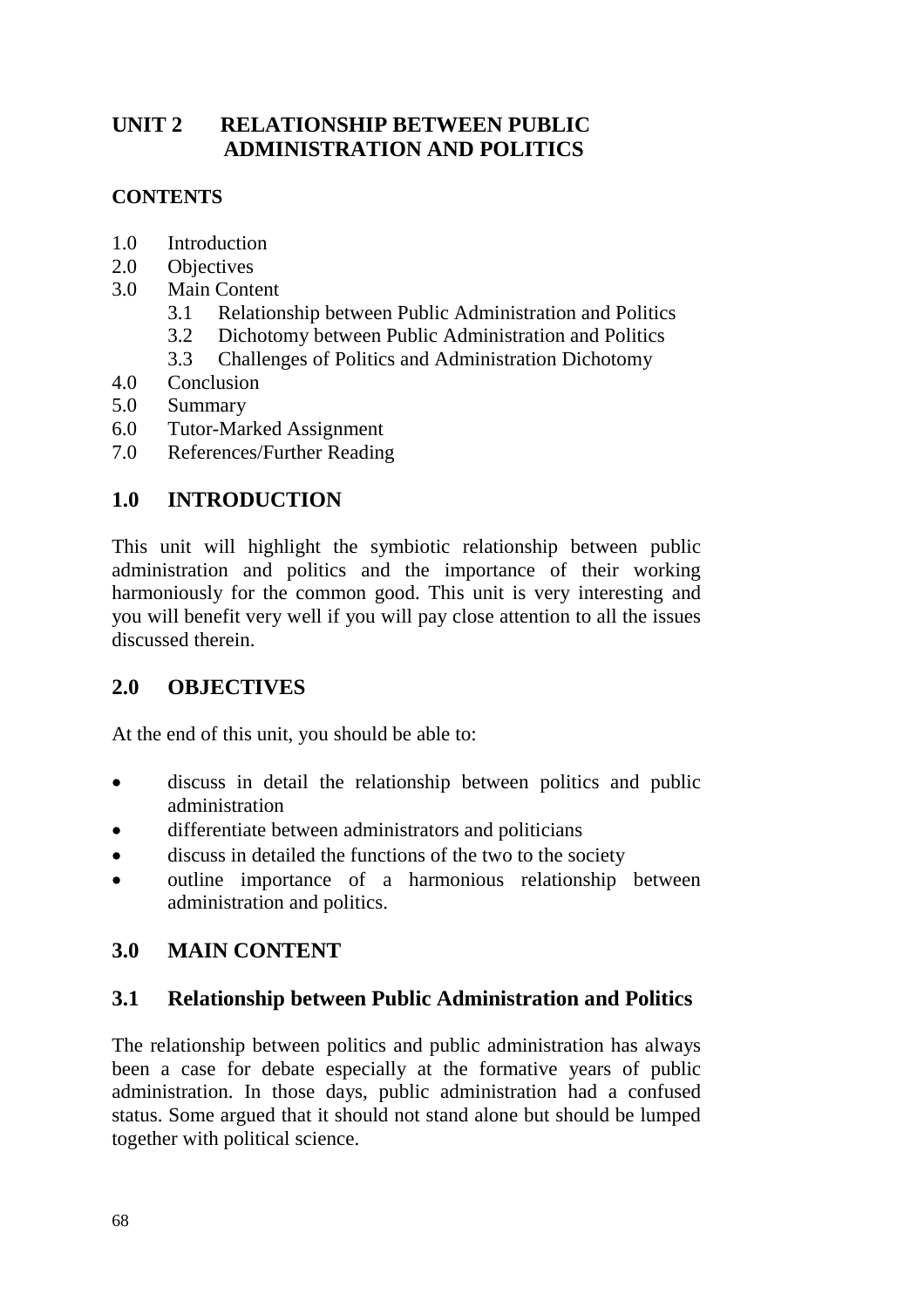Even in the political science department, it was treated with scorn. Some were of the view that it should be grouped with management science but there also it could not find its bearing as it was swallowed up by many management courses. Finally, it found its bearing when it was accepted as public administration and to stand on its own and treated as such.

The relationship between politics and public administration can be viewed from two sides of a coin. There are some contenders who feel that there is no distinctive relationships between politics and public administration as both are inter-connected. They argue that the name public administration itself embraces both politics and administration. Administrators sometimes make political decisions in the course of executing their duties. For instance when the politicians formulates policies, the administrators while implementing these policies has to weigh and consider conflicting demands and interests and tries to balance and synthesise them all for the growth and development of the polity.

The other school of thought that sees politics and public administration as different, contend that in all democracies, the politicians who are the executives are vested with the authority of policy formulation. They set the broad lines of the policies to be pursued while the public administrators merely implement these policies and dispose current governmental businesses as directed by the political class who are their boss. They execute routine tasks and assignments to achieve the goals and objectives of the government in power, while the politicians apart from formulating policies dictate the pace of governance.

### **3.2 Dichotomy between Politics and Public Administration**

The pioneer scholars and writers on public administration notably Woodrow Wilson (1887) stressed that administration lies outside the proper sphere of politics and that administrative question are quite different from political questions. He further maintained that though politicians set the task to be performed by the administrators, they should not usurp its offices.

This assertion was corroborated by John Pfiffner (1935) as he maintained that politics must be controlled and confined to its proper domain which is determination, crystallisation and declaration of the will of the state while administration should confine itself with the role of seeing to the implementation of this will once it has been clearly defined by the political class. In other words, politicians should stick to their role of policy determination and stop meddling in the affairs of the administrators as they apply their technical expertise in executing these political wills of the executives.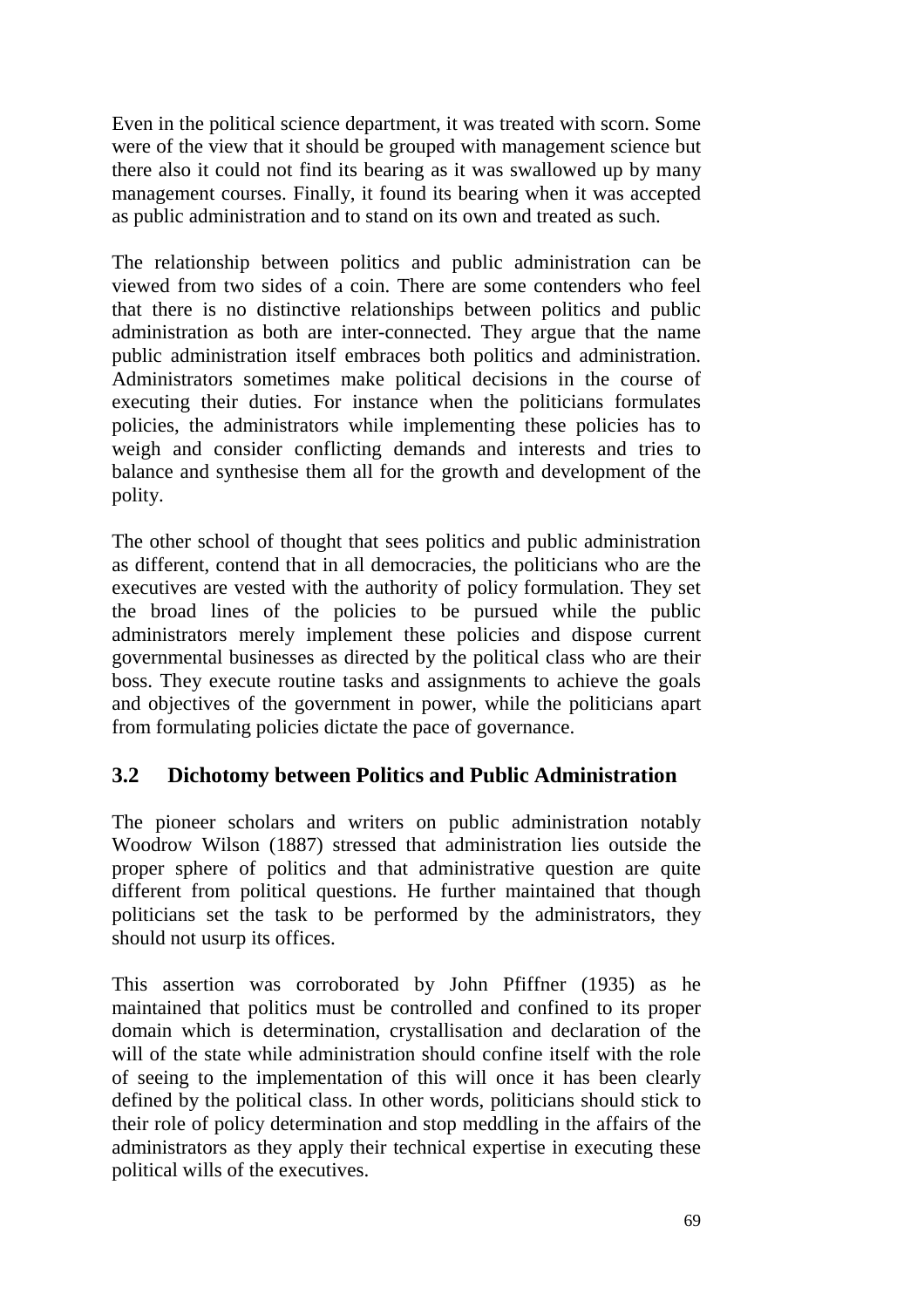Frank Goodnow (1914) also corroborated their assertion and made a clear distinction between politics and administration. His was the classification of politics as the 'expression of the will of the state' and administration as 'the execution of that will'. It is interesting to note that one of their contemporaries, Willoughby (1920), did not dwell in trying to separate the two but went further to state that administration is the 'fourth arm' of government along with the legislature, the executive and the judiciary (Adebayo, 1992:68).

Dichotomy between public administration and politics and the status of public administration may be viewed by the classical model theory as postulated by Taylor (1911). Taylor laid emphasis on the efficiency and productivity in organisations which can be achieved by applying scientific method to guide division of labour, to assign each worker to a specific task which will be accompanied by a good reward for accomplishment, thereby increasing productivity and efficiency. This Scientific method believes that there is one best way to achieve a set objective.

They also opined that once this objective is defined, the management (administrators) should be given full responsibility and autonomy to achieve the objective in the most efficient way by applying the scientific method to the stated objective or problem.

The study of politics and public administration has shown that their roles are complementary in nature. Whereas politics refers to the process by which policies of the state or organisations are chosen and allocated, administration deals with the process by which these policies are implemented and executed.

In other words, politics are more concerned with what available resources, right and duties are allocated and to whom and when, administration deals with how wealth, resources, rights and duties are distributed to those concerned. Most of the functions of politicians and administrators are clearly discernable while some are difficult to distinguish. For instance, the creation of more local government areas is political while its implementation is administrative. The chairman of a local government area may be a politician but is not divorced from the administration of the local government. The legislatures also exhibit administrative behaviour. Politics and administration are attributes of both the legislature and the executive branch of the government. In the earlier phase, public administration and politics are regarded as the same study but later on distinction between them began to emerge. While no clear cut formula may be possible in certain areas, it will suffice to assign politics and politicians to the role of defining the broad objectives of administration and manipulation of political power while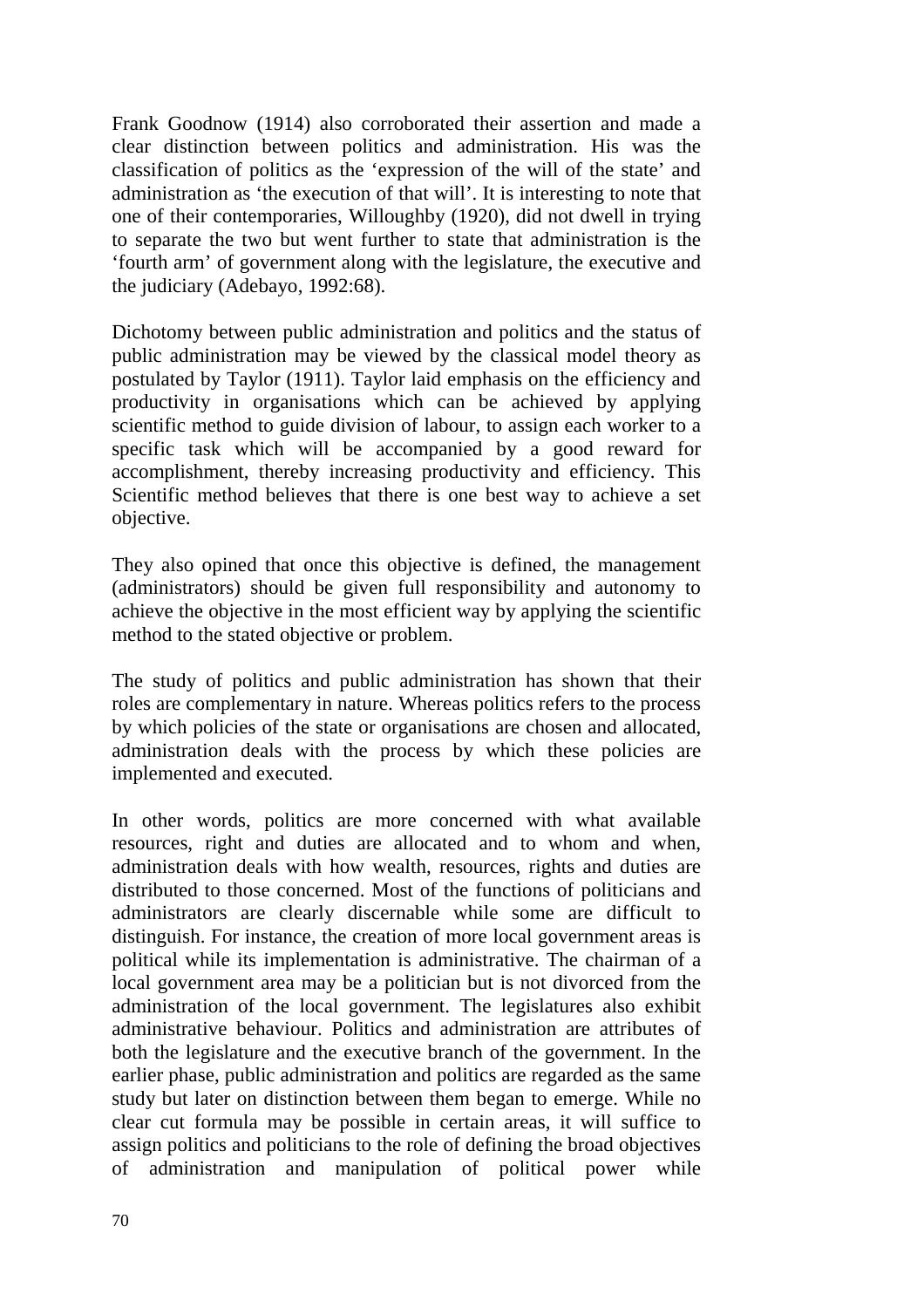administration and administrators be confined to the roles of provision of data, suggestions and criticisms for the formulation of policies and the execution or implementation of the policy once it is made.

### **3.3 Challenges of Politics and Administration Dichotomy**

Political neutrality of the public administrator stipulates that the public administrators must be politically neutral. They should put their politicking in their pockets and not meddle with the affairs of the politicians. In other words, they should not play partisan politics but instead are expected to show allegiance to any political party in power.

However, the major challenge to issue of dichotomy of politics and administration as well as political neutrality came to the fore as a result of the following factors:

- a. There is no clear cut distinction between politics and administration in some instances. An example is the usurpation of policy making power by the administrators. According to Wu (1978:341), this may be due to increased need for efficiency or increase in the complexity of their duties or professionalisation and specialisation of the specialists; administrators have increasingly gained political power.
- b. Added to the above is the demand by the political class, social critics and the society in general to make public administration more responsive. This means that the public administrators should show active participation and be more responsive to the needs, yearnings and aspirations of the general public. When they do this they have added to social equity to the classical objective of the political class. A potential commitment to social equity means their meddling in politics and policy making and this inevitably means that they are not politically neutral.
- c. The public administrators these days are keenly involved in both the policy-making and policy implementation of the people directly involved. The administrators play an active role in policy making. According to Appleby (1949), there is no such thing as policy making being separate from policy execution. He opines that public administration is policy making and is part of political process. Richard (1975:648) shares the same view on this. According to him, Administrators are involved in every step of the political process from the technical readjustments of previously enacted policies, to the creation and implementation process for a completely new and innovative approach to an immediate problem.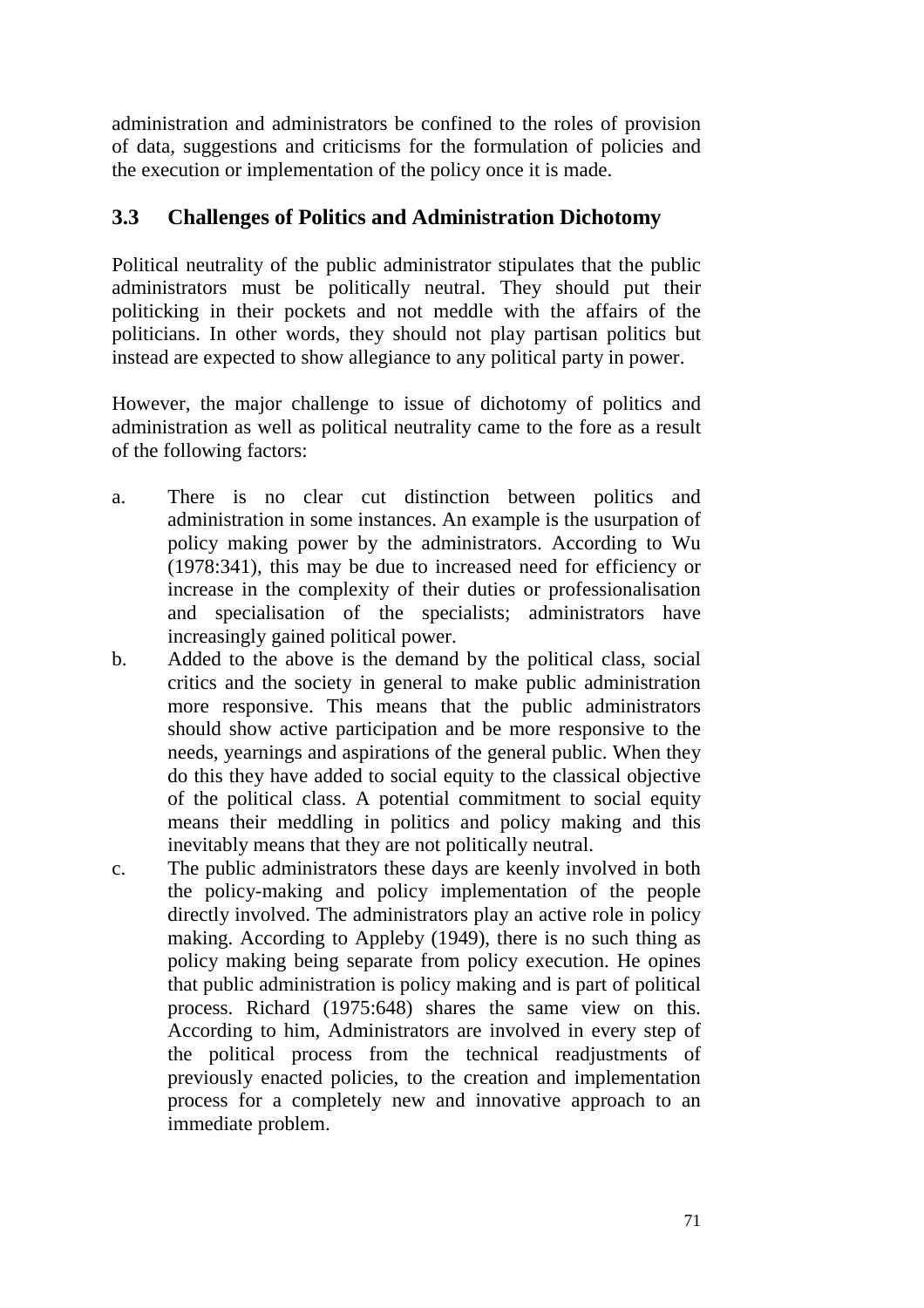In the same vein Gross (1964), punctured Goodnow's assertion of policy and administration dichotomy and argued that policy making and its execution are inseparably intertwined. He argues that purposes are given meaning and content by the people who cooperate in carrying them out. Purposes, he says, emanate from an entire organisation in interactions with its environment. Chapman (1959:275) summarised it thus, that 'policy' is nothing more than the political activity of the civil servant.

From the foregoing, we can deduce that it is becoming increasingly difficult to separate policy-making by political actors from policy implementations by the administrators.

# **4.0 CONCLUSION**

There are two contending groups to note here; one group argues that there are dichotomy between the politicians and the administrators while the other group is insisting that there is no such dichotomy. The true position, as obtains in most developing countries, is close interaction between politics and administration rather than dichotomy. This is evidenced by the following reasons:

- Senior public administrators, by virtue of their functions as advisers to the politicians on policy matters, are often involved in policy making.
- Public servants are sometimes prejudiced and their personal opinions do affect their official assignments.
- Politicians sometimes delegate their duties to senior public administrators especially on matters with policy implications.
- Even policy implementation itself has policy implications.

# **5.0 SUMMARY**

In this unit we examined the relationship between public administration and politics. The challenges they face were also discussed. It is hoped that you have acquired a lot of knowledge regarding this topic that will enable you discuss it intelligently at any level.

# **6.0 TUTOR-MARKED ASSIGNMENT**

Explain in details what you understand by dichotomy between politics and public administration.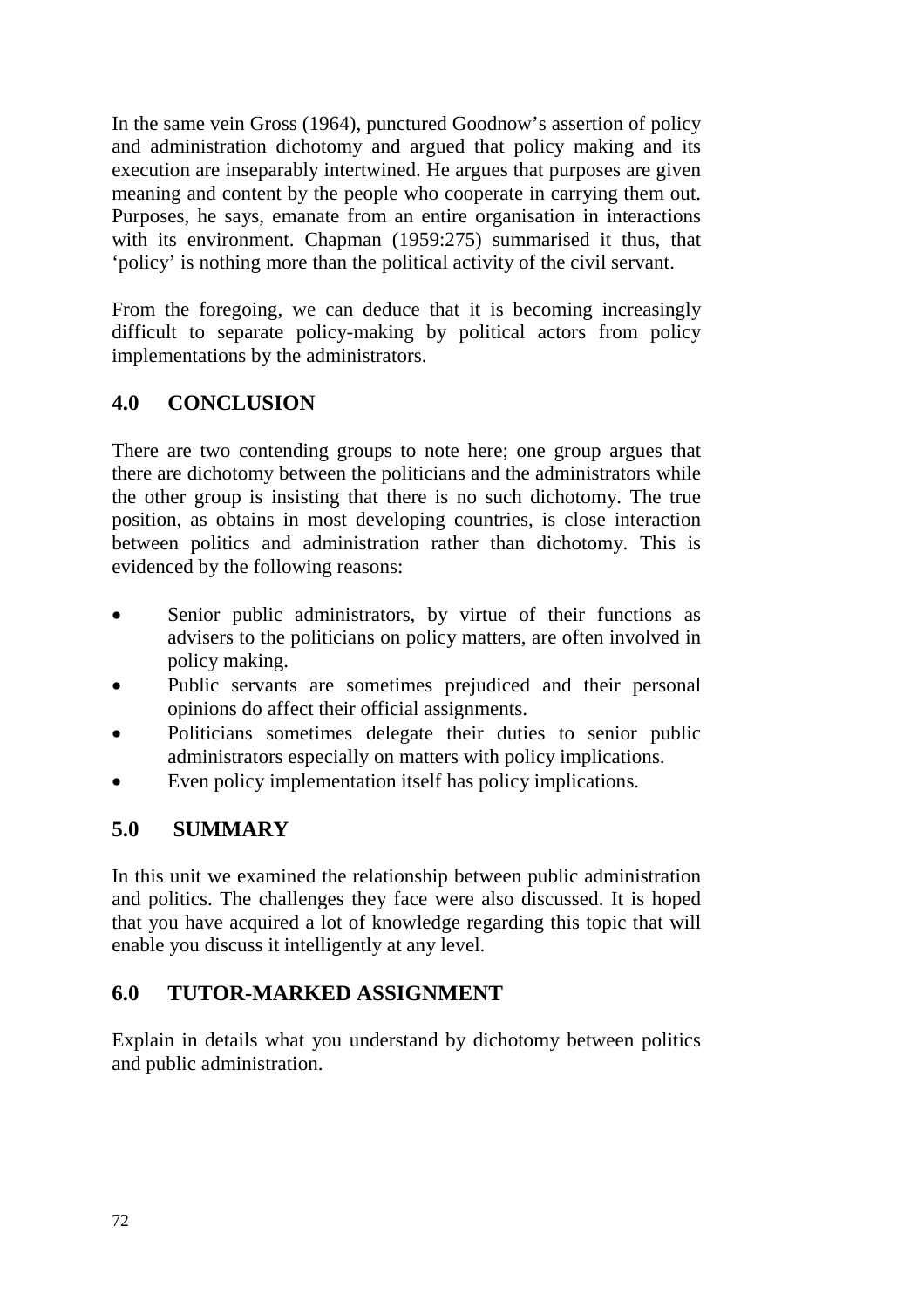#### **7.0 REFERENCES/FURTHER READING**

Adebayo, A. (1992). *Principles and Practices of Public Administration in Nigeria.* Ibadan: Spectrum Books Limited.

Adamolekun, L. (1986). *Politics and Administration in Nigeria.* Ibadan: Spectrum Books Limited.

Appleby, P. H. (1949). *Policy and Administration*. Alabama: University of Alabama.

Eneanya, A. N. (2010). *Public Administration in Nigeria: Principles, Techniques and Application.* Lagos, Concept Publication.

Ezeani, E. O. (2006). *Fundamental of Public Administration*. Enugu: Ziks-Chuks Publishers.

Hughes, O. E. (1998). *Public Administration and Administration: An Introduction.* London: Macmillan Press Ltd.

Goodnow, F. J. (1914). *Politics and Administration*. In: Gross, B. A. (Ed.). The Managing of Organisations. New York: Macmillian.

Maduabum, C. (2008). *The Mechanics of Public Administration in Nigeria*. Lagos: Concept Publications Ltd.

- Maduabum, C. (2006). *Reforming Government Bureaucracies in Nigeria.* Lagos: ASCON Printing Press, Topo-Badagry.
- NOUN (2012). *MPA 740 Theories and Practice of Public Administration*. NOUN, Lagos.
- NOUN (2012). *PSM 803 Ecology of Public Administration*. NOUN, Lagos.
- Pfiffner, J. M. (1935). *Public Administration*. New York: The Ronald Press Company.
- Richardson, I. I. & Baldwin, S. (1976). *Public Administration*. Columbus: Charles Merrill.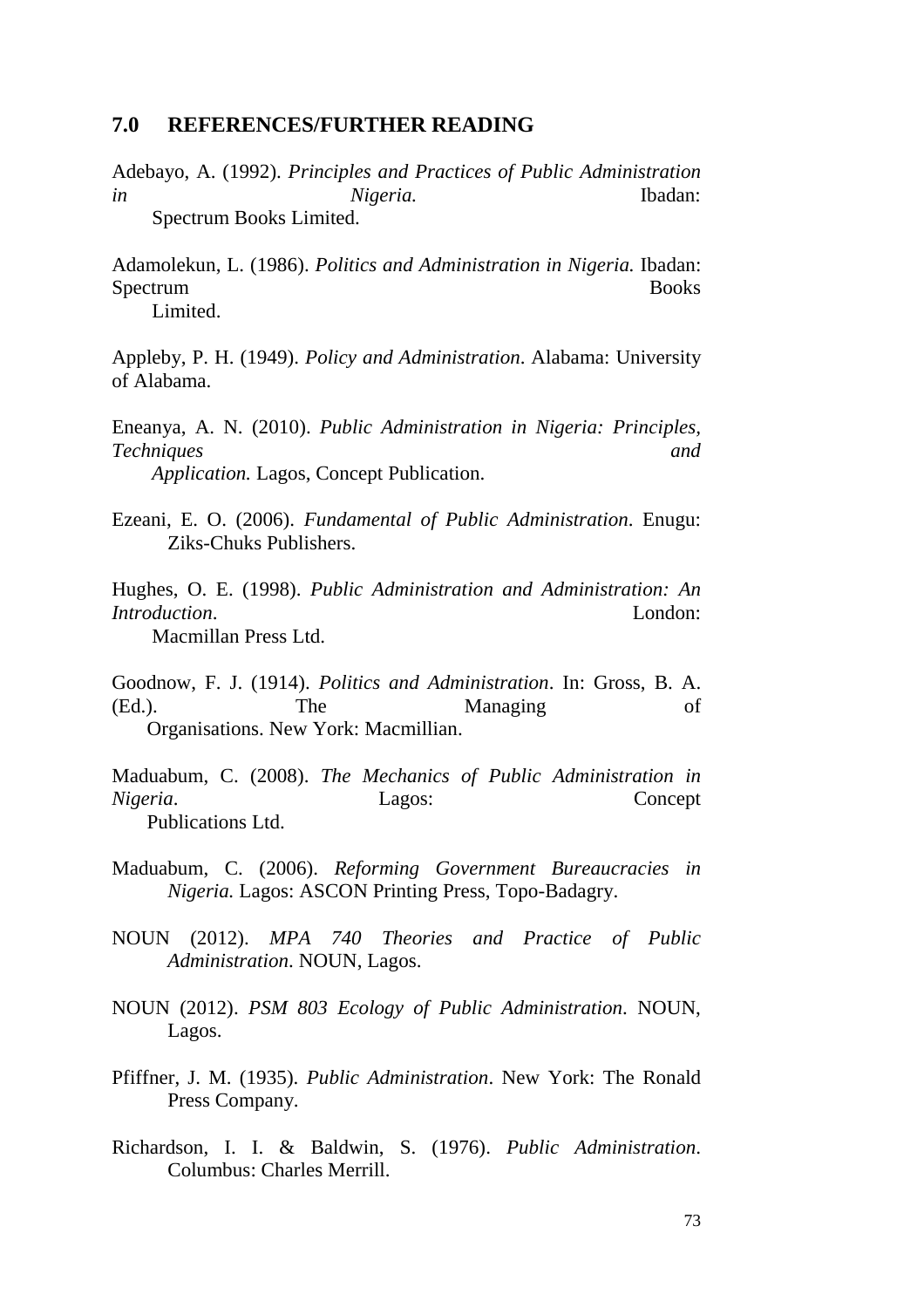Wilson G. (1887). 'The Study of Administration.' *Political Science Quarterly*, Vol.2, June.

Willoughby, W. F. (1920). *The Government of Modern States*. New Appleton-century

Crots Inc.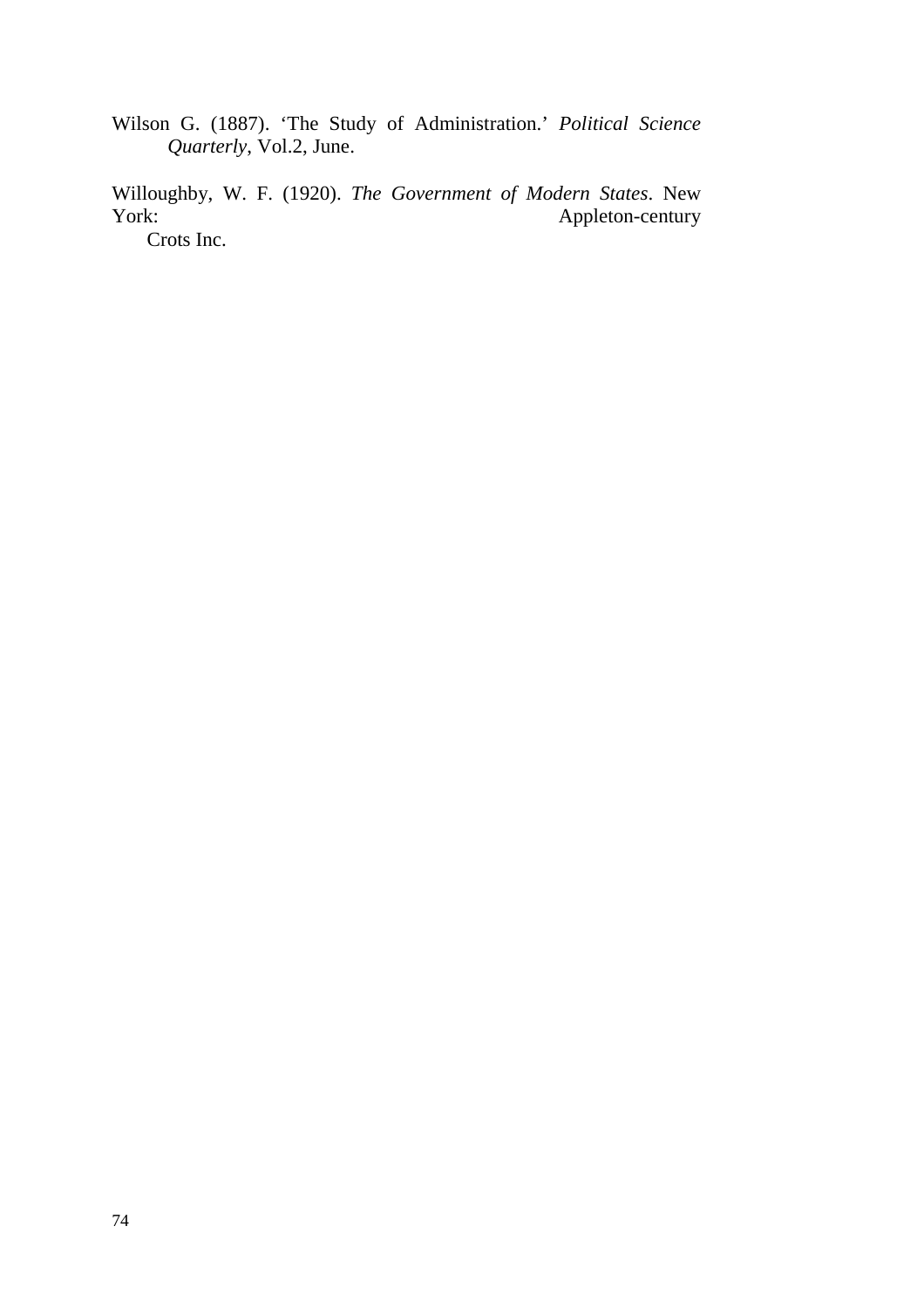# **UNIT 3 APPROACHES TO PUBLIC ADMINISTRATION**

#### **CONTENTS**

- 1.0 Introduction
- 2.0 Objective
- 3.0 Main Content
	- 3.1 Political Approach to Public Administration
	- 3.2 Behavioural Approach to Public Administration
	- 3.3 Formal Structural Approach to Public Administration
	- 3.4 System Approach to Public Administration
	- 3.5 Bureaucratic Approach to Public Administration
- 4.0 Conclusion
- 5.0 Summary
- 6.0 Tutor-Marked Assignment
- 7.0 References/Further Reading

# **1.0 INTRODUCTION**

This unit teaches you the different approaches to public administration. The bulk of the literature on public administration deals mainly with approaches. One sees public administration as essentially management, each perspective has a different set of values, offers distinctive organisational approaches for these values, and each considers the individual citizen in different ways. Realistically, public administration indeed consists of varying mix of these branches. These approaches to public administration are discussed in this unit.

### **2.0 OBJECTIVE**

At the end of this unit, you should be able to:

• discuss the approaches to public administration in details

### **3.0 MAIN CONTENT**

### **3.1 Political Approach to Public Administration**

Some scholars claim that politics is central to the organisation of public bureaucracies. The political approach to public administration was perhaps most forcefully stated by Sayre. Public administration is ultimately a problem in political theory; the fundamental problem in a democracy is responsibility to popular control; the responsibility and responsiveness of the administrative agencies. Bureaucracies of the elected officials (the chief executives, the legislators) are of central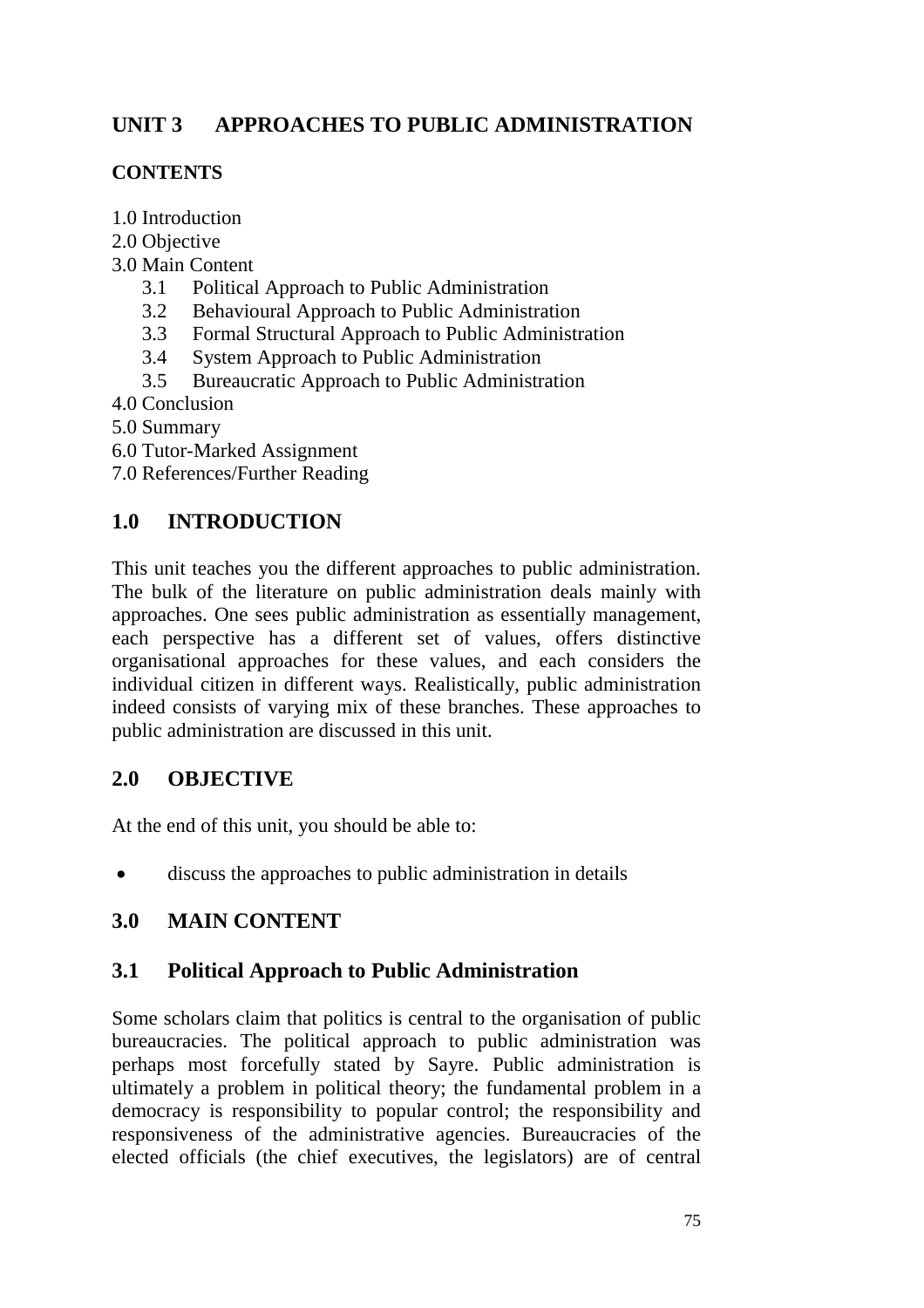importance in a government-based organisation, which is increasingly on the exercise of discretionary power by the agencies of administration.

Public administration was anything but devoid of politics. Once public administration is considered a political endeavour, emphasis is invariably placed on a different set of values than those promoted by the managerial approach. Efficiency in particular becomes highly suspect, because it has little to do with the bigger questions of government. The political approach to public administration stresses the values of representativeness, official responsiveness, and accountability through elected officials to the citizenry.

These are viewed crucial to constitutional democracy and public administration. One can find many examples of governmental reforms aimed at maximising the political values of representativeness, responsiveness, and accountability within public administration.

Public administration organised around the political values of representativeness, responsiveness, and accountability tends to be different from the managerial approach to organisation. Rather than emphasising clear lines of functional specialisation, hierarchy, unity neutral administrative competence, the political approach stresses the extent and advantages of political pluralism within public administration.

Under the political approach, the structure of public administration becomes politicised, with different groups continually seeking representation. Over lapping missions and programmes become common as the administrative structure comes to resemble a political party platform that promises something to almost everyone without establishing clear priorities for resolving conflicts among them. Agency becomes adversary of agency and the resolution of conflict is shifted to the legislature, the office of the chief executive, and the courts.

Moreover, the number of government agencies tends to grow over time, partly in response to the political demands of organised interests for representation. This approach to administrative organisation has been widely denounced as making government unmanageable, costly and inefficient, but as Seidman argues, it persists because administrative organisation is frequently viewed as a political question with stress on political values.

The political approach to public administration does not depersonalise the individual as does the managerial approach rather, it identifies the individual's interests as being identical to those of others considered to be within the same group or category. For example, farmers growing the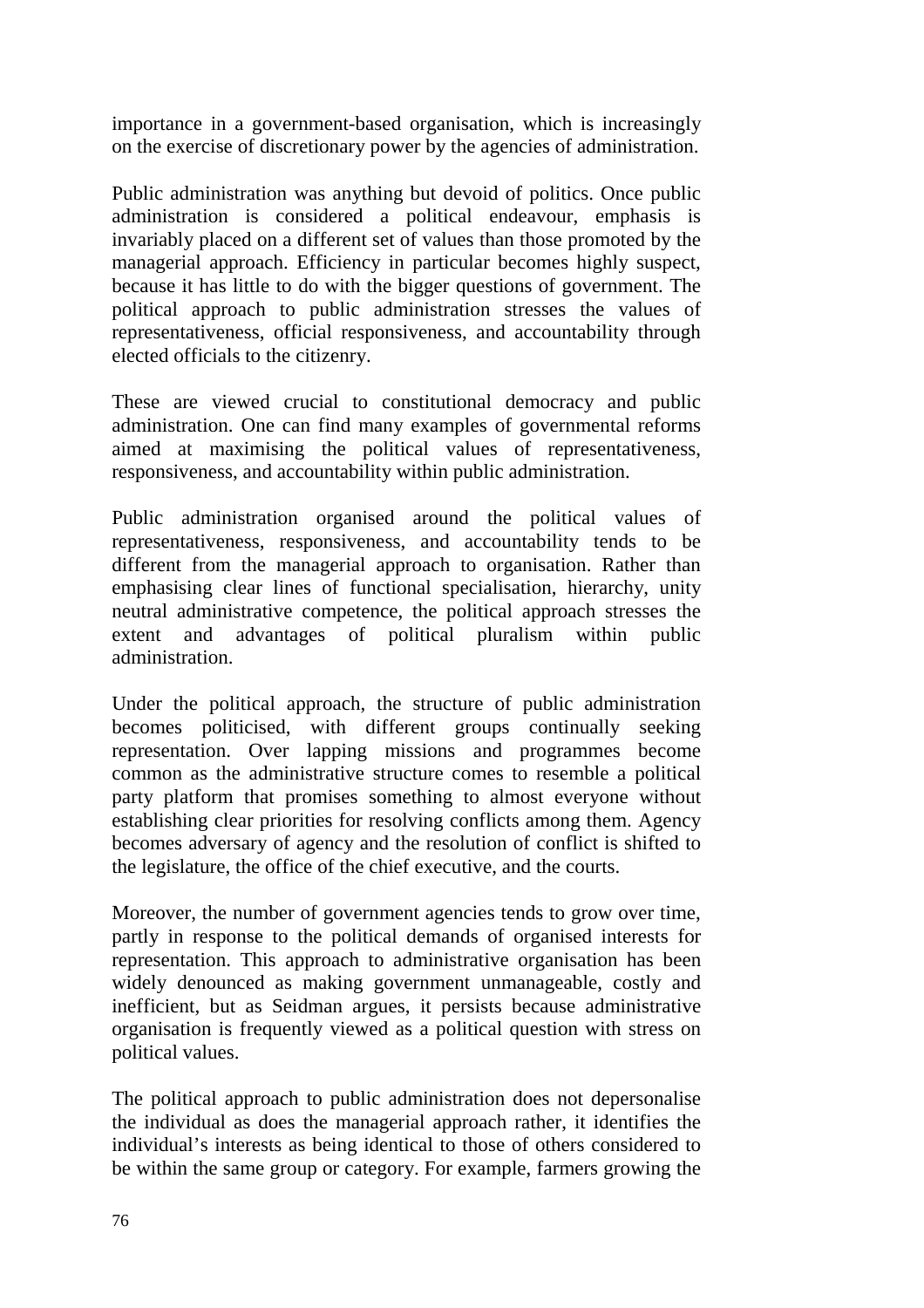same crops or located in the same state geopolitical subdivisions are considered alike despite individual differences among them. The same is true in many areas of public administration that are engaged in implementing public policies. This tendency fits the political culture.

The political approaches often base its decisions on the opinions of the public, interest groups and the media. Elections, public opinion surveys, and news coverage are among the political approach's prime techniques for gaining the relevant information. Consequently, the proper approach to serving the public interest through administration is not necessarily a question for resolution by experts or science. Rather the public or organised segments of it ought to have a large role in determining what is in the collective interest. Indeed, public administration under political approach reflects public choice and interests.

# **3.2 The Behavioural Approach to Public Administration**

This approach focuses on the internal dynamics within the administrative organisational behaviour of individual and overall internal environment. In the behavioural approach, there is strong concern with procedures for collecting and utilising data, such as, social survey questionnaire and developing knowledge that is verifiable.

### **3. 3 The Formal Structural Approach to Public Administration**

This approach identifies the formal structure of governmental administration as a significant feature that could form the focus of study. When applied to the study of public administration, it is essentially descriptive, which can be extended to include comparison and prescription. For example, the differences and similarities between the formal structures of governmental administration in two states can be compared. Some scholars who are also interested in prescription might discuss what constitutes a good structural arrangement.

# **3.4 The System Approach to Public Administration**

This approach looks at the entire organisation. According to the systems theorists, a system is made up of interdependent parts, which interact with the environment by importing inputs while exporting outputs in order to maintain a permanent state of equilibrium. When applied to public administration, it represents inputs from the environment in form of citizens' demand for the provision of goods and services. The administration of these demands in a conversion process is delivered as outputs, such as, orderliness of the society, quantity and quality of goods and services, policies, decisions, programmes, projects, etc. These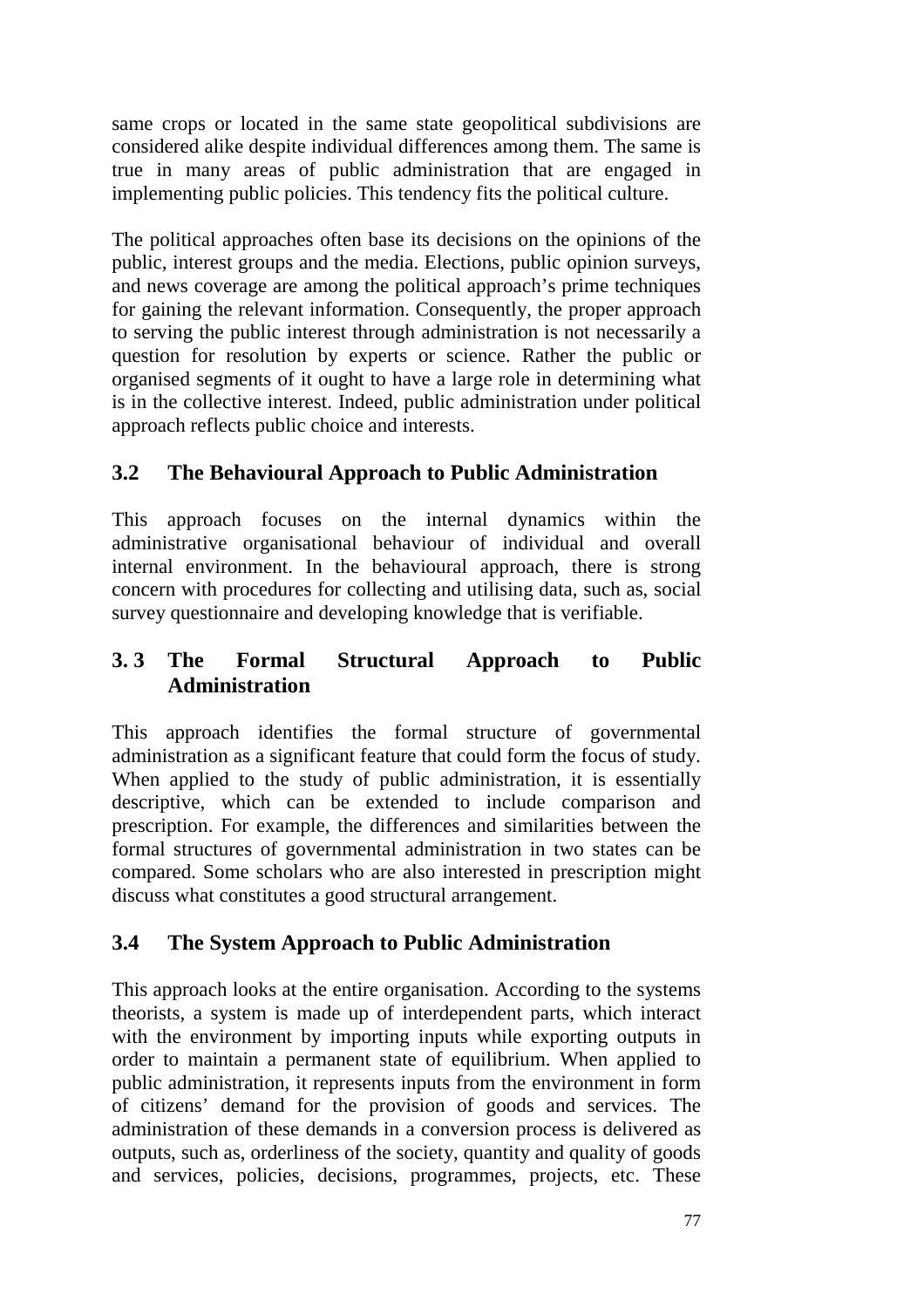outcomes are further looped through feedback within the same cyclical process**.** 

# **3.5 The Bureaucratic Approach to Public Administration**

This approach is concerned with the application of the Weberian concept of bureaucracy in the context of government administration. Weber argues that ideal hierarchical authority, specialisation of function, specified sphere of competence, operation on the basis of rules and impersonality. He contends further that the model is ideal and important, as any organisation that is characterised by its features will function both rationally and efficiently. As a theoretical framework, the bureaucratic model has made a great contribution to the study of both public and private organisations.

### **4.0 CONCLUSION**

In this unit, you have learnt that the bulk of the literature on public administration deals mainly with five approaches. Each of these approaches - political, bureaucratic**,** system, formal structural, behavioural emphasises different values and procedural and structural arrangements for the operation of public administration. Each views the individual citizen in a remarkably different way, and each adopts a different perspective on how to develop knowledge. These approaches are embedded in our political culture.

# **5.0 SUMMARY**

In this unit, you have learnt about five different approaches to public administration in any given political system. The political, bureaucratic**,**  system, formal structural, behavioural approaches to public administration are highlighted and discussed at length.

# **6.0 TUTOR-MARKED ASSIGNMENT**

State and explain the different approaches of public administration in details.

# **7.0 REFERENCES/FURTHER READING**

Ekwealor, E. F. (2007). *Fundamental of Public Administration*. Onitsha: Abbot Books Limited.

Eneanya, A. N. (2010). *Public Administration in Nigeria: Principle, Techniques and* 

 *Application*. Lagos: Concept Publication.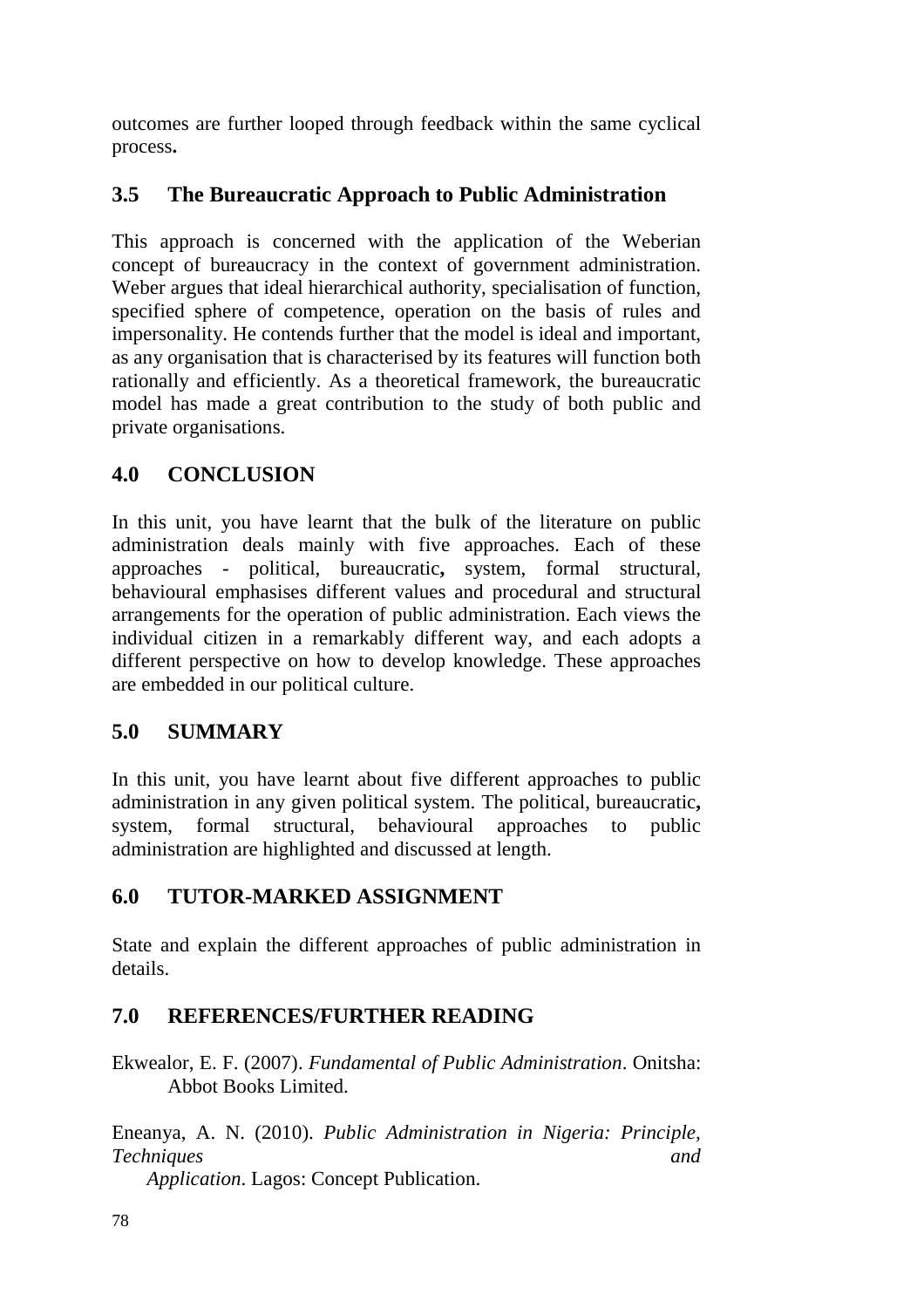Koontz, H. *et al*. (2008)*. Management: A Global and Entrepreneurial Perspective* ed.). New Delhi: McGraw-Hill.

Maduabum, C. (2008). *The Mechanics of Public Administration in Nigeria*. Lagos: Concept Publications Ltd.

Maduabum, C. (2006). *Reforming Government Bureaucracies in Nigeria*. Lagos: ASCON Printing Press, Topo-Badagry.

NOUN (2012). *MPA 740 Theories and Practice of Public Administration*. NOUN, Lagos.

NOUN (2012). *PSM 803 Ecology of Public Administration*. NOUN, Lagos.

Sapru, R. K. (2008). *Administrative Theories and Management Thought*  (2nd ed.). New Delhi: Prentice-Hall of India Private Limited.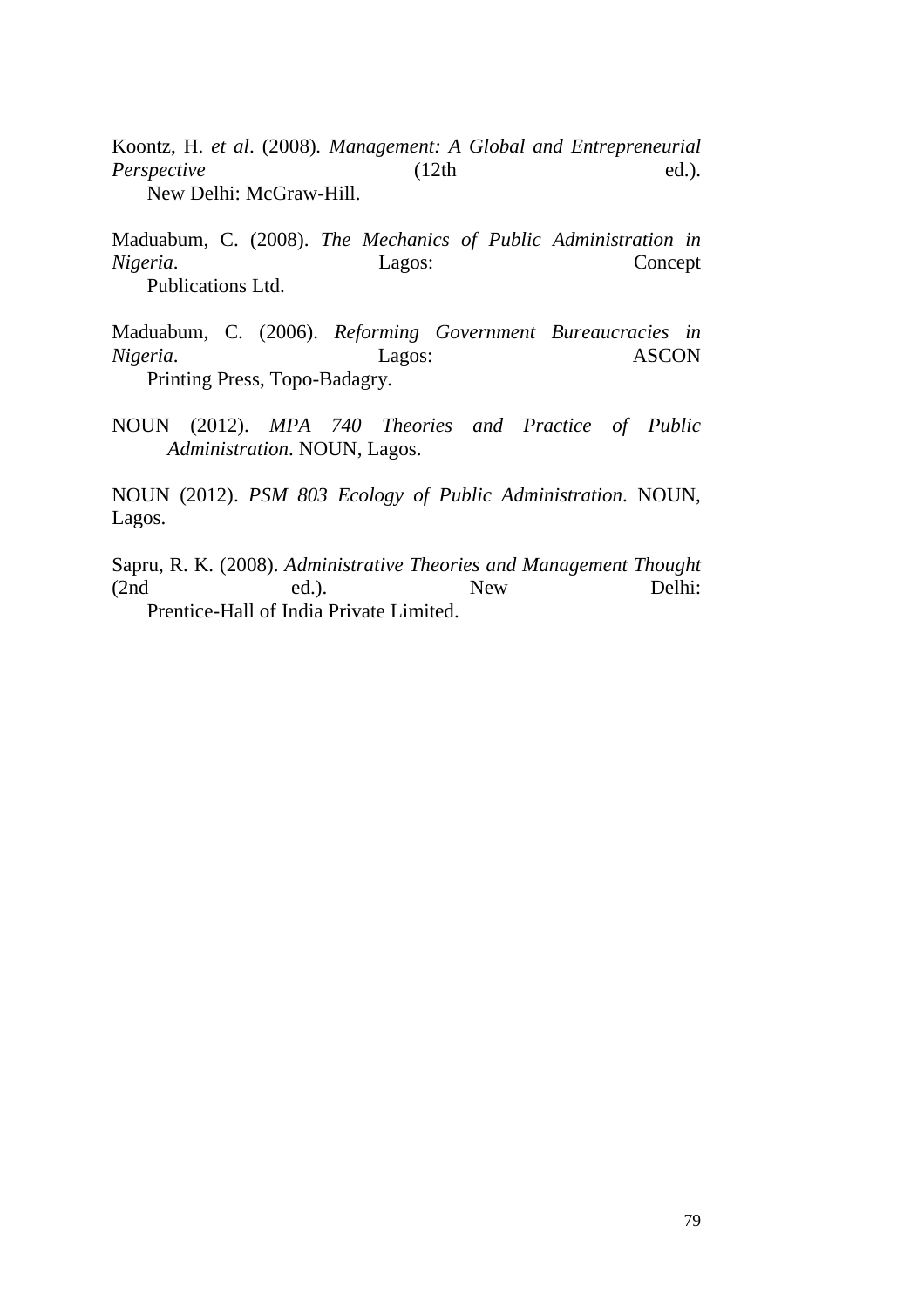# **UNIT 4 SCIENTIFIC MANAGEMENT THEORY**

#### **CONTENTS**

- 1.0 Introduction
- 2.0 Objectives
- 3.0 Main Content
	- 3.1 Scientific Management Theory
	- 3. 2 Taylor's Concept of Management
	- 3.3 Principles of Scientific Management
	- 3. 4 Components of Scientific Management
	- 3.5 Aims of Scientific Management
	- 3.6 Impact of Scientific Management
	- 3.7 Relevance of Scientific Management
	- 3.8 Criticisms of Scientific Management
- 4.0 Conclusion
- 5.0 Summary
- 6.0 Tutor-Marked Assignment
- 7.0 References/Further Reading

### **1.0 INTRODUCTION**

There are two major sub-groupings of classical approach, they are: the scientific management founded by Frederick W. Taylor and bureaucracy formulated by Max Weber. The scientific management coined by Louis Brandeis was perceived as a way to achieve greater efficiency in the management of public business.

The best known proponent of the scientific management movement is Frederick Winslow Taylor. He is generally acknowledged as the father of scientific management, according to Koontz *et al*. (1983:37) in Ezeani (2006:102).

Probably no other person has had a greater impact on the development of management. His experiences as an apprentice, a common labourer, a foreman, a master mechanic, and then the chief engineer of a steel company gave Taylor ample opportunity to know at first hand the problems and attitudes of workers, and the great opportunities for improving the quality of management.

The objective of scientific management was to discover the basic principles of motion involved in the performance of physical tasks and then to determine the 'one best way' of performing any task. A major contributor to this approach was Frederick Winslow Taylor, who saw scientific management as a mental revolution in which a scientific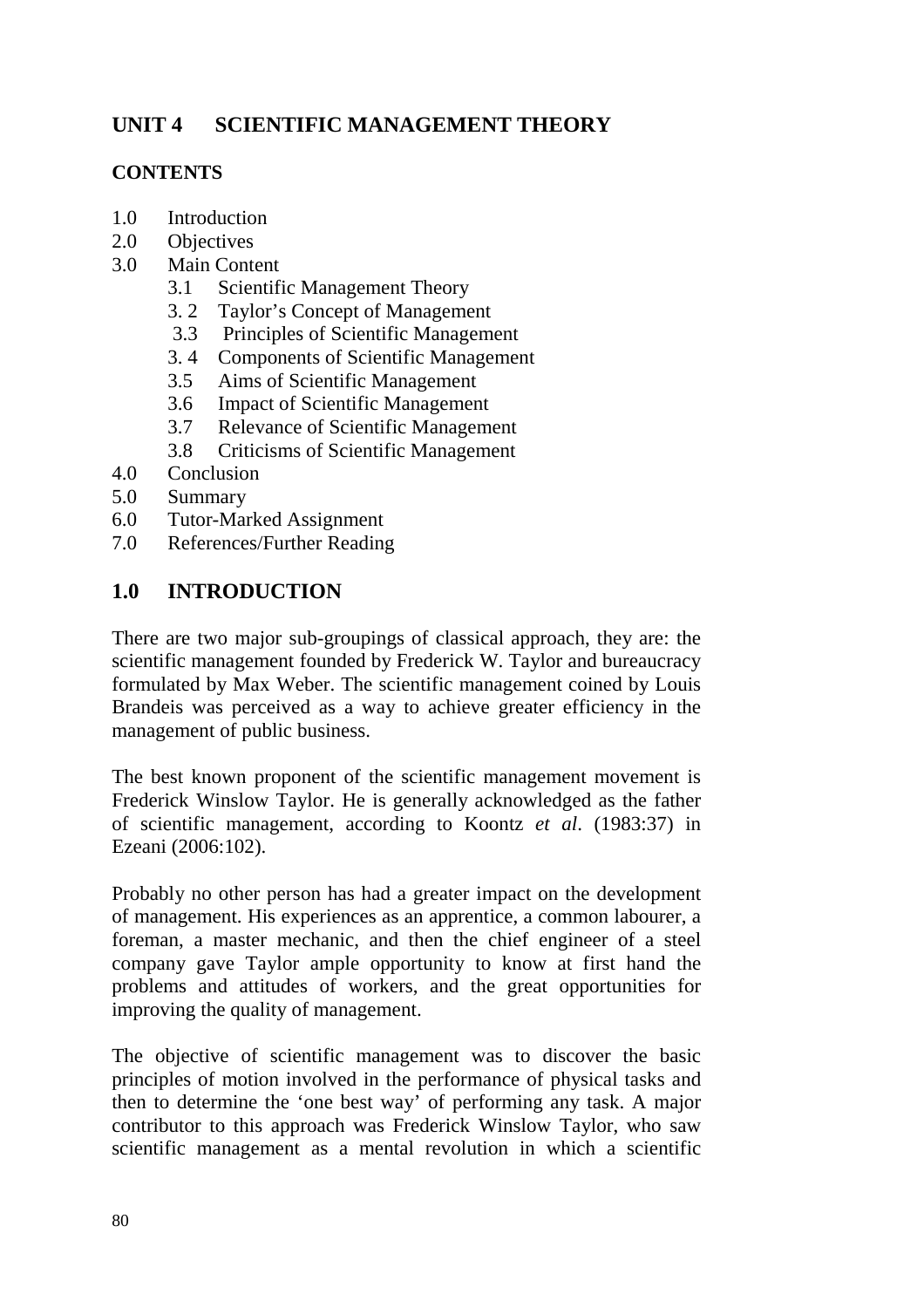approach could be brought to bear not only on the performance of physical tasks but also on all social problems.

In 1911, Frederick W. Taylor published his famous work titled the "Principles of Scientific Management." This book had three goals, the goals include the following:

- i. To demonstrate the great losses by the United States of America as a result of the daily inefficiencies practiced by its people.
- ii. To suggest that the solution to this problem lay in employing people of ability and in the practice of systematic management.
- iii. To prove that systematic management was based on definite rules, laws and principles.

According to Taylor, scientific management is not an efficiency device, nor does it belong to any group of efficiency devices. Scientific management is no new scheme for rewarding men, it is no bonus system, no piecework system, no premium system of payment; it is no new method of figuring cost, it is not one of the various elements by which people refer to it.

It is not time study, nor man study; scientific management does exist and cannot exist until there has been a complete mental revolution on the part of the workmen working under it, as to their duties toward themselves and toward their employers, and a complete mental revolution in the outlook for employer, toward their duties toward themselves, and toward their workmen. In addition, until this great mental change takes place, scientific management does not exist.

### **2.0 OBJECTIVES**

At the end of this unit, you should able to:

- explain the components of scientific management
- describe the aims and impact of scientific management
- state the criticisms and relevance of scientific management.

# **3.0 MAIN CONTENT**

### **3.1 Scientific Management Theory**

This theory was propounded by Frederick Taylor. The key tenet of scientific management is that human beings are adjunct to the machine; thus, the workers should be made as efficient as the machine they operated in order to achieve optimum productivity and efficiency. But human beings as adjunct of the machine can only be applied to the lower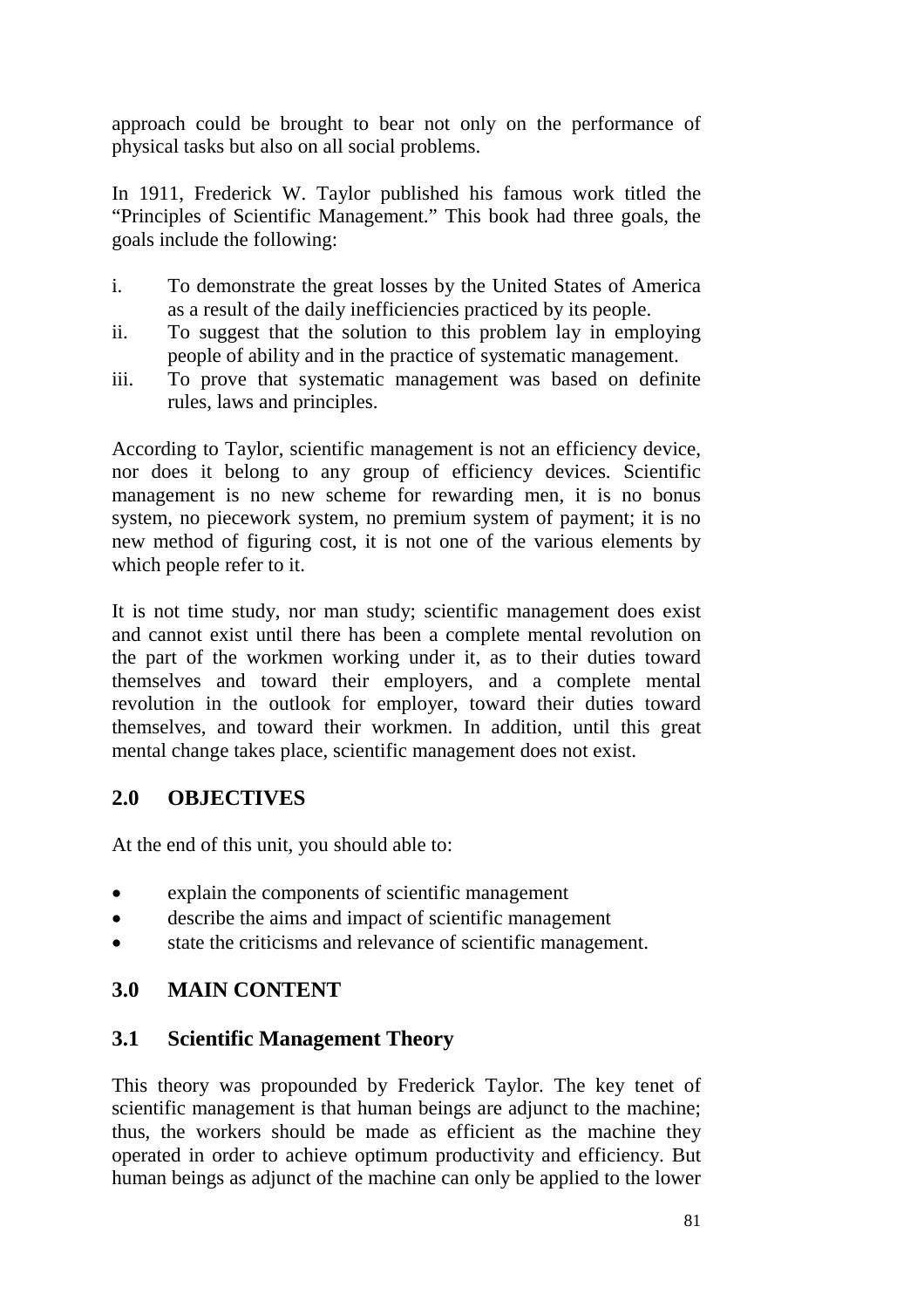echelon of the organisation. The weakness of the technique lies in the fact that human beings are not machine, and do not become activated like machines. Workers are human beings with values which require that they be differently treated in an organisation.

Scientific management theory views productivity as the major goal of an organisation. This school of management thought is strongly influenced by the rational systems of theoretical thinking. Frederick Winslow Taylor applied scientific methods to develop accurate measurements to determine what constitutes a day's work for each operation by establishment of standards through studying the job to find the best way of doing it in the shortest time required.

# **3.2 Taylor's Concept of Management**

Taylor views management as a process of getting things done by people operating independently or in groups. According to George in Sapru (2008:95) Taylor's approach to the management problem is direct and simple.

Define the problem, analyse the work situation in all its facets, apply measuring devices to all facets capable of being measured, experiment by holding all aspects of the job constant except one which would be varied, development of guide or principle of management from the observations and study, and finally, prove the validity of the principle by subsequent application.

Taylor's main thesis is that prosperity to the society can come only through the joint endeavour of the management and labour in the application of scientific methods. He calls for mental revolution on the part of both management and labour so that they might cooperate in the spirit of work harmony with a view to improving their respective lots– attaining high wages for labour and increased output at low costs for managements.

Frederick Winslow Taylor observed that management is neglecting its functions and pushing the burden of methods and output on labour. He suggested that management must do the work of planning, organising, controlling, determining methods and the like for which it is best suited.

### **3.3 Principles of Scientific Management**

Taylor observes that what the employees want from their employers beyond anything else is high wages; and what employers want from their employees most of all is low labour cost of manufacturing. The existence or absence of these two elements forms the best index to either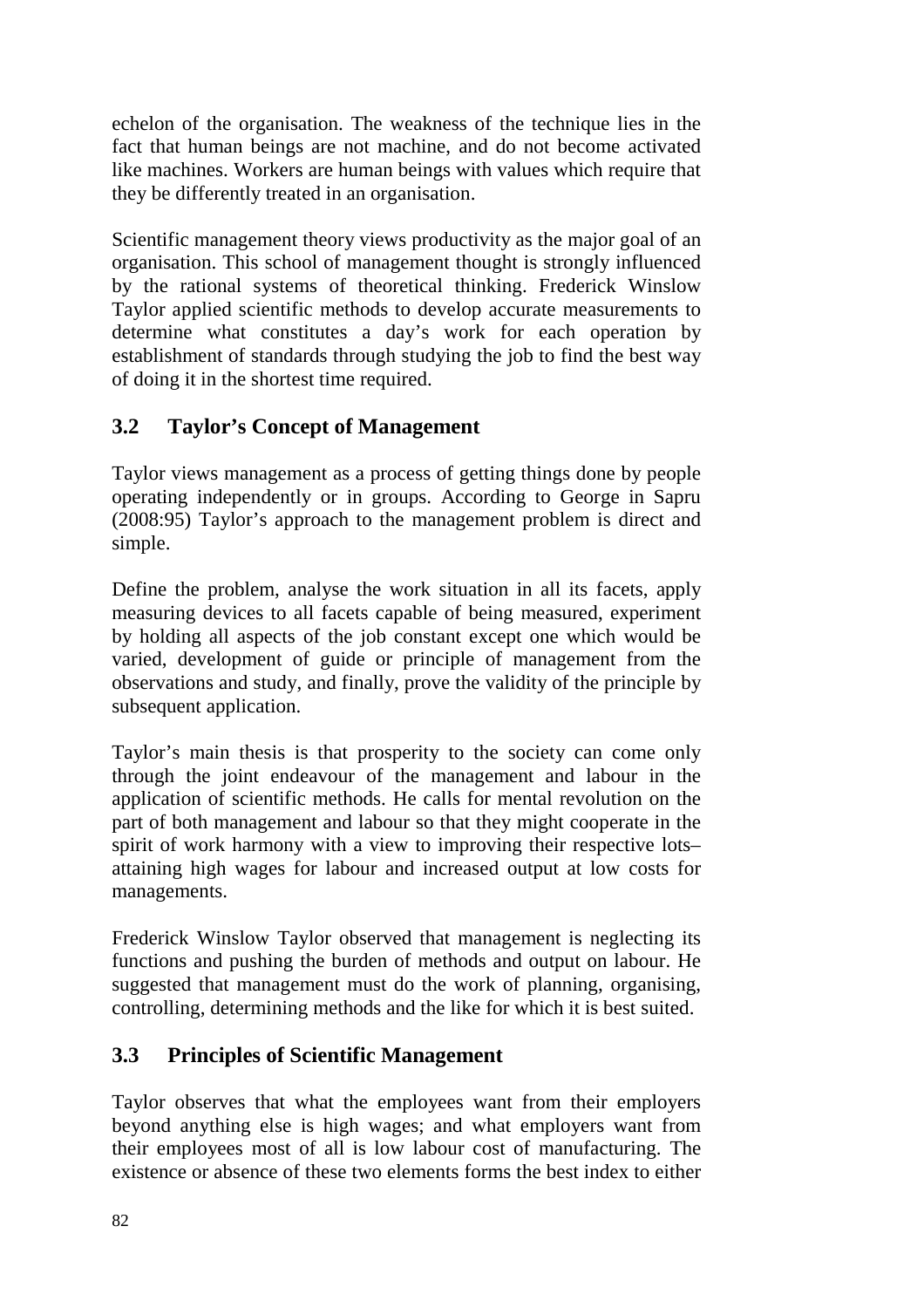good or bad management. Taylor laid down four underlying principles of scientific management as follows:

**The development of true science:** According to Taylor, the development of true science consists of a deliberate gathering together of mass traditional knowledge by the management, using motion study, time study, recoding it, tabulating it, reducing it, in most cases to rules, laws, and in many cases, to mathematical formula, which are applied to the work of the employees. The principle, therefore, entails the establishment of a large daily task, classified after scientific investigation as the amount to be done by a suitable, selected and trained person under optimum conditions.

The result of the development of a time science according to Taylor is immense increase in output by both the employer and the employee.

**The scientific selection and progressive development of the workmen:** Taylor avers that the deliberate selection of the employees is the second of the great duties that devolved on the management under scientific management. The management must take a great deal of trouble in selecting the employees in order to ensure that employee possessed the physical and intellectual qualities necessary to achieve output.

Taylor stated that it is the responsibility of the management to develop the workers by training them to enable them perform better, and then pay them higher wages than ever before.

The scientific selection and progressive development of an employee is the second of the great duties that devolve on the management under scientific management.

**The Bringing together of the Science and the scientifically selected and trained men:** This principle calls for mental revolution on the part of the workers and management. According to Taylor, select and train your employees to the maximum. Unless there is someone who will make the men and the science come together, they will stay apart. He noted that the greatest resistance to scientific management comes from the side of management. The workers, he noted are willing to cooperate in learning to do a good job for a higher pay.

**A uniform division of work and responsibility between management and workers:** This is the last principle of scientific management. Here, the management and workers should share equal responsibility – with each sector performing the work for which it is best suited. With this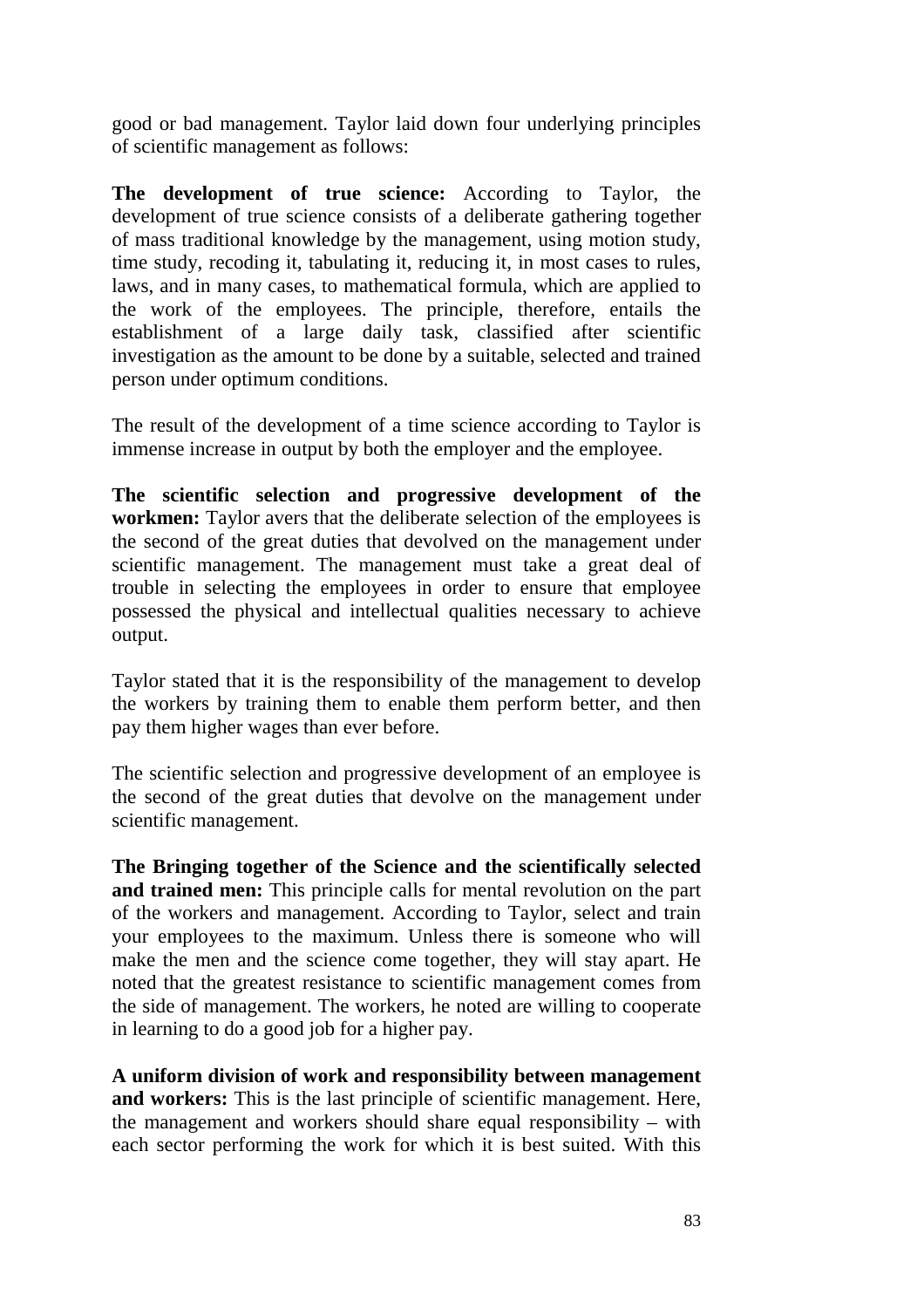intimate cooperation, the opportunities for discord and conflict are almost eliminated since the exercise of this authority is not arbitrary.

Thus, under scientific management, science would replace the rule-of thumb, harmony would replace discord, cooperation would replace individualism, maximum output would replace restricted output, and each man would be developed to his greatest efficiency and prosperity.

In his quest for a science of management, Taylor discovered or implemented a series of innovations pertaining to the machinery of production, the organisational environment, and the people who use the machines. Some of these developments include the invention of mechanical devices, the development of cost accounting techniques, machine room layout and design, purchase and store methods, tool standardisation and room reorganisation, and mnemonic classification systems.

### **3.4 Components of Scientific Management**

Taylor's scientific management comprises mainly three components, these are:

- (i) time and motion studies
- (ii) wages incentive system
- (iii) functional organisation.

#### **Time and motion studies**

Taylor attributed more than half of the problem of inefficiency to the management's ignorance of the proper time required to perform a task.

Accordingly, a primary task for scientific management is to establish appropriate standards based on scientific investigations of tasks performed using optimal methods rather than simple observations of actual performance in the workplace. The primary tool of analysis in this investigation is time–and–motion studies. The general procedures employed in time–and–motion studies is to break down physical activities into their component parts, specify the optimal routine for the performance of each component part, and discover the most efficient method for recombining the parts with the more complex task. For Taylor, the following steps are involved in the time–and–motion studies:

- i. The worker is provided with the best implements.
- ii. The task is divided into elementary units.
- iii. Useless movements are discarded.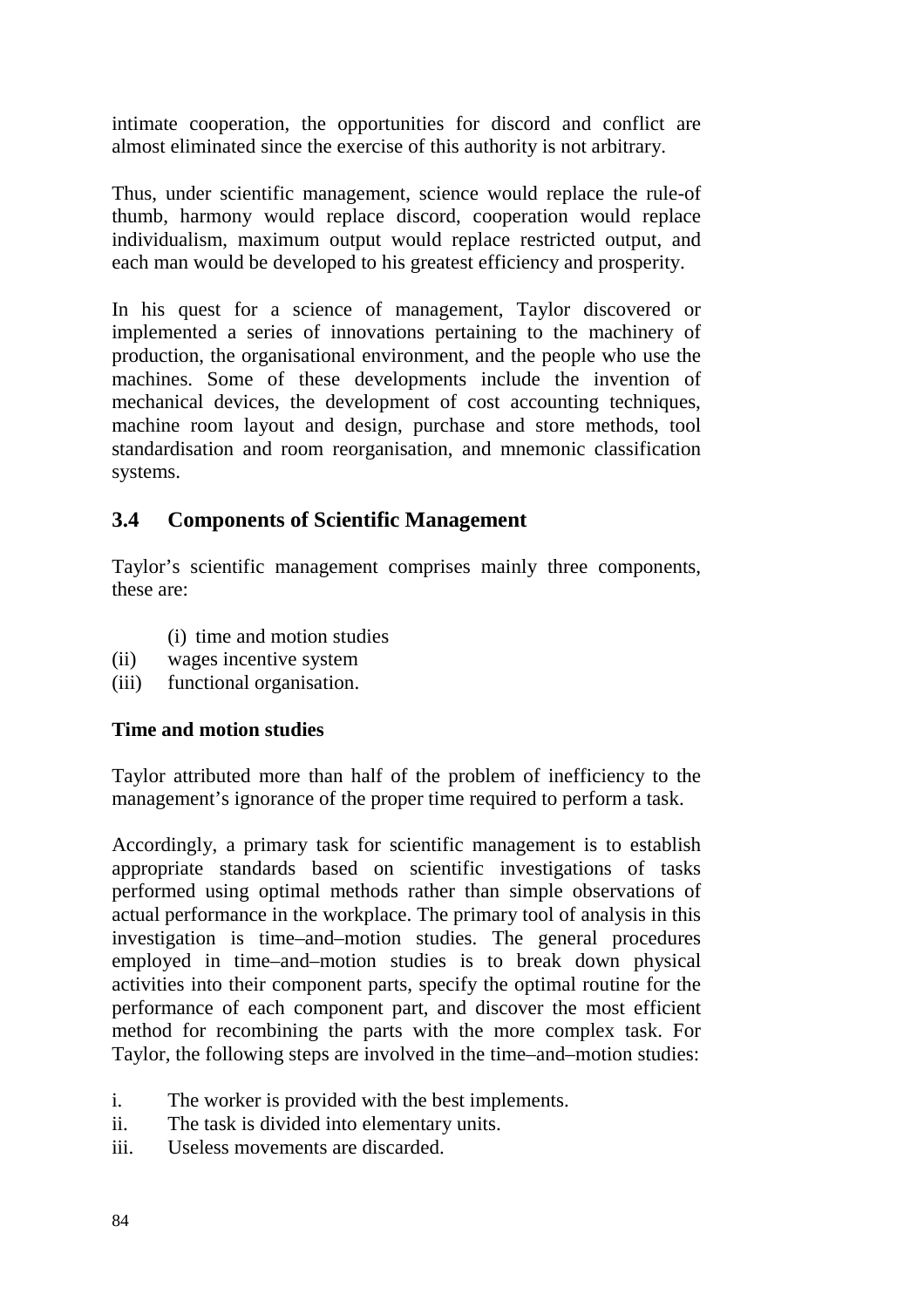- iv. The analyst watches a skilled employee perform the task with the help of a stopwatch.
- v. The elementary movements of the task are grouped in a proper sequence to maximise overall efficient task performance.
- vi. The proper method of task performance is recorded and the time required to perform the task is determined.
- vii. An allowance to the extent of 20 to 27 percent should be added to the actual working time to allow for unavoidable delays.
- viii. Allowances should be made for the time it takes a new employee to learn the job.
- ix. Allowance should be made for rest required for a worker to recover from body fatigue.

The intent of time-and-motion study is to establish standards for the performance of a task, accounting for the capacity, speed, and durability of the worker. Thus, standards established are to be accepted only conditionally. Those standards are not to be altered, unless a new method of performing the task is discovered. This is required to prevent arbitrary changes in standards as productivity increases.

In his famous studies at the Bethlehem Steel Corporation, Taylor found that a group of 75 men were loading an average of 12 ½ tons of pig iron per man per day. On the other hand, a Dutch labourer called Schmidt, selected by Taylor, increased his output to 47 ½ tons per day for the three years of the study by following detailed instructions to handling of pig iron. Men were selected one at a time and trained to handle pig iron at the rate of  $47\frac{1}{2}$  tons per day and, in return, like Schmidt, they received a 60 percent increase in wages. Taylor drew attention to the need for the scientific selection of the workers.

#### **Wages incentive system**

As stated earlier, Taylor's incentive system is based on the established standards of work performance through time–and–motion studies. Under this, the worker is assigned a defined task with detailed instructions and a specified time allowed for performing the task. When this has been accomplished, the worker is to be paid extraordinary wages for performing the task within the allotted time and ordinary wages if the time allotment is exceeded.

Taylor was against the method of award for day work, piecework, and task work with a bonus or differential piecework. He also objected to gain-sharing plans, such as those suggested by Towne and Halsey. In Taylor's views, factors such as special incentives, higher wages, shorter working hours, better working conditions, and individual reward far overshadow the importance of the specific method of payment.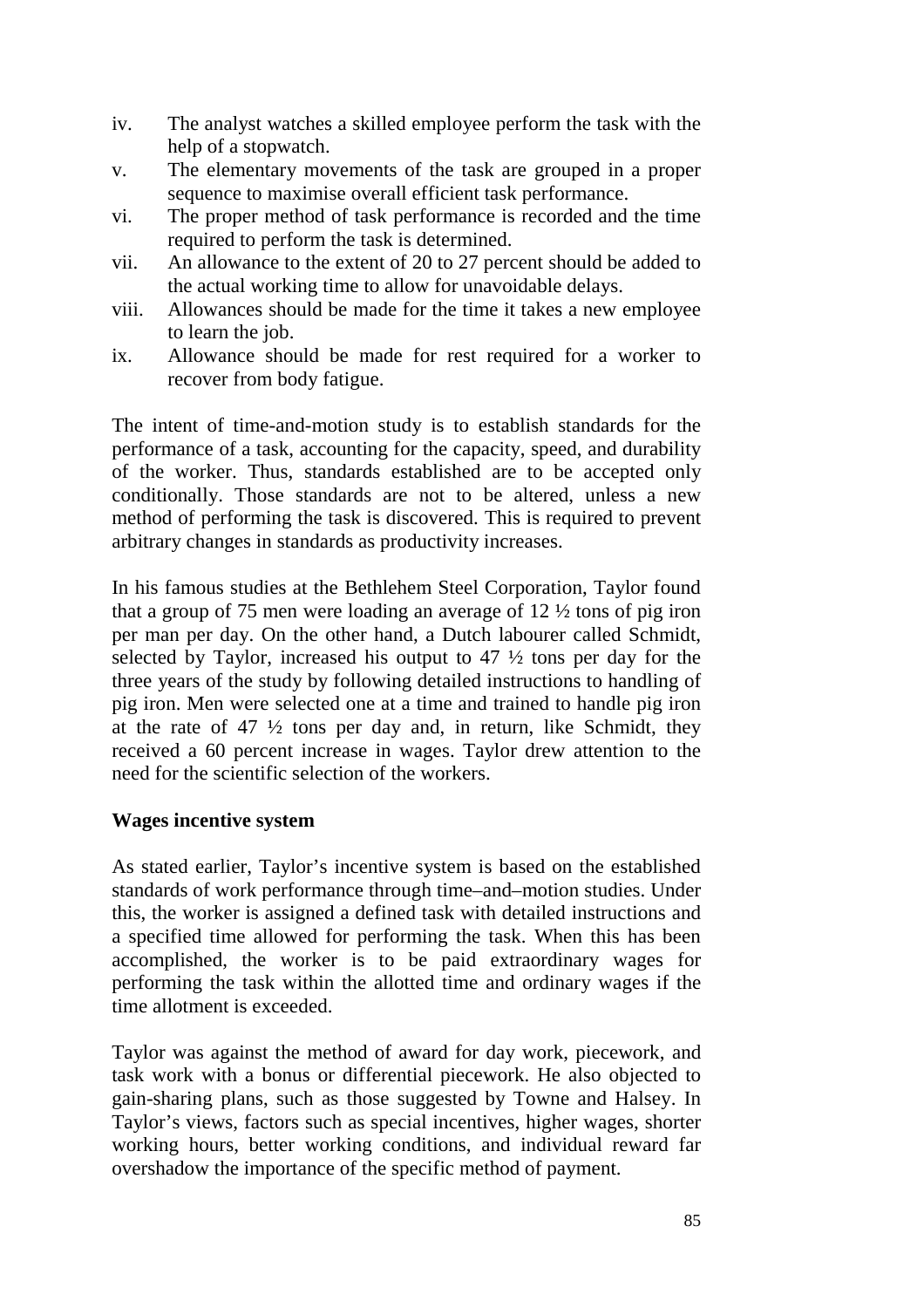Fredrick Winslow Taylor based incentives on prior standards of work performance with each worker rewarded on an individual basis and performance linked reward. Thus, under Taylor's incentive system, like other pay plans, success is rewarded by higher wages and failure is penalised by financial loss.

#### **3.5 Aims of Scientific Management**

Frederick Winslow Taylor enunciated the following aims/objectives of scientific management. They are as follows:

- i. Gauge industrial tendencies and the market in order to regularise operations in a manner which will conserve the investment, sustain the enterprise as an employing agency, and assure continuous operation and employment.
- ii. Assure the employee not only continuous operating and employment by correct gauging of the market, but also to assure a continuous earning opportunity while on the payroll by planned and balanced operations.
- iii. Earn through a waste-saving management and processing technique, a larger income from a given expenditure of human and material energies, which shall be shared through increased wages and profits by workers and management.
- iv. Make possible a higher standard of living because of increased income to workers.
- v. Assure a happier home and social life to workers through removal, by increase of income, of many of the disagreeable and worrying factors in the total situation.
- vi. Assure healthful as well as individually and socially agreeable conditions of work.
- vii. Assure the highest opportunity for individual capacity through scientific ways of work analysis and of selection, training, assignment, transfer and promotion of workers.
- viii. Assure by training and instructional foremanship the opportunity for workers to develop new and higher capacities, and eligibility for promotion to higher positions.
- ix. Develop self-confidence and self-respect among workers through opportunity afforded for understanding of one's own work specifically, and of plans and methods of work generally.
- x. Develop self-expression and self-realisation among worker through the simulative influence of an atmosphere of research and valuation, through understanding of plans and methods, and through the freedom of horizontal as well as vertical contacts afforded by functional organisation.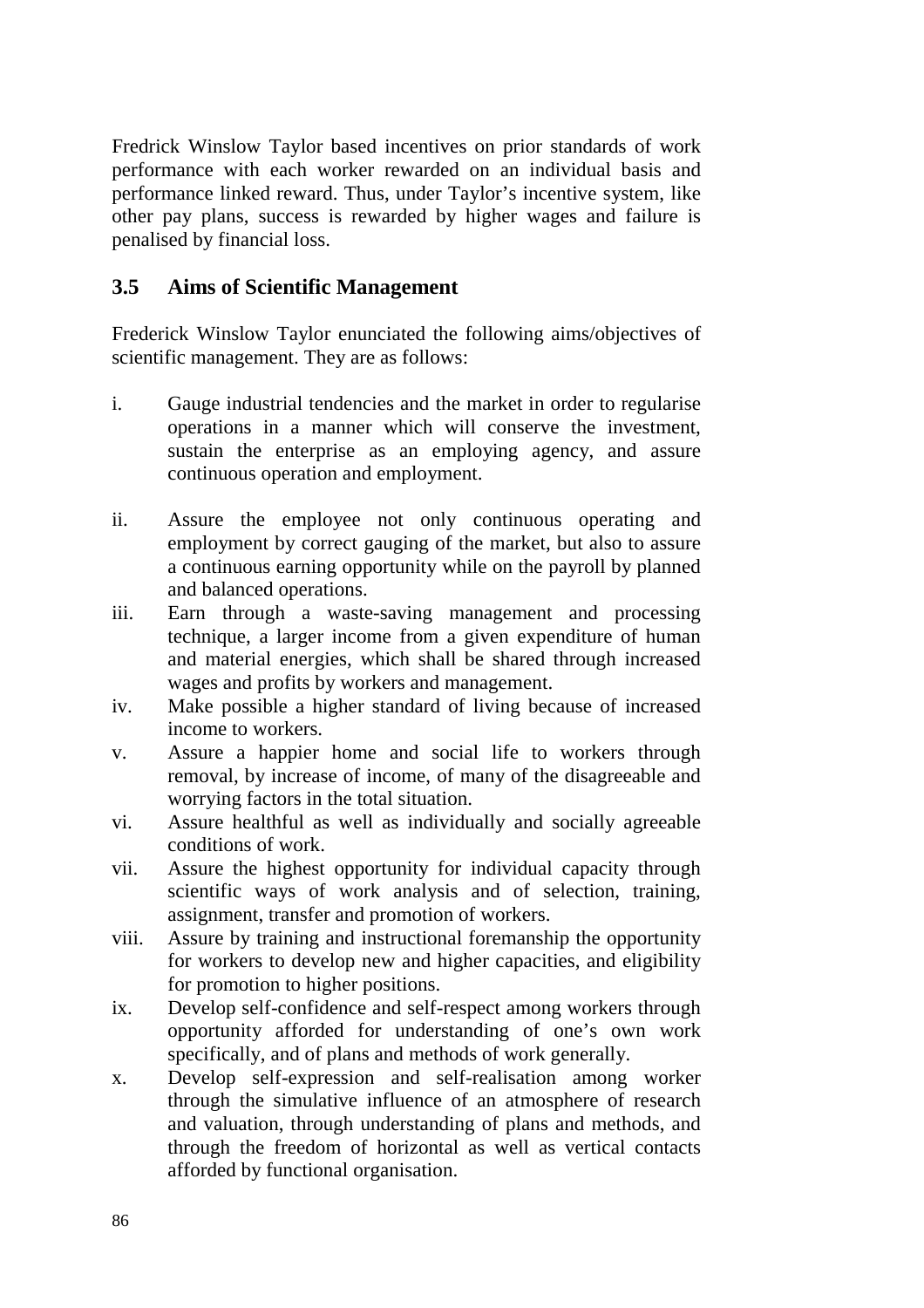- xi. Build character through the proper conduct of work.
- xii. Promote justice through the elimination of discrimination in wage rate and elsewhere.
- xiii. Eliminate factors of the environment, which are irritating, and the causes of frictions, and to promote common understanding, tolerance and the spirit of teamwork.

#### **3.6 Impact of Scientific Management**

The scientific management has made the following specific impacts or contributions to both management and administration:

- i. It has led to professionalisation of management. Nwizu rightly observed that the present practice in the modern industry of having a specialised and trained managerial cadre had its origin in Taylor's view.
- ii. It led to reduction in wastage of human and material resources utility of efforts.
- iii. Scientific management contributed to greater specialisation of activities, with proper design of jobs, specification of methods, and set time and motions studies and establishment of standards of job performance. All these have contributed to the private sectors.
- iv. Through scientific management, managers and administrators became aware of the importance of compensation and other incentives to workers in ensuring increased productivity.
- v. Scientific management brought about scientific selection of workers to ensure that only the right caliber of staff is selected. It also led to inception of efforts at formal training of workers in organisations.
- vi. The scientific management has greatly influenced both theory and practice of public administration.

Scientific management elevated management by planned system and design. It is important to note that the values and methods of scientific management were in tune with the movement for reforms of government and civil service such as centralisation of authority, and accountability, introduction of business methods to public administration and the consequent acceptance of efficiency as a primary goal of administration; establishment of merit systems; freeing public administration from partisan politics, etc.

### **3.7 Relevance of Scientific Management**

While Taylor's work is subjected to a lot of criticism, it should be recognised that he wrote at a time of industrial growth and the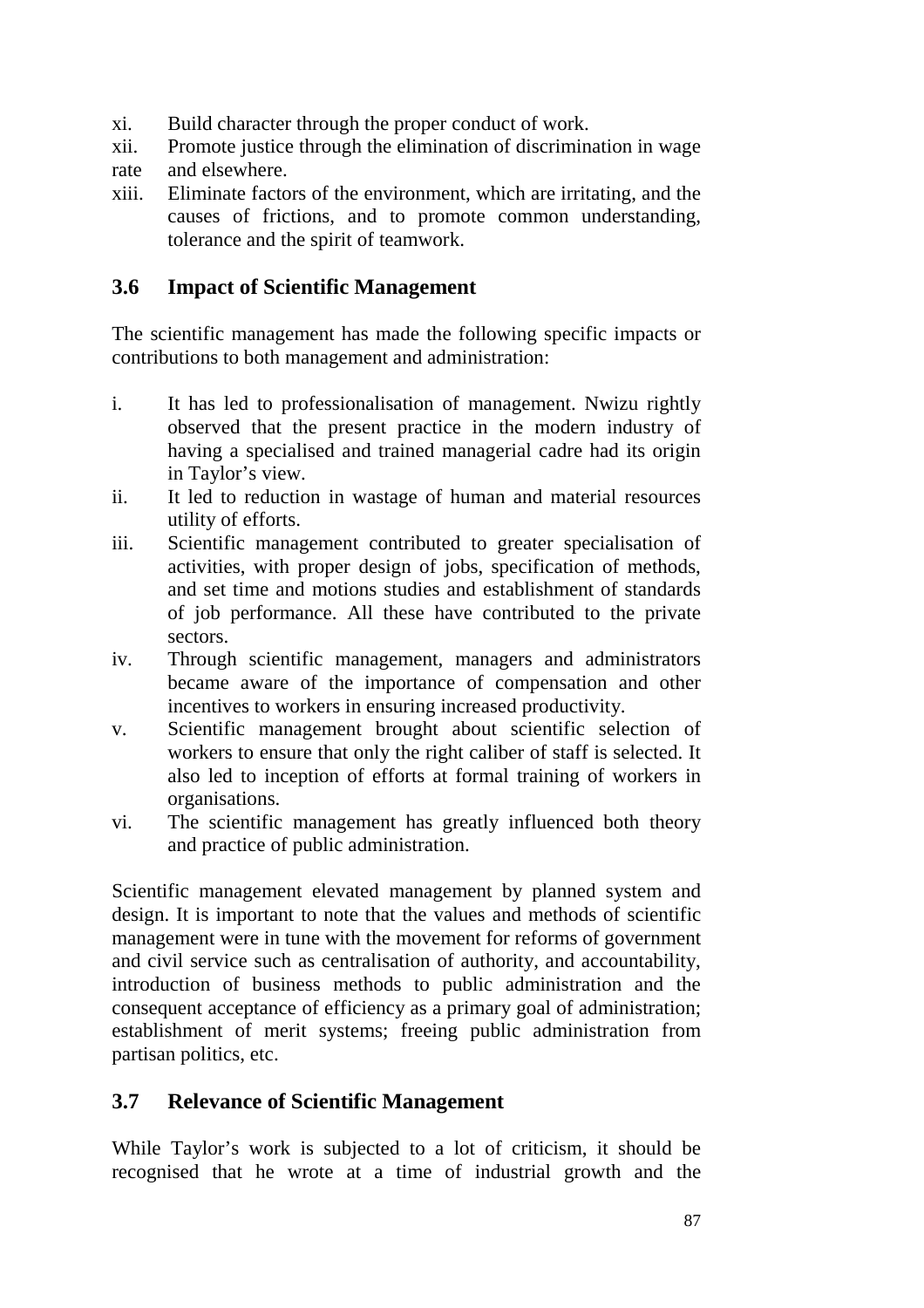emergence of complex organisations with new forms of technology. His main concern was with the efficiency of both workers and management.

Taylor believed his scientific management techniques would improve management–worker relations, and contribute to improved industrial efficiency and productivity.

Drucker claims that Frederick Winslow Taylor may prove a more useful prophet for our times than we yet recognise … Taylor's greatest impact may still be ahead…. The underdeveloped and developing countries are now reaching the stage where they need Taylor and scientific management. But the need to study Taylor anew and apply him may be greatest in the developed countries (Sapru, 2008:109).

Drucker argued that the central theme of Taylor's work was not inefficiency but the need to substitute industrial warfare by industrial harmony. Taylor sought to do this through higher wages from increased output; and removal of physical strain from doing work the wrong way; development of the workers and the opportunity for them to undertake tasks they were capable of doing; and elimination of the boss by the duty of management to help the workers.

Taylor, in developing scientific management, made enormous contributions to the understanding and prescription for the management of organisations. Yet he is probably better characterised as a synthesizer than an innovator. In dealing with industrial unrest, scientific management promoted and called for a new look of harmonious and whole–hearted cooperation in place of the old tendency toward rugged individualism.

Further, scientific management, with its emphasis on research, planning, use of standards, and cooperation, encouraged management to take decisions based on the laws of the situation instead of individual guess and intuition.

The scientific management movement spread far beyond the borders of the United States, and gained wide recognition in Germany, England, France, Sweden and other European countries. In Russia, immediately after the revolution of 1917, Lenin referred to the Taylor system, as a combination of subtle brutality of bourgeois exploitation and a number of its greatest scientific management. He and Trotsky sponsored a state– led scientific management movement aimed at promoting labour discipline and higher productivity.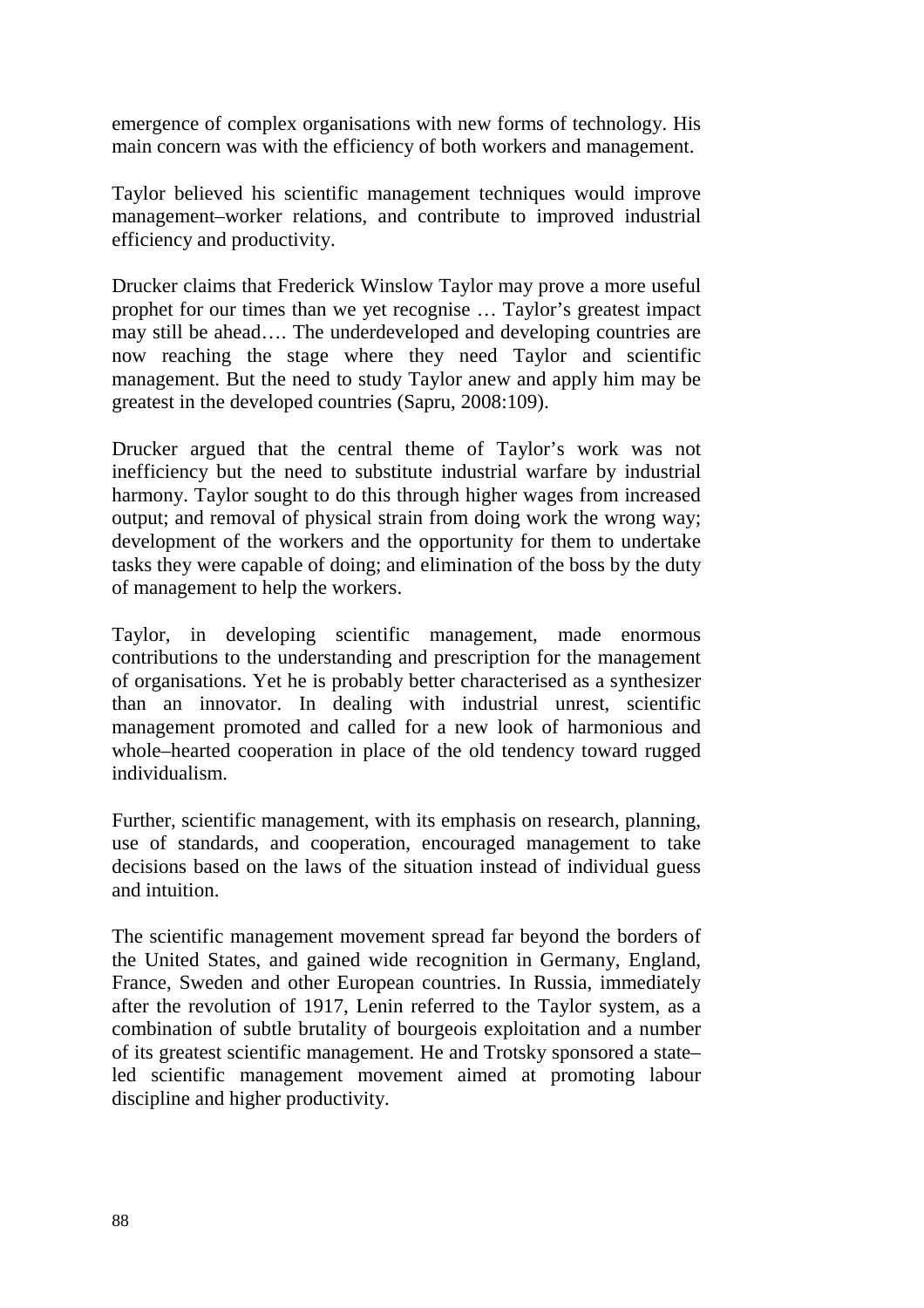### **3.8 Criticisms of Scientific Management**

Scientific management has been criticised on the following grounds: i. It lays much emphasis on economy, efficiency and material welfare to the neglect of the emotional and psychological needs of the workers. ii. Scientific management dehumanises employees. It considered the organisation as a machine and the human beings working in the organisation as parts of the machine. Workers were meant to do the work at a standardised rate. If they produced below the standardised rate, they were thrown out.

iii. It encourages authoritarian leadership. This is because the traditional approach to public administration and management on which scientific management is based does not tolerate composite decision–making.

iv. Scientific management recommends specialisation, which it assumes as the best way of getting things done. Yet, specialisation may be boring because of its repetitiveness and monotony.

v. There is no one best way to carry out functions related to values. For instance, what is the one best way to eliminate corruption in Nigeria? Or what is the one best way to be president of Nigeria?

vi. Scientific management wrongly assumes that individuals first look for their own best interests before those of the group. The Hawthorne experiment shows that workers realise that they are disadvantaged and helpless unless they exist as a group.

vii. The scientific management techniques have been severely criticised by the Marxists as mere efficient tools to exploit labour.

# **4.0 CONCLUSION**

The above discussion showed that, the views and concepts generated by scientific management, though new and radical at that time, are widely applied in today; they are accepted as standards for managerial practice.

This acceptance is itself indicative of the total effect of scientific management. The principles of Taylor's scientific approach to management appear to be very relevant today. Many of Taylor's ideas are accepted by present–day managers. We can still see examples of management practices based on the philosophy of his ideas. Taylor gave a major impetus to the development of modern management thinking.

Although, the Marxists criticised scientific management based on the substantial increase in the profits of the enterprises where Taylor's experiments were carried out was not matched by corresponding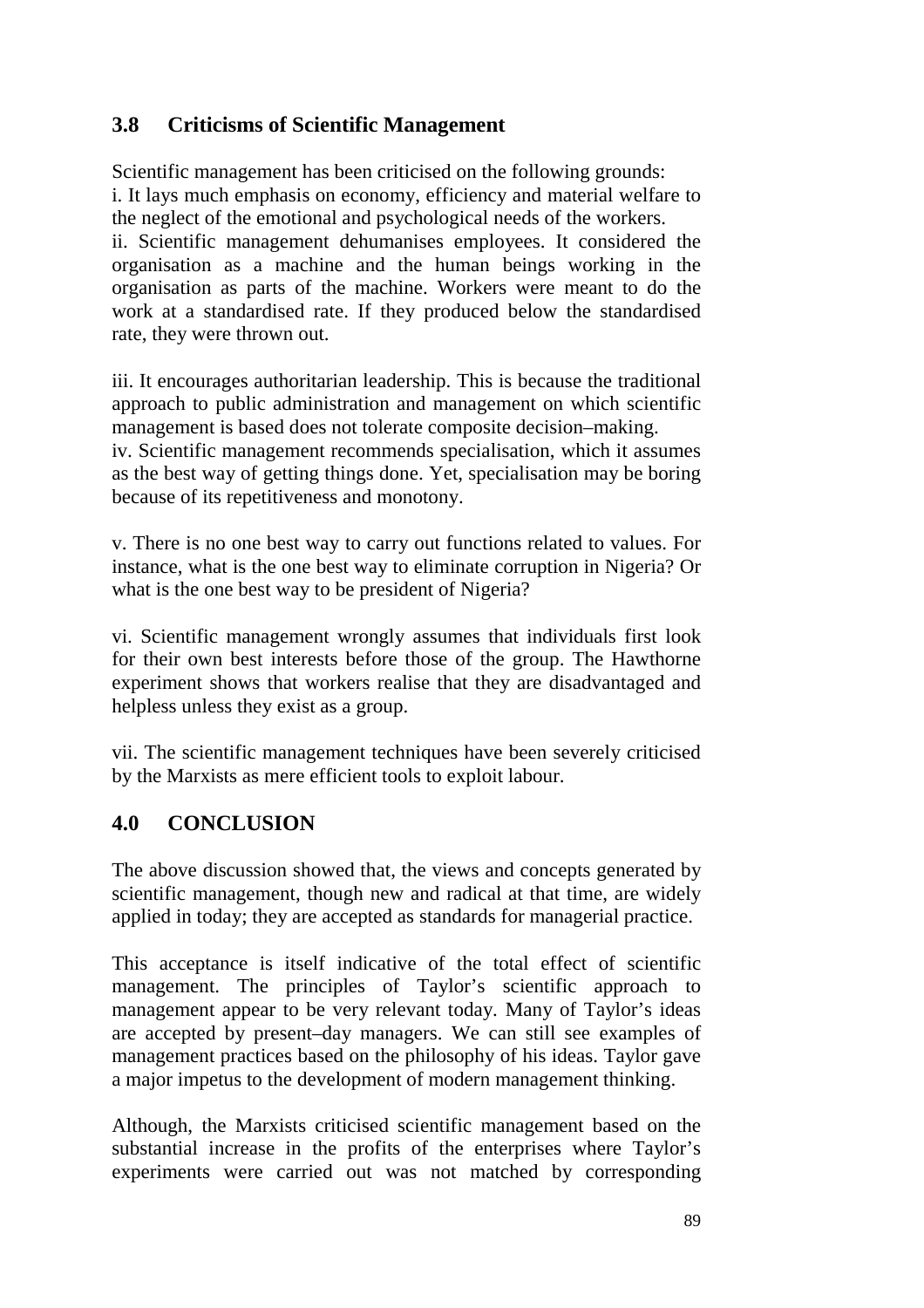increase in the wages of the workers. Still Taylor's scientific management approach is relevant and accepted today.

#### **5.0 SUMMARY**

The unit has thrown light on the scientific theory of management. The concept and principles of management are considered alongside the component of scientific management. The aims, impacts, contributions, relevance and criticisms of scientific management were also highlighted and discussed.

### **6.0 TUTOR-MARKED ASSIGNMENT**

- 1. Discuss the components of scientific management.
- 2. State and explain the aims of scientific management.

### **7.0 REFERENCES/FURTHER READING**

Basu, R. (2004). *Public Administration: Concepts and Theories.* (4th ed.). New Delhi: Sterling Publishers.

Eneanya, A. N. (2010). *Public Administration in Nigeria: Principles, Techniques and Application.* Lagos: Concept Publication.

Ezeani, E. O. (2006). *Fundamental of Public Administration*. Enugu: Ziks-Chuks Publishers.

Maduabum, C. (2008). *The Mechanics of Public Administration in Nigeria.* Lagos: Concept Publications Ltd.

Maduabum, C. (2006). *Reforming Government Bureaucracies in Nigeria*. Lagos: ASCON Printing Press, Topo-Badagry.

- NOUN (2012). *MPA 740 Theories and Practice of Public Administration*. NOUN, Lagos.
- NOUN (2012). *PSM 803 Ecology of Public Administration*. NOUN, Lagos.
- Ekwealor, E. F. (2007). *Fundamentals of Public Administration*. Onitsha: Abbot.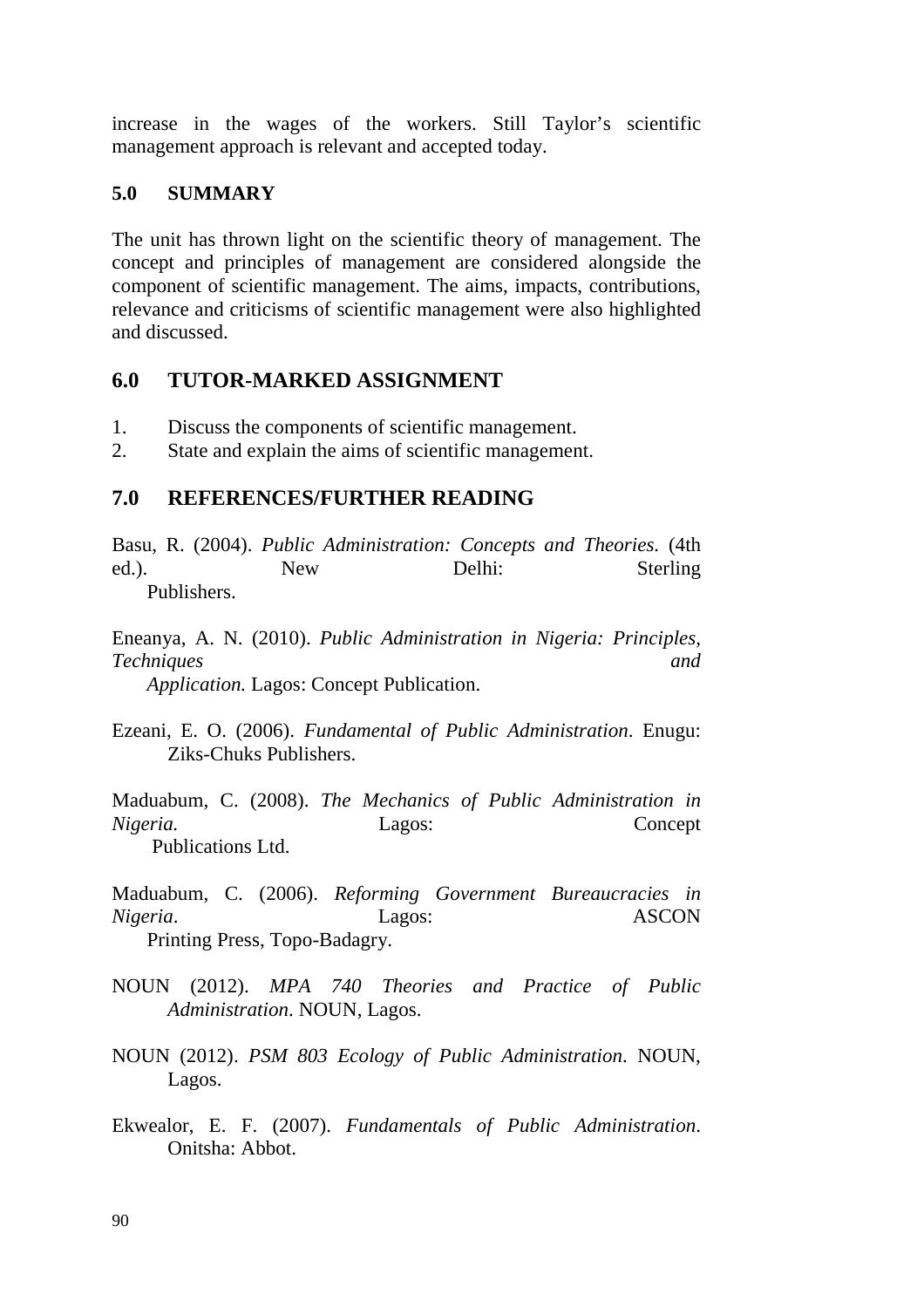- Ezeani, E.O. (2006). *Fundamentals of Public Administration*. Enugu: Snaap Press.
- Sapru, R. K. (2008). *Administrative Theories and Management Thought*  (2nd ed.). New Delhi: Prentice-Hall.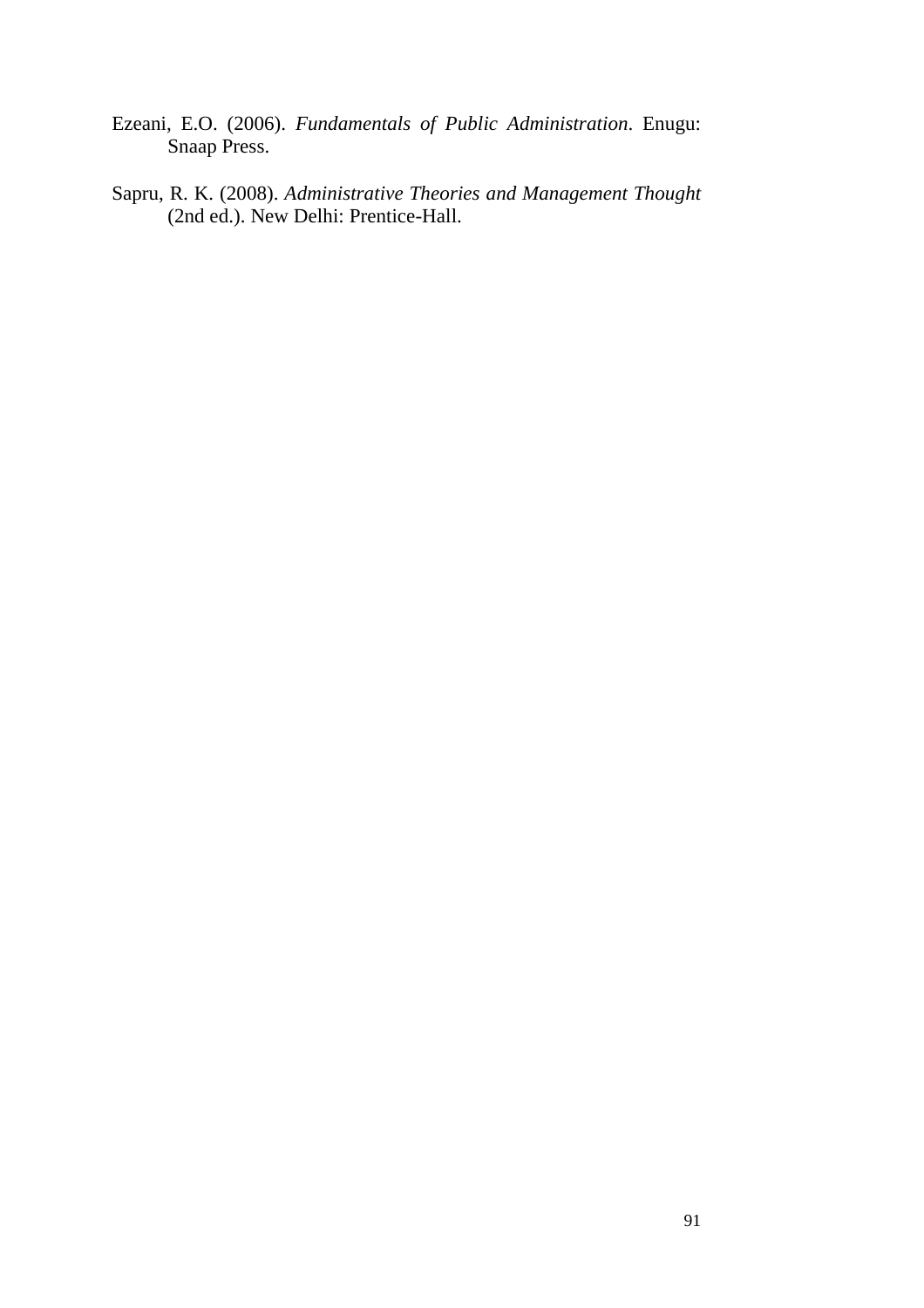# **MODULE 4**

- Unit 1 Classical Theory of Organisation
- Unit 2 Human Relation Theory
- Unit 3 Methods of Inquiry in Public Administration
- Unit 4 Nigerian Civil Service

# **UNIT 1 CLASSICAL THEORY OF ORGANISATIONS**

#### **CONTENTS**

- 1.0 Introduction
- 2.0 Objectives
- 3.0 Main Content
	- 3.1 Classical Theory of Organisations
	- 3.2 Basic Themes of Classical Theories
	- 3.3 Main Features of Classical Theory
	- 3.4 Contributions of Fayol
	- 3.5 Criticisms of Classical Theory
	- 3.6 Significance of the Classical Approach
- 4.0 Conclusion
- 5.0 Summary
- 6.0 Tutor-Marked Assignment
- 7.0 References/Further Reading

### **1.0 INTRODUCTION**

Herbert Simon propounded the classical theory of organisation. Other contributors of early 20th century are administrative practitioners and theorists such as Henri Fayol, Luther Gulick, Lyndall Urwick, J. D. Mooney and A. C. Reiley. They were the French and American specialists in different fields who searched for ideal administrative structure. These early writers are known to belong to the classical school of thought in organisation theory.

The classical administrative theory grew out of Weber's bureaucratic theory and Taylor's scientific management approach. Though classical theory can be traced to Taylor's concern for functional foremanship and planning cells, it is sometimes considered as an extension of Max Weber's bureaucratic theory.

In this unit therefore, you will be conversant with some basic themes of classical theories, the main features of classical theory, Fayol's definition of management and its elements, Fayol's fourteen principles and then proceed to discuss the evaluation of Fayol's ideas, criticism of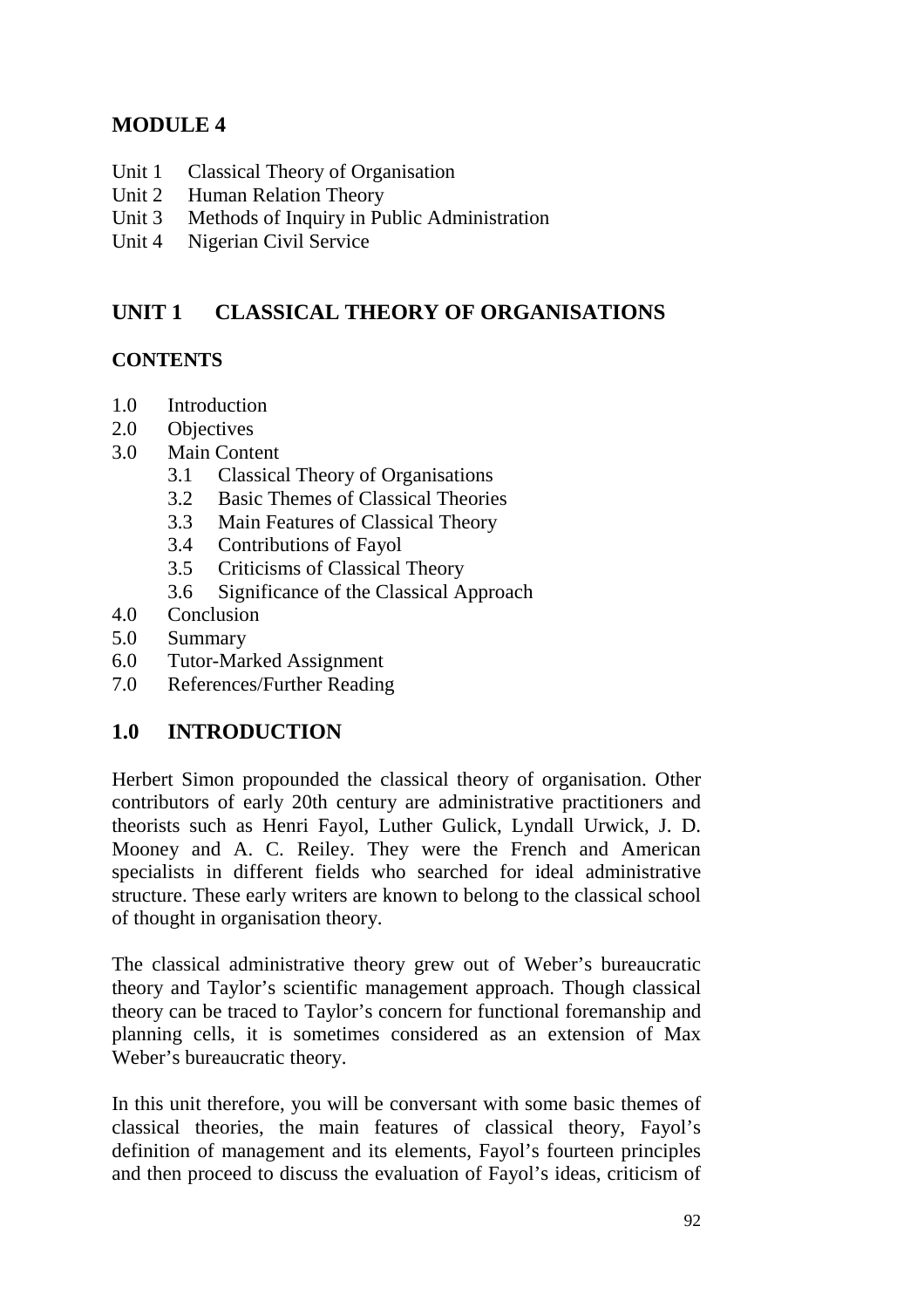classical theory and the significance of the classical approach to the study of the public administration.

# **2.0 OBJECTIVES**

At the end of this unit, you should be able to:

- discuss the basic themes of classical theory
- identify the main features of classical theory
- state the contributions of Henri Fayol to management studies
- explain the significance of the classical approach to organisation.

### **3.0 MAIN CONTENT**

### **3.1 Classical Theory of Organisation**

The classical theory of organisation is also known as the structural theory. The most important concern of the classical theory is the formulation of certain universal principles of organisation. It deals primarily with formal organisational structure. The theory assumes that there are certain fundamental principles on which an organisation can be established to achieve a specific objective. The watchwords of this approach are efficiency and economy, as it conceives that these principles, if fully adopted, can lead to maximum organisational efficiency and economy. The structuralists were chiefly concerned with discovering the true basis on which work can be divided in an organisation and devising proper methods of bringing about the effective organisational coordination.

# **3.2 Basic Theme of Classical Theory**

The basic themes of classical theories include the following:

- i. There are a set of basic principles to every organisation. These principles are immutable laws to manage an organisation.
- ii. The requisite personnel or workers have to conform to this preconceived plan.
- iii. The four basic principles of classical theory are impersonality, division of work, hierarchy and efficiency.
- iv. Organisational tasks can be defined based on these principles, and effective methods can be devised for better coordination, delegation and control of personnel.
- v. Classical theory advocated the use of authority as a system of controlling personnel.
- vi. The aim of this theory is the maximum organisational economy, efficiency and productivity.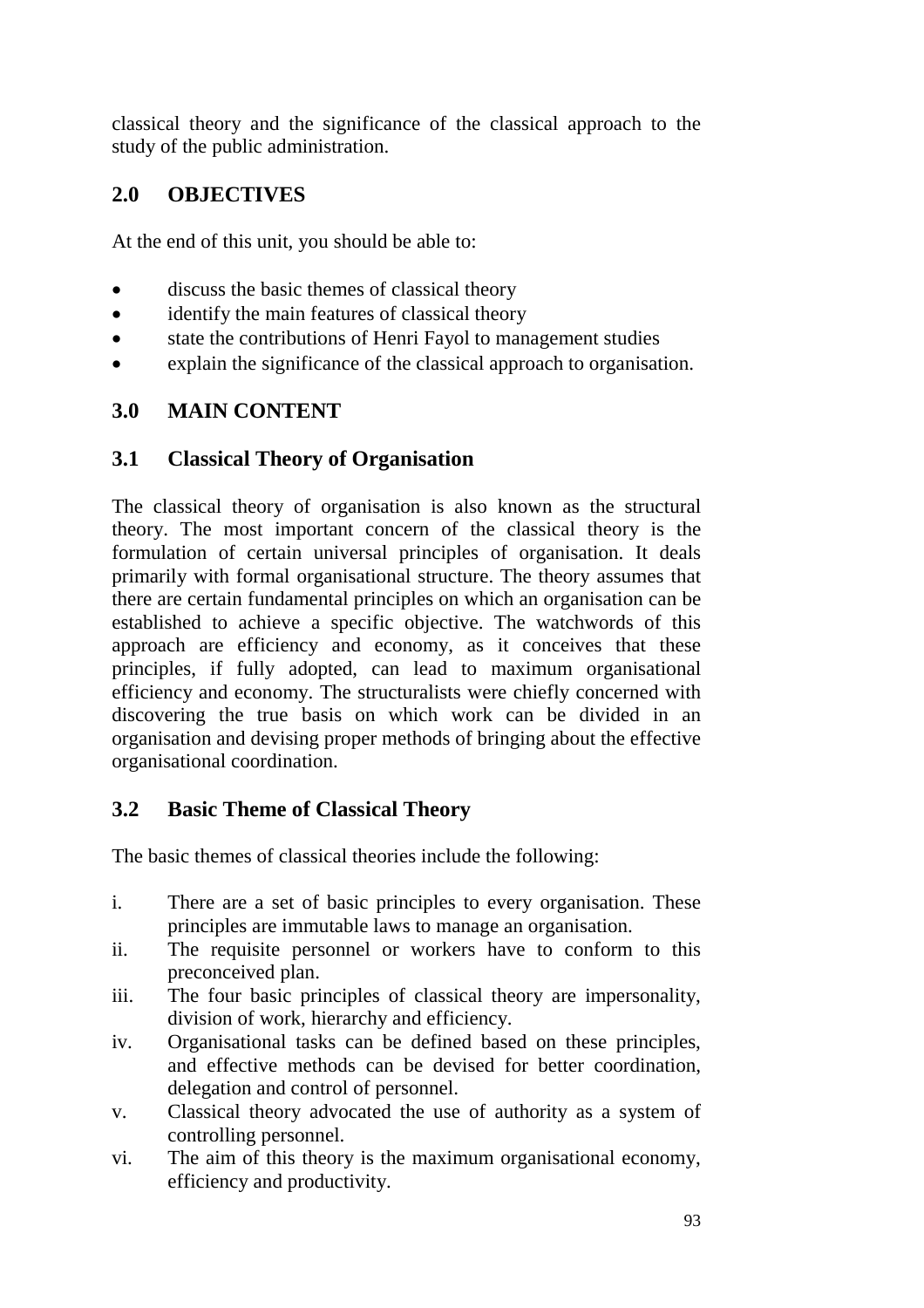vii. The theorists had a dogmatic faith in their findings and found them as the only one best way.

### **3.3 The Main Features of Classical Theory**

The classical theory of organisation is generally regarded as being covered by the standard works of Henri Fayol, Gulick Urwick, Mooney and Reiley. Their interest was chiefly concerned with formal organisational structure and the basic management process. They all believed in the existence of certain universal administrative principles. They also believed that the application of such principles could make organisations function more efficiently. The many points about administrative organisations, which the early administrative theorists agreed on, were in use quite for sometimes before the Second World War.

The classical theory of organisation is also known as the "Formal Organisation Theory," "Principles of Administration Theory", "Structural Theory", and the "Administrative Management Theory". The main features of the classical theory are briefly noted as follows

- i. The classical theory emphasises the anatomy of formal organisation. It views administration as a formal structural arrangement by which work is divided, arranged and coordinated for a definite purpose. The personnel, who are fitted into the structure, are treated as mere cogs in the organisational machine. The organisation chart is regarded as the basic tool for monitoring and controlling the entire administrative process.
- ii. Classical writers hold the generic view of administration, Henri Fayol and Lyndall Urwick, for instance, are of the opinion that the distinction between public and private administration does not exist. Henri Fayol opined, "We are no longer confronted with several administrative sciences, but with one which can be applied equally well to public and private affairs. In other words, in the opinion of classical writers, administration is administration wherever it is found and whatever kind of work it undertakes. Therefore, public and private organisations share common administrative principles and processes and the distinction between them tend to minimise.
- iii. The classical writers believe that administration is governed by certain principles, which are said to be of universal applicability of all forms of organisation in all types of environments. Because of this belief, all the classical administrative theorists engaged themselves in evolving principles of management. Gulick advocated a set of 10 principles of organisation while Urwick propounded eight principles of organisation. Later he (Urwick)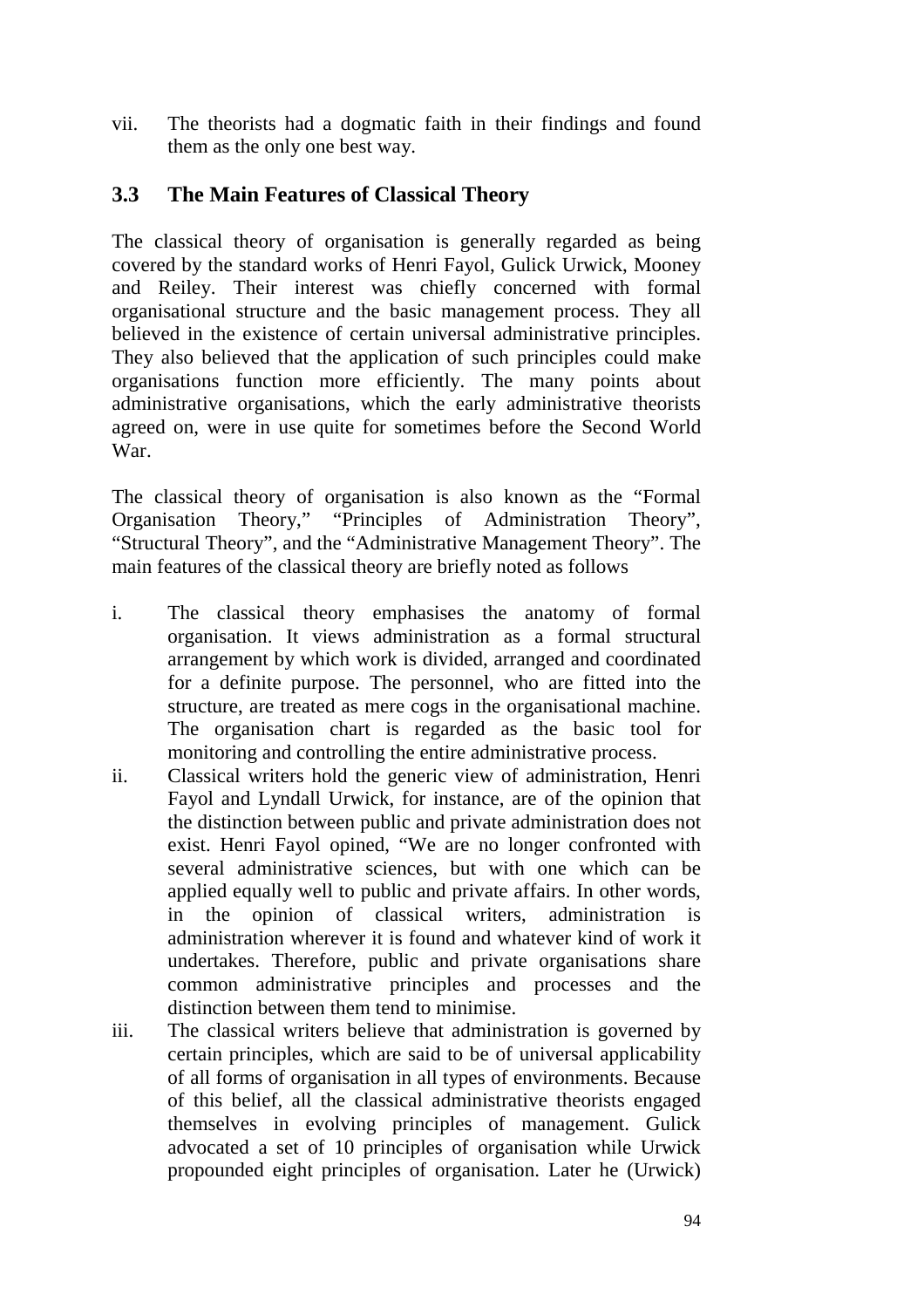developed 29 principles by integrating the various principles developed by other classical writers.

The classical writers believed that these common operating principles of administration could guide administrators in creating effective organisation and improving administrative practice. An organisation built on these principles could achieve efficiency and economy. It is also their belief that these principles could be built into a framework from which a general theory of administration would emerge.

- iv. The classical theory views public administration as a nonpolitical, technical, organisation designed to implement public policies with efficiency and economy. To the classical writers such as Gulick, efficiency is not only the axiom number one in the value scale of administration, but also the ultimate good of all administrative activity. The objective of administration is to achieve the maximum results with the least expenditure of people and materials.
- v. The classical writers upheld the distinction between the line and staff activities. Line activities are concerned with the fulfilments of the primary purpose of the organisation, while the staff activities are concerned with the provision of specialised advice and assistance to the line agencies. Thus, in the classical organisation theory, staff members are typically differentiated from line members by their advisory capacity to line personnel. The line people have considered the decision makers or order givers. For classical theorists, this distinction between line and staff people is fundamental.
- vi. According to classical thinkers, people are motivated to work by cash rewards such as increase in pay, and fringe benefits and the threat of punishment. They believed that more of such monetary rewards could keep people happy. The classical theory manifests four features:
- 1. Impersonality
- 2. Division of work
- 3. Hierarchy, and
- 4. Efficiency.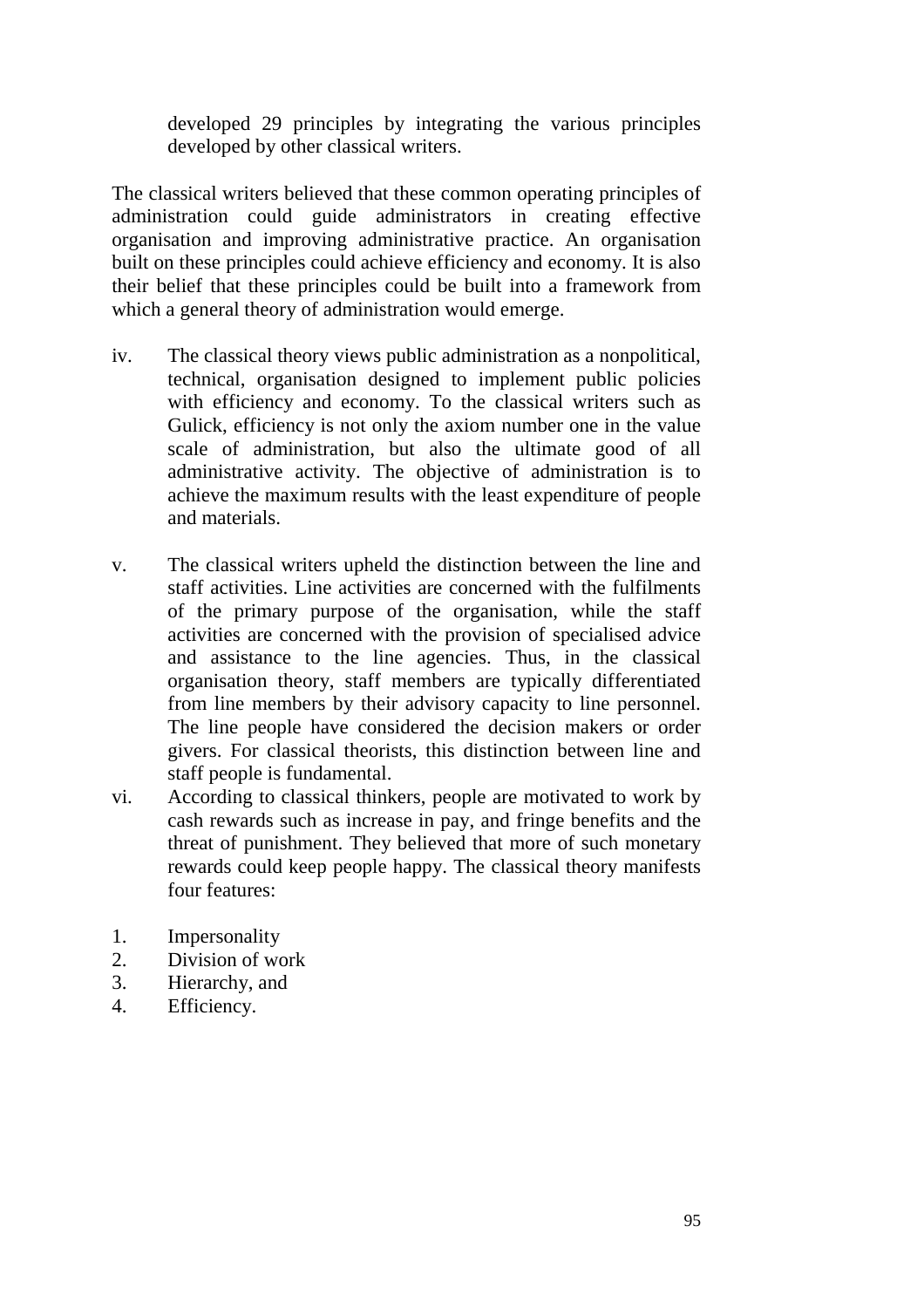Further, it is marked by the following six philosophical characteristics:

- i. It is atomistic in the sense that it sees the individual in isolation from fellow men.
- ii. It is mechanistic because it does not explain the dynamics of organisation behaviour.
- iii. It is static because it has a formal declared pattern of relationship established by law.
- iv. It is voluntary because it rests upon the native belief that the individuals are immune from the control either by the groups or by the social factors.
- v. It is rationalistic because tasks are performed according to methods determined by the principles of scientific work performance.
- vi. It does not take any note of non-economic incentives.

### **3.4 Contributions of Henri Fayol**

As earlier stated, Henri Fayol is called the father of the management process or the functional management theory. As a French engineer, he first published his experiences in the book "General and Industrial Management" in 1916. The book arrived in England only when it was first translated to English in 1929. He tried to approach organisations through their general principles without making a distinction between industrial and public service organisations. According to him, management and administration are two sides of the same coin and need not be distinguished. Fayol's theory of the *scalar chain*, which is the synonym for hierarchy, is a kind of photograph of the framework. Fayol used these principles to explain the organisational behaviour. He did not consider these principles as immutable or one best way, but maintained that the principle is the light house fixing the bearings, which can only serve those who already know the way to the port. Fayol divided the industrial activities into six groups.

These are as follows:

- i. The technical activities, which include production, manufacture and adaptation.
- ii. The commercial activities, which include buying, selling and exchange.
- iii. The financial activities that is, search for and optimum use of capital.
- iv. The security activities, which include protection of property and persons.
- v. The accounting activities, which include stocktaking, balance sheet, costs, statistics, etc.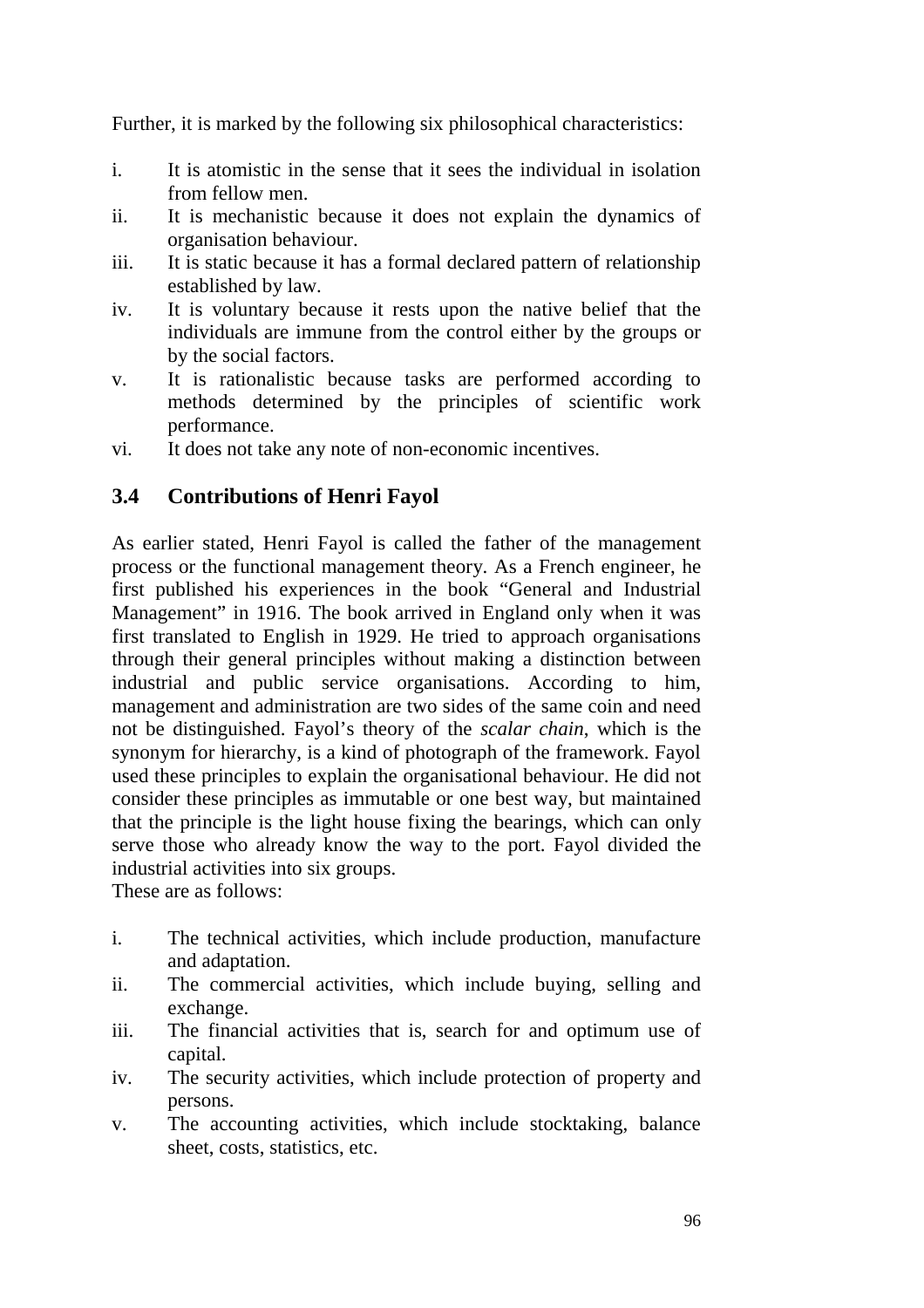vi. The managerial activities, which include planning, organisation, command coordination, control, etc.

Fayol also explained the five elements of administration as follows:

- i. Forecasting: this involves forecasting a plan. This indicates the need for administration to plan for future, look ahead, and adapt plans for the prospective situations. He called it previous or purveyance.
- ii. Organising: this involves drawing the structure of the organisation in such manner that would facilitate the performance of basic activities in an optimal manner.
- iii. Commanding: this involves instilling sense of discipline in the subordinates through knowledge of the task and constant contact.
- iv. Coordinating: this involves building, harmonising and uniting all efforts and activities.

#### **Henri Fayol's definition of management and its elements**

Henri Fayol was the first to put forward a classic analysis of the nature of managerial activity, based on his own experience of doing the job in the mining and metallurgical combined industry.

He defines management in terms of the following five key functional elements:

- **1. Planning:** It is the act of forecasting future and drawing up the plan of action.
- **2. Organising:** It refers to structuring the human resources of the undertaking into jobs, departments and so on to enable them to put the plans into action. It also involves the use of material resources.
- **3.** Commanding: It consists of setting the human resources into activity toward the organisation's objective. This is what we today call leading.
- **4. Coordinating:** It involves unifying and harmonising all activities and efforts. It permeates the other four basic functions.
- **5.** Controlling: It means, ensuring that everything occurs in conformity with established rule and expressed command. It serves to make certain that all operations are proceeding according to plan to accomplish the goals.

These five managerial activities are treated by Fayol as universal. In his opinion, these activities have to be performed by managers of both public and private organisation. Fayol's five functional elements have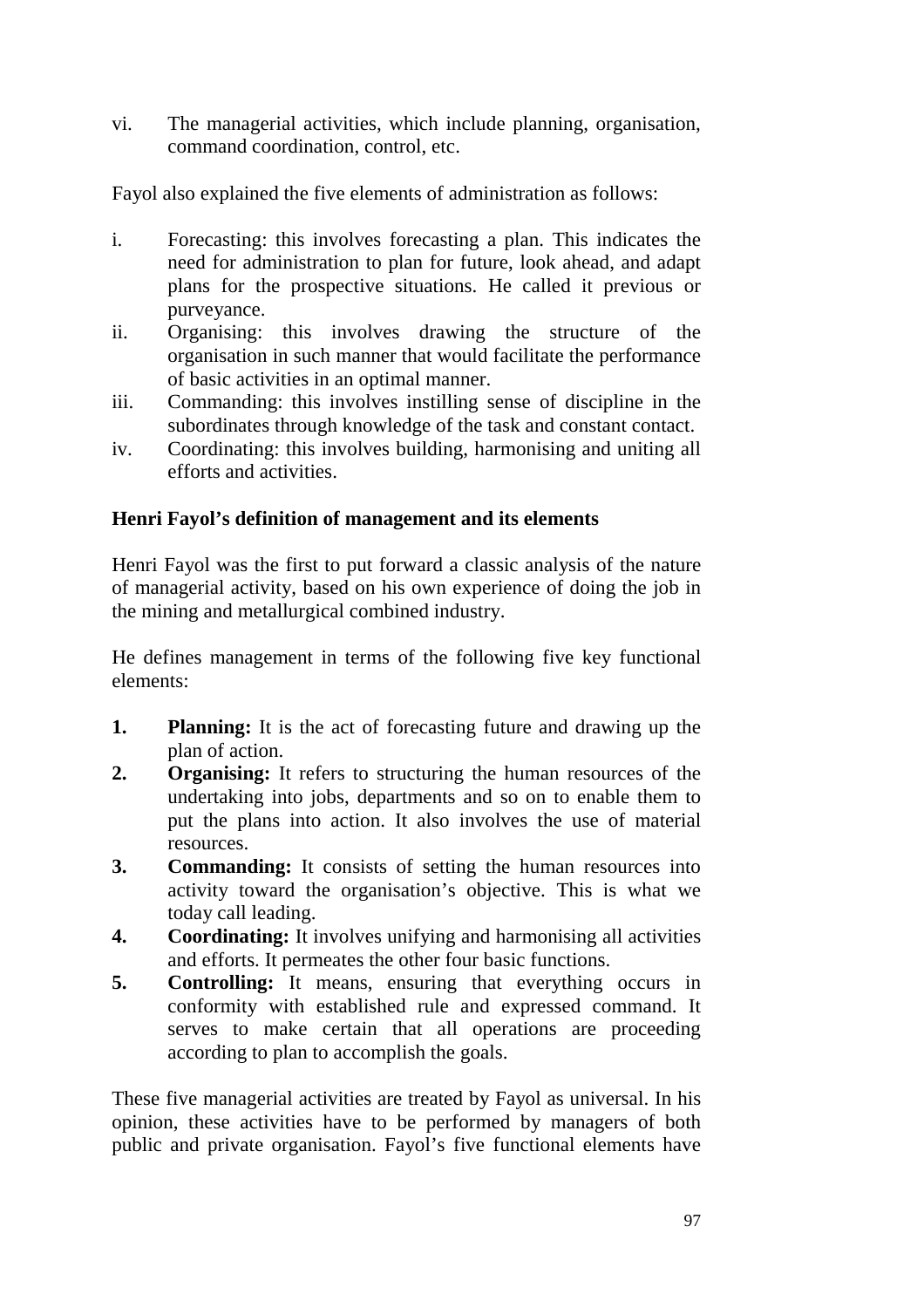provided a system of concepts with which managers may clarify their thinking about what it is they have to do.

According to Fayol, a successful manager must possess leadership qualities, knowledge of the business and his workers, and the ability to instill sense of mission. A manager having these qualities can obtain the best performance from his work force. Knowledge of necessary administrative powers and functions that have to be performed would empower the manager to organise and run any undertaking.

To Fayol, good administration is a process, which is distinct from the particular management task at hand. To put it differently, Fayol treated administration as a universal process, which is equally applicable to both public and private organisations.

In Fayol's theory, the organisation chart graphically depicts the essence of the organisation. According to him, such charts of managerial staff show each man's immediate superior and subordinates and are a kind of framework of the organisation at a given moment.

#### **Fayol's fourteen principles**

- **i.** Division of work: It refers to specialisation of work or labour in both managerial and non-managerial jobs. Division of labour allows individuals to build up skills and increases organisation productivity.
- **ii.** Authority and responsibility: These refer to the right of a manager to give commands and require conformity to those commands. Responsibility must go with authority and must match authority.
- **iii.** Discipline: It implies that employees obey orders of management, if it provides good leadership.
- **iv.** Unity of command: This specifies that each employee should receive orders from only one superior. It eliminates conflicting lines of command.
- **v.** Unity of direction: This denotes that people engaged in a group of activities must have the same objectives in a plan.
- **vi. Subordination of individual interest to general interest:** This implies that the interest of one employee or a group of employees must be subordinated to the overall interest of the organisation.
- **vii. Fair remuneration for effort:** This principle states that since payment is an important motivator, it should be a matter for manager's constant attention.
- **viii. Centralisation or decentralisation:** This principle states that centralisation or decentralisation of an organisation should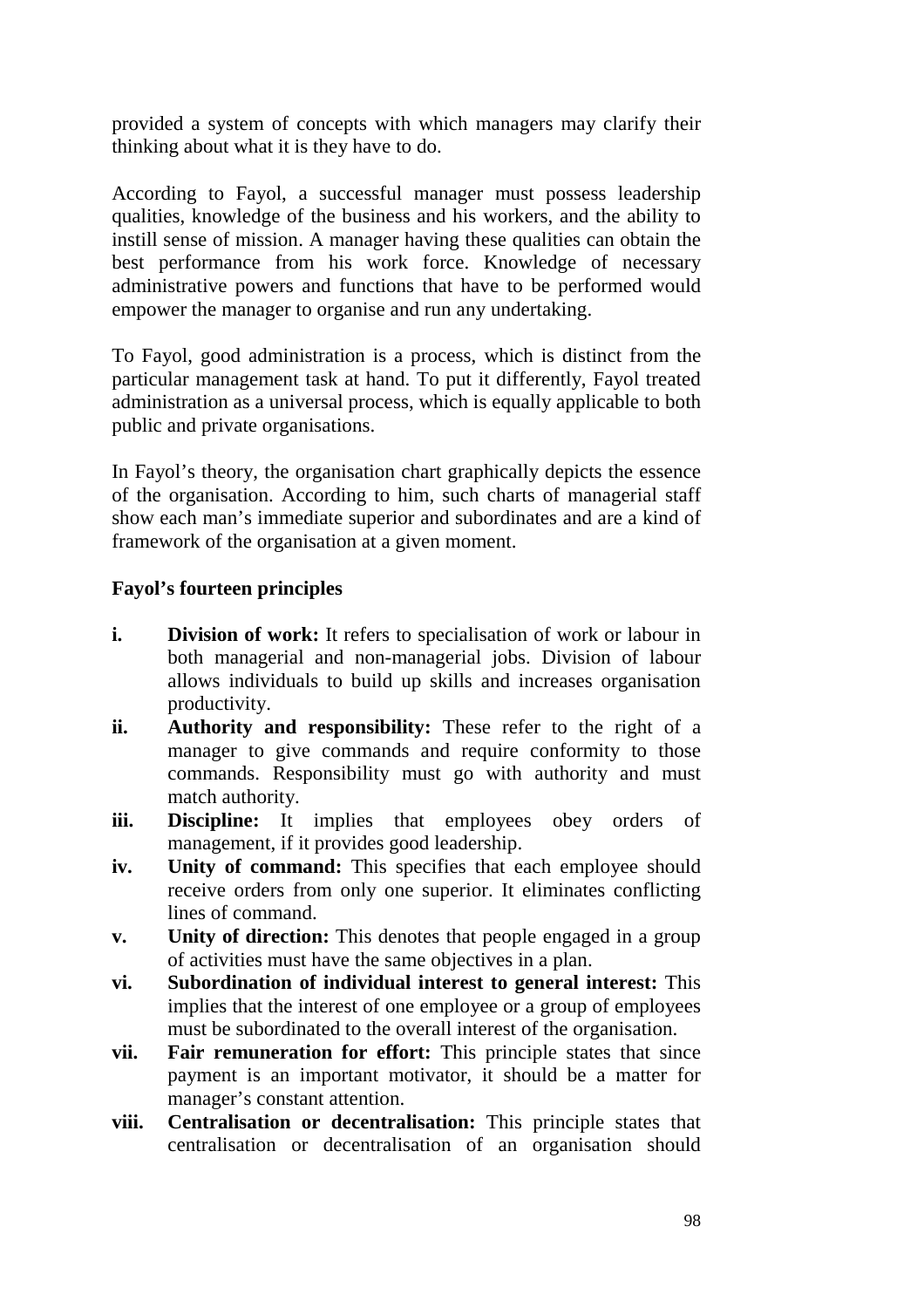depend on the condition of the business and the quality or culture of its staff.

- **ix.** Scalar chain: This refers to the line of authority, from superior to subordinate, running from the top to the bottom of an organisation. This principle is necessary for unity of direction.
- **x. Order:** This principle state that both material order and social order are necessary for the proper and efficient working of the organisation.
- **xi. Equity:** It states that all employees should be treated with fairness, kindness and justice.
- **xii. Stability of tenure:** Stability of tenure among personnel is necessary for the successful running of the undertaking.
- **xiii. Initiative:** All personnel in an organisation must be allowed to show their initiative in some way. This represents a great source of strength for business, although it requires the manager to sacrifice some personal vanity.
- **xiv. Esprit de corps:** This is essential for management to foster the morale of its employees. Henri Fayol used these principles to explain organisational behaviour. He did not believe that the principles of organisation and administration were immutable laws. They may, at best, serve as guidelines for managers in performing their duties.

These principles have to be flexible and adaptable to varying situations because management deals with people in a wide variety of circumstances. The process of applying them would be more of an art than a science. Fayol raised general management to the level of science. Unlike Taylor, he was not focused on the shop floor but found mismanagement or lack of clear principles of management as the reason for low efficiency and productivity. He defined management in terms of the functions of planning, organising, commanding, coordinating and controlling. There are two noticeable points in Fayol's, which is different from the "one best way" theorists.

First, he never insisted that this list of principles is the final one. He believed that principles can be added and subtracted according to the requirement of the organisation. Fayol observed that every administrative rule or advice strengthens the human part of an organisation or facilitates its working and has its place among the principles for so long as experience proves it to be worthy of this important position.

Secondly, unlike his contemporaries, Fayol is not rigid about the use of the term "principles". He opined that, "for preference I shall adopt the term principles while disassociating it from any suggestion of rigidity, for there is nothing rigid or absolute in management affairs, it is all the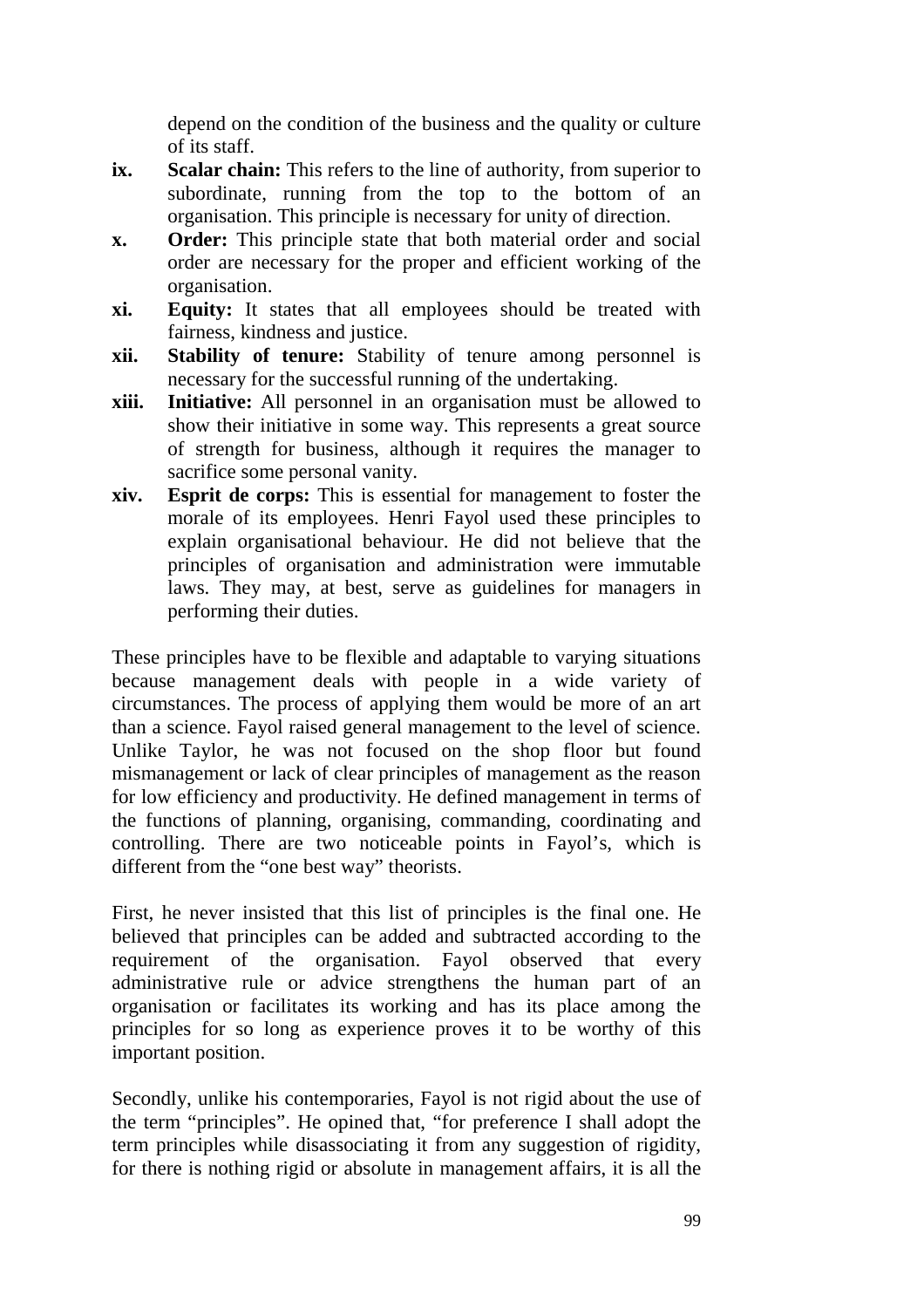question of proportion." Seldom do we have to apply the same principle twice in identical conditions; allowance must be made for different changing conditions to allow for flexibility in propounding principles, which have made functional management a universally applicable theory.

This has also made Fayol a more acceptable theorist in management practices in contrasts to the classical theorists. At least his two principles, initiative and the *esprit de corps* have an important place even in the modern organisation theory based upon psychology and behavioural sciences. His suggestion for the stability of tenure has also been the launcher for career services in contrast to the 'hire and fire' system prevalent in his time.

## **3.5 Criticisms of Classical Theory**

The classical approach to public administration is full of contradictions for which it has come under severe criticism. It has been criticised on many grounds. The following are some of the major criticisms brought against it:

#### **Classical principles are synonymous with proverbs**

Herbert Simon, a distinguished behavioural administrative theorist, is one of the critics of the principles of administration developed by the classical administrative thinkers from simple observations. He observed the classical theory that they are little more than proverbs in disguise. (A proverb is a popular saying, embodying some familiar truth based on common sense or practical experience. For example, "look before you leap," but on the other hand, "he who hesitates is lost").

Simon argued that, "like proverbs, the principles of administration appear in pairs. For almost every principle one can find an equally plausible and acceptable contradictory principle". Let us consider the principle of unity of command as an example. Unity of command implies that each person in an organisation should receive orders from one boss to avoid confusion. However, this principle is incompatible with the principles of specialisation. The principles of specialisation lead to a situation in which their formal superiors also receive directives from the specialists in the headquarters. The result is dual chain of command, which violates the principle of unity of command. In a similar fashion, Taylor's 'function of foremanship' also violates unity of command principle. These contradictions reveal the unreality of the principle of unity of command.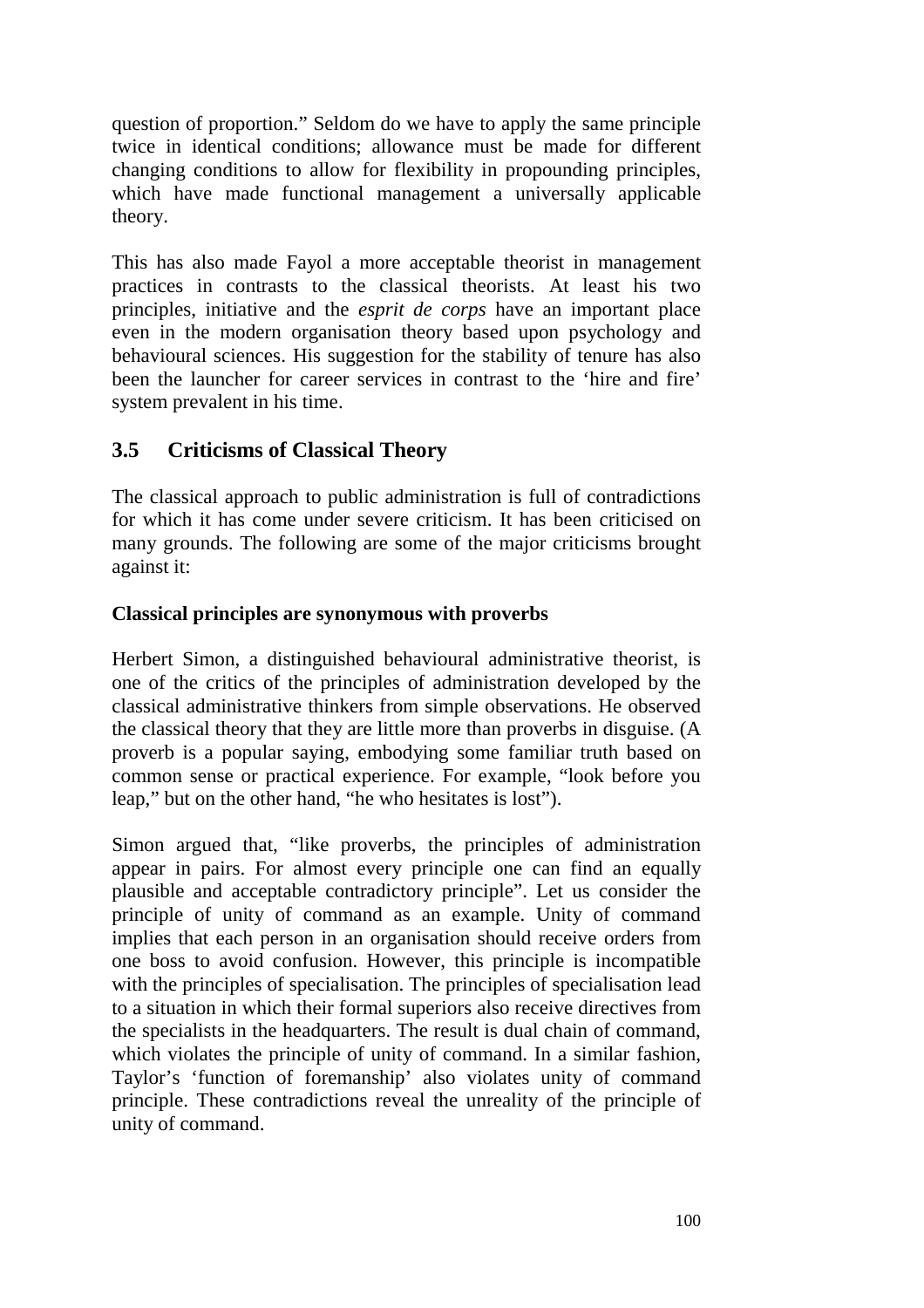Simon revealed that other principles of administration are also contradictory. Some of the classical theorists argued that organisations could improve supervision and productivity, if they kept a low span of control. In the same way, he argued that organisations would improve their performance, if they minimised the number of layers in the hierarchy; thus, reducing communication problems and cutting down on red tape. Thus, the principle of narrow span of control implying a tall hierarchy comes into conflict with the principle of minimising the number of supervisory levels of implying flat hierarchy.

According to classical theorists, specialisation leads to efficiency of the organisation. However, the principle of specialisation fails to inform the executive of exactly how to specialise so as to promote efficiency. They also failed to state whether functional specialisation is better than area of specialisation or vice versa.

For all the reasons stated above, the administrative principles promoted by the classical theorist cannot claim the status of empirically tested scientific principles. They have little scientific validity. They can, at best, be regarded as administrative homilies comparable to folklore or folk wisdom. Considerable doubt also exists as to their relationship to actual behaviour in real administrative situations. For this reason, it is said that the so-called principles of administration are of no use as practical guides to the administrator. Therefore, Simon has characterised the classical administrative theory as narrow and one that lacks realism. Furthermore, there is no unanimity among the classical theorists as regards the principles of administration. Thus, the contention of classical administrative theorists that public administration had already developed as a science with universally valid and generally applicable principles was largely discredited by Simon's attack against the classical approach.

#### **Classical theory ignores the human factor and informal groups**

The classical theory of Gulick and Urwick ignored the interplay of individual personality and the influence of informal groups in the functioning of an organisation. It ignored problems stemming from human interactions in organisations. It did not give adequate attention to the social and psychological factors relating to human behaviour in organisations. It ignored virtually, all features of organisational life beyond the formal structure. It ignored the individual employee and his needs. Mayo's human relations approach has revealed the human, the interpersonal, and the informal factors are of crucial administrative consequence thus, Mayo's theory supplied a corrective to the mechanistic approach of Gulick and Urwick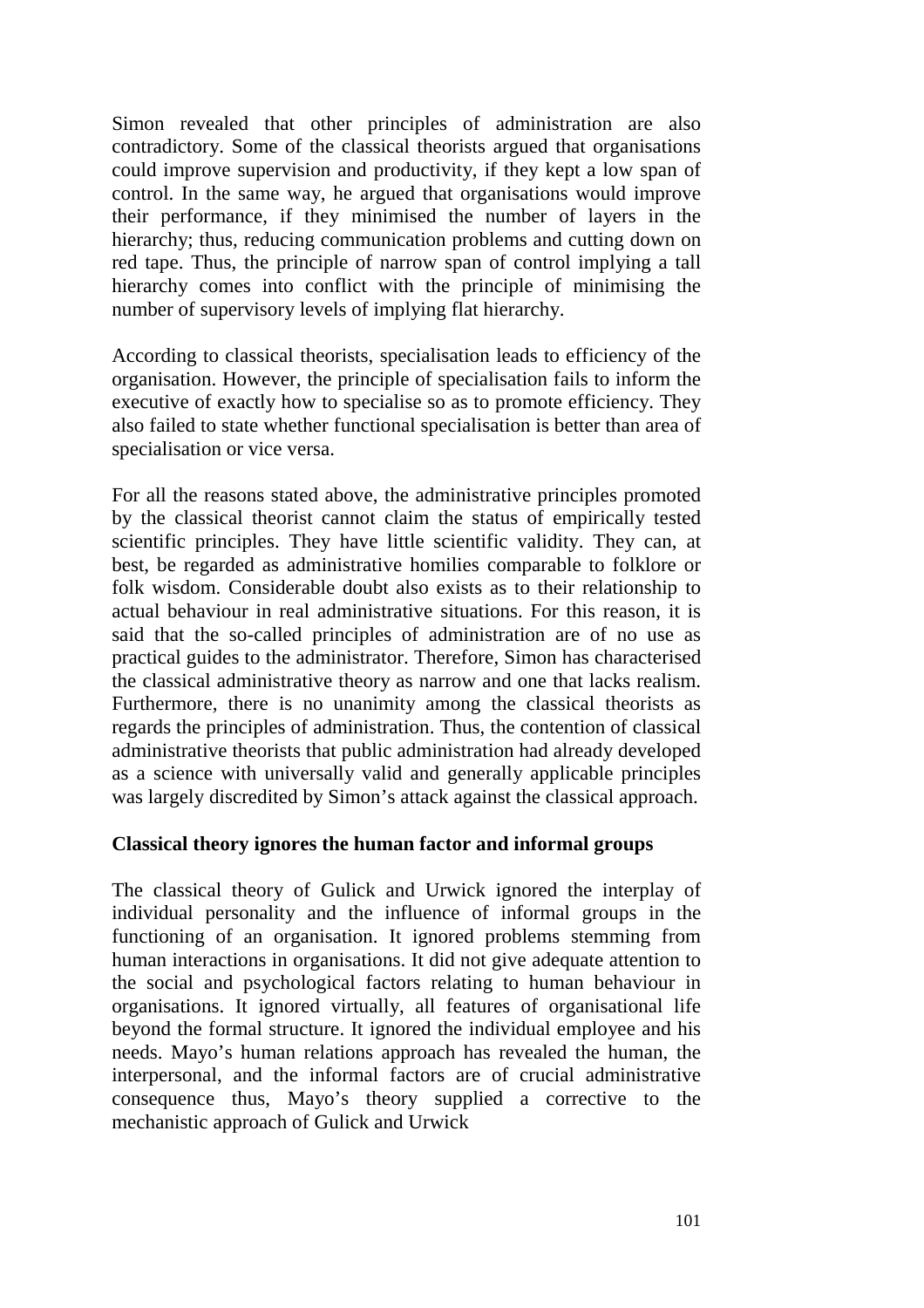#### **Classical theory treats organisations as closed systems**

The classical theory treats an organisation as a closed system, completely unconnected with and not influenced by its external environment. In fact, organisations actually engaged in constant contact with their environment. An organisation and its environment influence each other. The environment of public or government agencies is complex and the connection between them and the outside world are highly significant. Government agencies, for example, have to deal with legislative committees, interest groups, the press, the court system, individual citizens and others. The influence of this complex external environment on the decision making process of public agencies is highly significant. Therefore, it is said that organisations are considered cybernetic in their behaviour with regard to the external environment.

#### **Over simplification of human motivation**

The classical approach has over simplified human motivation to work. The classical theorists, in their naivety, believed that people are motivated only by cash rewards and threats of punishments have been questioned by the human relationists and behaviouralist. They have argued that group pressures, social incentives, nature of work, and the attitude of each employee towards it are also as important as pay and fringe benefits.

#### **Other criticisms**

The classical theory is accused of a pro management bias, because it attached much importance to the efficiency and greater productivity of the organisation. It is also said that in today's large, complex organisations, the distinction between line and staff have lost much of their clarity and significance because superior–subordinate relationships are becoming less authoritarian and more advisory.

## **3.6 Significance of the Classical Approach**

Despite its limitations, the classical approach had an impact on the study and practice of public administration, especially in the USA. Federal Government and many state governments in the USA reformed their administrative studies. These reforms were based largely on classical tenets.

This theory played a notable role in rationalising administrative structures and even stimulating production. Thus, the traditional emphasis in public administration stressed in both theory and practices a rationalised view of administration.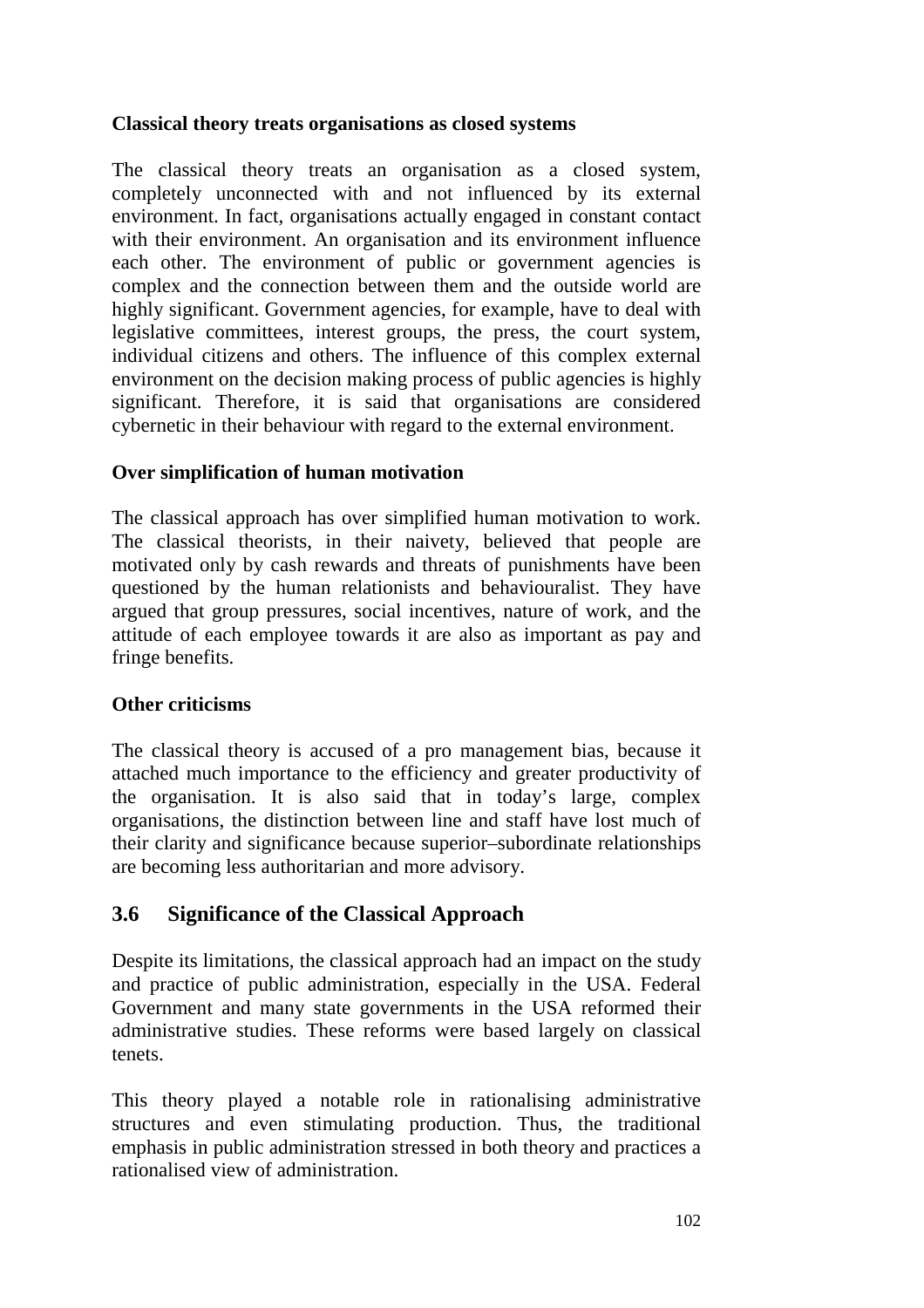The classical approach has some value even today. Owing to its influence, such management techniques as reporting, accounting and budgeting have come to be used in public administration. Gulick's POSDCORB formula serves even today as a handy check list of the functions of managers both in public and private sectors.

Administration of many governments is even at present structured in accord with the classical principles. Some techniques of personnel administration such as formal job described and position classification are cut from the classical mould. Therefore, the classical administrative theorists were errant, but important. Even today, some of their ideas and concepts are relevant.

The idea that administration was a separate activity and was worthy of intellectual investigation was first propounded by the classical writers.

The classical approach formulated a set of concepts of administration that evolved a terminology, which has provided a base for subsequent research in the field of administration. The limitations of the classical theory stimulated further research in organisational behaviour, thus, becoming an important milestone in the development of organisation theories such as human relations, behavioural and social–psychological theories. In fact, the classical theory is regarded as the foundation of the 20th century administrative thought.

#### **4.0 CONCLUSION**

In this unit, you have learnt that classical theory has played a notable role in rationalising administrative structures as well as stimulating production. The classical approach has some value even today. Owing to its influence, such management techniques as reporting, accounting, and budgeting have come to be used in public administration. We can also see that Gulick's POSDCORB formula serves today as a handy checklist in public and private sectors. There is no doubt that administration of many governments today or at present is structured in accord with the classical principles. Even today, some of the classical ideas and concepts are still relevant in our organisation.

## **5.0 SUMMARY**

The unit has thrown light on the classical theory of organisation. The basic themes of classical theories are considered along with the main features of the classical theory. The contributions of Henri Fayol, his definitions of management and its elements, Fayol's 14 principles of management, the significance, and the criticisms of classical theory were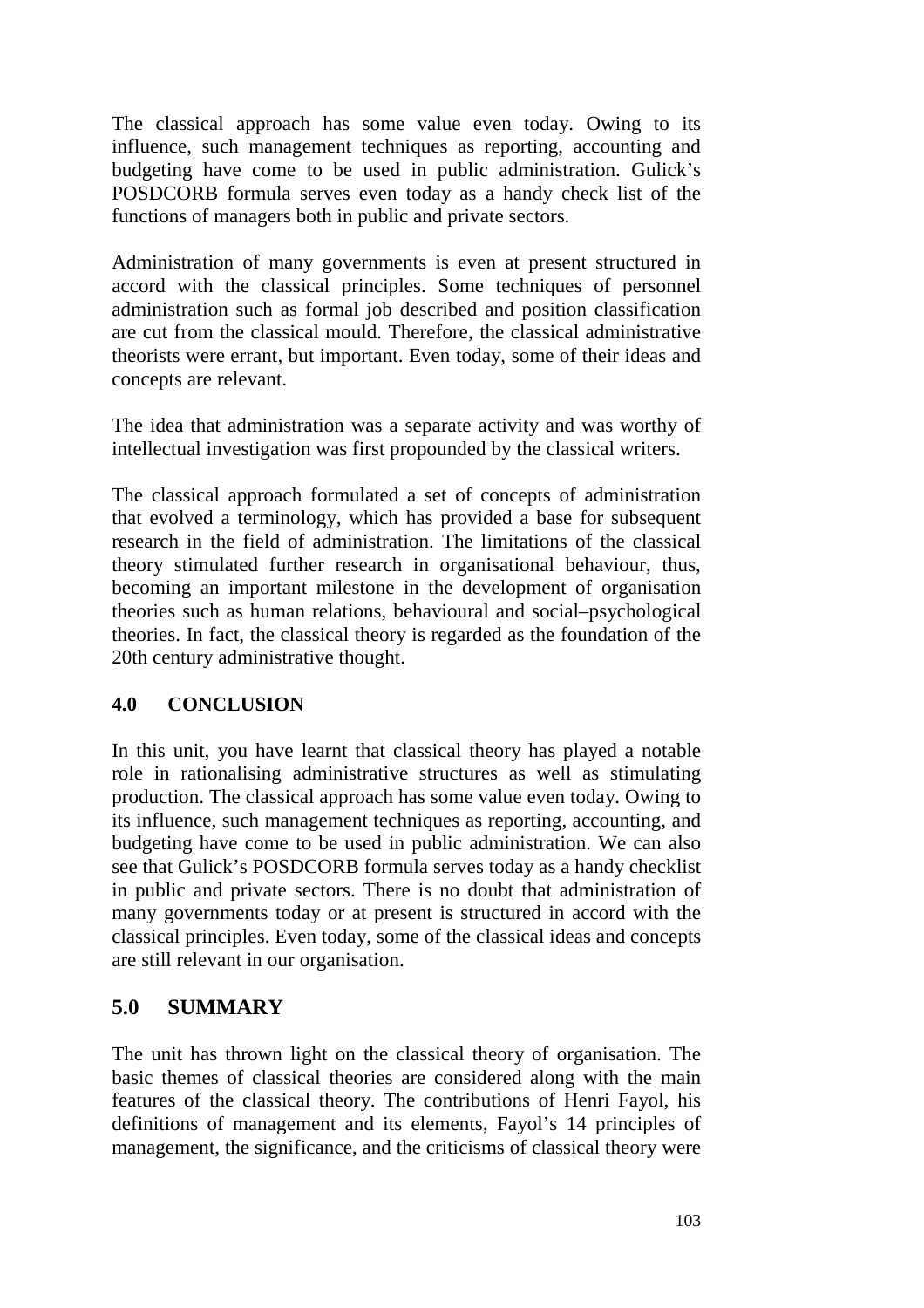also highlighted and discussed. In the next unit, you will be taken through the human relations theory or school.

#### **6.0 TUTOR-MARKED ASSIGNMENT**

What are the Henri Fayol's 14 principles of management?

#### **7.0 REFERENCES/FURTHER READING**

Basu, R. (2004). *Public Administration: Concepts and Theories* (4th ed.). New Delhi: Sterling Publishers Private Limited.

Eneanya, A. N. (2010). *Public Administration in Nigeria: Principles, Techniques and Application.* Lagos: Concept Publication.

Ezeani, E. O. (2006). *Fundamental of Public Administration*. Enugu: Ziks-Chuks Publishers.

Hughes, O. E. (1998). *Public Administration and Administration: An Introduction*. London:

Macmillan Press Ltd.

Goodnow, F. J. (1914). "Politics and Administration". In: Gross, B. A. (Ed.). *The Managing of Organisations.* New York: Macmillian.

Maduabum, C. (2008). *The Mechanics of Public Administration in Nigeria.* Lagos: Concept Publications Ltd.

Maduabum, C. (2006). *Reforming Government Bureaucracies in Nigeria*. Lagos: ASCON Printing Press, Topo-Badagry.

- NOUN (2012). *MPA 740 Theories and Practice of Public Administration.* NOUN, Lagos.
- NOUN (2012). *PSM 803 Ecology of Public Administration*, NOUN, Lagos.
- Polinaidu, S. (2004). *Public Administration*. New Delhi: Galgotia Publications PVT.

Singh, A. (2005). *Public Administration: Roots and Wings.* New Delhi: Ashok Galgotia for Galgotia Publishing Company.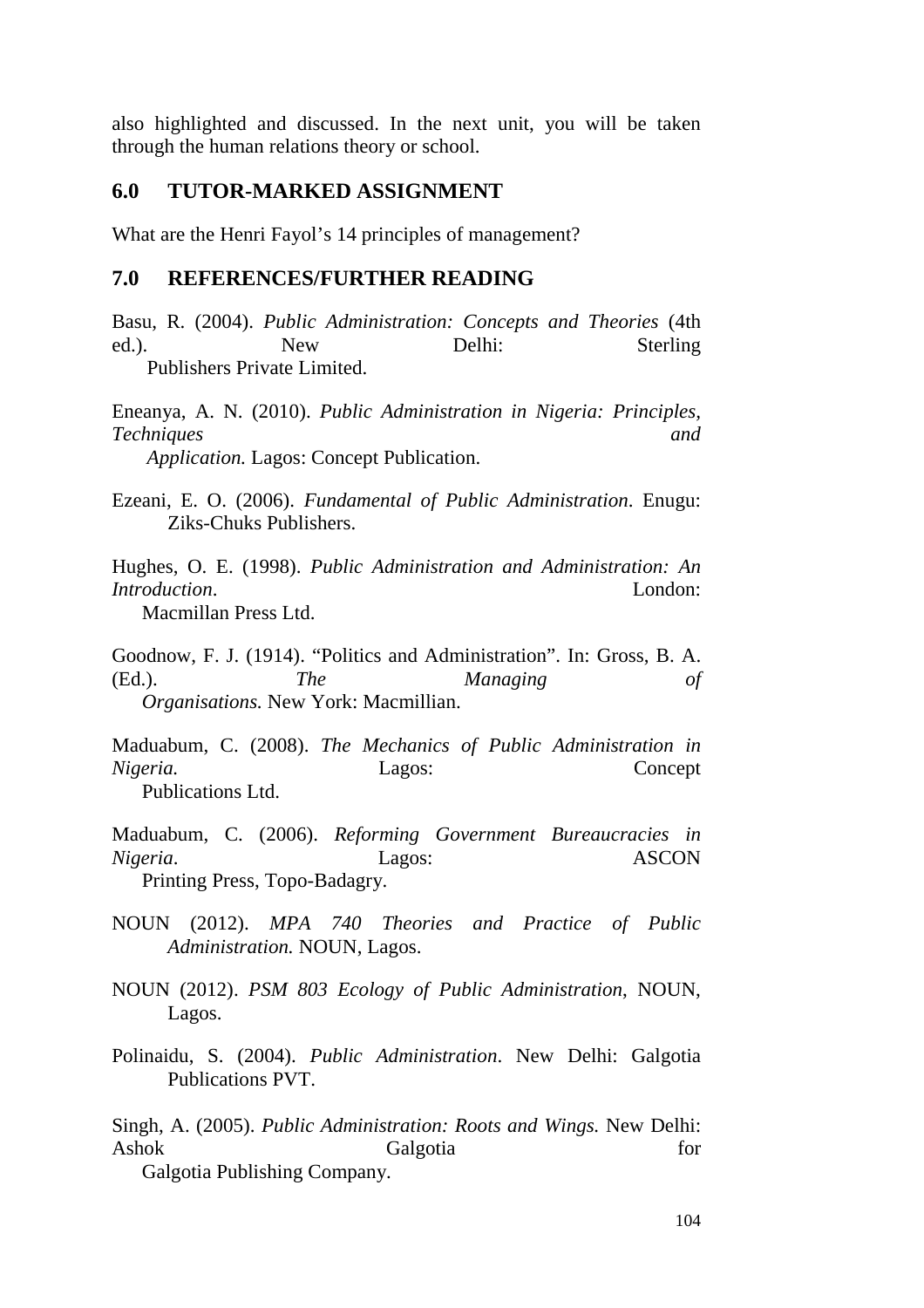# **UNIT 2 HUMAN RELATIONS THEORY**

#### **CONTENTS**

- 1.0 Introduction
- 2.0 Objectives
- 3.0 Main Content
	- 3.1 Human Relations Theory
		- 3.1.1 The Hawthorne Experiments/Studies
		- 3.1.2 The Great Illumination Experiment
		- 3.1.3 Relay Assembly Test Room Experiment
		- 3.1.4 Bank Writing Observation Room Experiment
		- 3.1.5 Major Findings of the Hawthorne Studies
	- 3.2 Interview with Workers
	- 3.3 Basic Principles of Human Relations Theory
	- 3.4 Frederick W. Taylor vs Elton Mayo
	- 3.5 The Human Relations Theory vs the Classical Theory
	- 3.6 Criticisms of Human Relations Theory
	- 3.7 Significance of Human Relations Theory
- 4.0 Conclusion
- 5.0 Summary
- 6.0 Tutor-Marked Assignment
- 7.0 References/Further Reading

## **1.0 INTRODUCTION**

The human relations approach is an attempt to improve some of the defects inherent in the classical management approach. This approach emerged from the result of the Hawthorne studies, which was conducted by Elton Mayo and his fellow researchers from Harvard University. The proponents of this school argue that since management involves getting things done with and through people, the study of management should be centered on interpersonal relations. The scholars of this school have a heavy orientation to social psychology. They believed that if the management of an organisation showed concern for employees, increased productivity would result.

The main concern of the human relations approach is the study of an individual as a socio-psychological being and what motivates the individual. In this school, there are scholars who lay emphasis on human relations and why the manager should develop the skill to understand and practice. The human relations school argued that organisations could be improved by making it less formal and by permitting more subordinate participation in decision-making. Elton Mayo is regarded as the founder of the human relations movement. Some of the major contributors to this group include Robert K. Merton, Argyris, Likert,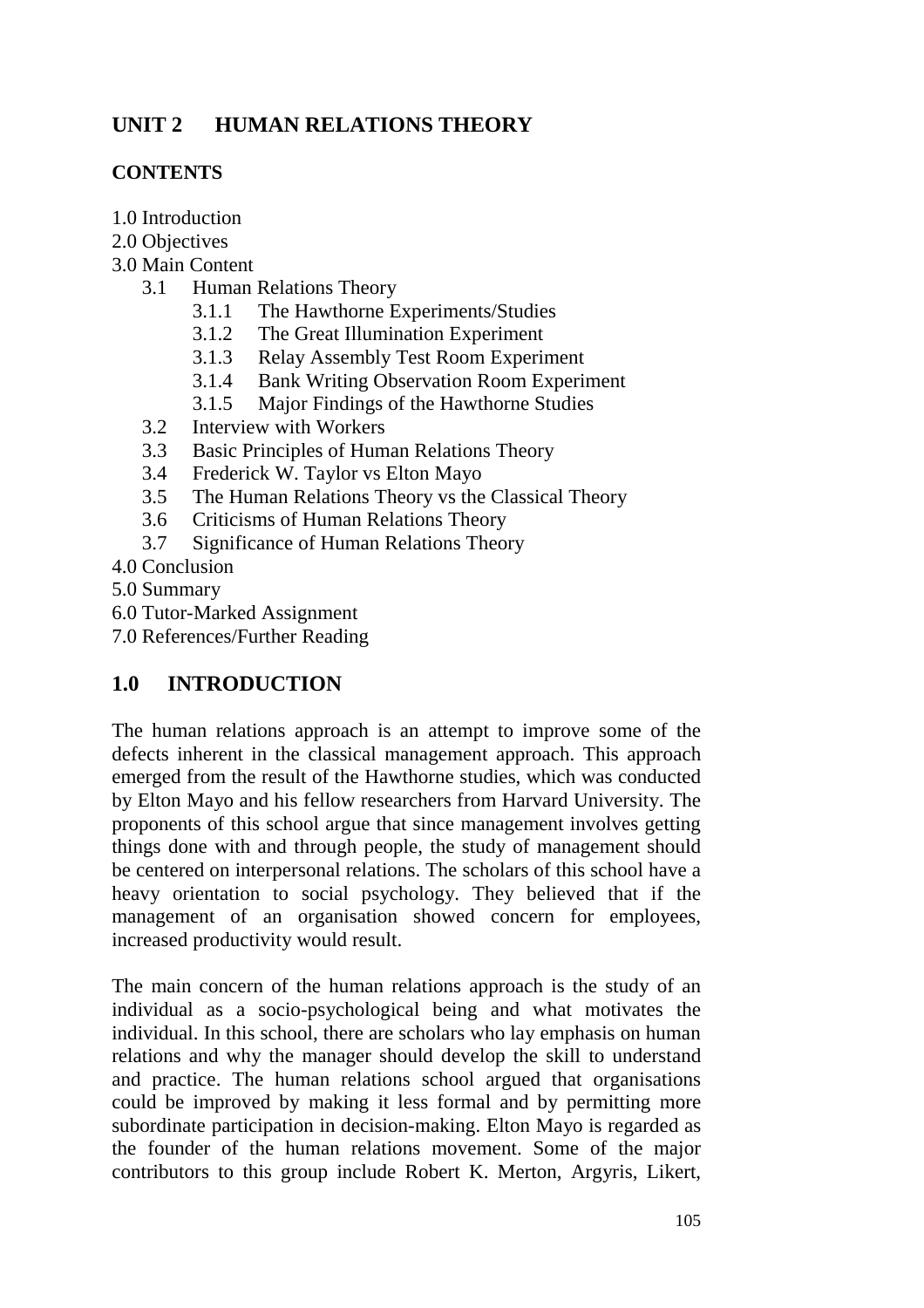Alex Balevas, McGregor, and Keith Davis, etc. In this unit, you shall be made aware of the relevance of human relations theory.

## **2.0 OBJECTIVES**

At the end of this unit, you should be able to:

- discuss the different stages of the Hawthorne experiments or studies
- explain the basic principles of the human relations theory
- state the differences between the Taylor's scientific management and Mayo's theory
- discuss the differences between the human relations theory and the classical theory
- identify and explain the significance of the human relations theory.

# **3.0 MAIN CONTENT**

## **3.1 Human Relations Theory**

Human relations theory is another method of studying organisations. The theory is reputed as being a reaction against person as machine concept of the scientific management school. The human relations theory of organisation examines the informal work group at the assembly, that is, the line level. It tries to find out what makes these groups of workers work or refuse to work. The theory tries to establish what relationship exists between motivation and job satisfaction, and how these affect efficiency and productivity in the organisation.

The formulation of the theory began with the efforts of Elton Mayo in 1927. The study focused on relationship between workers and managers, and among workers themselves. The development of the theory continued with the efforts of Abraham H. Maslow, in what is today known as Maslow's hierarchy of human needs. Maslow perceived human desire to be based first on psychological needs which provide the foundation for the next greatest need, which is security. These are followed by love or belonginess, self esteem, and finally self actualisation. According to him, all these human needs collectively determine productivity in any organisation.

The rise of human relations school may be attributed to the scathing criticism of the mechanical and structuralists for having neglected the psychological and sociological aspects of organisation. Elton Mayo, who spearheaded this humanistic challenge to the classicists, called his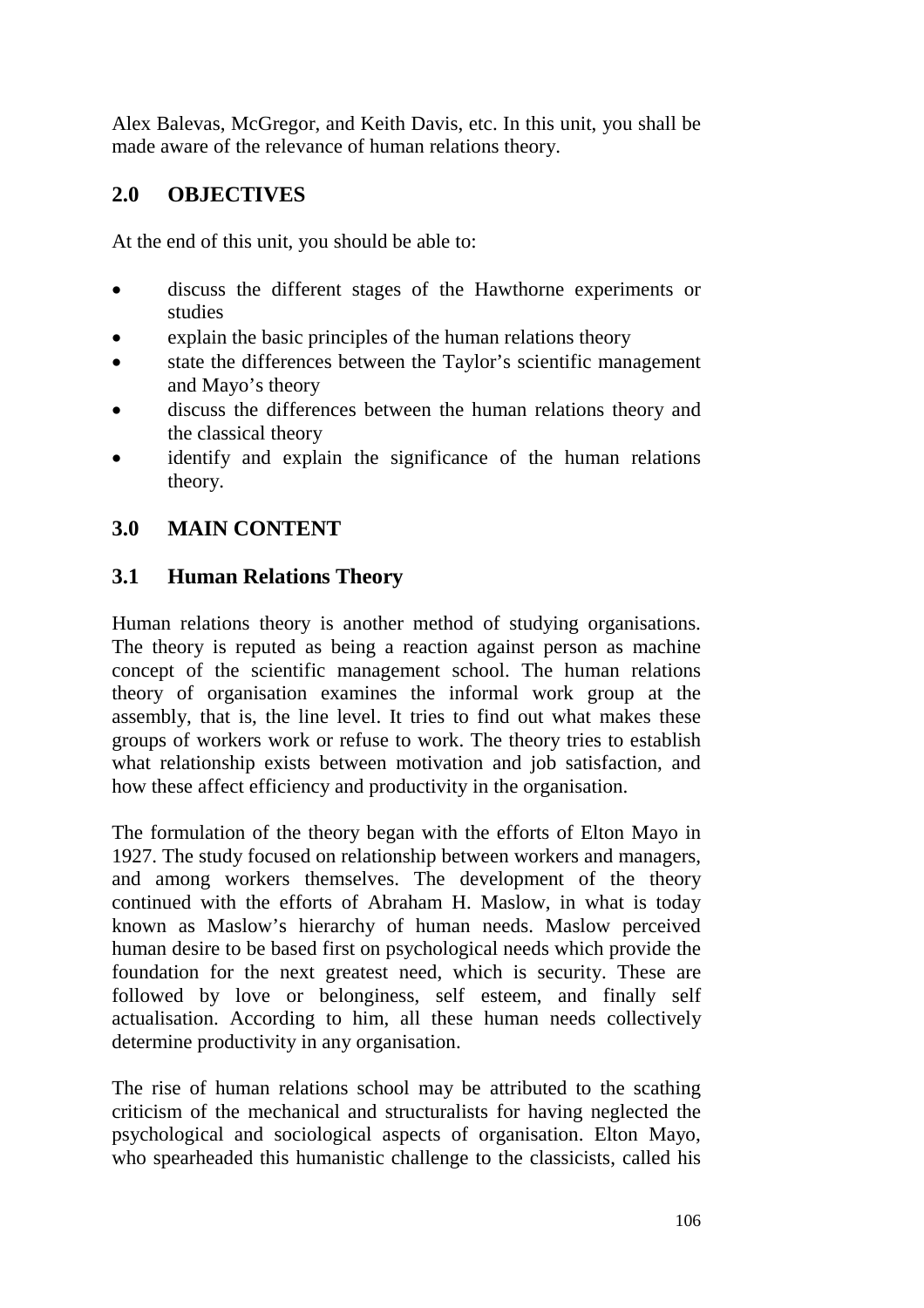approach a clinical one. He focused upon the social and psychological aspect of an organisation in his Hawthorne experiments.

# **3.1.1 The Hawthorne Experiments/Studies**

The Hawthorne experiments were conducted at the Western Electric Company of the Bell Telephone Company at Hawthorne near Chicago. Elton Mayo, with his two other colleagues of the Harvard Business School, F. J. Roethlisberger and William J. Dickinson, conducted experiments which became the basis of all humanistic studies across the world. The relevant experiments for the students of public administration are as follows:

# **3.1.2 The Great Illumination Experiment**

The famous earlier experiment ran from 1924 to 1927. The purpose of this experiment was to study the effects of illumination that is, lighting on workers' efficiency and productivity. Two teams of workers took part in these tests – the experimental group and the controlled group. Each group consisted of six women.

The researchers had assumed that an increase in illumination would lead to greater production per worker. As the amount of lighting was increased for the experimental group, efficiency and productivity improved. However, to the surprise of the researchers, the workers turned out even more when the lighting was reduced. In fact, the workers did not stop working until the room became so dark that vision was actually impaired. The productivity of the controlled group working under a constant illumination also increased.

The research scientists were baffled by the seemingly anomalous results of this experiment. From a scientific management perspective, this was puzzling indeed. Eventually, the researchers concluded that to some extent, the workers were responding actually to the experiment itself rather than to the levels of illumination. This phenomenon gave rise to what is called the Hawthorne effect - the theory that workers perform more efficiently because special attention is being devoted to them.

## **3.1.3 Relay Assembly Test Room Experiment**

In 1927, the Harvard Industrial Research team directed by Elton Mayo took over the Hawthorne experiments, which had produced unexpected results in employee performance. Mayo and his colleagues undertook the Relay Assembly Test Room Experiment at the plant. Its objective was to determine the effect of changing work conditions on the efficiency and output of the workers as a group. The researchers also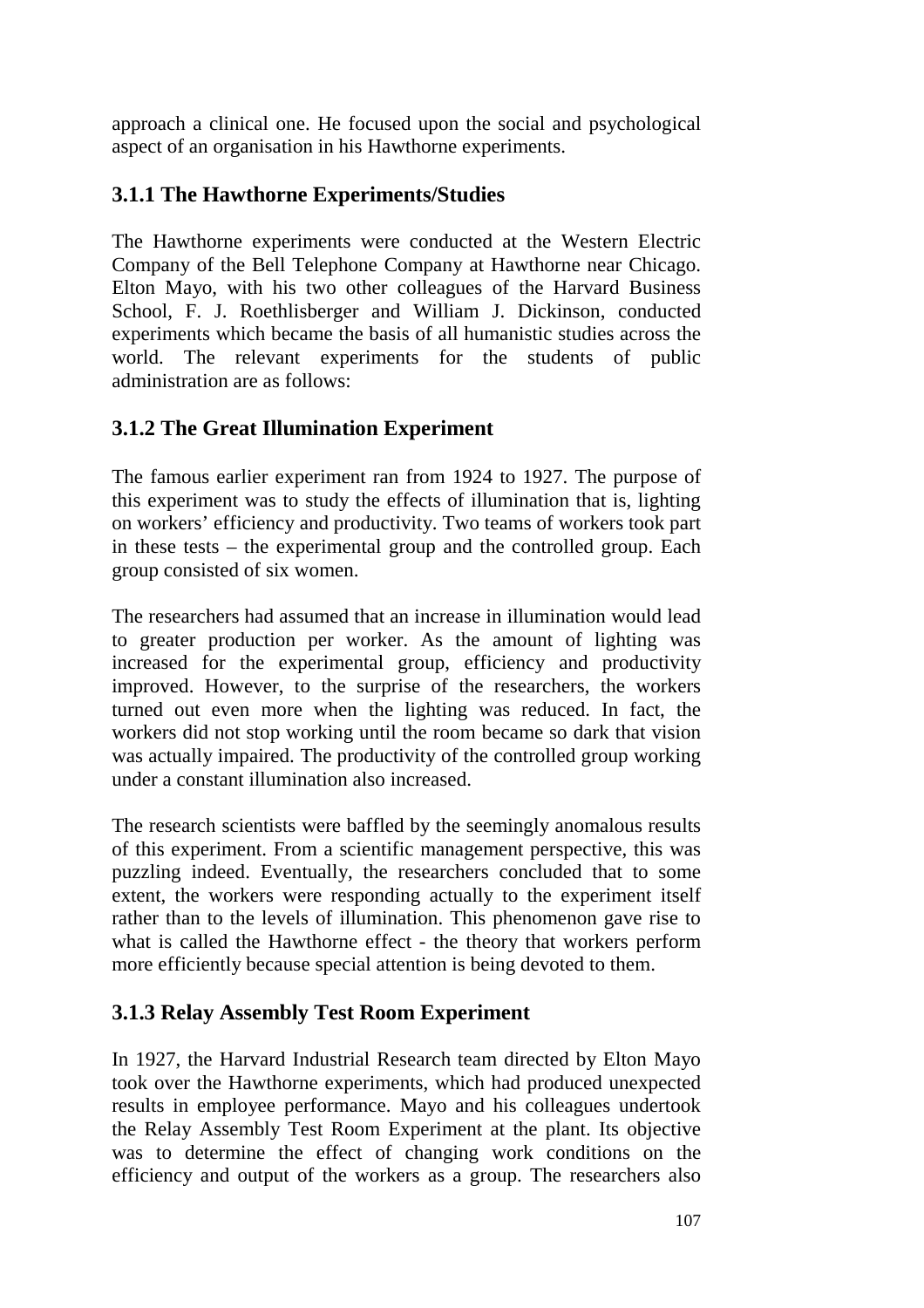wanted to examine the role of fatigue and monotony on group productivity. In this experiment, the researchers segregated a group of` six women who were assembling telephone relays and placed them in a test room. For two years the researchers studied the response of the women to various changes in their working conditions. As many as 10 changes such as shorter hours, varied rest pauses, refreshments and a number of incentives where the team spent a great deal of time with the work group discussing the changes before they were put into effect.

Output increased each time a change was made. Yet, when the women reverted to their original working conditions with a 48-hour week, no refreshments, no rest pauses, and no other incentives, output rose again– indeed to the highest ever recorded at Hawthorne.

Another significant result was a decline in absenteeism of 80 percent. Either under pleasant or unpleasant working conditions the response of the women in terms of productions moved in only one direction – up.

This fact startled Mayo's research team. One conclusion drawn from this experiment was that production did not vary in direct relation to working conditions. The conclusion eventually drawn from this important experiment was that attention and recognition in and of itself tends to generate a positive response. According to this study, attention centered on employees raised morale and hence also production, irrespective of what particular form that attention took. In other words, people responded more favourably to attention than they did to physical factors or to other material inducements.

In this experiment, the women had gained enormously in work satisfaction by the feeling that they were part of the team by the communication between the researchers and workers. Everyone in the group felt more valued and responsible for her performance and that of the group as a whole. This sense of cohesiveness and self-esteem was more important to performance than any number of improvements in the working environment.

Another important conclusion of this investigation was that worker– management conflict was the result of the basic emotional attitudes of the workers rather than the objective difficulties in the work situation such as insufficient task specialisation or inadequate wages. According to Mayo, workers were ruled by the logic of sentiment, whereas managers were activated by the logic of cost and efficiency. Thus, without understanding and compromise, conflict was inevitable.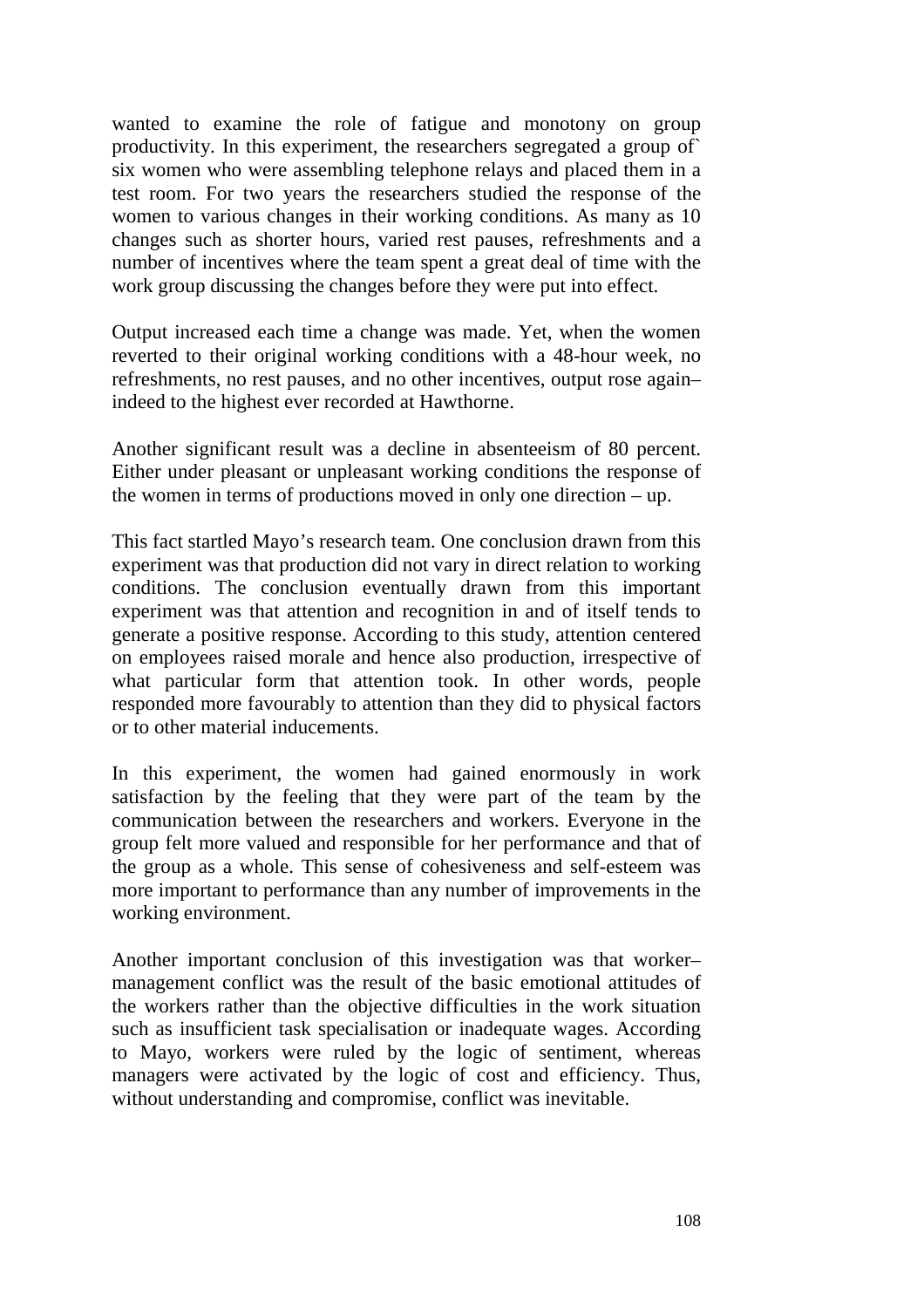## **3.1.4 Bank Writing Observation Room Experiment**

In 1931, the Harvard researchers began their most important experiment in the famous bank writing room at the plant. The purpose of this experiment was to determine the effect of a piece–rate pay system on group productivity. For the purpose of this experiment, the researchers and the management put a small group of men engaged in making parts of telephone switches on a piece–rate system and observed their activities. Under this system, the management logically expected the workers to earn higher incomes by turning out more output. However, most illogically, the men did not produce as many pieces of work as they could, even though they were being paid in accordance with their output. They had developed a work culture of their own. They had become a cohesive and compact group with their own codes, rules and norms. Among these rules were prohibitions against doing too much or too little work. They informally established a standard level for daily output and decided not to exceed that fair range of production. Contrary to the researchers and management's expectations of a great jump in productivity, the output of the men remained the same as before.

In this experiment, the male workers' reaction to the wage incentive plan of the management was not at all like that of rational economic men. Instead, they rationalised that plan as an attempt by the management to eventually cut some jobs or to reduce wage rates.

Though the company assured the workers that such things would not happen, employees remained unconvinced. Taylor's scientific management could not explain the irrational behaviour of the employees. In this experiment, the employees work behaviour was very much influenced by group norms, group pressure and acceptance, and the concomitant security. One conclusion from his experiment is that people do not work simply to make money. It also made it clear that economic incentives and material rewards would never be as powerful as social norms and social controls in increasing productivity.

## **3.1.5 Major Findings of the Hawthorne Studies**

The following are the major findings and generalisation of the Hawthorne studies:

- i. The output or the amount of work of a worker is not determined by his physical capacity but by his social capacity.
- ii. Non-economic rewards and sanctions significantly affect the worker's behaviour.
- iii. A worker often does not act or react to management as an individual but as a member of groups.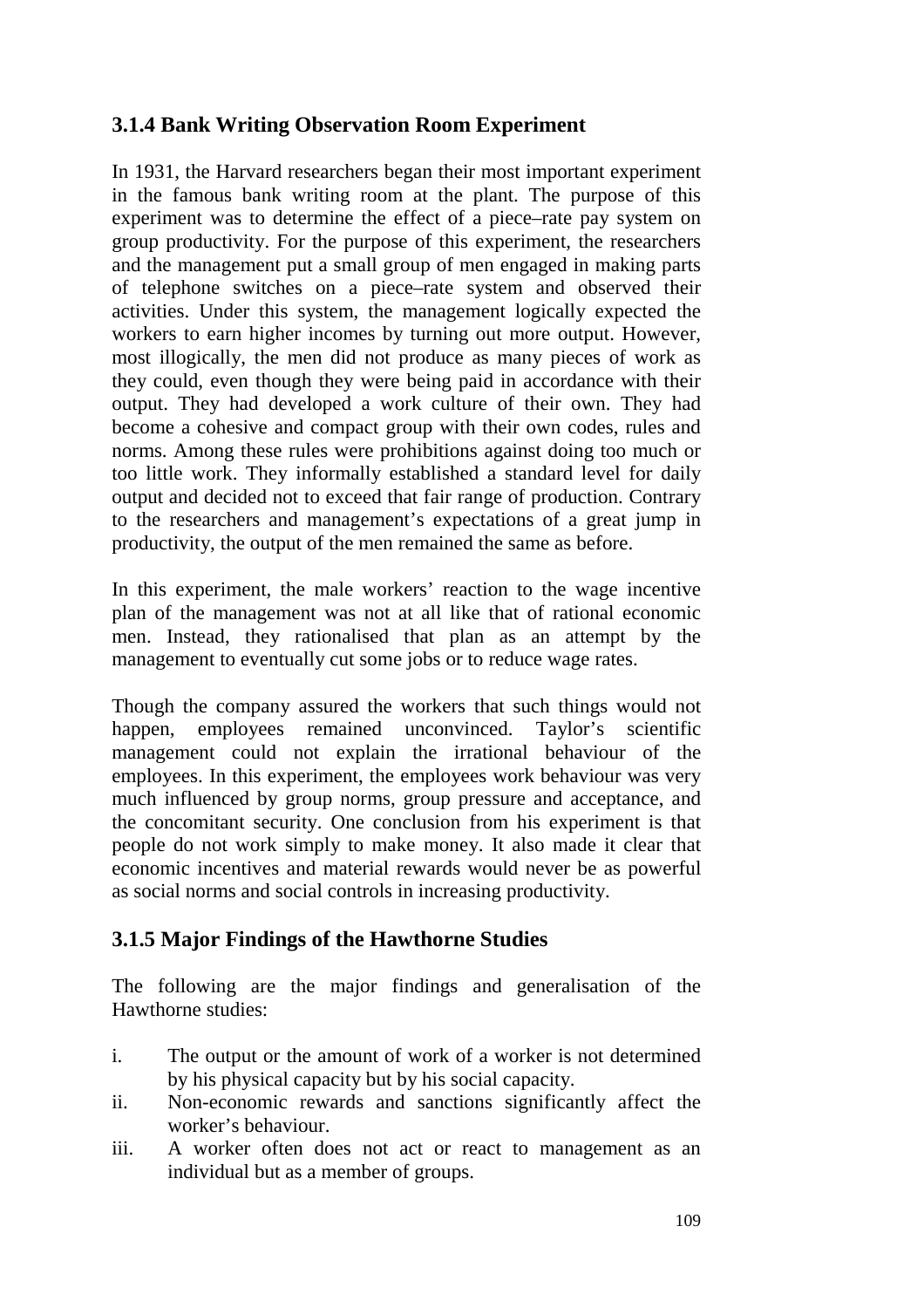iv. Communication, participation, and leadership play a central role in worker's behaviour.

Taken as a whole, the relations between workers and their supervisors and among the workers have significant influences on the behaviour of the workers. The significance of the Hawthorne investigation focused on discovering the informal organisation, which it now felt, exists in all organisations. It confirmed Mayo's earlier view that what he calls the 'rabble hypothesis' about human behaviour (that is, each individual pursues his own rational self-interest) was false. Mayo emphasised that management must develop a new concept of authority and foster a new social order based on the individual's cooperative attitude.

## **3.2 Interview with Workers**

Following the seemingly anomalous results of the Hawthorne experiments the Harvard team conducted extensive interview with large numbers of workers to inquire into conditions in the plant. The researchers were interested in employees' attitudes about their jobs. They found themselves hearing about workers' dreams, their home lives, and other topics, which at first seemed extraneous. Through these interviews, the researchers understood that people create an impressive variety of interest, backgrounds, and concerns to work situations with them, the interview also programme revealed that the workers derive meaning and motivation from the social situations in work groups.

They can have marked effects on the attitudes and behaviours of organisation members. These interviews brought to light the existence and functioning of the informal organisation with the formal organisation. Mayo's generalisation is that work satisfaction depends to a large extent on the informal social pattern of the work.

The Hawthorne experiments discovered the psychological variables that affect workers and revealed the impact of the informal organisation on behaviour of employees in organisations. These studies also revealed the inadequacy of Taylor's scientific management and disproved his philosophy of self–interest.

## **3.3 The Basic Principles of Human Relations Theory**

The human relations movement was inspired in large part by the Hawthorne studies with which Mayo's name is forever linked. The confluence of Mayo's philosophy and the findings of various studies formed the human relations movement. This movement advocated more humanism, dignity and democracy in the work place. The basic principles of human relations theory may be discussed as follows: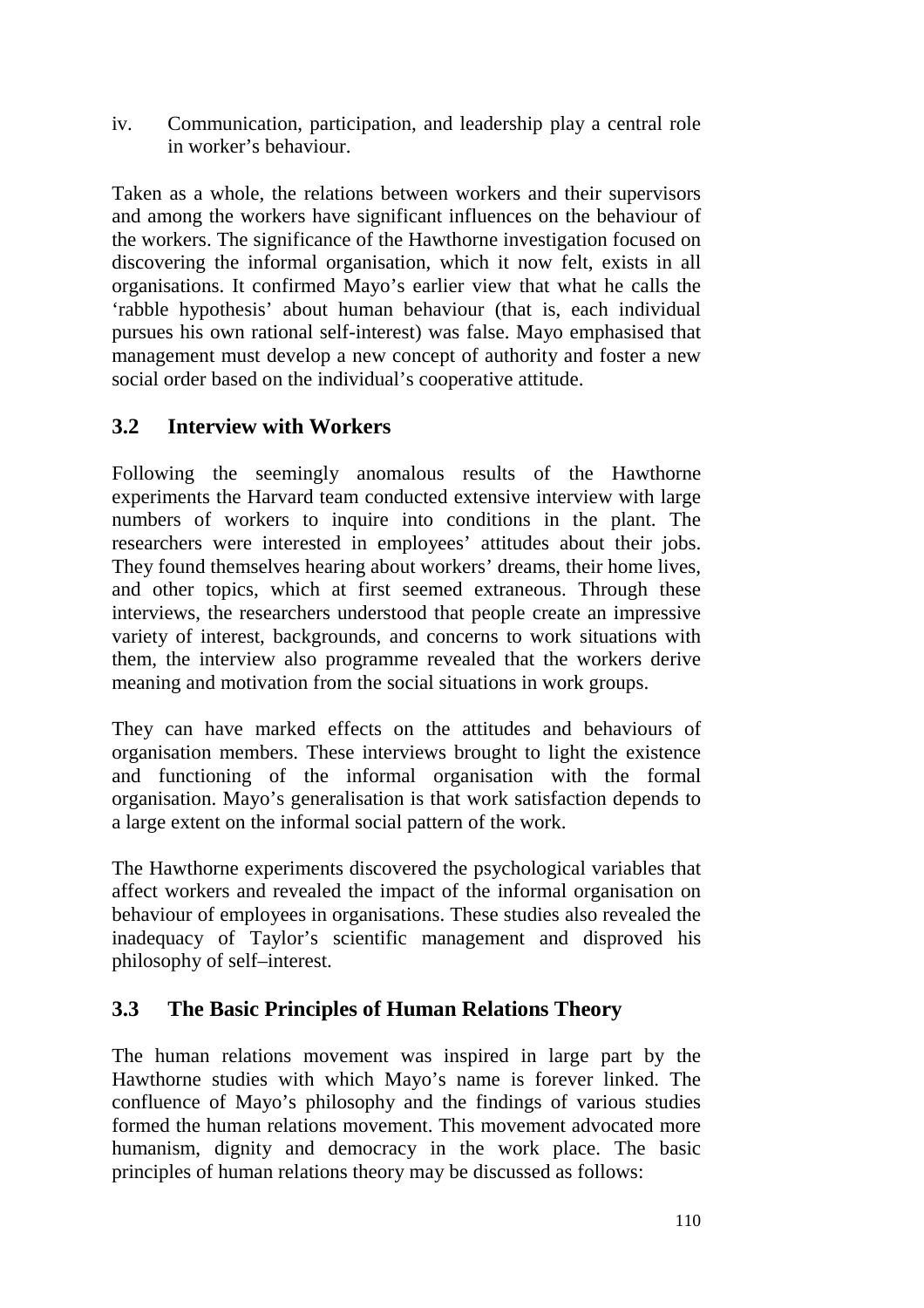- i. Workers are essentially social beings. They must first be understood as people if they are to be understood as organisation members. Their attitudes and effectiveness are conditioned by social demands from both inside and outside the work plant.
- ii. Work is a group activity. The work groups enforce a standard level of productivity upon all members through its own codes and norm. Mayo said that human collaboration in work has always depended upon the evolution of a non-logical social code, which regulates between persons and their attitudes to one another. The small informal groups are found to be exceedingly significant in the functioning of organisations. They affect organisation members' perceptions and serves as medium of communications. Small informal group propagate norms – expected behaviours – about such matters as how groups deal with one another and with superiors, which types of formally prescribed actions will be resisted by employees, and how much will actually be performed.
- iii. Social rewards and sanctions are the strongest motivators on the job. The workers in the Hawthorne plant responded to the respect, recognition, affection, sense of belonging and security and the appeals to group loyalty provided by their fellow workers. These social and psychological factors were found to be more powerful as motivators than the management system of economic incentive and material rewards. Thus, non–economic factors played an important role in determining workers' morale and motivation. They are more important than the physical conditions under which the workers operate. The behaviours of workers cannot be separated from their feelings and sentiments.

The general hypothesis, which main emphasis is on human relations theory, is that, motivation to work, productivity, and quality of work are all related to the nature of the social relations among the workers and between the workers and their boss.

iv. Mayo and his colleagues found that formal structure by no means described the totality of an actual, functioning organisation. The formal organisation is always supplemented by an informal organisation, a pattern of social relations that crops up outside of – and sometimes in conflict with - those prescribed by organisation charts or management. In fact, Mayo's most important discovery was the existence of informal organisation within each formal organisation. Mayo explained that management could only succeed in leading an organisation's employees if the workers, in their informal groups, accepted that leadership without reservation. Organisations are therefore, social as well as technical entities.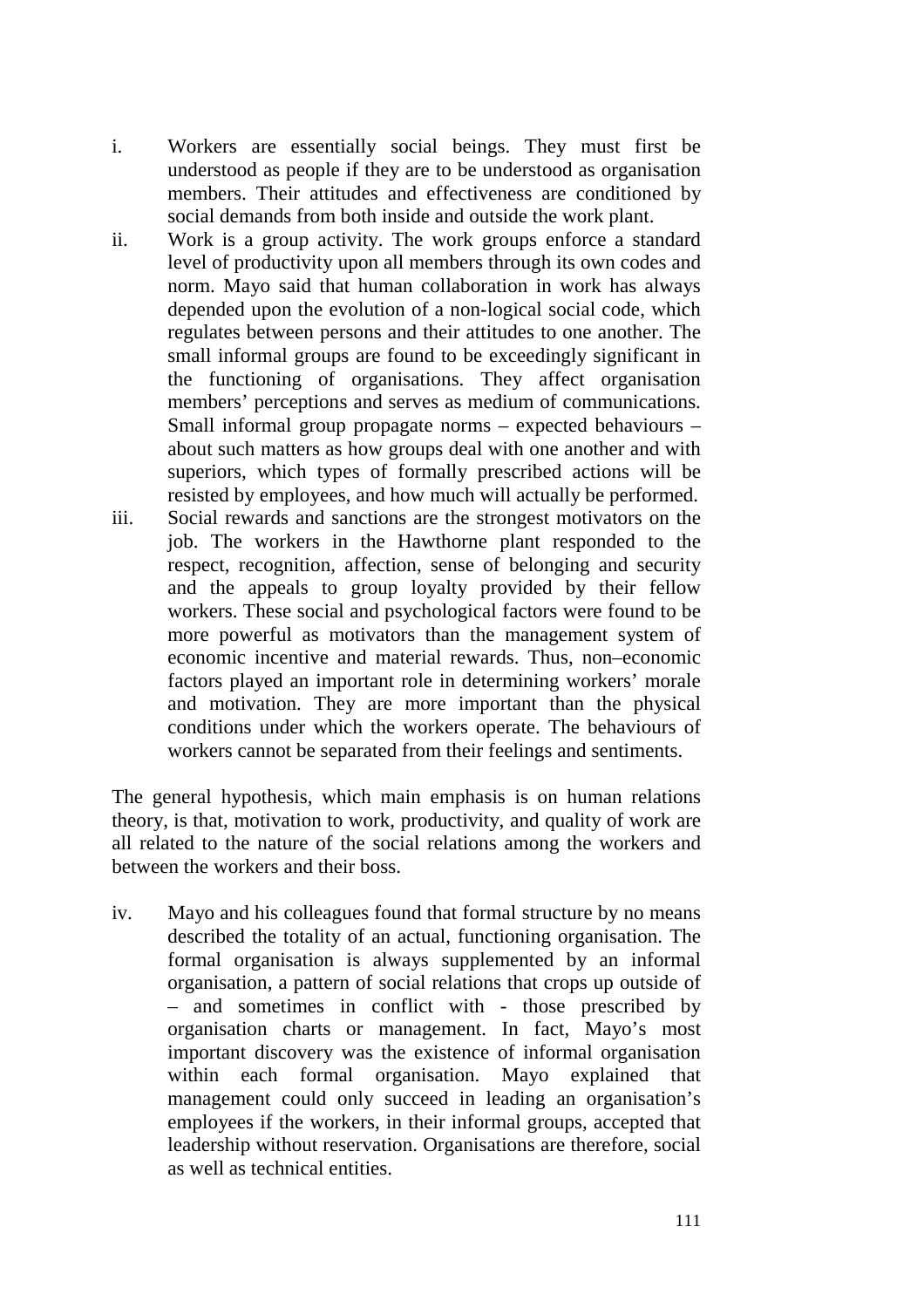v. The human relations theory emphasised the participative style of management or supervision and democratic system of administration. The Hawthorne experiments made it clear that effectiveness and productivity of the workers will increase if there is effective communication between the management and the workers, and if the management is willing to allow the workers participate in decision making. This type of management requires every change in the work schedule and should be preceded by manager's close consultation with the informal work groups and their informal leaders.

The experiments also revealed that workers will do better if allowed to manage their own affairs without being told what to do. While the participative type of supervision wins the worker's acceptance of organisational objectives, the democratic system of administration would alienate the workers. The participative type of supervision coupled with democratic system of administration would lead to the highest level of workers' effectiveness and the resultant productivity.

The human relations approach is built on socio-psychological findings, theories and applications, which call attention to the fact that work environment cannot function in terms of technical efficiency, profit and wages. Workers are very much influenced by friendships with colleagues, group pressures and standards, and the social environment. Thus, the essence of human relations approach was a focus on the organisation as a social system.

## **3.4 Frederick W. Taylor Vs Elton Mayo**

Elton Mayo's human relations theory is frequently presented as somewhat opposite to that of Taylor's scientific management. There are certainly some basic differences between the two approaches. The differences include the following:

- i. In Taylor's philosophy, productivity depends upon physical factors and monetary incentives, whereas in Mayo's theory, the informal work group norms could affect productivity in a positive way.
- ii. Taylor looked at workers as self-centered rational economic men. In contrast, Mayo looked at them as social beings and members of small informal work groups.
- iii. They also differed as regards the sources of conflict between management and workers. Taylor traced the causes of such conflict to the objective difficulties in the work situation while Mayo thought that such conflict was the result of the basic emotional attitudes of the workers.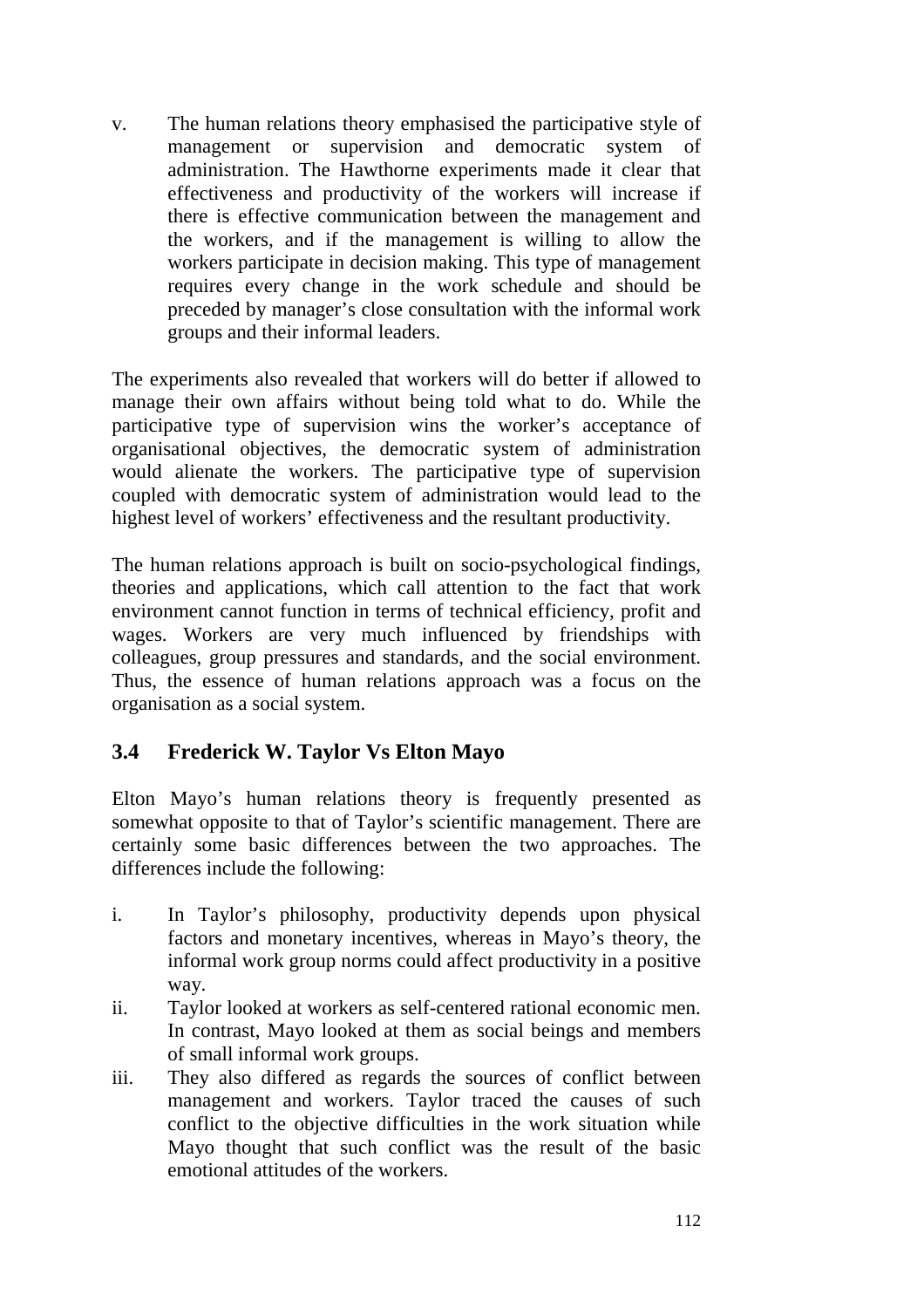From the preceding discussion, one should not conclude that Mayo was against Taylor's scientific management theory. Mayo was really not against Taylorism. What he did was that he debunked Taylor's rigid application of scientific management.

In a sense, however, Mayo's human relations theory and Taylor's scientific management are allied. Both believed that friendly cooperation between workers and management would eliminate nearly all causes of conflict, dispute and disagreement between them. However, they suggested different methods to achieve cooperation and harmony.

Taylor felt that high wages would generally suffice to elicit employee's cooperation and compliance. Mayo on the contrary, suggests such devices as participative style of supervision from the behavioural side of administration. He always insisted that the understanding of human factors such as workers morale was important to his system. In these aspects, Taylor's philosophy is related to that of Mayo's human relations. Both were motivated to improve the productivity of the American industry in the early twentieth century.

## **3.5 The Human Relations Theory Vs the Classical Theory**

The human relations theory is called the neo-classical theory because just as the classical theory, it also accepts efficiency, economy, and productivity as the legitimate values of organisation. However, to achieve these values, the human relations approach relies on techniques that are quite different from those of the classical approach. The human relation theorists seek to maximise the values of efficiency, economy, and productivity by eliminating the dysfunctions caused by over specialisation, alienating hierarchical arrangements and general dehumanisation of the classical approach.

Thus, the classical and human relations theories are alike in their objectives but they differ in the methods and techniques adopted to accomplish those objectives. The human relations theory also differs from the classical theory in the following respects:

- i. The classical theory emphasises the formal organisation structure consisting of jobs and job descriptions as spelt out in organisation charts and manuals. In contrast, the human relations theory is concerned with the informal organisation, that is, the life or individual workers and workgroup within the organisation.
- ii. The, classical theory takes the atomistic view of man and views workers as various cogs in a machine. On the contrary, the human relations theory considers workers essentially as social beings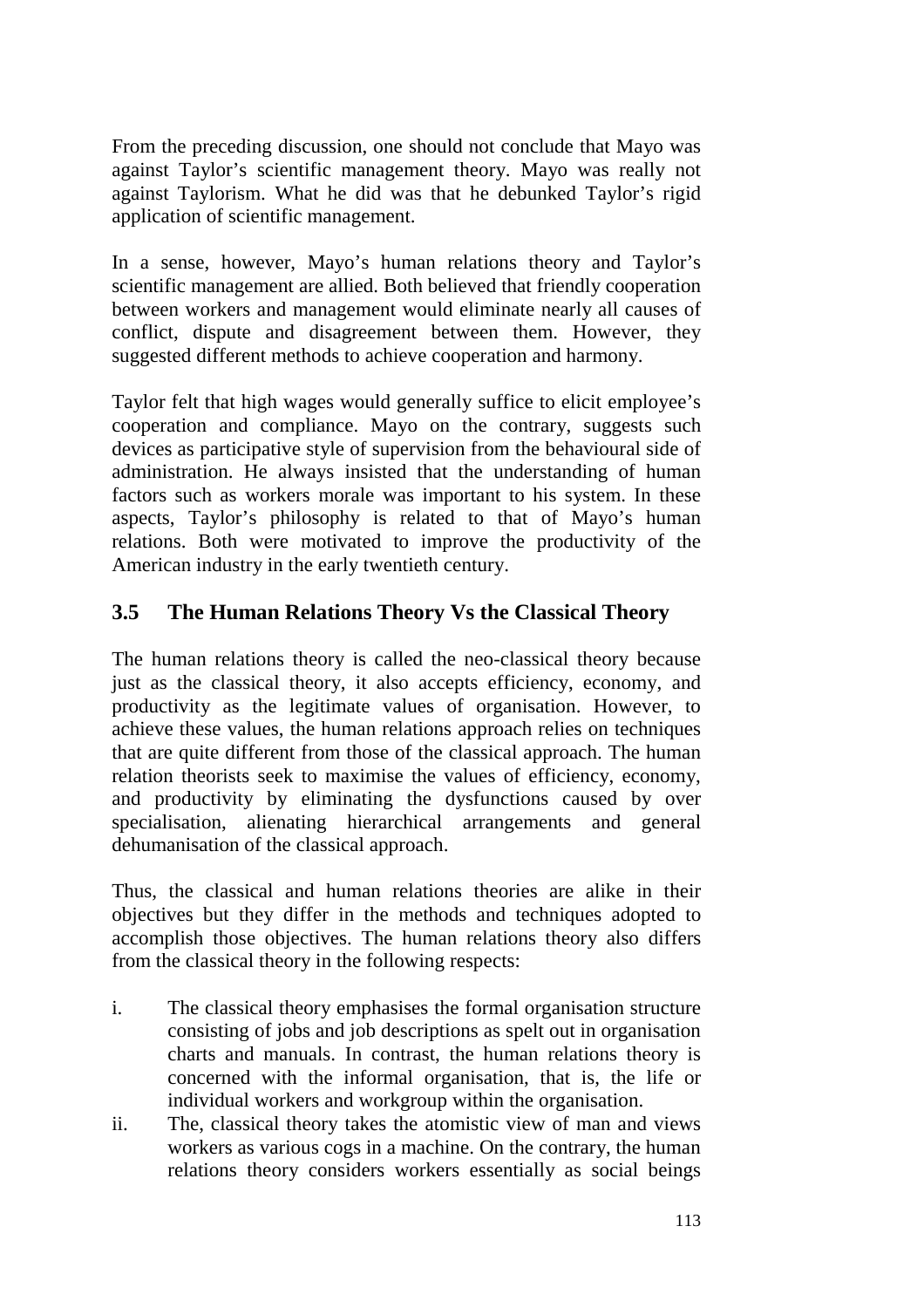who have the tendency to form the informal groups in the work situation.

- iii. In determining workers' motivation, economic rewards and physical conditions of work are regarded by the classical theorists as important factors. Contrastingly, the social–psychological, factors and sanctions are considered by the human relationists as important motivators to work.
- iv. The classical theory emphasises the authoritarian style of supervision, while the human relations theory lays emphasis on democratic and participative style of supervision. The preceding discussion clearly shows that the classical and human relations approaches have taken two different views of organisations. If the classical theory viewed organisations as formal structures, the human relations approach emphasised informal relations within organisations. Neither of the two approaches is wholly right, although each is partially right. In reality, an organisation is both a formal structure and informal relations. These aspects of an organisation are not contradictory but allied to each other. It is good to recognise that informal organisations exist in all formal organisations and are not necessarily harmful, but may facilitate teamwork and collaboration. Therefore, it would be in the interest of management to develop harmony between the informal social systems and the formal organisation by dealing effectively with the dynamics of informal groups and sentiments of the workers.

## **3.6 Criticisms of Human Relations Theory**

Although human relations theory is an improvement over the classical theory, it is also not free from errors and defects. Mayo's human relations theory has been subjected to certain criticisms. These are highlighted below.

- i. The human relations theorists were accused of being preoccupied with increase in material wealth through greater productivity as the classical theorists. Mayo and his colleagues naively assumed that happy employees would be productive workers.
- ii. Mayo's Hawthorne studies, from which the human relations theory developed, have been attacked on the procedures adopted, the analysis of the findings and the conclusions drawn. For instance, Mayo's assumption that there is a natural community between workers and management has yet to be proved.

In fact, the conflicts between the employers and employees are real, based on real class differences. One of the frequent attacks leveled against Mayo's philosophy is that he failed to appreciate the value of competition and conflict in assuring the freedom of workers. It is said of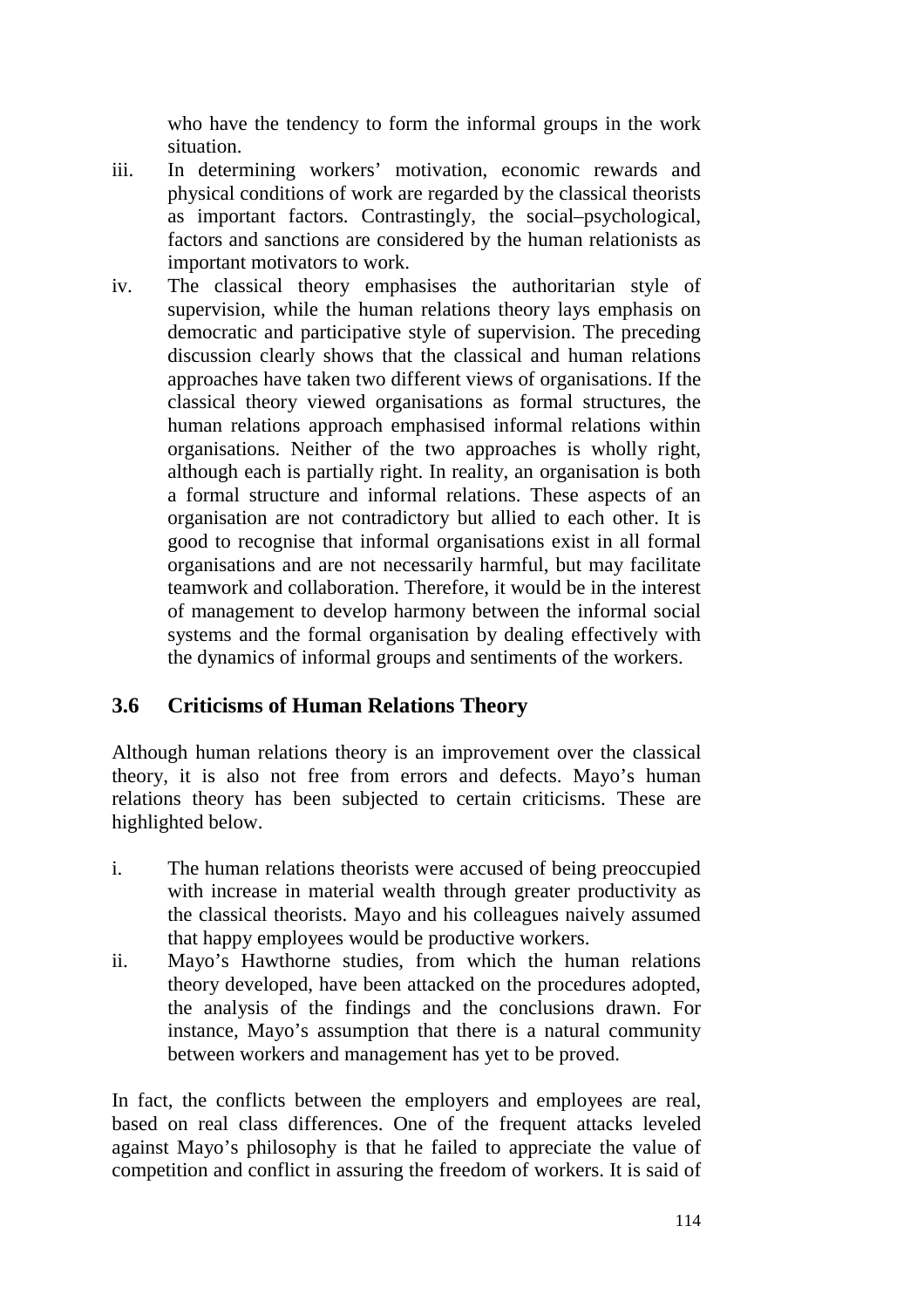Mayo that he had a tendency to draw conclusions than the data supported. In addition, it is said that Mayo had failed to demonstrate any commonality of interest between workers and management.

- iii. Like the scientific management, the human relations theory is also one sided. If Taylor and his colleagues focused on organisations without people, Mayo and his team of researchers concentrated on people without organisations. The human relations theorists looked at organisation members, their motivation, satisfaction, and so on but neglected (or rather ignored) the roles of formal structure, technology, and conflict in influencing the behaviour of workers. Thus, Mayo's theory lacks capacity to explain the multifaceted organisational behaviour and relationships.
- iv. The human relationists have overdrawn the sweeping contrast between the formal and informal organisations and failed to synthesise these two aspects of organisation in a harmonious way. This is an important defect of Mayo's theory of human relations.
- v. The Hawthorne experiments of 1927 to 1932, conducted by Mayo and his colleagues, covered the behaviour of small groups only and did not deal with the entire organisation. The observations made by them about the behaviour of the small experimental groups in the Hawthorne plant may not be valid when applied to the entire organisation, and its behaviour may be at variance with the behaviours of the small informal groups within it. They lacked a theory that could explain the set of observations they had made about workers' motivation.
- vi. The Mayo's group thought that the benevolence of executives towards employees coupled with improved communications with the work groups would raise productivity and make the workers happy. The critics found this emphasis superficial and irrelevant to the needs of the workers. The researchers also thought that labour unions were driving management and workers apart, increasing conflicts, and preventing effective communication. However, the critics pointed out that union, in fact, protected the employees against executive power.

## **3.7 Significance of Human Relations Theory**

The Hawthorne studies and Elton Mayo's philosophy have tremendous impact on both management and academics.

i. In the first place, despite their defects and limitations, the Hawthorne experiments were significant in stimulating an interest in the human factors. In the words of Stephen P. Robbins, from a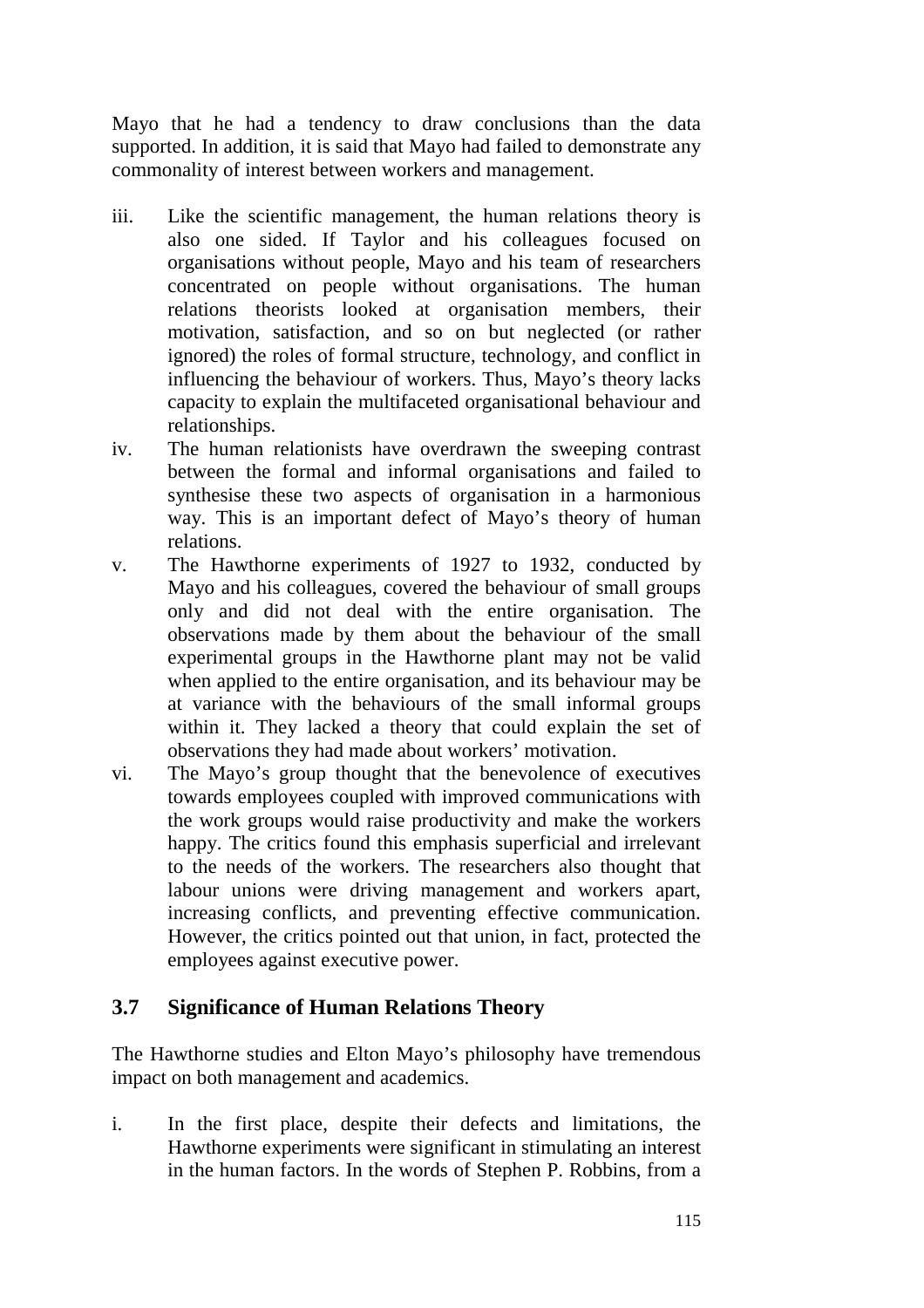historical perspective, the Hawthorne studies began a new direction – recognition that human beings are a complex and influential input into organisational performance. The Hawthorne conclusions led to a new emphasis on human beings as key contributors to the organisational efficiency, productivity, and goal attainment.

According to Carol Kennedy, Mayo's contribution to management thinking was seminal. It revealed the importance, in hard bottom–line terms, of human emotions, reactions, and respect for the business of managing others. The Hawthorne studies constituted the first systematic research to expose the human factor in work situations and their impact led to a fuller realisation and understanding of human beings as workers in organisations.

ii. Central to the understanding of the human factor was the discovery of the informal group as an outlet for the aspirations of the worker. The informal groups could be encouraged to greater productivity by being led to do it themselves through interest and respect on the part of their managers. These groups are found to be exceedingly significant in the functioning of organisations.

In the words of F. A. Nigro and L. G. Nigro, the Hawthorne studies... established the informal group as a major explanation of behaviour in organisation and extended the conceptual horizons of organisation theory to include a huge range of social psychological variables. The human relations raised the status of informal work group equal to that of formal organisation as an administrative and managerial concern. Obviously, human relations promoted a particular vision of human nature in organisational settings; it urged cooperation over competition and interdependence over individualism. In fact, the Hawthorne studies allowed Mayo and the others to test social theories that stressed values as the bases of human social action.

iii. Mayo's Hawthorne studies pioneered the whole concept of proper management–worker communication. He emphasised the importance of an adequate communicating system, particular upwards from workers to management. It is a new idea because of the respect for the individual it required between bosses and workers. Mayo explained that management could only succeed in leading an organisation's employees if the workers in their informal groups, accepted it as authority and leader without reservation.

Mayo's key concept of management-worker communication laid the foundation for the work of later management thinkers and writers such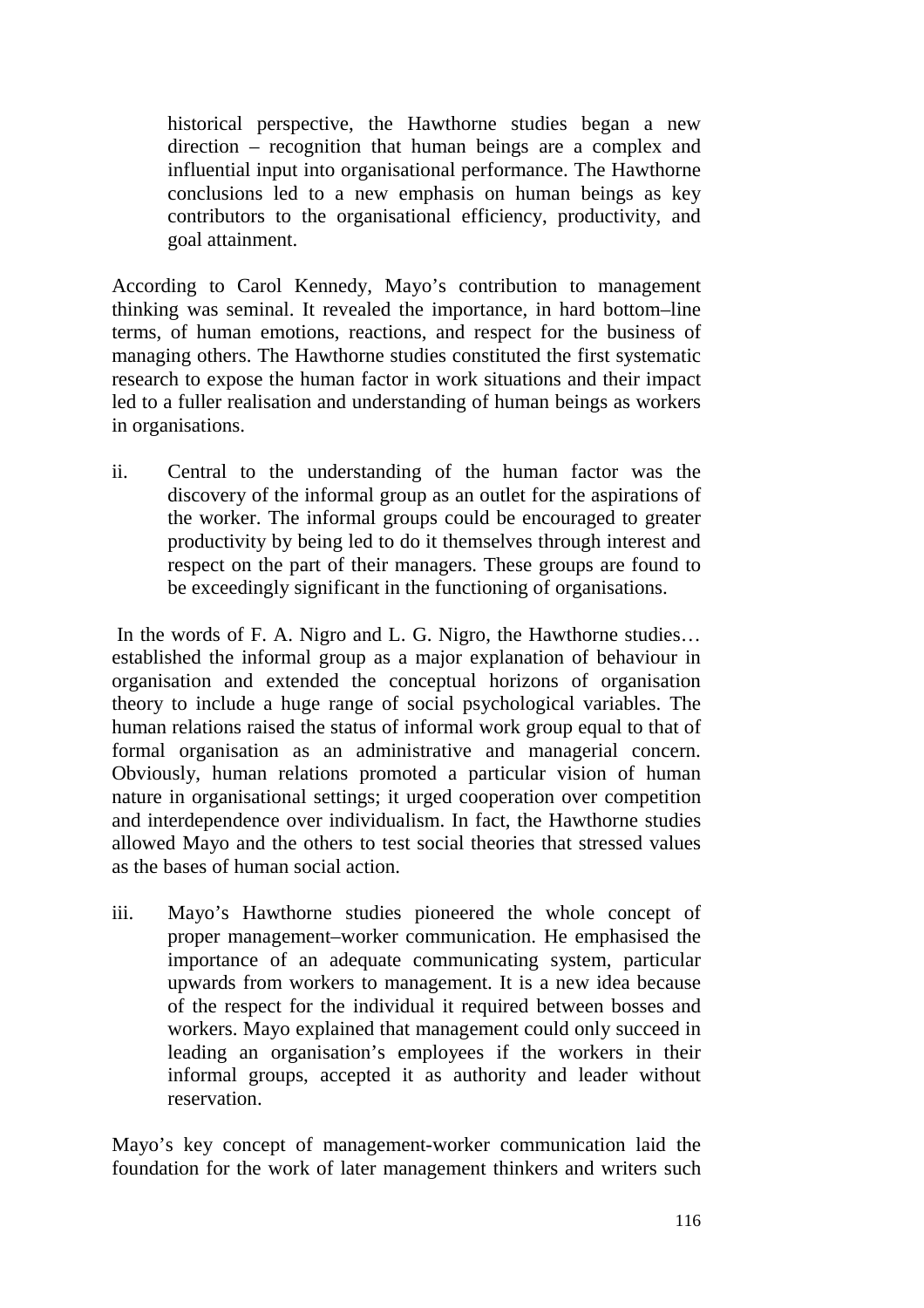as Peter and Waterman and the 1950s school of sociologists headed by Chris Arguris, Frederick Hertzberg and Abraham Maslow. These writers and social psychologists like Douglas M.C. Gregor, and Rensis Likert belong to the humanist school of administration.

The above-mentioned writers accepted wholly the human relations component in administration but carried it still further, arguing for a more humanitarian approach to the whole administrative problem. The humanistic theory has given importance to the development of human personalities in the organisation. The writers of this school covered such areas of research as work–group behaviour, need satisfaction, job satisfaction, motivation, leadership, and so on. They have used psychological and sociological concepts and research in analysing organisations. Among psychologists, the studies switched the future emphasis from fatigue to group processes.

iv. Lastly, the human relations approach to organisation theory has made some valuable contributions to administrative thought as well. It literally created the humanist school of administrative thought, finally convincing the field that social leadership skills for managers were at least as important as technical knowledge. The new administrator needed to strive toward social consolidation with workers.

According to Nesta Gallas and Laurence J. O. Toore, Jr., in their human relations approach, attention to the social psychology of bureaucratic life, its discovery of the informal organisation, its development of a more complex and realistic model for human nature and its innovative approach to organisational design, this school of theorists improved markedly on the ideas of its predecessor.

Although, the human relations heyday (1930s to 1950s) was over, the research and theory building continue today on many of the issues first raised in the Hawthorne studies in the late twenties and the early thirties. The human relations approach has great impact initially on business administration, and later on public administration. Indeed, it is regarded as a major development in the American administrative through the period 1900–1939. This approach marked a major turning point in the history of administrative theory and practice.

## **4.0 CONCLUSION**

The human relations theory of organisation rejects formal institutionalisation and considers the informal day–to–day functioning of the structure as more revealing than the mechanistic study of structure and principles of organisation. However, it must be stated that these two approaches are not mutually exclusive but rather supplement each other.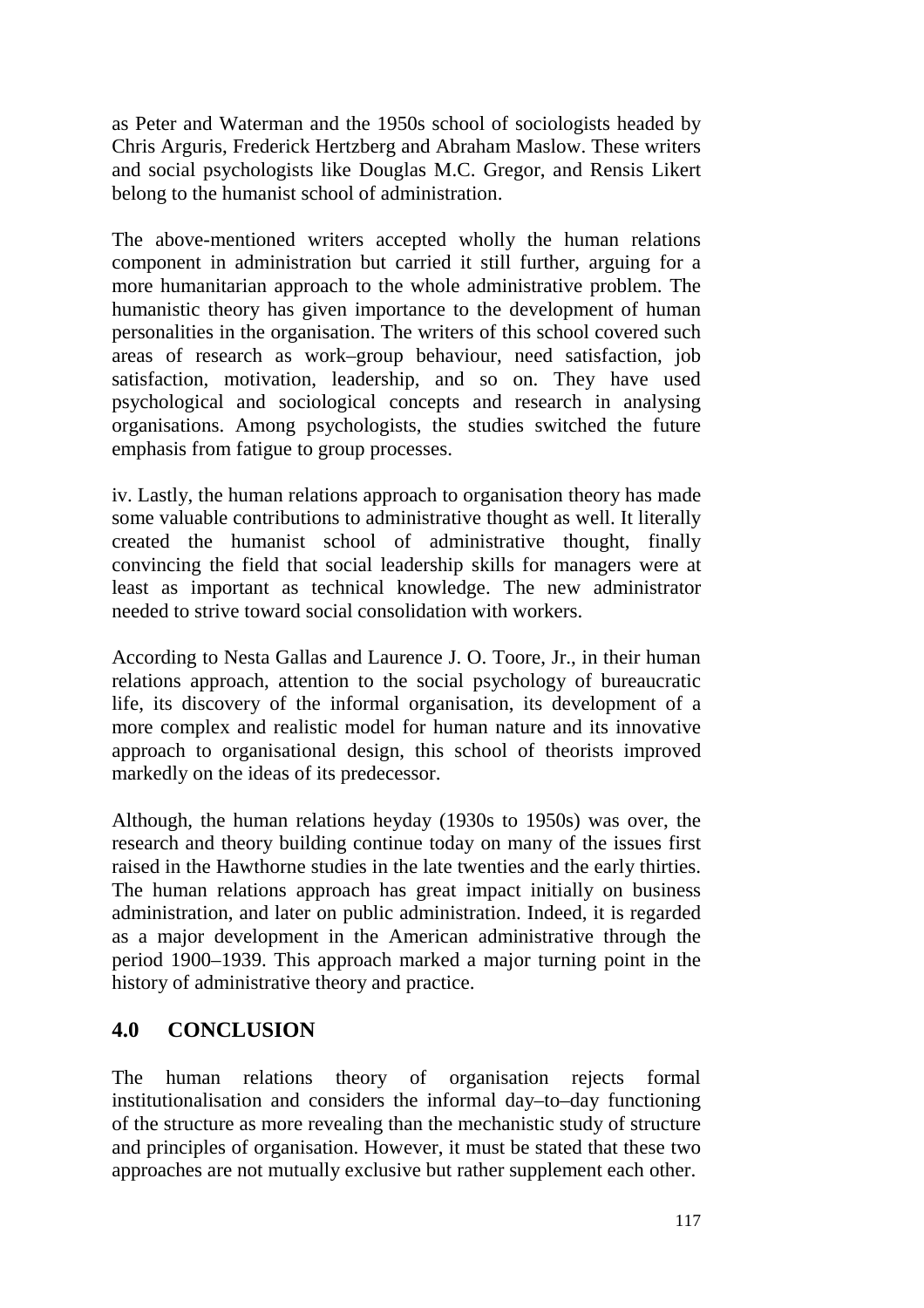There cannot be informal organisation without a formal one, from where the former can operate. Informal organisation is a self–evident fact and a functional necessity, which no formal structure can completely choose to ignore.

The formal organisation theory gives only a partial and incomplete picture of organisational dynamics. The complete picture of an organisation emerges only when the formal theory is supplemented with the informal theory. Undue emphasis on one will lead to distorted view of organisational reality and undermining of the advantages of both.

## **5.0 SUMMARY**

The unit has thrown light on the human relations theory of organisation. The Hawthorne experiments is considered along with the basic principles of human relations theory, interview with workers, Taylor's scientific management and Mayo's human relations theory were discussed. The human relations theory and the classical theory were also evaluated. The criticisms and the significance of human relations theory of organisation were highlighted and discussed.

#### **6.0 TUTOR-MARKED ASSIGNMENT**

State and explain the basic principles of human relations theory.

#### **7.0 REFERENCES/FURTHER READING**

Basu, R. (2004). *Public Administration: Concepts and Theories* (4th ed.). New Delhi: Sterling Publishers Private Limited.

Eneanya, A. N. (2010). *Public Administration in Nigeria: Principles, Techniques and* 

 *Application.* Lagos: Concept Publication.

Ezeani, E. O. (2006). *Fundamental of Public Administration.* Enugu: Ziks-Chuks Publishers.

Hughes, O. E. (1998). *Public Administration and Administration: An Introduction.* London:

Macmillan Press Ltd.

Goodnow, F. J. (1914). "Politics and Administration". In: Gross, B. A. (Ed.). *The Managing of Organisations*. New York: Macmillian.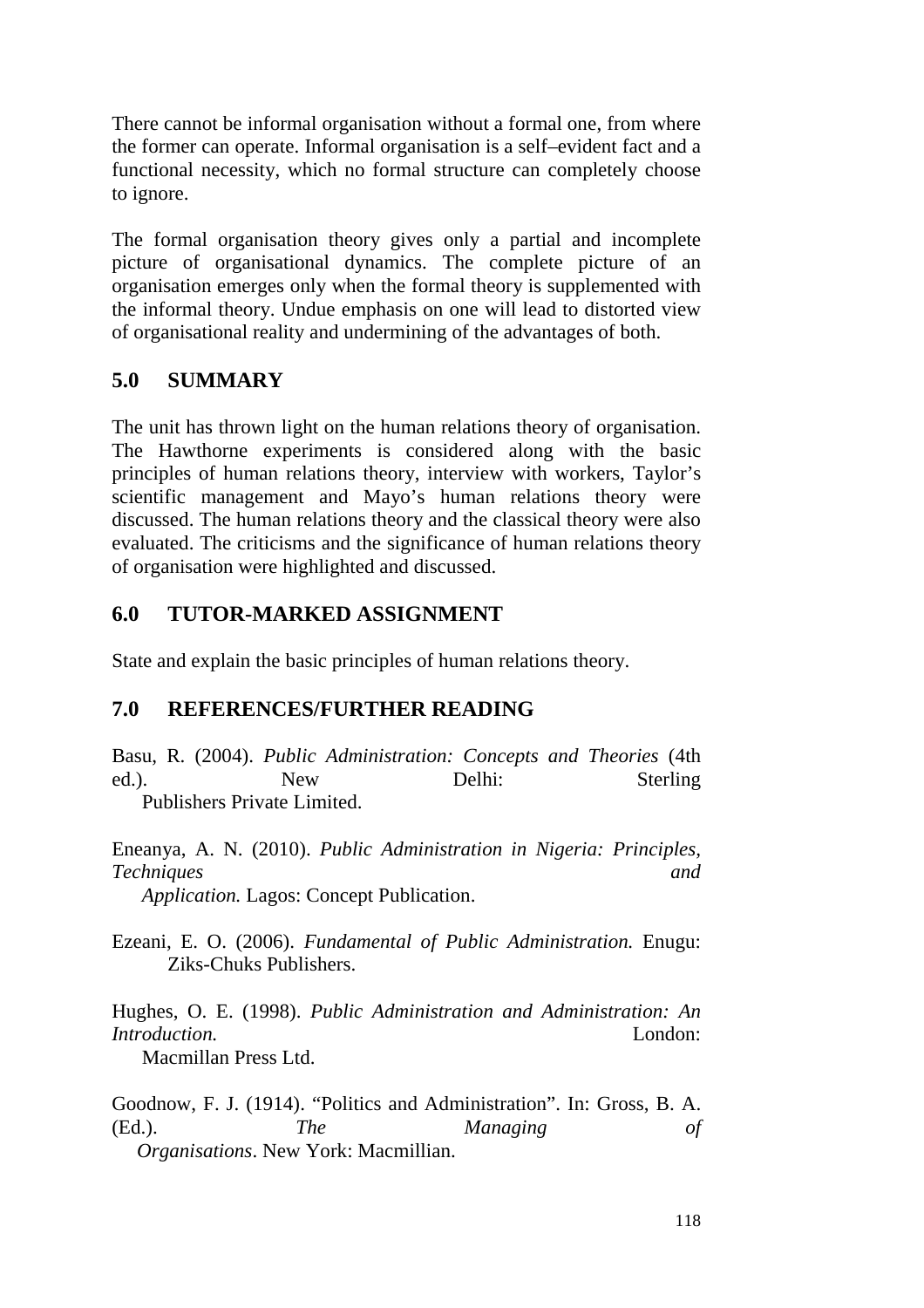Maduabum, C. (2008). *The Mechanics of Public Administration in Nigeria.* Lagos: Concept Publications Ltd.

Maduabum, C. (2006). *Reforming Government Bureaucracies in Nigeria.* Lagos: ASCON Printing Press, Topo-Badagry.

Ekwealor, E. F. (2007). *Fundamental of Public Administration*. Onitsha: Abbot Books Limited.

Ezeani, E. O. (2006). *Fundamentals of Public Administration* (Revised Edition). Enugu: Snaap Press Limited.

- NOUN (2012). *MPA 740 Theories and Practice of Public Administration*. NOUN, Lagos.
- NOUN (2012). *PSM 803 Ecology of Public Administration*. NOUN, Lagos.
- Polinaidu, S. (2004). *Public Administration*. New Delhi: Galgotia Publications PVT.

Sapru, R. K. (2008). *Administrative Theories and Management* (2nd ed.). New Delhi: Prentice-Hall of India Private Limited.

Singh, A. (2005). *Public Administration: Roots and Wings*. New Delhi: Galgotia Publishing Company.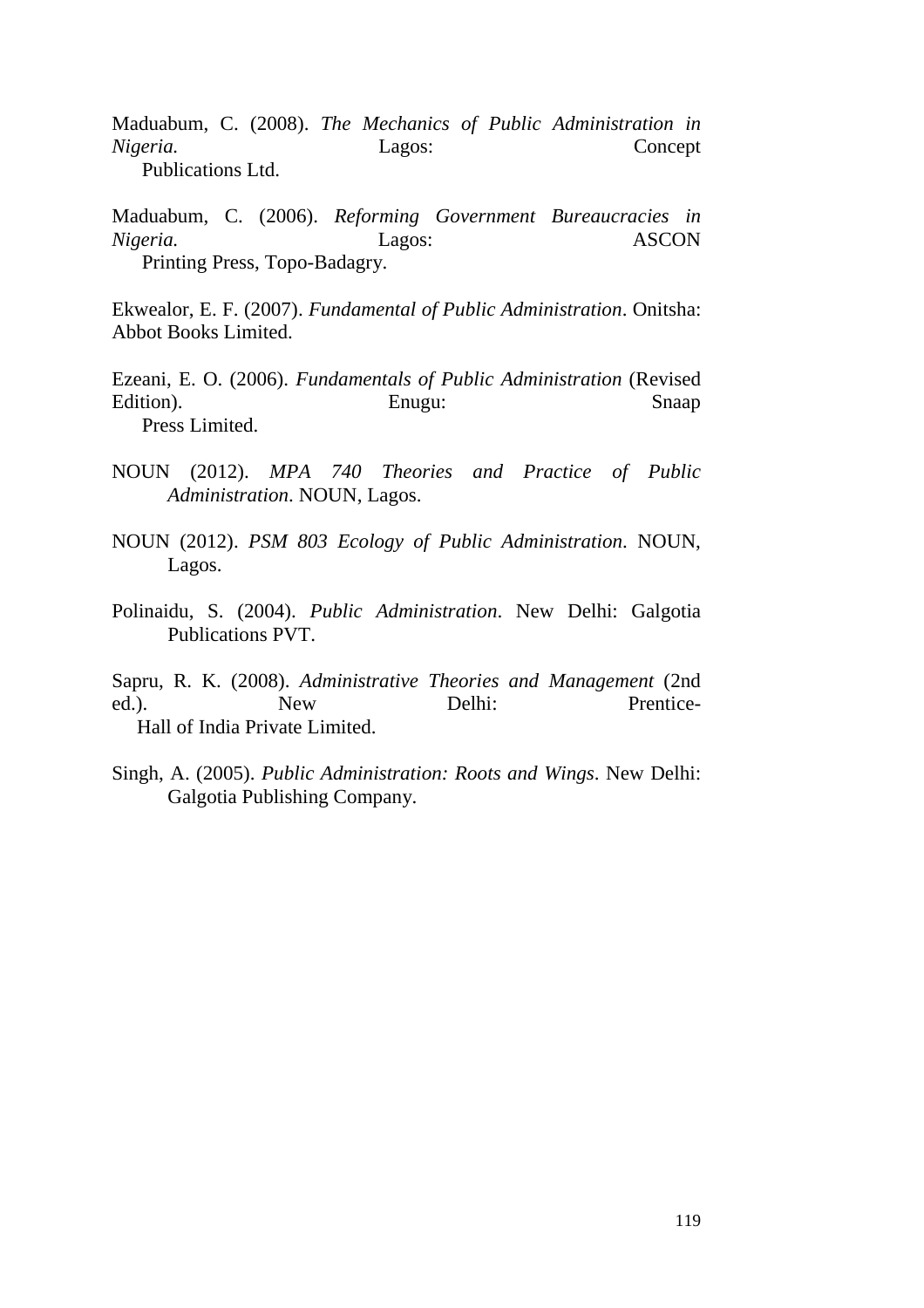# **UNIT 3 METHODS OF INQUIRY IN PUBLIC ADMINISTRATION**

## **CONTENTS**

- 1.0 Introduction
- 2.0 Objectives
- 3.0 Main Content
	- 3.1 Historical Method of Inquiry in Public Administration
	- 3.2 Descriptive Method of Inquiry in Public Administration
	- 3.3 Experimental Method of Inquiry in Public Administration
	- 3.4 Survey Method of Inquiry in Public Administration
	- 3.5 Case Study Method of Inquiry in Public Administration
- 4.0 Conclusion
- 5.0 Summary
- 6.0 Tutor–Marked Assignment
- 7.0 References/Further Reading

## **1.0 INTRODUCTION**

Public administration has evolved and developed over time, this has been possible because of relentless investigations into issues bothering on the improvement of the discipline. Major methods of inquiry into the discipline that will be discussed here are historical method, descriptive method, experimental method, survey method and case study method.

## **2.0 OBJECTIVES**

At the end of this unit, you should be able to:

- explain historical method
- examine descriptive method
- describe experimental method
- discuss survey method
- analyse case study method.

## **3.0 MAIN CONTENT**

## **3.1 Historical Method of Inquiry in Public Administration**

Historical sources may be classified into two major categories, namely, documents and relics. Documents are usually written whereas relics are generally archaeological or geological remains such as tools and utensils. Relics are not written. For instance, a letter written by President Goodluck Jonathan would be a document from the standpoint of the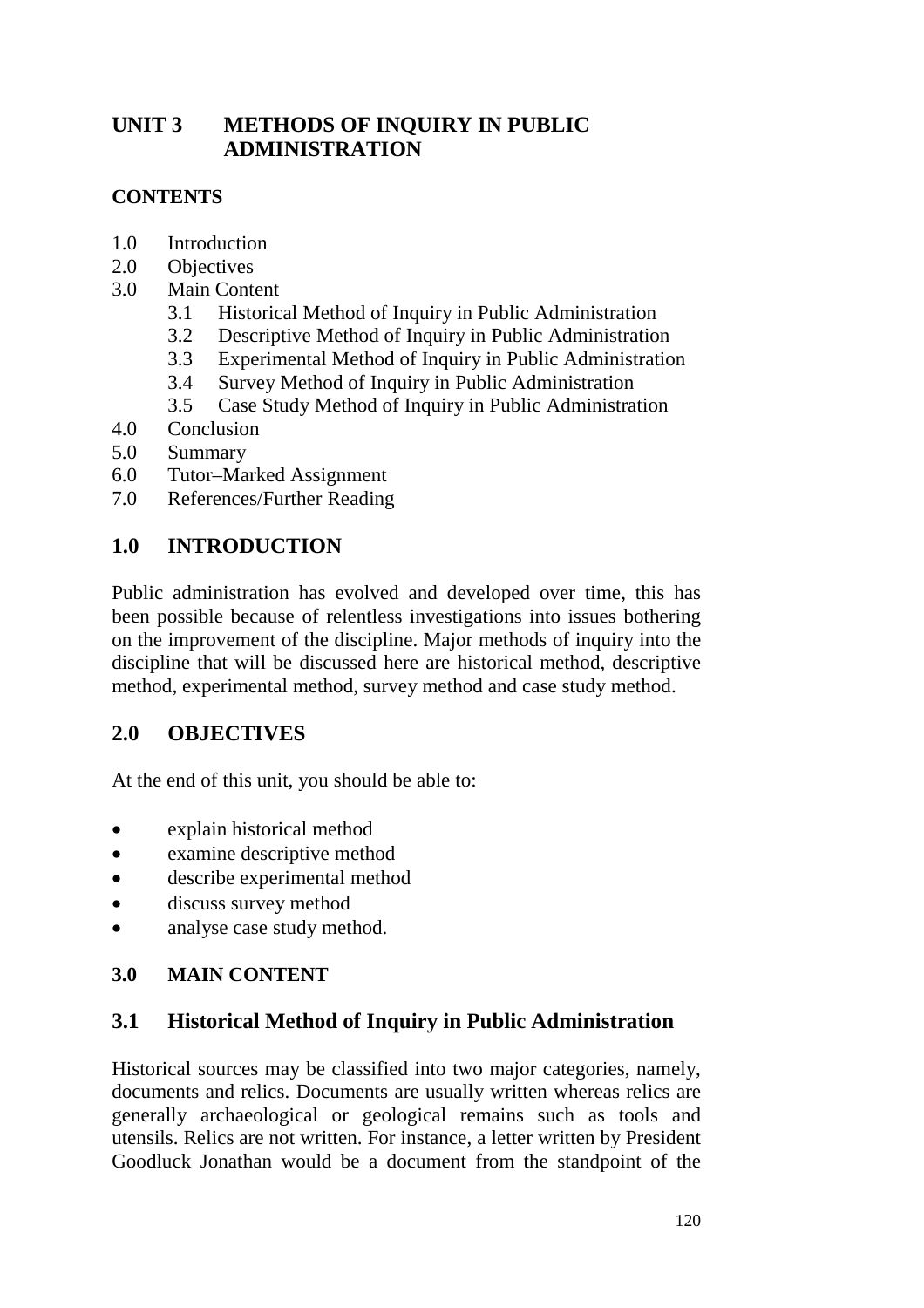information it contains but would be a relic from the standpoint of spelling errors or other aspects which are not part of what Jonathan intended to transmit. Among the various documentary sources are:

- 1. Official records, minutes of meetings, committee reports and legal documents
- 2. Institutional records, attendance rolls, university bulletins
- 3. Memoirs, biographies, diaries, personal letters, books on the philosophy of a known scholar, and so on.

Historical sources can further be classified into primary and secondary sources:

- Primary sources are data provided by actual witness to the incident in question.
- Secondary sources of data come from a middleman who acts between the original witness and the present consumer.

Secondary data are subject to an inherent danger of inaccuracy. Whenever evidence is transmitted from one individual to another, it tends to become distorted. Occasionally secondary sources have been so carelessly compiled that they are in a category of unverified hearsay or rumor. For this reason, reliable historians rely as much as possible on primary sources, using secondary sources only as hypotheses to bridge the gaps between the various pieces of primary data, and at times the historian may have to rely on secondary sources. He must bear in mind the limitations of such data. In the event that numerous gaps in the primary source cause his over–reliance on secondary source, he should refrain from attempting the study at all.

## **3.2 Descriptive Method**

Descriptive method is concerned with the collection of data for the purpose of describing and interpreting existing conditions, prevailing practices, beliefs, attitudes and ongoing process. Descriptive inquiry is that investigation which specifies the nature of given phenomena.

The specification can be simple or it can be complicated. The importance of descriptive inquiry in public administration as well as other fields of educational endeavor clearly implies complexity of phenomena. The need for systematic ways of telling what a situation is means that the situation is no longer simple. It can no longer be understood directly and without synthesis.

Descriptive inquiry gives a picture of a situation or a population. Any consideration of phenomena generally begins with a full understanding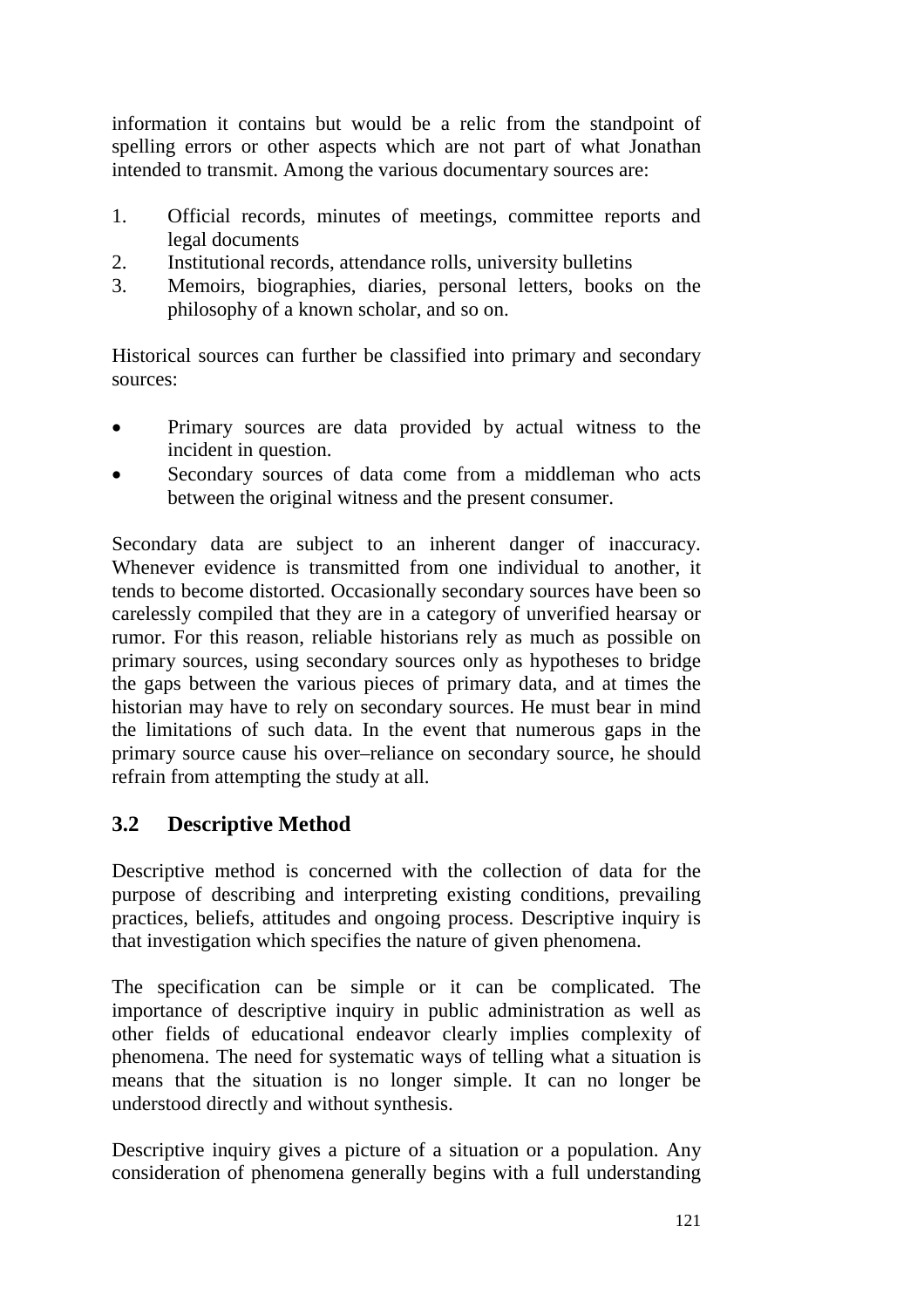of the phenomena. Accurate descriptions are imperative for making a wide range of policy decisions. For example the Nigerian department of labour makes detailed surveys of unemployment; these attempt to describe unemployment in the Nigerian economy for the purpose of knowing what the situation is.

Such surveys provide the basis for eliciting possible policies considered and those ultimately accepted as a result of the inquiry, represent value decisions. While the research findings may have been useful, it cannot be concluded that the policies were determined scientifically. Descriptive inquiry is basic for all types of research in assessing the situation as a prerequisite to inferences and generalisations. While descriptive inquiry is a prerequisite for finding answers to questions, it is not in itself sufficiently comprehensive to provide answers.

Descriptive inquiry cannot establish cause and effect relationships. From description the investigator cannot deduce conclusively the cause of the phenomena or predict what the future phenomena will be. Descriptive inquiry using the same design done at specified periods of time can, indeed, show trends in description from which hypotheses can be gleaned and later tested under controlled experimental conditions.

## **3.3 Experimental Method**

The steps of experimental method are essentially those of the scientific method. They may be outlined as follows:

- 1. Selecting and defining the problem: The problems amenable to experimentation generally should be converted into a hypothesis. This hypothesis can be verified or refuted by the experimental data. The variables to be investigated should be defined in operational terms.
- 2. Reviewing the related literature: This shows how the present research fits into the scheme of things. It surveys the research previously done on the problem and evaluates what this research has and has not accomplished in solving the problem currently under study. Thus in this review, the research should point out very carefully the similarities and, more importantly, the differences between that research and his current study. In order to do this effectively, the researcher must do more than consider the findings as they are reported.

He must examine the findings critically in light of the research methodology, the specific procedure employed, the control, the sampling and the measuring instruments used.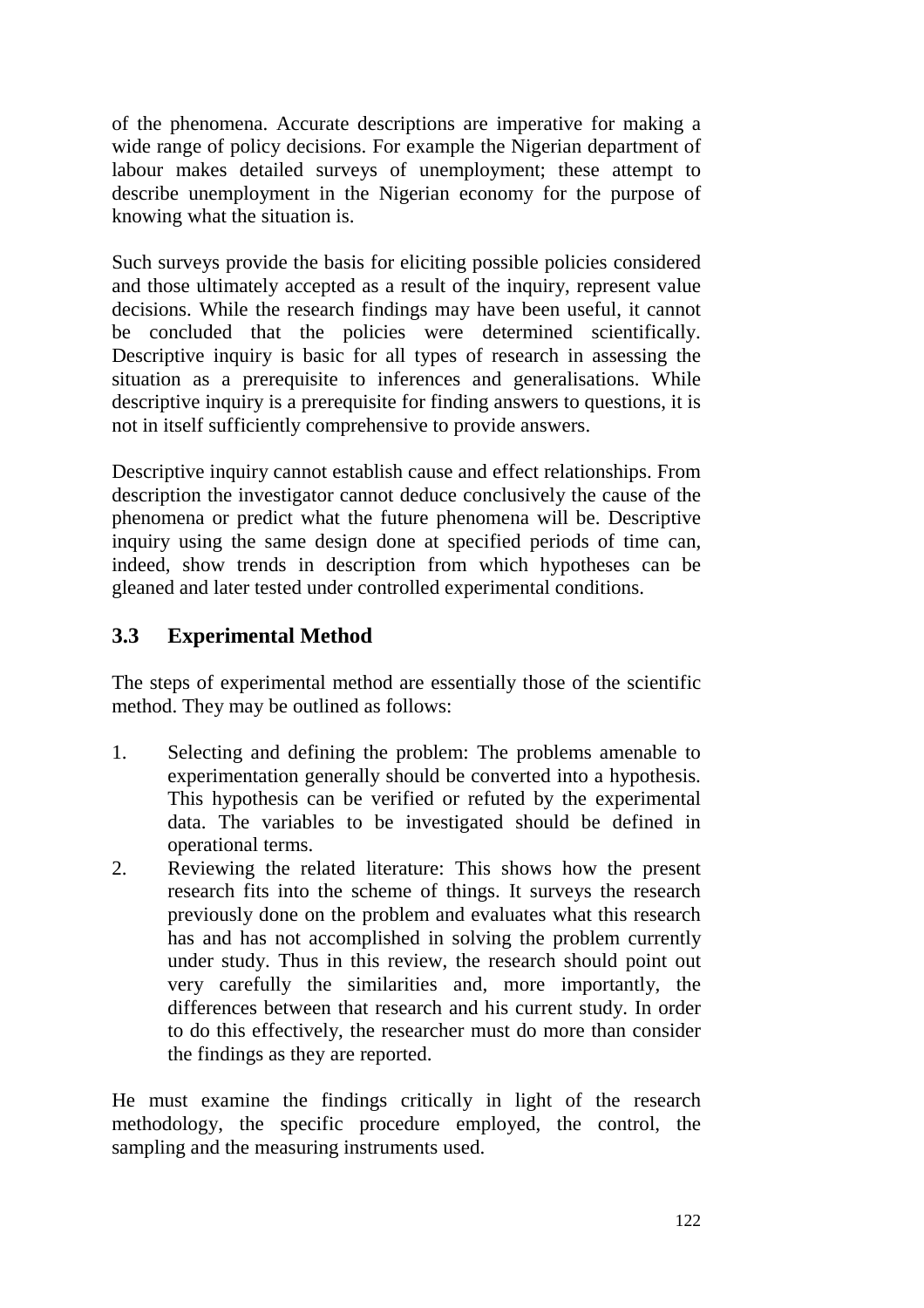- 3. Drawing up the experimental design: This section should place primary emphasis on the question of control, randomisation, and replication and should include a clarification of such basic aspects of the design as the place and duration of the experiment. It is generally advisable to conduct a pilot study because of the complexity of an experiment in order to ensure the adequacy of the design.
- 4. Defining the population: It is important to define the population precisely so that there can be no question about the population to which the conclusions are to apply.
- 5. Conducting the study: It is important here to insist on close adherence to plans, especially as they relate to the factors of control, randomisation, and replication. The duration of the experiment should be such that the variable under investigation is given adequate time to promote changes that can be evaluated and to insulate the influence of such extraneous factors as novelty.
- 6. Assessing the outcomes: Careful consideration must be given to the selection of the criterion on the basis of which the results are to be assessed, for the efficiency of the experiment depends largely on the fairness of the criterion used.
- 7. Analysing and interpreting the results: The researcher is concerned with the operation of the factors under investigation. He must be especially sensitive to the possibility that the results of his/her study arose through the operation of uncontrolled extraneous factors. The researcher must further insulate at a given probability level the possibility that the experimental findings are simply the results of chance. In no other area of research is the need for competence in statistical procedures so clearly indicated as in the analysis of experimental data as the basis for their valid interpretation.
- 8. Drawing up conclusions: the conclusions of the study must be based on the findings of the study. Care must be taken not to over–generalise the results obtained. The results also pertain only to the conditions under which they were derived, and, since control may have distorted the natural situation, care must be taken to restrict the conclusions to the conditions actually present in the experiment.
- 9. Reporting the result: The study must be reported in sufficient detail so that the reader can make an intelligent judgment as to its validity (Fisher, 1957).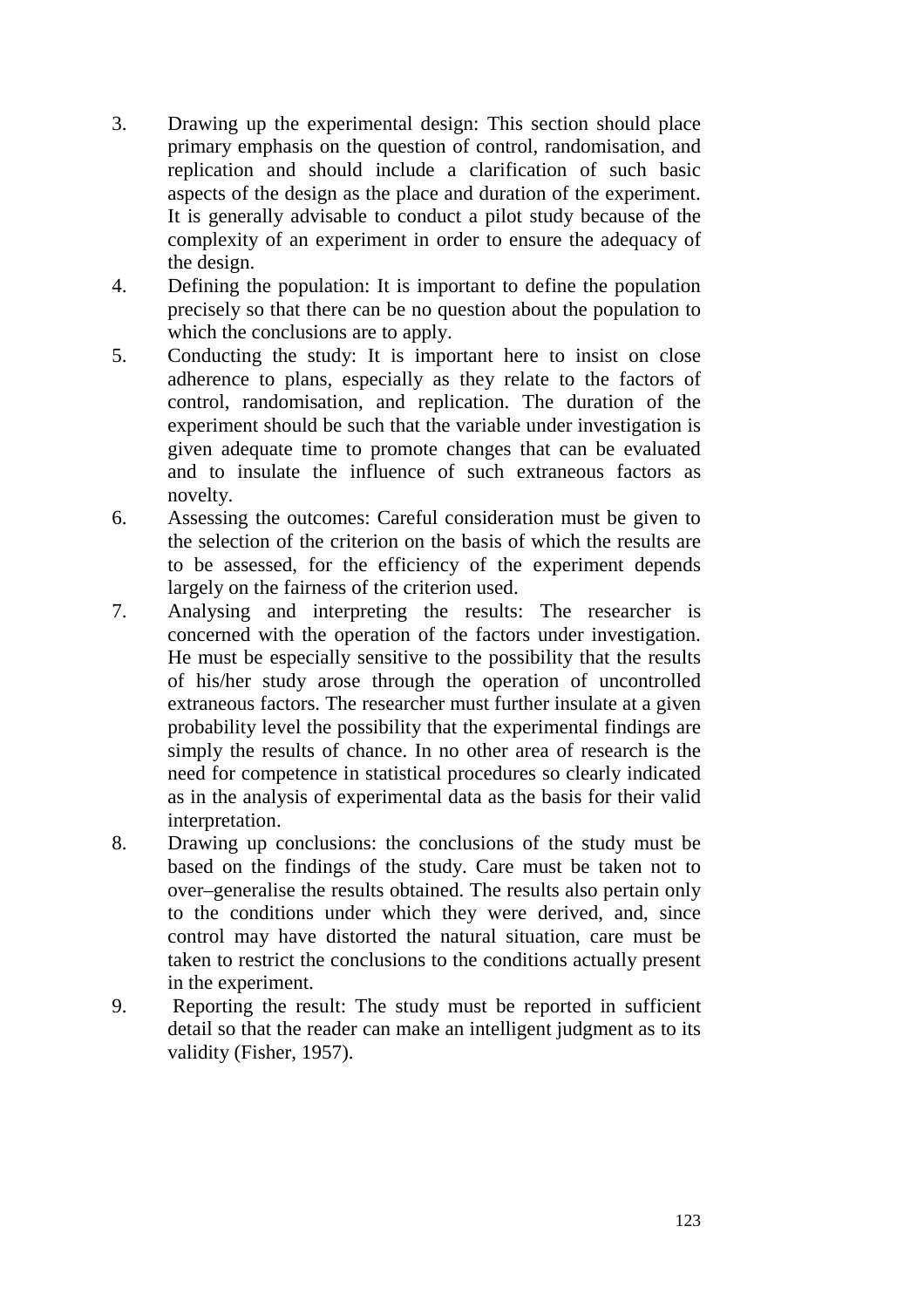## **3.4 Survey Method**

The survey method is interested in the accurate assessment of the characteristics of whole populations of people. Only rarely, however, do survey researchers study whole population; they normally study samples drawn from populations. From these samples, the researcher infers the characteristics of the defined population or universe. The study of sample from which inferences about population can be drawn is needed because of the difficulties of attempting to study whole populations. Random samples often furnish the same information as a census at much less cost, with greater efficiency sometimes, greater accuracy.

Sample surveys attempt to determine the incidence, distribution, and interrelations among sociological and psychological variables.

Survey research focuses on people, the vital facts of people, and their beliefs, opinions, attitudes, motivations and behaviour.

Surveys are particularly versatile and practical, especially for the administrator, in that they indentify present conditions and point to present needs. Surveys do not make the decisions for the administrator, but they can provide him with information on which to base sound decisions.

Surveys can be conveniently classified by the following methods of obtaining information: personal interview, mail questionnaire, panel, telephone and controlled observation. Of these, the personal interview far overshadows the others as the most powerful and useful tool of social scientific survey research (Osuala, 2005).

## **3.5 Case Study Method**

Case study has a long history in social science research and has been used extensively in public administration more especially in the area of motivation. For example both Freud and Piagnet typically used case studies to develop their theories. Criticism of their techniques damaged the case study approach, but the increased acceptance of qualitative research and in particular, participant observation has, as corollary, revived the acceptability of the case study.

The case study can either be quantitative or qualitative, or even a combination of both due to the constraints of a sample of one or a single unit being studied. With the restrictions that brings for statistical inference, most case studies lie within the realm of qualitative methodology. Case study is used to gain in–depth understanding replete with meaning for the subject, focusing on process rather than outcome,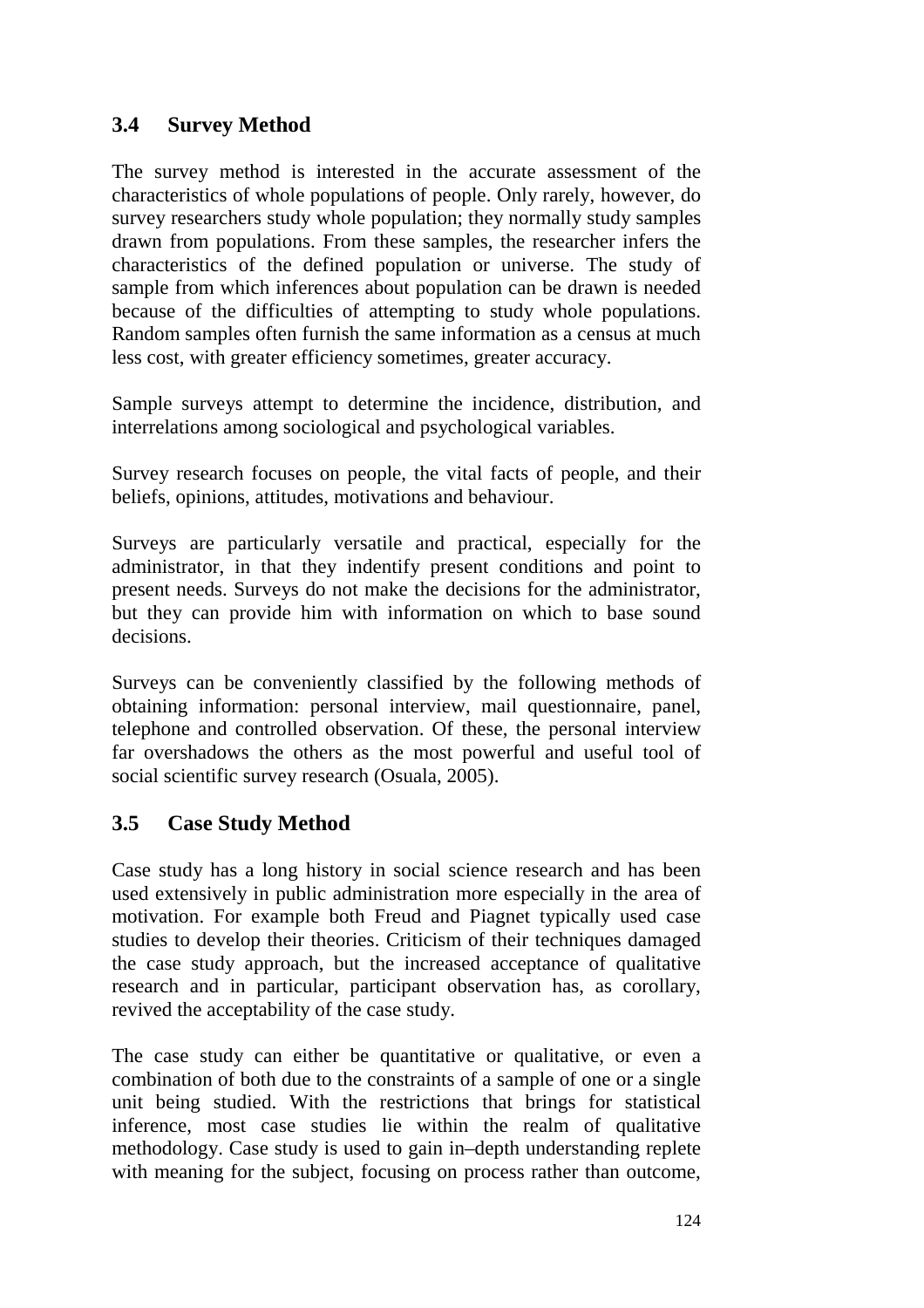on discovery rather than confirmation. Case study must involve the collection of very extensive data to produce an understanding of the entity being studied. Shallow studies will not make any contribution to administrative knowledge (Osuala, 2005).

## **4.0 CONCLUSION**

This unit has outlined and discussed the various methods of inquires used in public administration. The discussions show that the success in the administrative work depends to a large extent on the efficient method of gathering and applying the information at various levels.

## **5.0 SUMMARY**

This unit considered the following approaches for discussion; historical method, descriptive method, experimental method, survey method, case study method, the institutional approach, and comparative approach. It discussed their theoretical assumptions, usefulness and weaknesses as a mode of inquiry in public administration.

# **6.0 TUTOR–MARKED ASSIGNMENT**

What are the methods of inquiry in public administration?

# **7.0 REFERENCES/FURTHER READING**

Adamolekun, L. (1983). *Public Administration: A Nigerian and Comparative Perspective.* New York: Longman Ltd.

- Fisher, R. A. (1957). *The Designs of Experiments.* London: Oliver and Boyd.
- Jones, T. (1971). *Conducting Political Research*. New York: Harper and Row Publishers.
- NOUN (2012). *INR123 Introduction to Public Administration.* NOUN, Lagos.
- Onah, R. C. (2005). *Public Administration.* Nsukka: Great AP Express Publishers Ltd.

Osuala, E. C. (2005). *Introduction to Research Methodology.* The Millennium Edition, Enugu: Cheston Agency Ltd.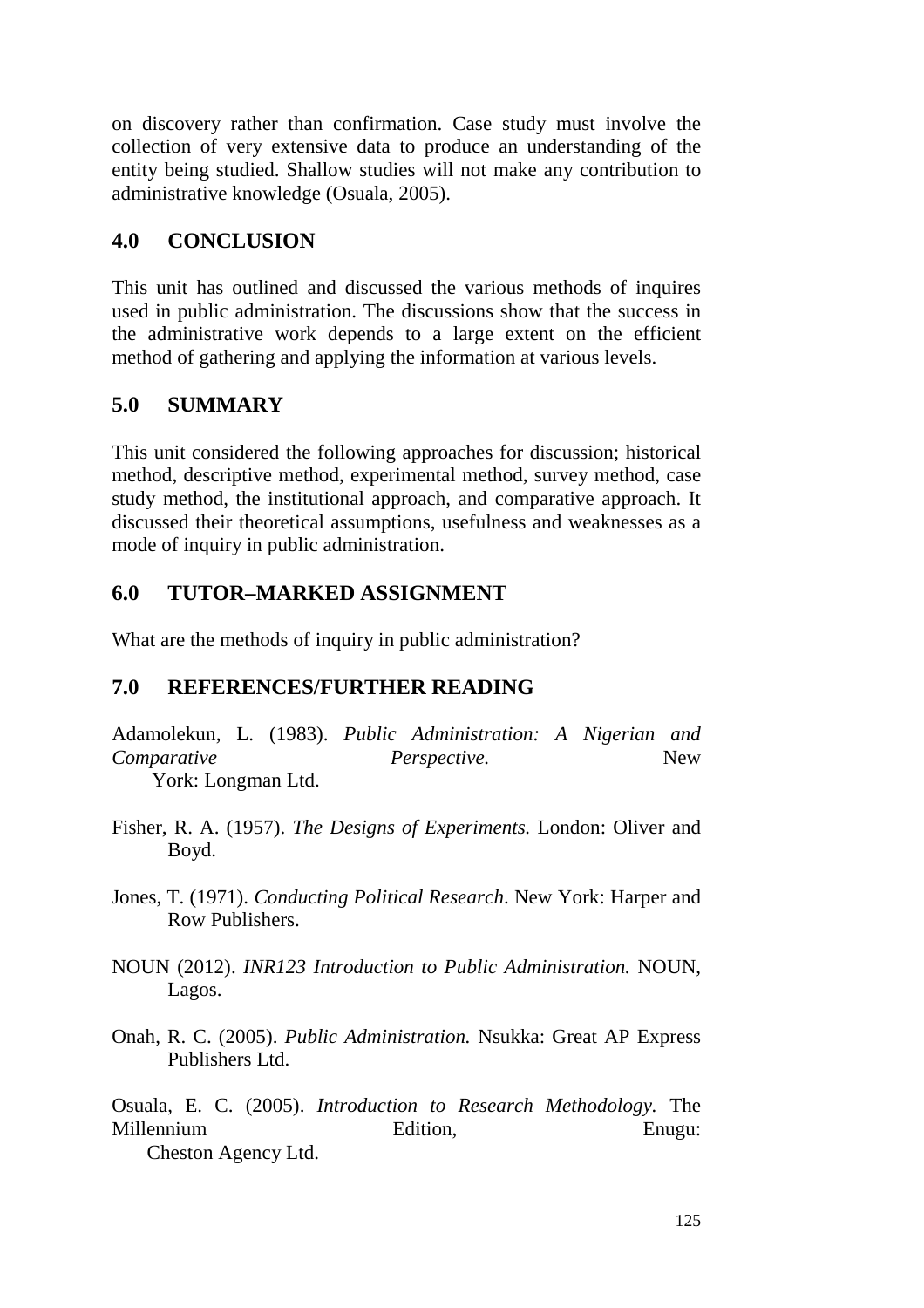# **UNIT 4 NIGERIAN CIVIL SERVICE**

## **CONTENTS**

- 1.0 Introduction
- 2.0 Objectives
- 3.0 Main Content
	- 3.1 Definition and Functions
	- 3.2 Principles of Civil Service
	- 3.3 Control of the Civil Service
	- 3.4 The Colonial/First Republic Civil Service
	- 3.5 The New Civil Service in Nigeria
	- 3.6 Civil Service in Nigeria, 1980 to 1988
	- 3.7 Civil Service Reforms under Obasanjo 1999 to 2007
- 4.0 Conclusion
- 5.0 Summary
- 6.0 Tutor–Marked Assignment
- 7.0 References/Further Reading

## **1.0 INTRODUCTION**

An understanding of the nature of civil service in a society is very vital for the study of the administrative practices of such place. Civil service is the hub through which public administrative work centers on. Important areas considered for discussion here are the definition and functions, principles, control of civil service, the new civil service in Nigeria and civil service in Nigeria, 1980 to 1988.

## **2.0 OBJECTIVES**

At the end of this unit, you should be able to:

- define and list the functions of civil service
- mention various principles of civil service
- describe the control of civil service
- examine the colonial/first republic civil service in Nigeria
- discuss new civil service in Nigeria
- examine civil service in Nigeria, 1980 to 1988
- examine civil service reform under Obasanjo 1999–2007.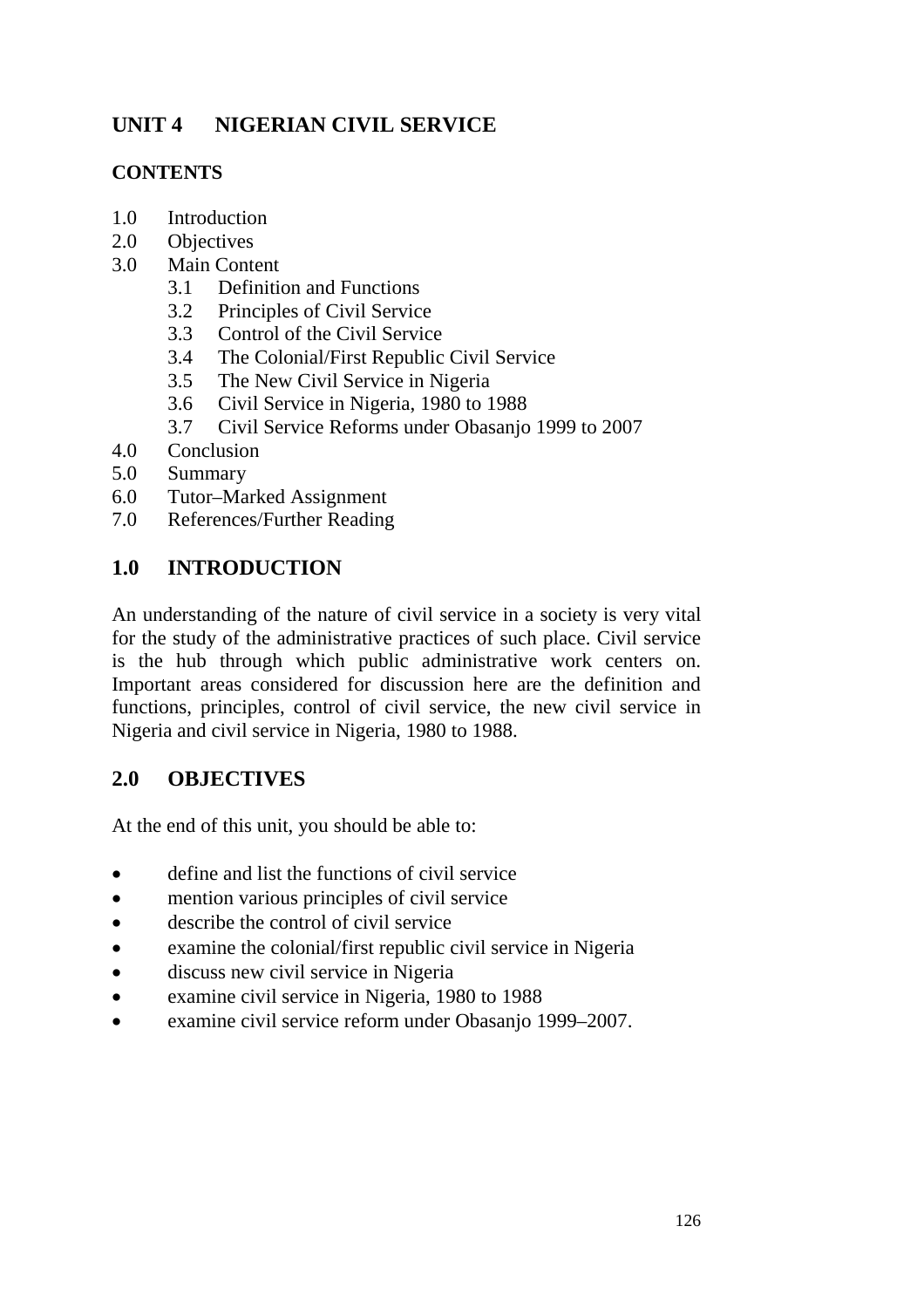## **3.0 MAIN CONTENT**

## **3.1 Definition and Functions**

Civil service is the body that normally functions with the executive arm of government comprising of men and women who constitute the permanent staff of the departments of government. They are professional administrators. Sometimes they are generally referred to as public service.

## **Functions of the Civil Service**

- i. Conversion of policies that have been formulated by the cabinet into action
- ii. Enforcement of laws enacted by the legislature
- iii. Provision of expert advice on either positive or negative implications of policies intended to be formulated by government
- iv. Planning, organisation and supervision
- v. Advice on measures of improving the quality of life of citizens and making government more efficient
- vi. Ensuring continuity of government in spite of changes.

## **SELF–ASSESSMENT EXERCISE**

Define and state the functions of the Civil Service.

## **3.2 Principles of Civil Service**

Civil service has some guiding principles in discharging its duties, these principles include:

- i. Political neutrality: The first principle guiding the performance of the public service is political neutrality. By this we mean that a public officer does not become involved in partisan politics. He serves the government of the day with dedication. If that government is replaced by another one, he serves the new government with the same degree of loyalty and dedication. He does not allow his personal views to interfere with his performance of his functions.
- ii. Impartiality: Similar to political neutrality, the civil servant serves all members of the public to the best of his ability. He does not favour anyone. He does not belong to any political party or faction, at least, not openly.
- iii. Anonymity: In an effort to protect the neutrality and impartiality of civil servants, they are made to operate behind the glare of publicity. They advise their ministers and political executives but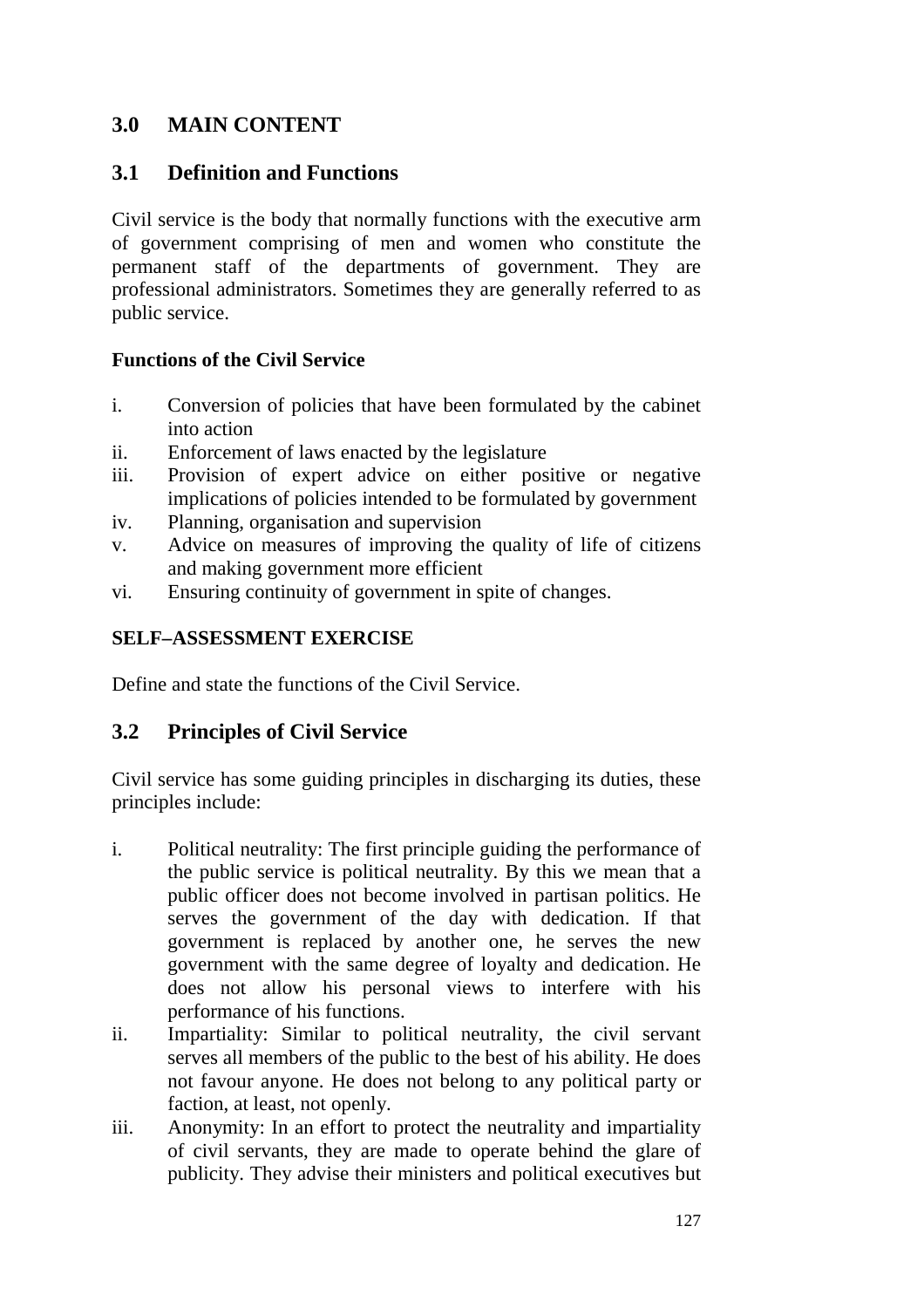they do not make open or partisan speeches. The ministers and politicians make such public statements and defend programmes. Anonymity extends to the actual operations of the service. Decisions taken are regarded as the decision of all. Everybody is responsible for it. This is the principle of collective responsibility which also ensures the neutrality of any particular individual.

- iv. Permanence: Governments come and go but the civil service remains. Public officers are not changed each time there is a change in government. As long as they do their work properly and do not commit any crime, their tenure of office is guaranteed.
- v. Merit and achievement: Another principle of the civil service is that recruitment into the service is based on merit. This means that certain standards and educational qualifications are set, and only those who satisfy them are considered for employment. This is different from some traditional systems where sons succeed their fathers automatically. In addition, under civil service rules, promotions are based on merit and achievement and not on patronage or favour by a godfather (Leo and Oyewole, 1988).

#### **SELF–ASSESSMENT EXERCISE**

Mention the principles of civil service.

## **3.3 Control of the Civil Service**

Any organisation where people operate without laws controlling their actions will be vulnerable to anarchy. To avoid this, an elaborate network of rules and regulations govern the behaviour of civil servants. These are divisible into internal and external controls:

#### **The internal control the civil service includes:**

- The general orders: These are the body of regulations which outline the conditions of service and responsibilities of public officers. Closely related to this is the Financial Instructions which prescribes the procedures for the collection of spending of public funds. It is important to note that civil servants are expected to pass examinations on the general orders as part of their knowledge and experience.
- Control by the ministry of establishments: This ministry deals largely with all matters affecting the conditions of service of public officers. Its regulations affect all other ministries, and thus it can guarantee uniform standard in matters such as grading incremental credits and so on.
- Control within the hierarchy: Each ministry is hierarchically structured with the permanent secretary being the overall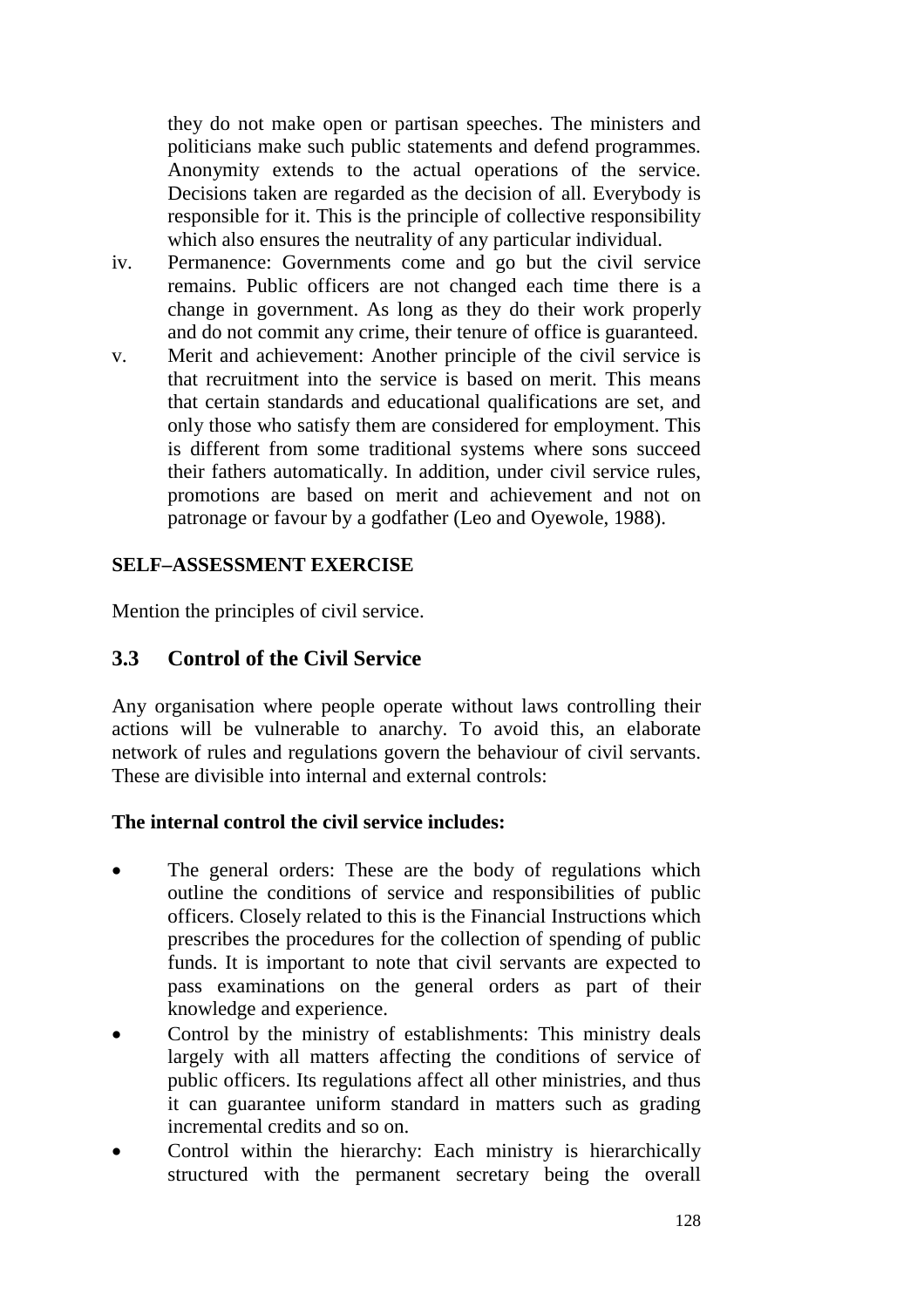supervisor of the ministry. He can discipline those under him in many ways. For minor offences, the officer may be cautioned. In more serious cases, a query may be issued and in the most serious cases, a disciplinary committee may be set up, or the matter may be sent to the Public Service Commission for investigation and necessary punishment.

#### **The external control of the civil service includes:**

There are other mechanisms outside the civil service which exercise some control on the service:

- Control by parliament: The legislature authorises funds for various ministries and departments. Through this power of the purse, it could review the performance of the officers to see whether or not they have carried out government policies. If a department has failed to perform satisfactorily, the budget for it may be cut.
- Control by administrative courts: Tribunals or public complaints commission. By whatever names they are called, these are institutions set up to ensure that public officers are above board in the performance of their duties. Citizens who feel that an officer has not performed well can approach a tribunal or complaints commission for redress. Such complaints are investigated and recommendations made. As the public becomes more aware, the kind of control exercise by tribunals and public complaints commission will become more important.
- Control by the court: In case of gross abuse of office, an officer will be handed over to the court for necessary disciplinary action.

#### **SELF–ASSESSMENT EXERCISE**

Describe the ways through which civil servants can be controlled.

#### **3.4 The Colonial/First Republic Civil Service in Nigeria**

The civil service in Nigeria during the colonial era and the first republic was organised along the lines of the British civil service with four main classes – the administrative, the executive, clerical and manipulative classes.

These four classes used to operate as if there were watertight compartments. It was difficult for a civil servant to move from one class to a higher one. The administrative class was the highest and most prestigious and people used to call them the senior service.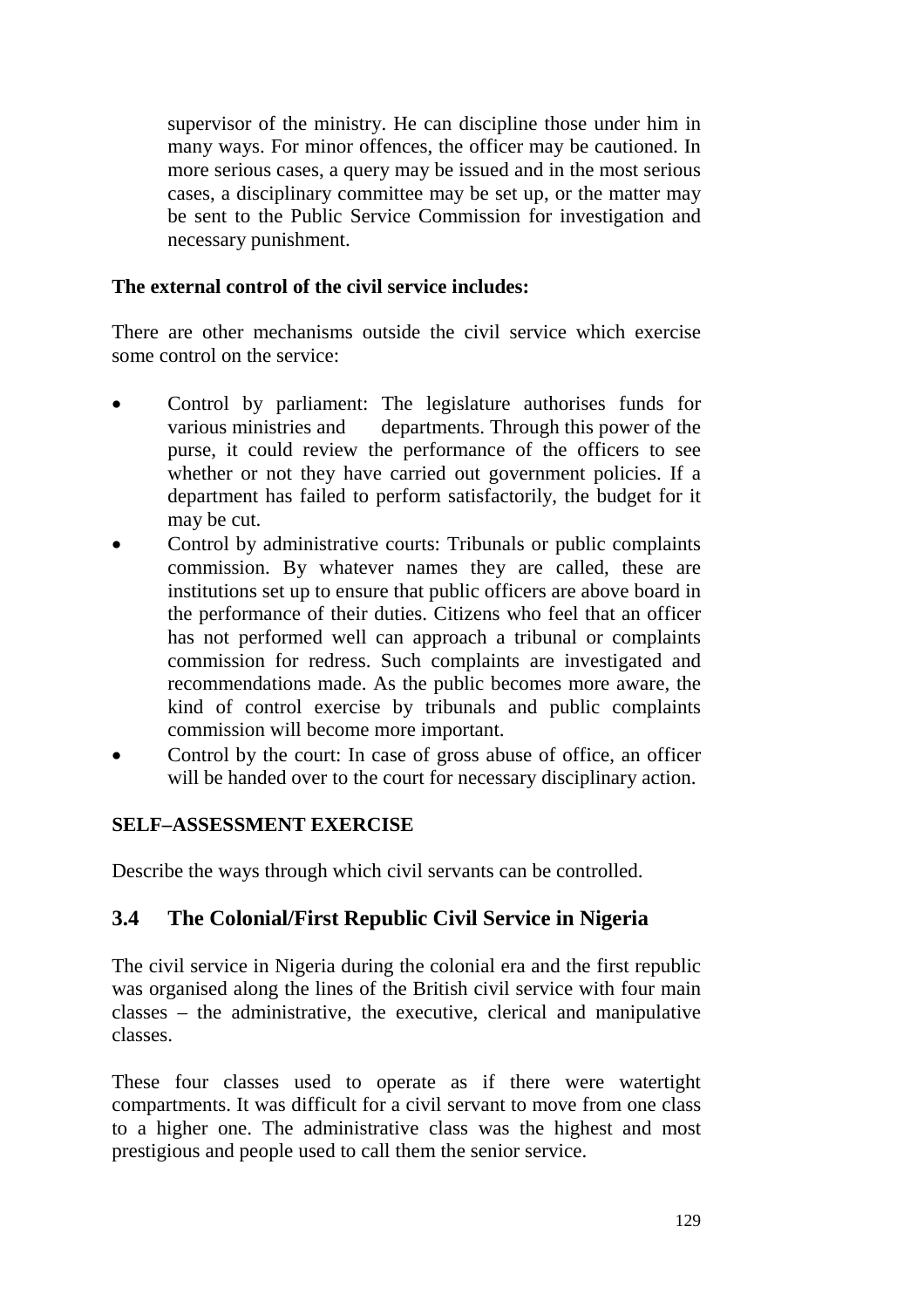People in this class worked closely with the politicians in advisory capacity.

The members of the administrative class were university graduates with good degrees who in addition passed the entrance examinations and interviews. The entry qualifications for the other levels were lower, so are the salaries and benefits. These classes provide needed supporting services to the Administrative class.

## **SELF-ASSESSMENT EXERCISE**

Examine the colonial/first republic civil service in Nigeria.

## **3.5 The New Civil Service in Nigeria**

The new civil service in Nigeria marked a departure of the old rigid system to a more flexible and result oriented system. For example, following the Udoji Commission Report of 1974, the Federal Government of Nigeria decided to abolish the four classes. In its place a unified grading system was introduced. Instead of having classes, the jobs in the public service was graded from level 1 to 17.

The highest positions were 17 while the lowest were 1. All public officers and jobs were fitted into this unified system. The merit of this new system is that a good officer who starts his/her career on level 1 can move up to any level his ability can carry him. This was an improvement over the old system under which it was impossible to move from the Clerical to the Administrative level.

The new system enables everybody to be in the same unified structure and merit and efficiency can carry one to the highest levels (Adebayo, 2004).

## **SELF–ASSESSMENT EXERCISE**

Discuss the new civil service in Nigeria.

## **3.6 Civil Service in Nigeria, 1980 to 1988**

In Nigeria, during the four years of the Second Republic, we seem to have adopted an amalgam of the American and the British Systems. Even though we operated a presidential system of government, we had Permanent Secretaries whose positions were in fact recognised by the constitution. Indeed, the constitution described them as Chief Executives in the Ministries or Departments in addition to other departmental heads in a ministry. The fusion led to some degree of uncertainty, as to what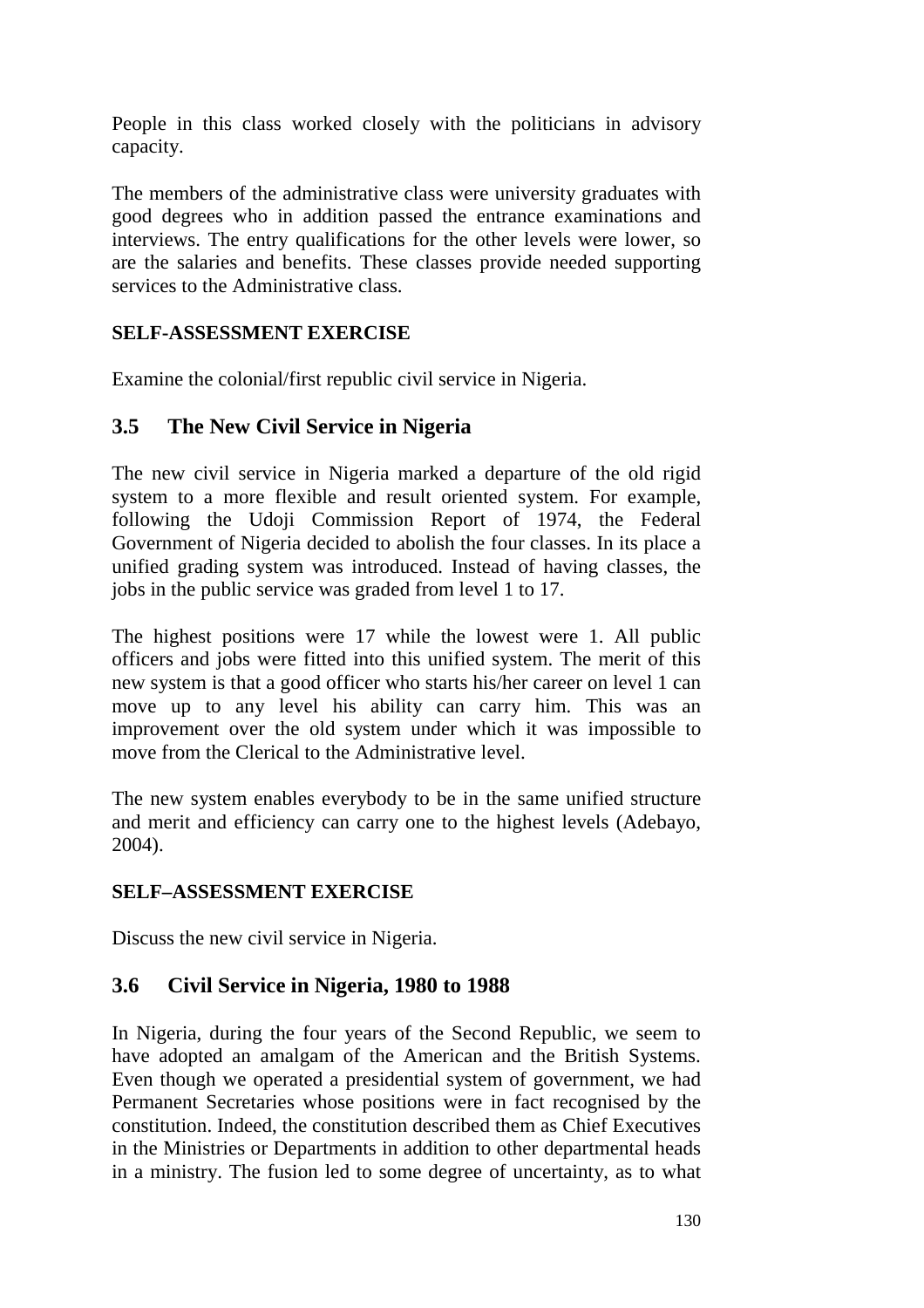the relative roles were between the Minister/Commissioner and his Permanent Secretary and this in turn led to conflicts in the departments.

In some of the governments in the federation, there were sharp disagreements between ministers/commissioners and their permanent secretaries. The ministers/commissioners, on assuming office, approached their task with the assumption that since Nigeria had embraced the presidential system of government, there were the chief executives of the departments in every respect. It is a sound and reasonable assumption. The permanent secretaries, on the other hand were trained to operate on laid down rules and regulations, and until these were changed or modified, the permanent secretaries went by such regulations. Thus, the existing civil service commission regulations delegated to permanent secretaries certain powers of appointment, promotion and discipline up to a certain level in the civil service.

The financial instructions and public administrative law made the permanent secretary the accounting officer of his ministry and the general orders gave the permanent secretary, as head of department, responsible over a great number of personnel matters, for example approval of vocation leave and matters relating to discipline, promotion and development of staff in the department.

## **SELF–ASSESSMENT EXERCISE**

Examine the Nigerian civil service from 1980 to 1988

## **3.7 Civil Service Reforms under Obasanjo 1999 to 2007**

Obasanjo's reforms centered on the following aspects:

1. Anti–corruption, transparency and accountability: Corruption remained an intractable problem that constrained development efforts in Nigeria. On assumption of office, Chief Olusegun Obasanjo, observed that the time–tested approach in conducting government business had degenerated to such an extent that the public service was abandoned either due to sheer ignorance or for selfish reasons (Ekpenkhio, 2003).

The president emphasised that transparency in government procedures was necessary to usher in a great and dynamic economy to ensure a just and egalitarian society. The reform programme focuses on specific measures to curb corruption, improve transparency, and accountability in the conduct of government business.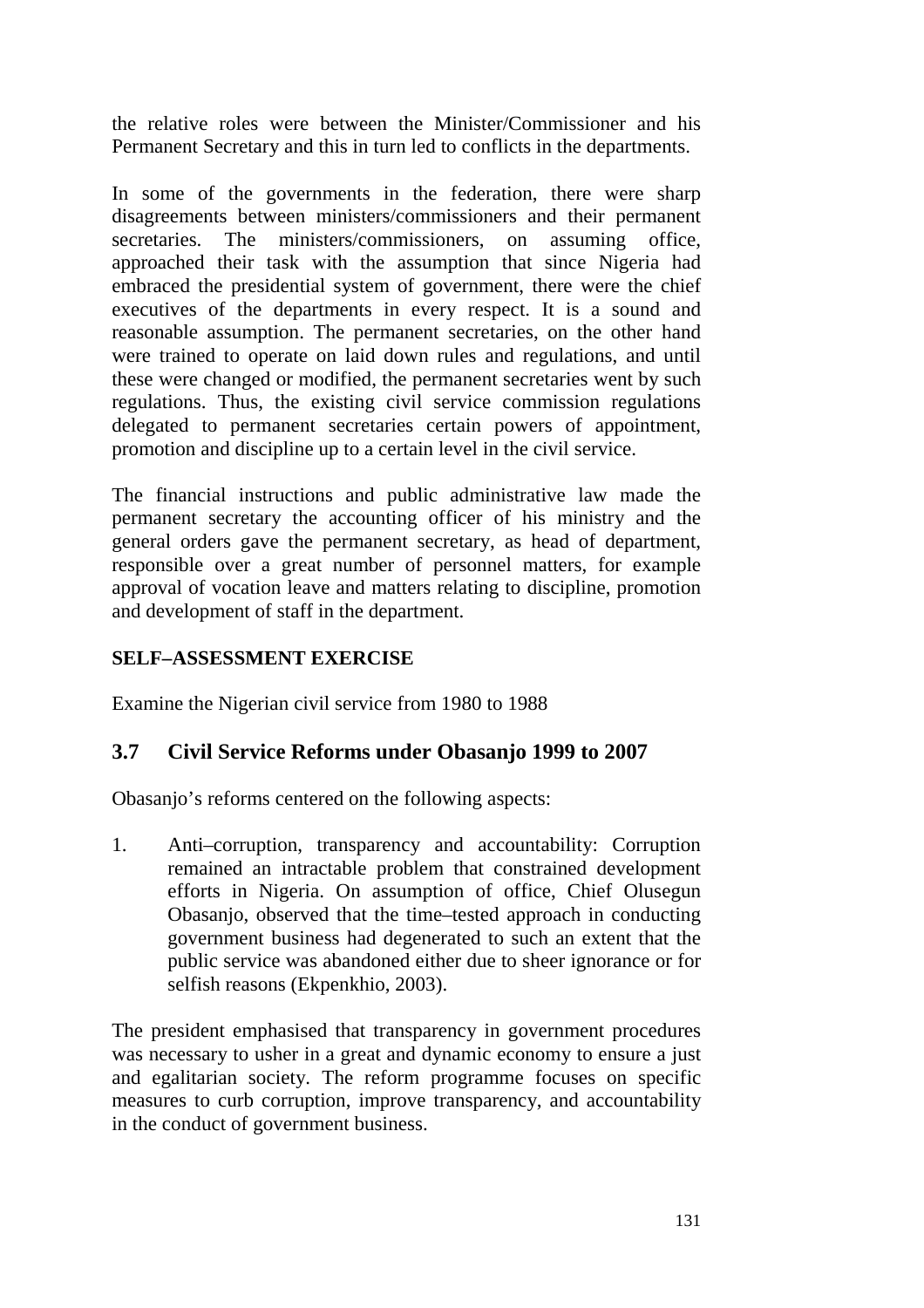- 2. Monetisation of fringe benefits: As part of its efforts to reduce the cost of governance and ensure efficiency in resource allocation, the Federal government decided to monetise the fringe benefits of public servants. The fringe benefits to be monetised where residential accommodation, furniture allowance, utility allowance, domestic servant allowance, motor vehicle loan, medical allowance and entertainment allowance.
- 3. The Pension Reform Act 2004: The pension reform act came into existence in 2004 the main objectives of the Act were to:
	- a) Ensure that every pensioner who worked in either the public service of the federation, Federal Capital Territory and the private sector receives his retirement benefits as and when due
	- b) Assists improvident individuals by ensuring that they save in order to cater for their livelihood during old age and
	- c) Establish a uniform set of rules/regulations and standards to the administration and payments of retirement benefits for the public service of the federation, Federal Capital Territory and the private sector (Ezeani, 2005).

#### **SELF–ASSESSMENT EXERCISE**

Examine the civil service reform under Obasanjo1999 – 2007.

## **4.0 CONCLUSION**

We have discussed civil service in Nigeria. We explained how civil service is a veritable factor for the development of the country. The civil service has witnessed various reforms from the Colonial/First Republic to the reforms during Obasanjo's civil rule, the essence has been to reposition and equip the civil service for efficient service delivery.

## **5.0 SUMMARY**

We have in this unit treated definition of public administration, functions of civil service, principles of civil service, the control of civil service, the colonial/first republic civil service in Nigeria, new civil service in Nigeria, civil service in Nigeria, 1980 to 1988 and civil service reform under Obasanjo1999–2007.

#### **6.0 TUTOR–MARKED ASSIGNMENT**

- 1. What is civil service?
- 2. List the principles of civil service.
- 3. Describe the New Civil Service in Nigeria, 1980 to 1988.